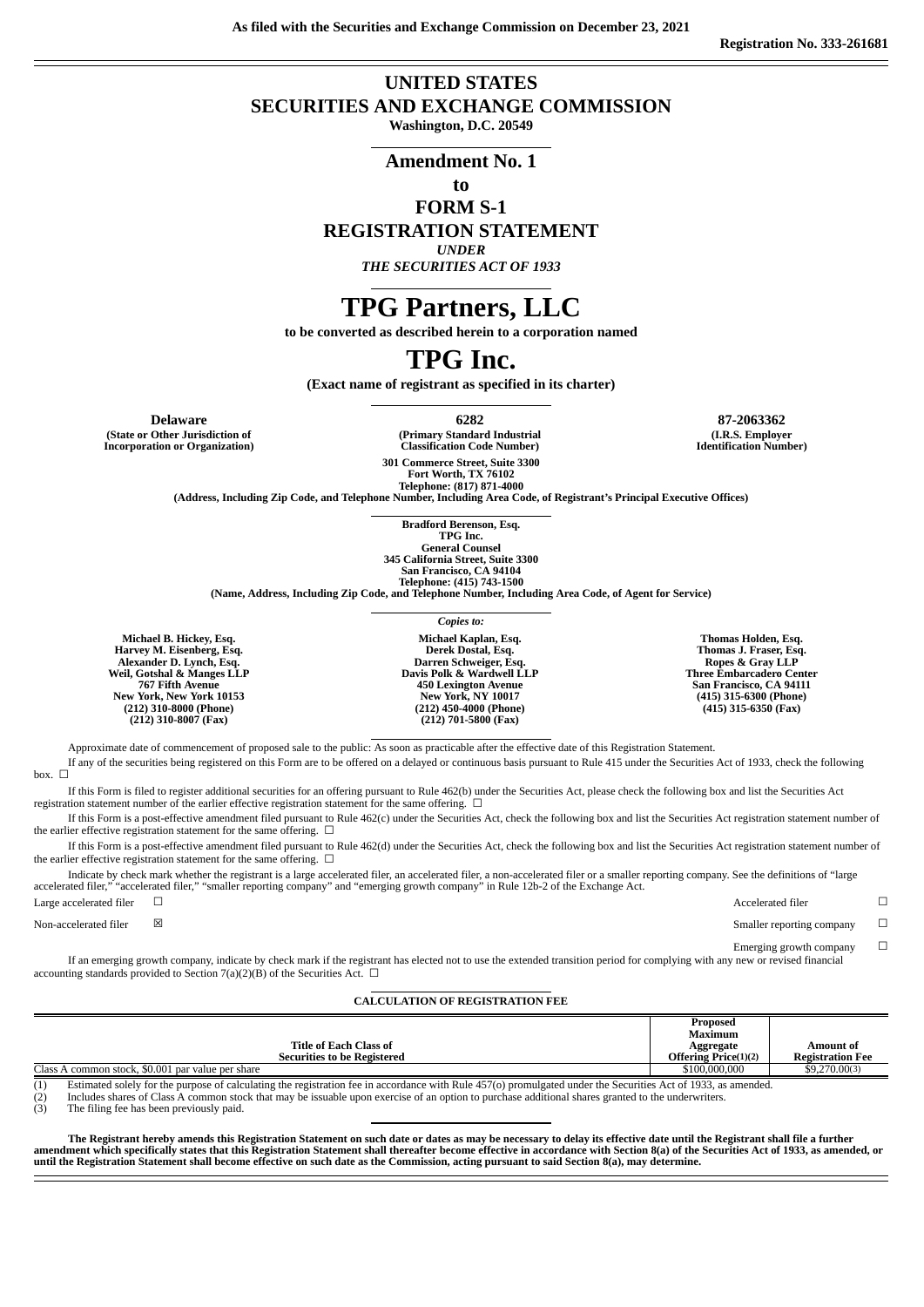#### **EXPLANATORY NOTE**

TPG Partners, LLC is filing this amendment to its Registration Statement on Form S-1 (File No. 333-261681) as an exhibits-only filing ("Amendment No. 1"). Accordingly, this Amendment No. 1 consists only of the facing page, this explanatory note, Item 16(a) of Part II of the Registration Statement, the signature page to the Registration Statement and the filed exhibits. The remainder of the Registration Statement is unchanged and has therefore been omitted. TPG Partners, LLC, the registrant whose name appears on the cover of this Amendment to the Registration Statement is a Delaware limited liability company. Prior to the effectiveness of the Registration Statement, TPG Partners, LLC will convert into a Delaware corporation pursuant to a statutory conversion and change its name to TPG Inc. as described in the section captioned "Organizational Structure" of the accompanying prospectus.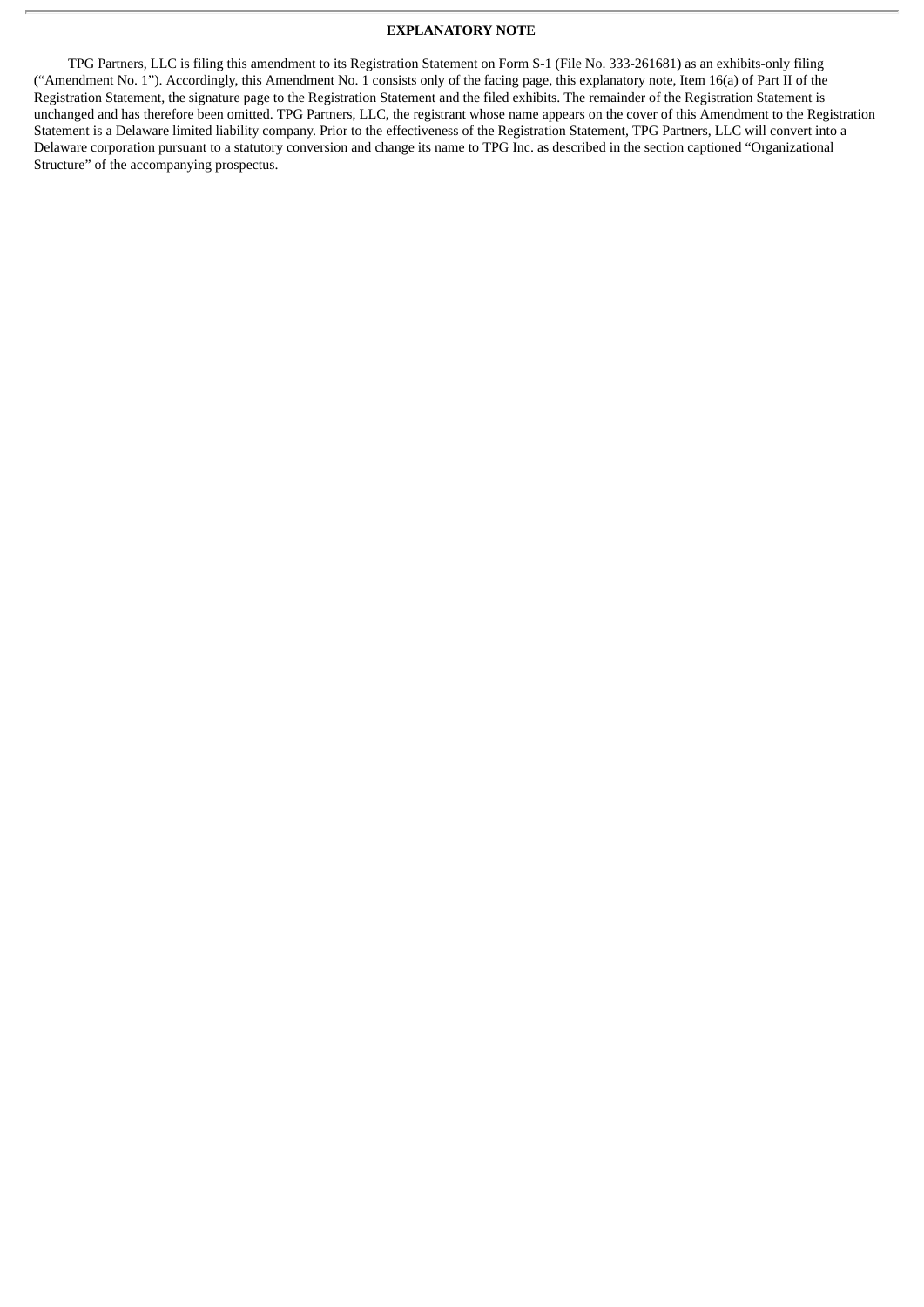# **PART II—INFORMATION NOT REQUIRED IN PROSPECTUS**

### **Item 16. Exhibits and Financial Statement Schedules.**

## **(a) Exhibits:**

| <b>Exhibit No.</b> | <b>Description</b>                                                                                                                                                                                                                                                                                                                                                                                                                                                                                                                                                                             |
|--------------------|------------------------------------------------------------------------------------------------------------------------------------------------------------------------------------------------------------------------------------------------------------------------------------------------------------------------------------------------------------------------------------------------------------------------------------------------------------------------------------------------------------------------------------------------------------------------------------------------|
| 1.1                | Form of Underwriting Agreement.                                                                                                                                                                                                                                                                                                                                                                                                                                                                                                                                                                |
| $3.1*$             | Form of Certificate of Incorporation of TPG Inc. to be in effect prior to the consummation of the offering made under this<br><b>Registration Statement.</b>                                                                                                                                                                                                                                                                                                                                                                                                                                   |
| $3.2*$             | Form of Bylaws of TPG Inc. to be in effect prior to the consummation of the offering made under this Registration Statement.                                                                                                                                                                                                                                                                                                                                                                                                                                                                   |
| 5.1                | Opinion of Weil, Gotshal & Manges LLP.                                                                                                                                                                                                                                                                                                                                                                                                                                                                                                                                                         |
| $10.1*$            | Form of Limited Partnership Agreement of TPG Operating Group I, L.P.                                                                                                                                                                                                                                                                                                                                                                                                                                                                                                                           |
| $10.2*$            | Form of Limited Partnership Agreement of TPG Operating Group II, L.P.                                                                                                                                                                                                                                                                                                                                                                                                                                                                                                                          |
| $10.3*$            | Form of Limited Partnership Agreement of TPG Operating Group III, L.P.                                                                                                                                                                                                                                                                                                                                                                                                                                                                                                                         |
| $10.4*$            | Indenture, dated as of May 9, 2018 and Amended as of October 1, 2019, between TPG Holdings I FinanceCo, L.P., TPG Holdings<br>II FinanceCo, L.P., TPG Holdings III FinanceCo, L.P. and U.S. Bank National Association, as trustee.                                                                                                                                                                                                                                                                                                                                                             |
| $10.5*$            | Fourth Amendment Agreement in respect of the Fourth Amended and Restated Credit Agreement, dated as of November 19, 2021,<br>among TPG Holdings, L.P., acting through its general partner, TPG Group Advisors (Cayman), Inc., TPG Holdings I, L.P., TPG<br>Holdings II, L.P. TPG Holdings II Sub, L.P., TPG Holdings III, L.P., TPG Holdings I-A, LLC, TPG Holdings II-A, LLC and TPG<br>Holdings III-A, L.P., acting through its general partner, TPG Holdings III-A, Inc., as guarantors, the lenders from time to time party<br>thereto and Bank of America, N.A., as administrative agent. |
| $10.6*$            | Credit Agreement, dated as of December 2, 2021, among TPG Holdings II, L.P., as borrower, TPG Holdings I, L.P., TPG Holdings<br>II Sub, L.P., TPG Holdings III, L.P., as guarantors, the lenders party thereto, Wells Fargo Bank, N.A., as administrative agent, and<br>Wells Fargo Securities LLC, as lead arranger and bookrunner.                                                                                                                                                                                                                                                           |
| $10.7*$            | Form of Reorganization Agreement.                                                                                                                                                                                                                                                                                                                                                                                                                                                                                                                                                              |
| $10.8*$            | Form of Tax Receivable Agreement.                                                                                                                                                                                                                                                                                                                                                                                                                                                                                                                                                              |
| $10.9*$            | Form of Exchange Agreement.                                                                                                                                                                                                                                                                                                                                                                                                                                                                                                                                                                    |
| $10.10*$           | Form of Investor Rights Agreement.                                                                                                                                                                                                                                                                                                                                                                                                                                                                                                                                                             |
| $10.11*$           | Form of RemainCo Administrative Services Agreement.                                                                                                                                                                                                                                                                                                                                                                                                                                                                                                                                            |
| 10.12              | Form of RemainCo Performance Earnings Agreement.                                                                                                                                                                                                                                                                                                                                                                                                                                                                                                                                               |
| 10.13              | Form of Master Contribution Agreement.                                                                                                                                                                                                                                                                                                                                                                                                                                                                                                                                                         |
| $10.14*$           | Form of Strategic Investor Transfer Agreement.                                                                                                                                                                                                                                                                                                                                                                                                                                                                                                                                                 |
| $10.15*$           | Employment Agreement, dated as of December 15, 2021, among TPG Global, LLC, TPG Holdings, L.P., TPG Partner Holdings,<br>L.P., TPG Group Advisors (Cayman), Inc. and Jon Winkelried.                                                                                                                                                                                                                                                                                                                                                                                                           |
| $10.16*$           | Employment Agreement, dated as of December 15, 2021, among TPG Global, LLC, TPG Holdings, L.P., TPG Partner Holdings,<br>L.P., TPG Group Advisors (Cayman), Inc., TPG Partners, LLC and James G. Coulter.                                                                                                                                                                                                                                                                                                                                                                                      |

II-1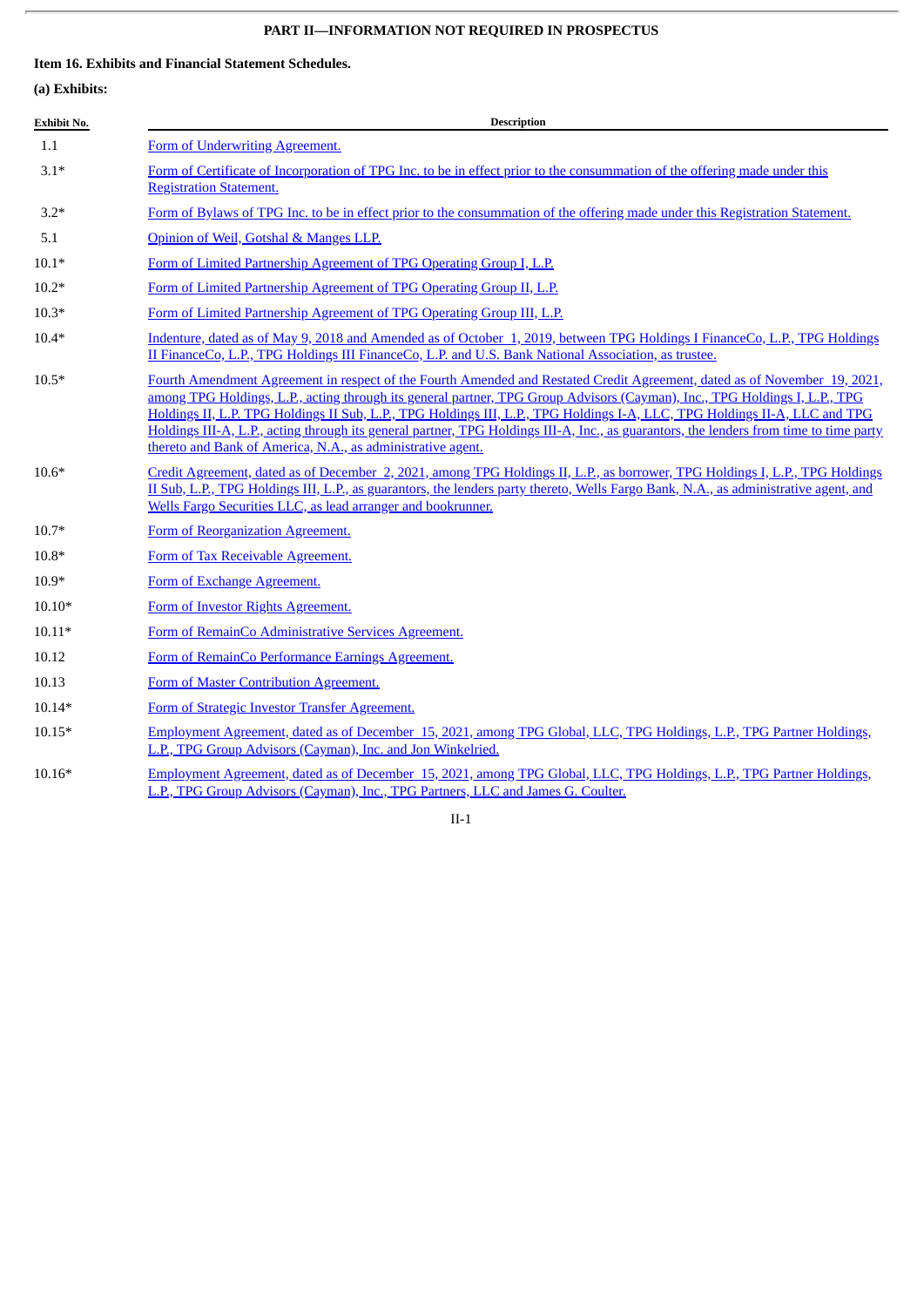| <b>Exhibit No.</b> | <b>Description</b>                                                                                                                                                                                   |
|--------------------|------------------------------------------------------------------------------------------------------------------------------------------------------------------------------------------------------|
| $10.17*$           | Letter Agreement, dated as of December 15, 2021, among TPG Global, LLC, TPG Holdings, L.P., TPG Partner Holdings, L.P.,<br>TPG Group Advisors (Cayman), Inc., TPG Partners, LLC and David Bonderman. |
| $10.18*$           | Letter Agreement, dated as of December 15, 2021, between TPG Global, LLC and Jonathan Coslet.                                                                                                        |
| $10.19*$           | Executive Retention Agreement, dated as of November 13, 2021, between TPG Partner Holdings, L.P. and Kelvin L. Davis.                                                                                |
| $10.20*$           | Form of U.S. Offer Letter for TPG Inc.                                                                                                                                                               |
| $10.21*$           | TPG Inc. Omnibus Equity Incentive Plan.                                                                                                                                                              |
| $10.22*$           | Form of Restricted Stock Unit Grant Agreement under the TPG Inc. Omnibus Equity Incentive Plan.                                                                                                      |
| $10.23*$           | Form of Restricted Stock Unit Grant Agreement (Directors) under the TPG Inc. Omnibus Equity Incentive Plan.                                                                                          |
| $10.24*$           | Form of Performance Restricted Stock Unit Grant Agreement under the TPG Inc. Omnibus Equity Incentive Plan.                                                                                          |
| $10.25*$           | Form of TPG Partner Holdings Interest Schedule (Individual).                                                                                                                                         |
| $10.26*$           | Form of Director and Officer Indemnification Agreement for TPG Inc.                                                                                                                                  |
| $10.27*$           | Form of TPG GP A, LLC Limited Liability Company Agreement.                                                                                                                                           |
| 10.28              | Form of Founder Exchange Agreement.                                                                                                                                                                  |
| 10.29              | Form of Founder Net Settlement Agreement.                                                                                                                                                            |
| $21.1*$            | List of subsidiaries.                                                                                                                                                                                |
| $23.1*$            | Consent of Deloitte & Touche LLP as to TPG Partners, LLC.                                                                                                                                            |
| $23.2*$            | Consent of Deloitte & Touche LLP as to TPG Group Holdings (SBS), L.P.                                                                                                                                |
| 23.3               | Consent of Weil, Gotshal & Manges LLP (included in Exhibit 5.1).                                                                                                                                     |
| $24.1*$            | Power of Attorney (included on signature page).                                                                                                                                                      |
| 99.1*              | <b>Consent of Mary Cranston.</b>                                                                                                                                                                     |
| 99.2*              | Consent of Deborah M. Messemer.                                                                                                                                                                      |

 $\overline{\phantom{a}}$ 

\* Previously filed.

II-2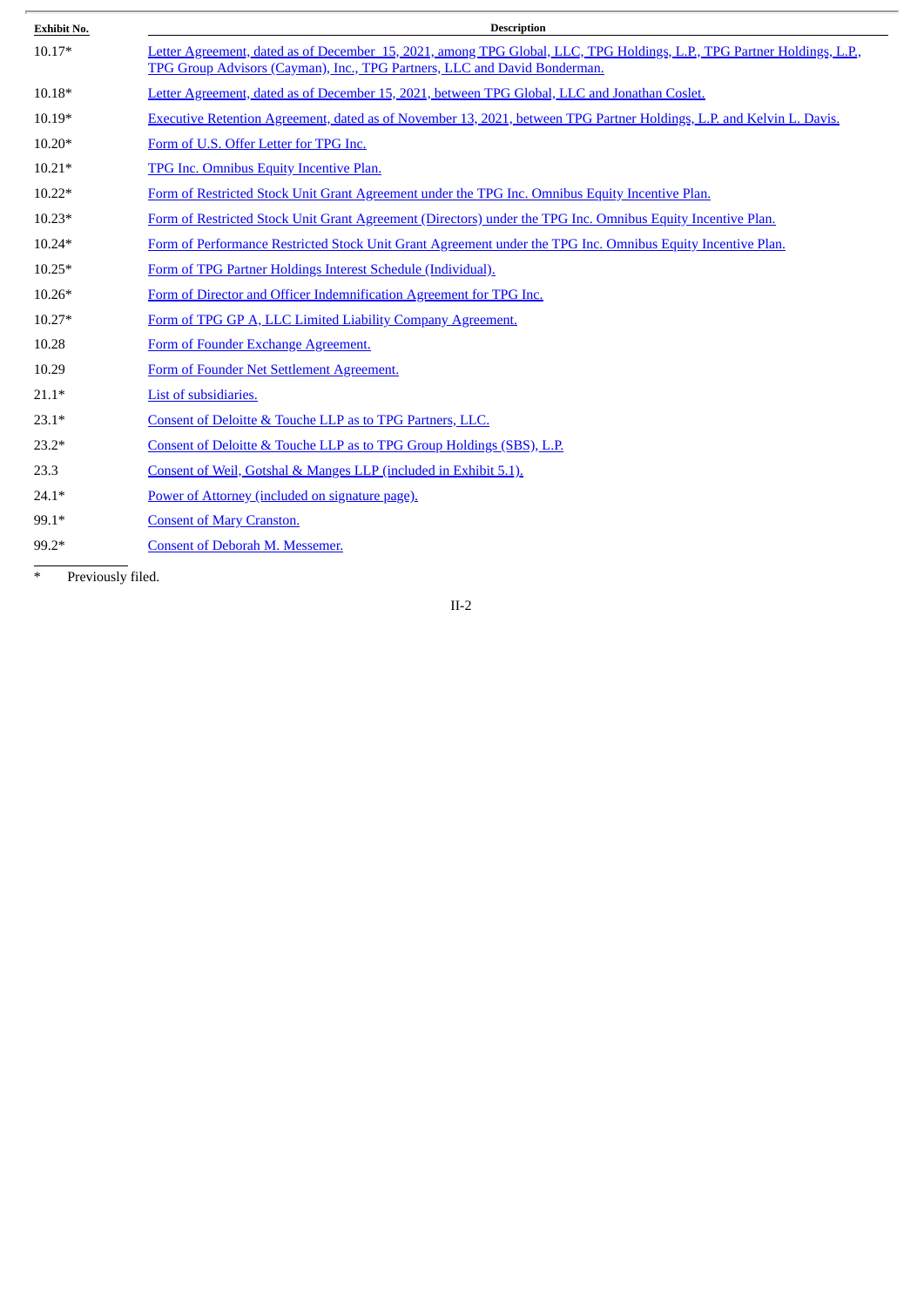**SIGNATURES**

Pursuant to the requirements of the Securities Act of 1933, the registrant has duly caused this registration statement to be signed on its behalf by the undersigned, thereunto duly authorized in the City of Fort Worth, State of Texas, on December 23, 2021.

#### **TPG Partners, LLC**

By: /s/ Jon Winkelried

Name: Jon Winkelried Title: Chief Executive Officer and Director

#### **POWER OF ATTORNEY**

Pursuant to the requirements of the Securities Act of 1933, this registration statement has been signed by the following persons in the capacities indicated on December 23, 2021.

| Signature                                        | <b>Title</b>                                                          |
|--------------------------------------------------|-----------------------------------------------------------------------|
| $\ast$<br>David Bonderman                        | Founding Partner, Non-Executive<br>Chairman and Director              |
| $\ast$<br>James G. Coulter                       | Founding Partner, Executive<br>Chairman and Director                  |
| /s/ Jon Winkelried<br>Jon Winkelried             | Chief Executive Officer and Director<br>(Principal Executive Officer) |
| $\ast$<br>Jack Weingart                          | Chief Financial Officer and Director<br>(Principal Financial Officer) |
| $\ast$<br><b>Martin Davidson</b>                 | Chief Accounting Officer<br>(Principal Accounting Officer)            |
| $\ast$<br><b>Todd Sisitsky</b>                   | Director                                                              |
| $\ast$<br>Anilu Vazquez-Ubarri                   | Director                                                              |
| $\ast$                                           | Director                                                              |
| Maya Chorengel<br>$\ast$                         | Director                                                              |
| Jonathan Coslet<br>$\ast$<br><b>Kelvin Davis</b> | <b>Director</b>                                                       |
|                                                  | $II-3$                                                                |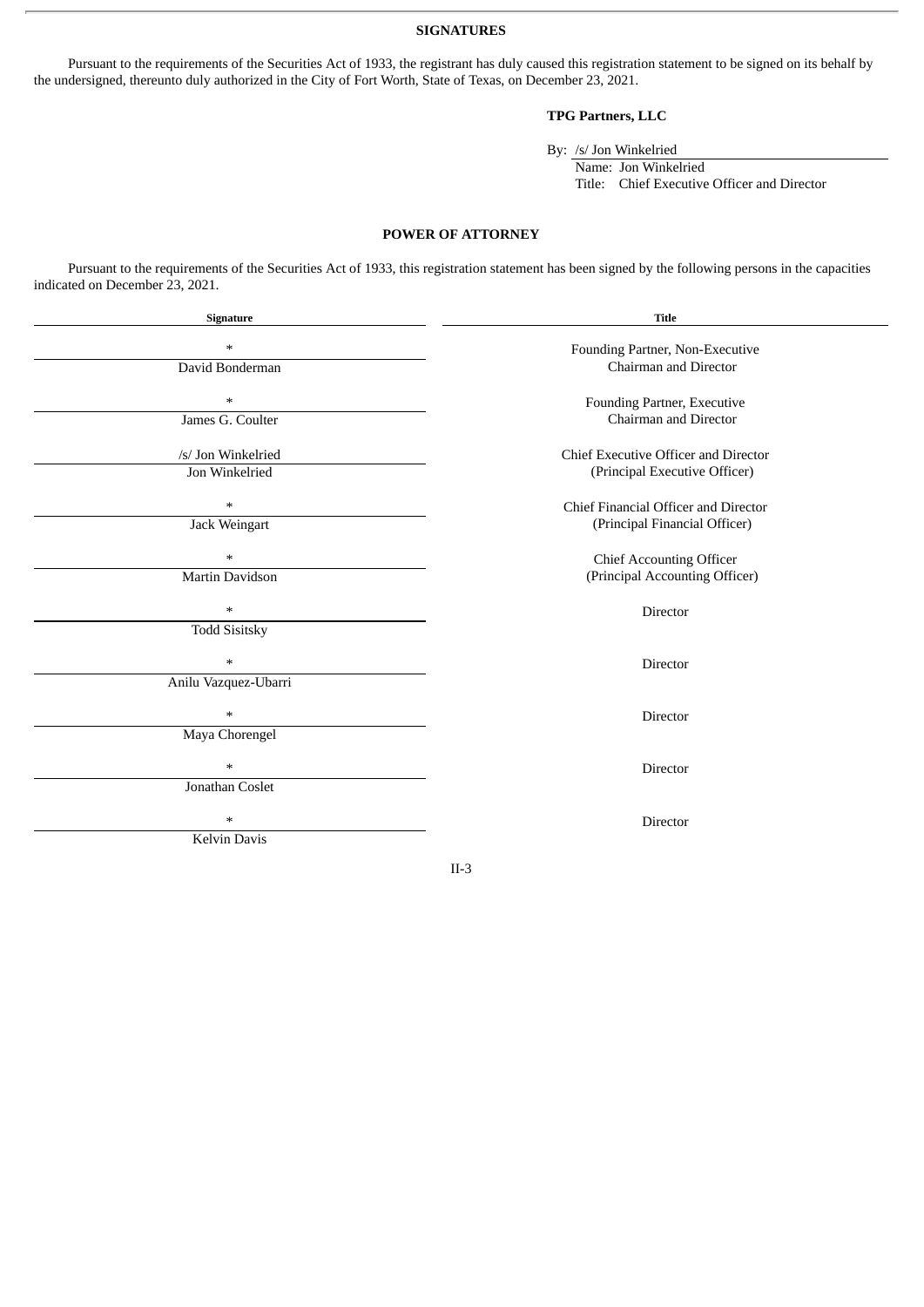**Signature Title**

\*

Ganen Sarvananthan

\* David Trujillo

Director

Director

\* By: /s/ Jon Winkelried

Name: Jon Winkelried Title: Attorney-in-fact

II-4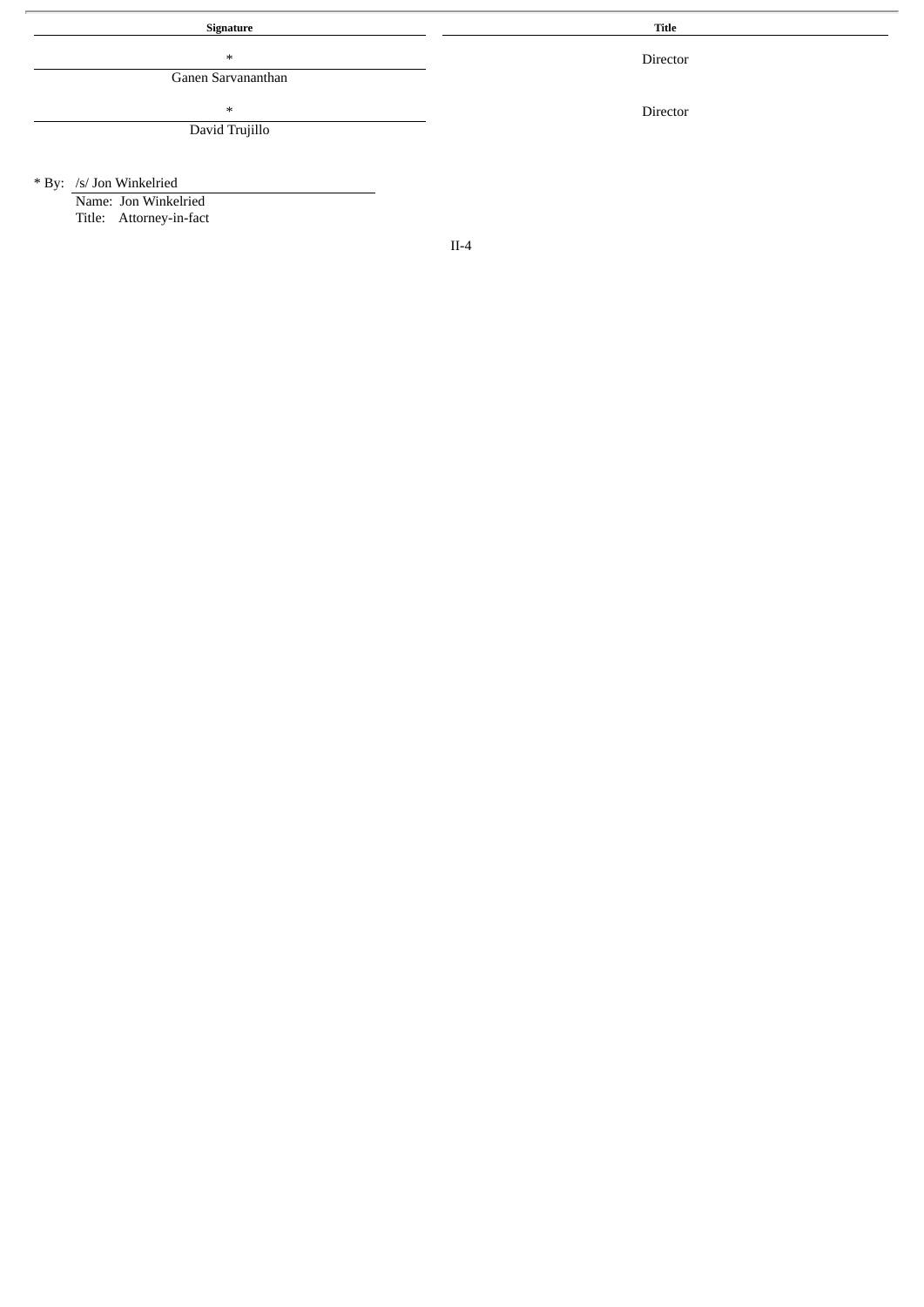#### TPG Inc.

#### [•] Shares of Class A Common Stock

#### Underwriting Agreement

[•], 2022

<span id="page-6-0"></span>J.P. Morgan Securities LLC Goldman Sachs & Co. LLC Morgan Stanley & Co. LLC

As Representatives of the several Underwriters listed in Schedule 1 hereto

c/o J.P. Morgan Securities LLC 383 Madison Avenue New York, New York 10179

> Goldman Sachs & Co. LLC 200 West Street New York, New York 10282-2198

Morgan Stanley & Co. LLC 1585 Broadway New York, New York 10036

#### Ladies and Gentlemen:

TPG Inc., a Delaware corporation (the "Company"), proposes to issue and sell to the several underwriters listed in Schedule 1 hereto (the "Underwriters"), for whom you are acting as representatives (the "Representatives"), an aggregate of [ $\cdot$ ] shares of Class A common stock, par value \$0.001 per share (the "Class A Common Stock"), of the Company, and China Life Trustees Limited, a Hong Kong company (the "Selling Stockholder") propose to sell to the several Underwriters an aggregate of [•] shares of Class A Common Stock (collectively, the "Underwritten Shares"). In addition, the Company proposes to issue and sell, at the option of the Underwriters, up to an additional [•] shares of Class A Common Stock of the Company and the Selling Stockholder propose to sell, at the option of the Underwriters, up to an additional [•] shares of Class A Common Stock of the Company (collectively, the "Option Shares"). The Underwritten Shares and the Option Shares are herein referred to as the "Shares." The shares of Class A Common Stock to be outstanding after giving effect to the sales contemplated hereby and the Reorganization (as defined herein), together with the shares of nonvoting Class A common stock, par value \$0.001 per share (the "Non-Voting Class A Common Stock") and the shares of Class B common stock, no par value per share (the "Class B Common Stock") of the Company are hereinafter referred to as the "Common Stock."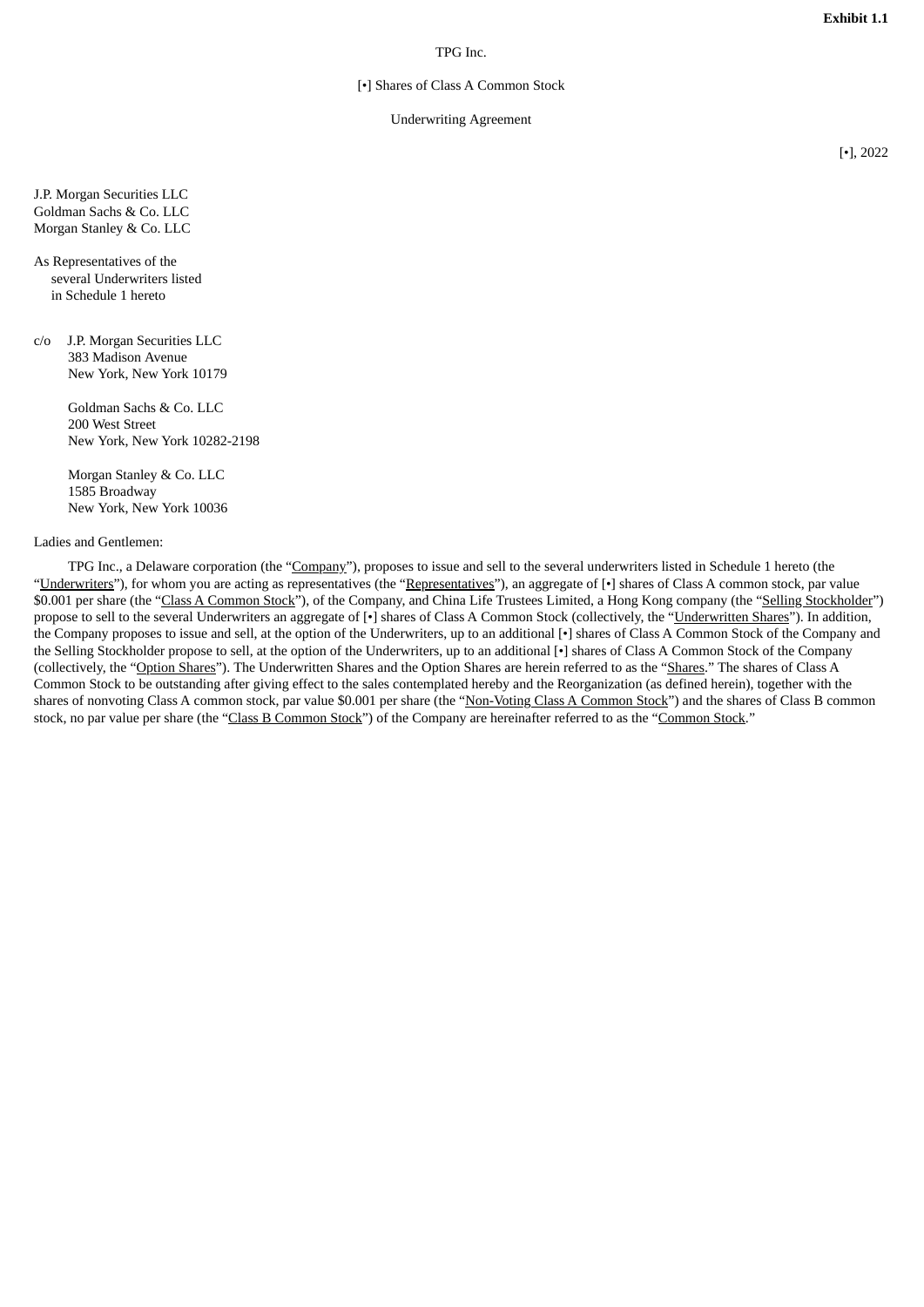Morgan Stanley & Co. LLC ("Morgan Stanley") has agreed to reserve a portion of the Shares to be purchased by it under this underwriting agreement (this "Agreement"), up to [•] Shares, for sale to the Company's employees (collectively, "Participants"), as set forth in the Prospectus (as hereinafter defined) under the heading "Underwriting (Conflicts of Interest)" (the "Directed Share Program"). The Shares to be sold by Morgan Stanley and its affiliates pursuant to the Directed Share Program, at the direction of the Company, are referred to hereinafter as the "Directed Shares." Any Directed Shares not orally confirmed for purchase by any Participant by the end of the business day on which this Agreement is executed will be offered to the public by the Underwriters as set forth in the Prospectus. The Company agrees and confirms that references to "affiliates" of Morgan Stanley that appear in this Agreement shall be understood to include Mitsubishi UFJ Morgan Stanley Securities Co., Ltd.

In connection with the offering contemplated by this Agreement, the Company will become a holding company of the entities serving as the general partner of TPG Operating Group I, L.P., a Delaware limited partnership, TPG Operating Group II, L.P., a Delaware limited partnership, and TPG Operating Group III, L.P., a Delaware limited partnership (collectively, the "TPG Operating Group"), and will directly and indirectly own common units (the "Common Units") of the TPG Operating Group representing approximately [•]% of the Common Units (or [•]% if the underwriters exercise their option to purchase additional shares of Class A common stock in full) and 100% of the interests in certain intermediate holding companies. The TPG Operating Group may issue promote units in each of the TPG Operating Group partnerships, which will entitle the holder to certain distributions of performance allocations received by the TPG Operating Group (the "Promote Units" and together with the Common Units, the "TPG Operating Group Units"). The Company, TPG Operating Group I, L.P., TPG Operating Group II, L.P. and TPG Operating Group III, L.P. and TPG OpCo Holdings, L.P. are each referred to herein as a "Company Party" and collectively referred to herein as the "Company Parties."

Any reference in this Agreement, to the extent the context requires, to the "Reorganization" shall have the meanings ascribed to the term "Reorganization" in the Prospectus (as defined below). In connection with the offering contemplated by this Agreement and the Reorganization, (a) certain Company Parties will enter into a tax receivable agreement (the "Tax Receivable Agreement") with certain of the Company's pre-IPO owners; (b) certain of the Company Parties will enter into a reorganization agreement (the "Reorganization Agreement"); (c) each of the entities comprising the TPG Operating Group will amend and restate such entity's agreement of limited partnership (as so amended and restated, the "TPG Operating Group Agreements"); (d) certain of the Company Parties will enter into an exchange agreement (the "Exchange Agreement"); (e) TPG GP A, LLC, a Delaware limited liability company, will amend and restate its limited liability company agreement (the "GP LLCA") and (e) the Company will amend and restate its certificate of incorporation (as so amended and restated, the "Amended and Restated Charter").

This Agreement, the Tax Receivable Agreement, the Reorganization Agreement, the TPG Operating Group Agreements, the Exchange Agreement, the GP LLCA and the Amended and Restated Charter are collectively referred to herein as the "Transaction Documents."

The Company Parties and the Selling Stockholder hereby confirm their agreement with the several Underwriters concerning the purchase and sale of the Shares, as follows:

1. Registration Statement. The Company has prepared and filed with the Securities and Exchange Commission (the "Commission") under the Securities Act of 1933, as amended, and the rules and regulations of the Commission thereunder (collectively, the "Securities Act"), a registration statement (File No. 333-261681), including a prospectus, relating to the Shares. Such registration statement, as amended at the time it became effective, including the information, if any, deemed pursuant to Rule 430A, 430B or 430C under the Securities Act to be part of the registration statement at the time of its effectiveness ("Rule 430 Information"), is referred to herein as the "Registration Statement"; and as used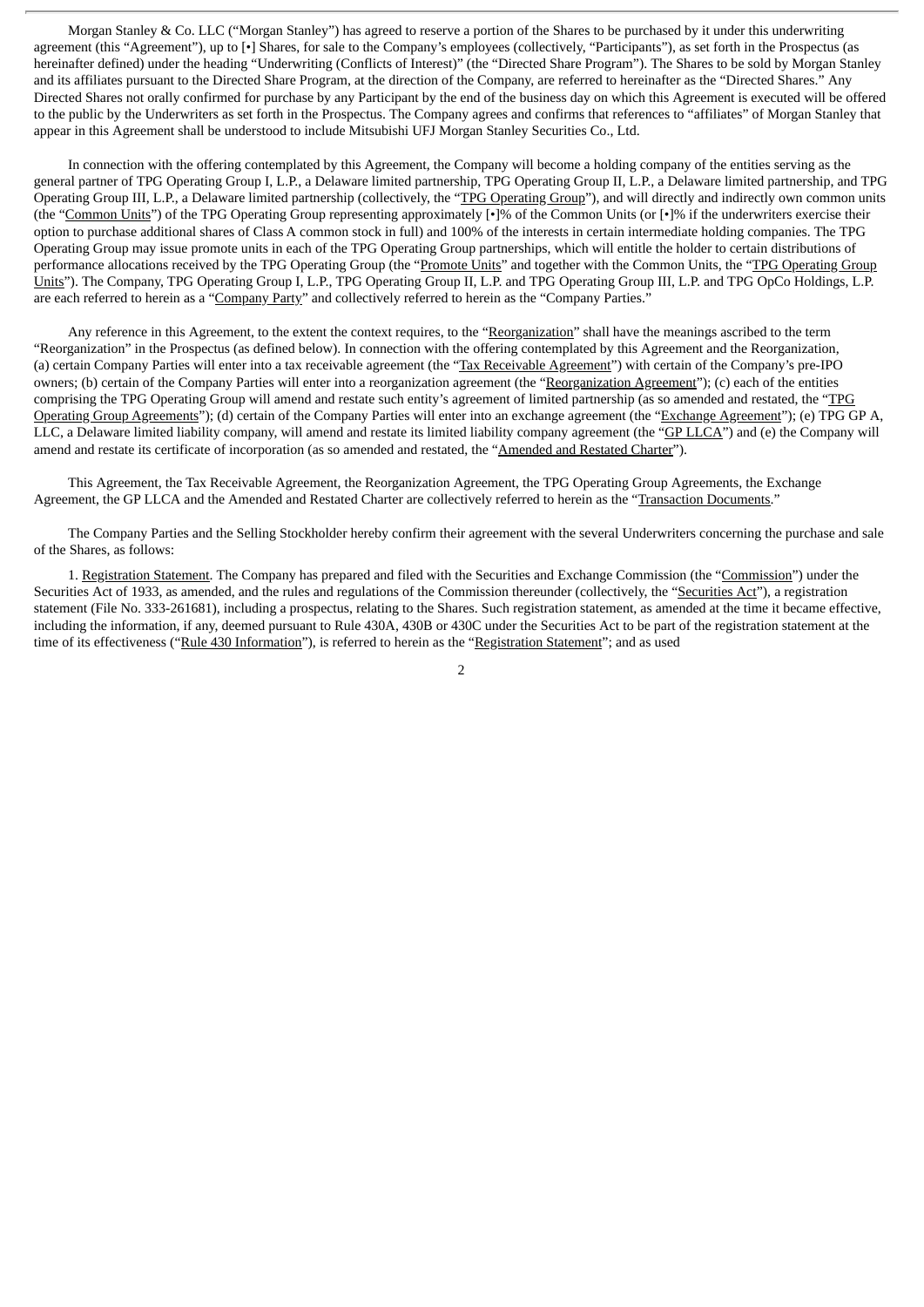herein, the term "Preliminary Prospectus" means each prospectus included in such registration statement (and any amendments thereto) before effectiveness, any prospectus filed with the Commission pursuant to Rule 424(a) under the Securities Act and the prospectus included in the Registration Statement at the time of its effectiveness that omits Rule 430 Information, and the term "Prospectus" means the prospectus in the form first used (or made available upon request of purchasers pursuant to Rule 173 under the Securities Act) in connection with confirmation of sales of the Shares. If the Company has filed an abbreviated registration statement pursuant to Rule 462(b) under the Securities Act (the "Rule 462 Registration Statement"), then any reference herein to the term "Registration Statement" shall be deemed to include such Rule 462 Registration Statement. Capitalized terms used but not defined herein shall have the meanings given to such terms in the Registration Statement and the Prospectus.

At or prior to the Applicable Time (as defined below), the Company had prepared the following information (collectively with the pricing information set forth on Annex A, the "Pricing Disclosure Package"): a Preliminary Prospectus dated [•], 2021 and each "free-writing prospectus" (as defined pursuant to Rule 405 under the Securities Act) listed on Annex A hereto.

"Applicable Time" means [•:••] P.M., New York City time, on [•], 2021.

#### 2. Purchase of the Shares.

(a) The Company agrees to issue and sell, and the Selling Stockholder agrees to sell the Underwritten Shares to the several Underwriters as provided in this Agreement, and each Underwriter, on the basis of the representations, warranties and agreements set forth herein and subject to the conditions set forth herein, agrees, severally and not jointly, to purchase at a price per share of  $\frac{f}{g}$  (the "Purchase Price") from the Company the respective number of Underwritten Shares set forth opposite such Underwriter's name in Schedule 1 hereto and from the Selling Stockholder the number of Underwritten Shares (to be adjusted by you so as to eliminate fractional shares) determined by multiplying the aggregate number of Underwritten Shares to be sold by the Selling Stockholder as set forth in Schedule 2 hereto by a fraction, the numerator of which is the aggregate number of Underwritten Shares to be purchased by such Underwriter as set forth opposite the name of such Underwriter in Schedule 1 hereto and the denominator of which is the aggregate number of Underwritten Shares to be purchased by all the Underwriters from the Selling Stockholder.

In addition, the Company agrees to issue and sell and the Selling Stockholder agrees to sell the Option Shares to the several Underwriters as provided in this Agreement, and the Underwriters, on the basis of the representations, warranties and agreements set forth herein and subject to the conditions set forth herein, shall have the option to purchase, severally and not jointly, from the each of the Company and the Selling Stockholder the Option Shares at the Purchase Price less an amount per share equal to any dividends or distributions declared by the Company and payable on the Underwritten Shares but not payable on the Option Shares.

If any Option Shares are to be purchased, the number of Option Shares to be purchased by each Underwriter shall be the number of Option Shares which bears the same ratio to the aggregate number of Option Shares being purchased as the number of Underwritten Shares set forth opposite the name of such Underwriter in Schedule 1 hereto (or such number increased as set forth in Section 12 hereof) bears to the aggregate number of Underwritten Shares being purchased from the Company and the Selling Stockholder by the several Underwriters, subject, however, to such adjustments to eliminate any fractional Shares as the Representatives in their sole discretion shall make. Any such election to purchase Option Shares shall be made in proportion to the maximum number of Option Shares to be sold by the Company and by the Selling Stockholder as set forth in Schedule 2 hereto.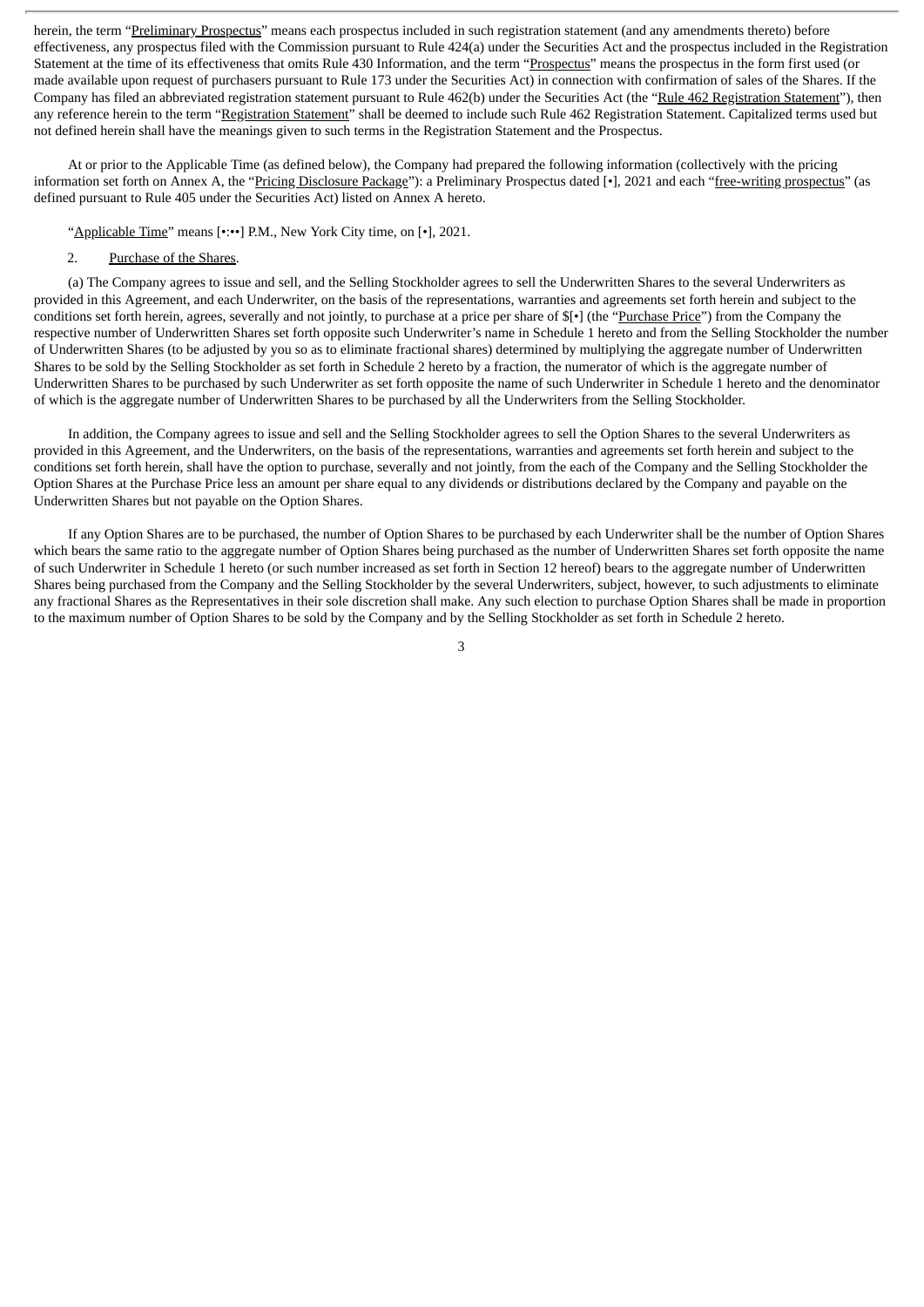The Underwriters may exercise the option to purchase Option Shares at any time in whole, or from time to time in part, on or before the thirtieth day following the date of the Prospectus, by written notice from the Representatives to the Company and the Attorney-in-Fact (as defined below). Such notice shall set forth the aggregate number of Option Shares as to which the option is being exercised and the date and time when the Option Shares are to be delivered and paid for, which may be the same date and time as the Closing Date (as hereinafter defined) but shall not be earlier than the Closing Date nor later than the tenth full business day (as hereinafter defined) after the date of such notice (unless such time and date are postponed in accordance with the provisions of Section 10 hereof). Any such notice shall be given at least two business days prior to the date and time of delivery specified therein.

(b) The Company and the Selling Stockholder understand that the Underwriters intend to make a public offering of the Shares, and initially to offer the Shares on the terms set forth in the Pricing Disclosure Package. The Company and the Selling Stockholder acknowledge and agree that the Underwriters may offer and sell Shares to or through any affiliate of an Underwriter.

(c) Payment for the Shares shall be made by wire transfer in immediately available funds to the accounts specified by the Company and Attorney-in-Fact or any of them (with regard to the Selling Stockholder, to the Representatives in the case of the Underwritten Shares, at the offices of Ropes & Gray LLP at 10:00 A.M. New York City time on [•], 2021, or at such other time or place on the same or such other date, not later than the fifth business day thereafter, as the Representatives, the Company and the Attorney-in-Fact may agree upon in writing or, in the case of the Option Shares, on the date and at the time and place specified by the Representatives in the written notice of the Underwriters' election to purchase such Option Shares. The time and date of such payment for the Underwritten Shares is referred to herein as the "Closing Date", and the time and date for such payment for the Option Shares, if other than the Closing Date, is herein referred to as the "Additional Closing Date."

Payment for the Shares to be purchased on the Closing Date or the Additional Closing Date, as the case may be, shall be made against delivery to the Representatives for the respective accounts of the several Underwriters of the Shares to be purchased on such date or the Additional Closing Date, as the case may be, with any transfer taxes payable in connection with the sale of such Shares duly paid by the Company and the Selling Stockholder, as applicable. Delivery of the Shares shall be made through the facilities of The Depository Trust Company ("DTC") unless the Representatives shall otherwise instruct.

(d) Each of the Company Parties and the Selling Stockholder acknowledge and agree that the Representatives and the other Underwriters are acting solely in the capacity of an arm's length contractual counterparty to the Company Parties and the Selling Stockholder with respect to the offering of Shares contemplated hereby (including in connection with determining the terms of the offering) and not as a financial advisor or a fiduciary to, or an agent of, the Company Parties, the Selling Stockholder or any other person. Additionally, neither the Representatives nor any other Underwriter is advising the Company Parties, the Selling Stockholder or any other person as to any legal, tax, investment, accounting or regulatory matters in any jurisdiction. The Company Parties and the Selling Stockholder shall consult with their own advisors concerning such matters and shall be responsible for making their own independent investigation and appraisal of the transactions contemplated hereby, and neither the Representatives nor the other Underwriters shall have any responsibility or liability to the Company Parties or the Selling Stockholder with respect thereto. Any review by the Representatives and the other Underwriters of the Company Parties, the transactions contemplated hereby or other matters relating to such transactions will be performed solely for the benefit of the Underwriters and shall not be on behalf of the Company Parties or the Selling Stockholder.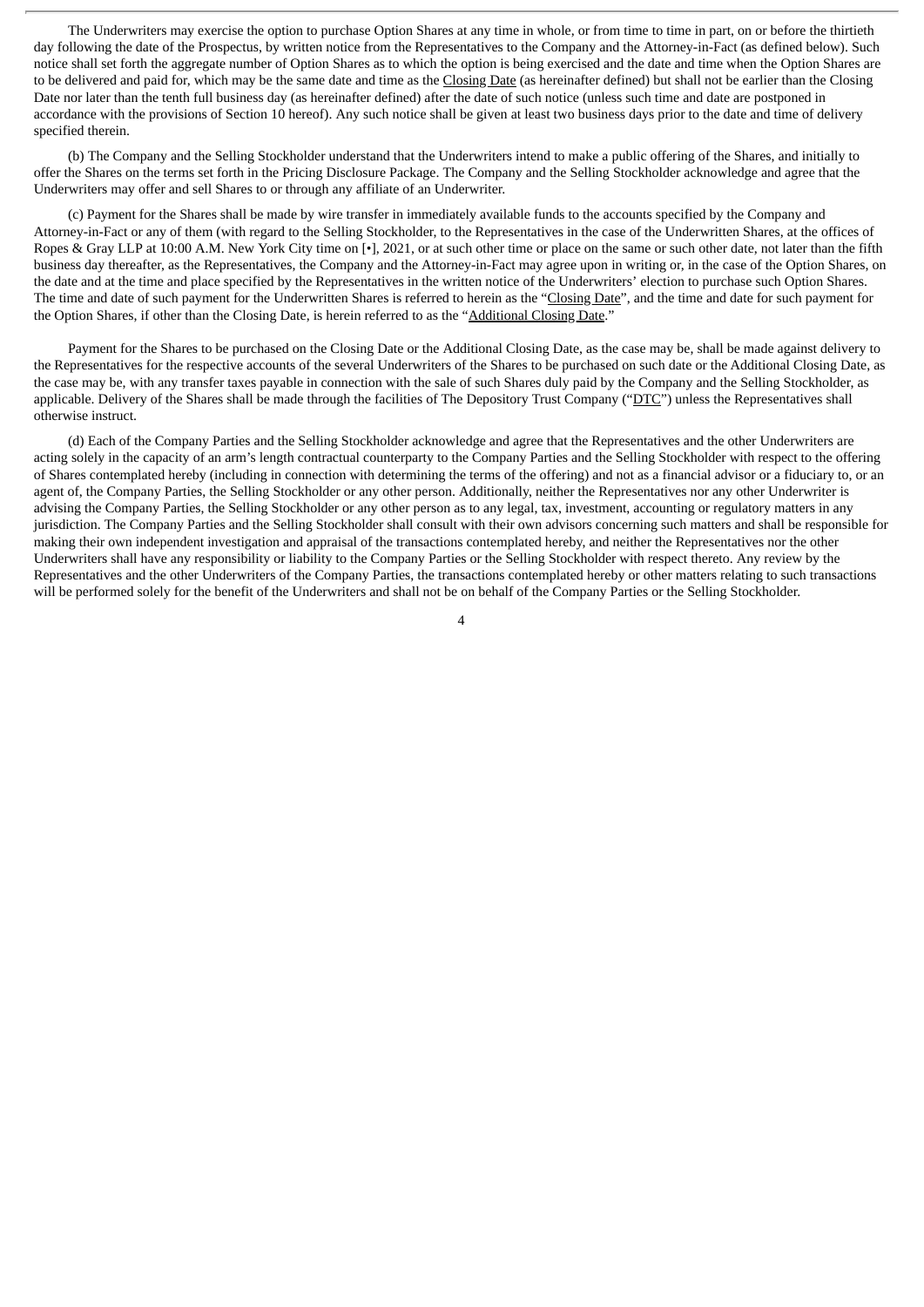3. Representations and Warranties of the Company. Each Company Party represents and warrants, jointly and severally, to each Underwriter and the Selling Stockholder that:

(a) *Preliminary Prospectus.* No order preventing or suspending the use of any Preliminary Prospectus has been issued by the Commission, and each Preliminary Prospectus included in the Pricing Disclosure Package, at the time of filing thereof, complied in all material respects with the Securities Act, and no Preliminary Prospectus, at the time of filing thereof, contained any untrue statement of a material fact or omitted to state a material fact necessary in order to make the statements therein, in the light of the circumstances under which they were made, not misleading; provided that the Company Parties make no representation or warranty with respect to any statements or omissions made in reliance upon and in conformity with information relating to any Underwriter furnished to the Company in writing by such Underwriter through the Representatives expressly for use in any Preliminary Prospectus, it being understood and agreed that the only such information furnished by any Underwriter consists of the information described as such in Section 9(b) hereof.

(b) *Pricing Disclosure Package*. The Pricing Disclosure Package as of the Applicable Time did not, and as of the Closing Date and as of the Additional Closing Date, as the case may be, will not, contain any untrue statement of a material fact or omit to state a material fact necessary in order to make the statements therein, in the light of the circumstances under which they were made, not misleading; provided that the Company Parties make no representation or warranty with respect to any statements or omissions made in reliance upon and in conformity with information relating to any Underwriter furnished to the Company in writing by such Underwriter through the Representatives expressly for use in such Pricing Disclosure Package, it being understood and agreed that the only such information furnished by any Underwriter consists of the information described as such in Section 9(b) hereof.

(c) *Issuer Free Writing Prospectus.* Other than the Registration Statement, the Preliminary Prospectus and the Prospectus, the Company (including its agents and representatives, other than the Underwriters in their capacity as such) has not prepared, made, used, authorized, approved or referred to and will not prepare, make, use, authorize, approve or refer to any "written communication" (as defined in Rule 405 under the Securities Act) that constitutes an offer to sell or solicitation of an offer to buy the Shares (each such communication by the Company or its agents and representatives (other than a communication referred to in clause (i) below) an "Issuer Free Writing Prospectus") other than (i) any document not constituting a prospectus pursuant to Section 2(a)(10)(a) of the Securities Act or Rule 134 under the Securities Act or (ii) the documents listed on Annex A hereto, each electronic road show and any other written communications approved in writing in advance by the Representatives. Each such Issuer Free Writing Prospectus complies in all material respects with the Securities Act, has been or will be (within the time period specified in Rule 433) filed in accordance with the Securities Act (to the extent required thereby) and does not conflict with the information contained in the Registration Statement or the Pricing Disclosure Package, and, when taken together with the Preliminary Prospectus accompanying, or delivered prior to delivery of, such Issuer Free Writing Prospectus, did not, and as of the Closing Date and as of the Additional Closing Date, as the case may be, will not, contain any untrue statement of a material fact or omit to state a material fact necessary in order to make the statements therein, in the light of the circumstances under which they were made, not misleading; provided that the Company Parties make no representation or warranty with respect to any statements or omissions made in each such Issuer Free Writing Prospectus or Preliminary Prospectus in reliance upon and in conformity with information relating to any Underwriter furnished to the Company in writing by such Underwriter through the Representatives expressly for use in such Issuer Free Writing Prospectus or Preliminary Prospectus, it being understood and agreed that the only such information furnished by any Underwriter consists of the information described as such in Section 9(b) hereof.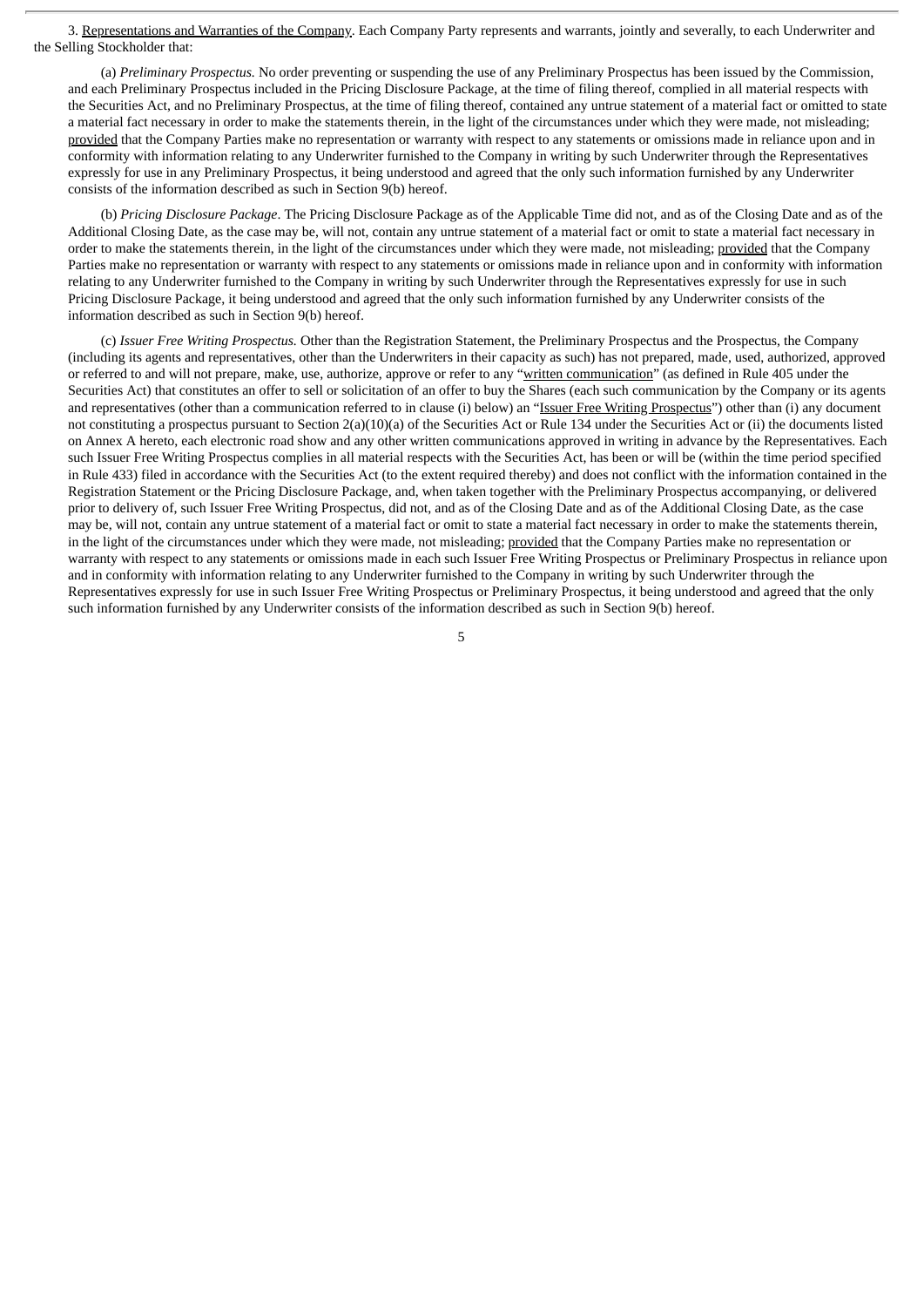(d) *Testing-the-Waters Materials.* The Company (i) has not alone engaged in any Testing-the-Waters Communications other than Testing-the-Waters Communications with the consent of the Representatives (x) with entities that are qualified institutional buyers ("QIBs") within the meaning of Rule 144A under the Securities Act or institutions that are accredited investors within the meaning of Rule 501(a)(1), (a)(2), (a)(3), (a)(7) or (a)(8) under the Securities Act (" $AIs$ ") and otherwise in compliance with the requirements of Section 5(d) of the Securities Act or (y) with entities that the Company reasonably believed to be QIBs or IAIs and otherwise in compliance with the requirements of Rule 163B under the Securities Act and (ii) has not authorized anyone other than the Representatives and TPG Capital BD, LLC to engage in Testing-the-Waters Communications. The Company reconfirms that the Representatives have been authorized to act on its behalf in undertaking Testing-the-Waters Communications by virtue of a writing substantially in the form of Exhibit A hereto. The Company has not distributed or approved for distribution any Written Testing-the-Waters Communications other than those listed on Annex B hereto. "Written Testing-the-Waters Communication" means any Testing-the-Waters Communication that is a written communication within the meaning of Rule 405 under the Securities Act. Any individual Written Testing-the-Waters Communication does not conflict with the information contained in the Registration Statement or the Pricing Disclosure Package, complied in all material respects with the Securities Act, and when taken together with the Pricing Disclosure Package as of the Applicable Time, did not, and as of the Closing Date and as of the Additional Closing Date, as the case may be, will not, contain any untrue statement of a material fact or omit to state a material fact necessary in order to make the statements therein, in the light of the circumstances under which they were made, not misleading; provided that the Company Parties make no representation or warranty with respect to any statements or omissions made in each such Written Testing-the-Waters Communications in reliance upon and in conformity with information relating to any Underwriter furnished to the Company in writing by such Underwriter through the Representatives expressly for use in such Written Testing-the-Waters Communications, it being understood and agreed that the only such information furnished by any Underwriter consists of the information described as such in Section 7(b) hereof.

(e) *Registration Statement and Prospectus.* The Registration Statement has been declared effective by the Commission. No order suspending the effectiveness of the Registration Statement has been issued by the Commission, and no proceeding for that purpose or pursuant to Section 8A of the Securities Act against the Company or related to the offering of the Shares has been, to the knowledge of any Company Party, initiated or threatened by the Commission; as of the applicable effective date of the Registration Statement and any post-effective amendment thereto, the Registration Statement and any such post-effective amendment complied and will comply in all material respects with the Securities Act, and did not and will not contain any untrue statement of a material fact or omit to state a material fact required to be stated therein or necessary in order to make the statements therein not misleading; and as of the date of the Prospectus and any amendment or supplement thereto and as of the Closing Date and as of the Additional Closing Date, as the case may be, the Prospectus will comply in all material respects with the Securities Act and will not contain any untrue statement of a material fact or omit to state a material fact necessary in order to make the statements therein, in the light of the circumstances under which they were made, not misleading; provided that the Company Parties make no representation or warranty with respect to any statements or omissions made in reliance upon and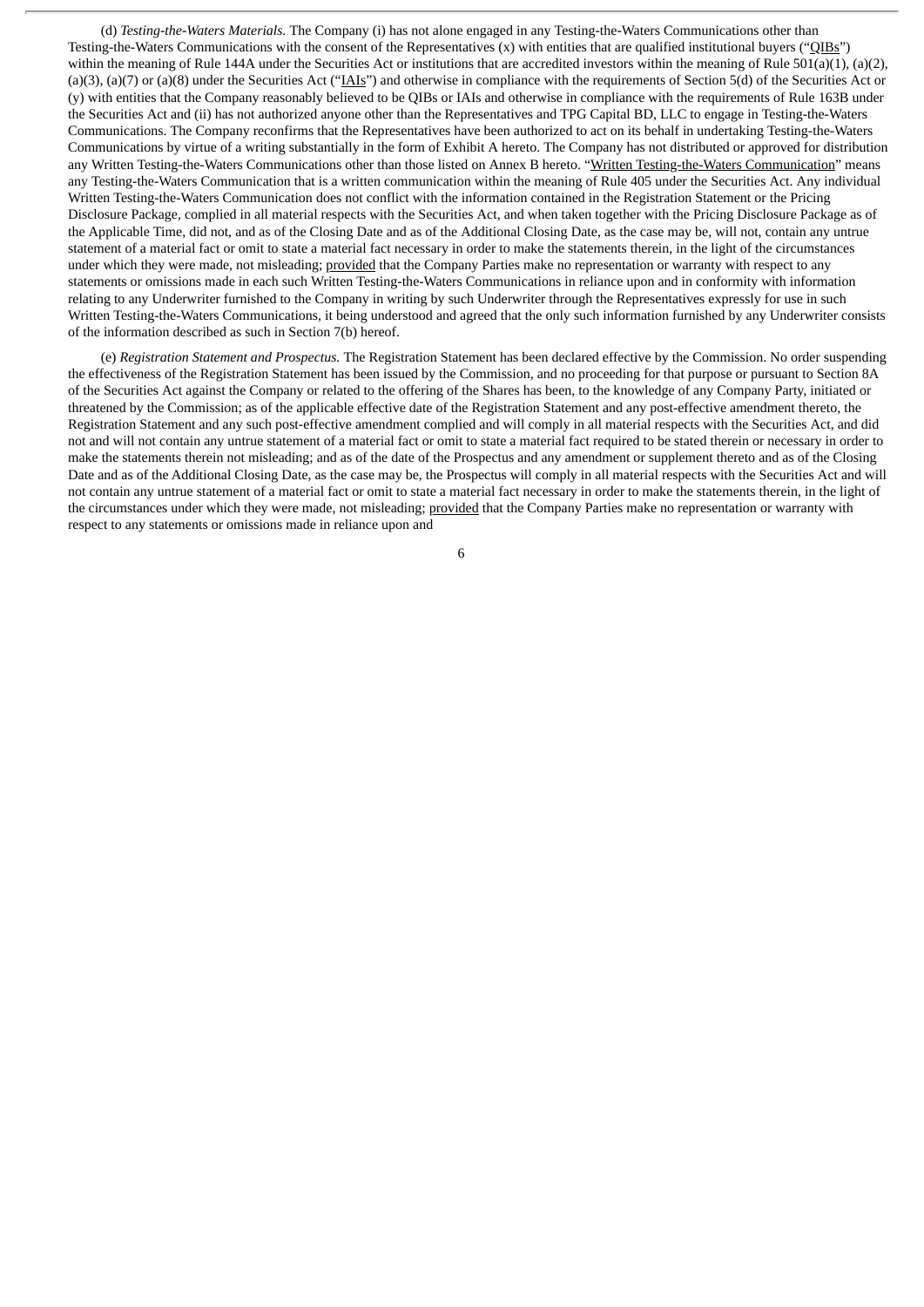in conformity with information relating to any Underwriter furnished to the Company in writing by such Underwriter through the Representatives expressly for use in the Registration Statement and the Prospectus and any amendment or supplement thereto, it being understood and agreed that the only such information furnished by any Underwriter consists of the information described as such in Section 7(b) hereof.

(f) *Financial Statements.* The financial statements (including the related notes thereto) of the Company and its consolidated subsidiaries included in the Registration Statement, the Pricing Disclosure Package and the Prospectus comply in all material respects with the applicable requirements of the Securities Act and present fairly in all material respects the financial position of the entities indicated as of the dates indicated and the results of their operations and the changes in their cash flows for the periods specified; such financial statements have been prepared in conformity with generally accepted accounting principles ("GAAP") in the United States applied on a consistent basis throughout the periods covered thereby, and any supporting schedules included in the Registration Statement present fairly in all material respects the information required to be stated therein; the other financial information included in the Registration Statement, the Pricing Disclosure Package and the Prospectus has been derived from the accounting records of the Company Parties and their consolidated subsidiaries, as applicable, and presents fairly in all material respects the information shown thereby; all disclosures included in the Registration Statement, the Pricing Disclosure Package and the Prospectus regarding "non-GAAP financial measures" (as such term is defined by the rules and regulations of Commission) comply in all material respects with Regulation G of the Exchange Act and Item 10 of Regulation S-K of the Securities Act, to the extent applicable; and the *pro forma* financial information and the related notes thereto included in the Registration Statement, the Pricing Disclosure Package and the Prospectus have been prepared in accordance with the applicable requirements of the Securities Act and the assumptions underlying such pro forma financial information are reasonable and are set forth in the Registration Statement, the Pricing Disclosure Package and the Prospectus.

(g) *No Material Adverse Change.* Since the date of the most recent financial statements included in the Registration Statement, the Pricing Disclosure Package and the Prospectus, (i) there has not been any change in the capital stock (other than (a) the Reorganization and (b) issuance of shares of Common Stock upon exercise of stock options and warrants described as outstanding in, and the grant of options and awards under existing equity incentive plans described in, the Registration Statement, the Pricing Disclosure Package and the Prospectus), short-term debt or long-term debt of the Company Parties or any of their subsidiaries, or any dividend or distribution of any kind declared, set aside for payment, paid or made by any Company Party on any class of capital stock, or any material adverse change, or any development involving a prospective material adverse change, in or affecting the business, properties, management, financial position, stockholders' equity or results of operations of the Company Parties and their subsidiaries taken as a whole; (ii) none of the Company Parties nor any of their subsidiaries have entered into any transaction or agreement (whether or not in the ordinary course of business) that is material to the Company Parties and their subsidiaries taken as a whole or incurred any liability or obligation, direct or contingent, that is material to the Company Parties and their subsidiaries taken as a whole; and (iii) neither the Company Parties nor any of their subsidiaries have sustained any loss or interference with its business that is material to the Company Parties and their subsidiaries taken as a whole and that is either from fire, explosion, flood or other calamity, whether or not covered by insurance, or from any labor disturbance or dispute or any action, order or decree of any court or arbitrator or governmental or regulatory authority, except in each of the foregoing clauses (i), (ii) or (iii) as otherwise disclosed in the Registration Statement, the Pricing Disclosure Package and the Prospectus.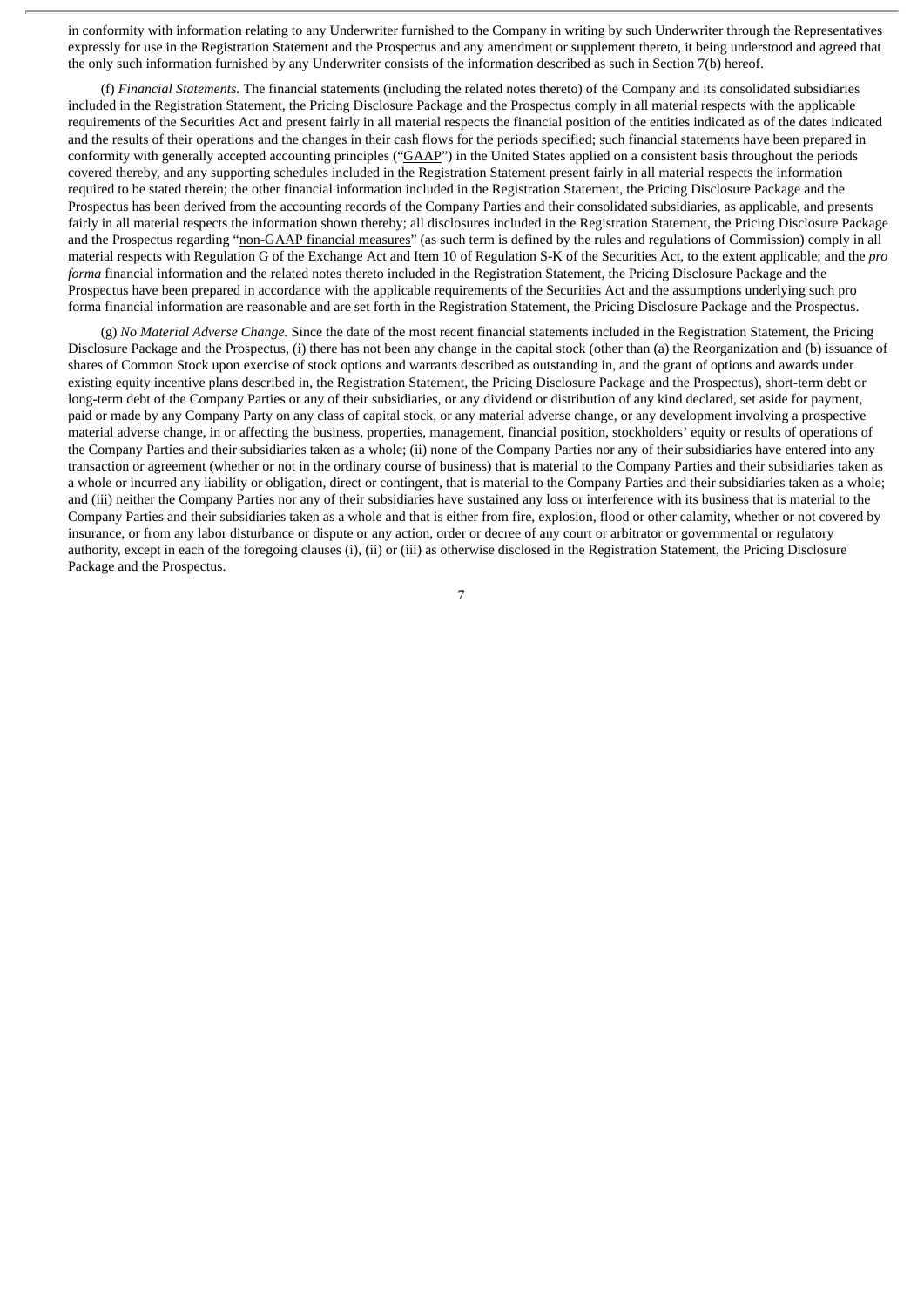(h) *Organization and Good Standing.* The Company Parties and each "significant subsidiary" (as defined below) have been duly organized and are validly existing and in good standing under the laws of its jurisdictions of organization, are duly qualified to do business and are in good standing in each jurisdiction in which its ownership or lease of property or the conduct of its business requires such qualification, and have all power and authority necessary to own or hold its properties and to conduct the businesses in which they are engaged, except where the failure to be so qualified or in good standing or have such power or authority would not, individually or in the aggregate, reasonably be expected to have a material adverse effect on the business, properties, management, financial position, stockholders' equity or results of operations of the Company Parties and their subsidiaries taken as a whole or on the performance by the Company Parties of their obligations under the Transaction Documents (a "Material Adverse Effect"). The Company Parties do not own or control, directly or indirectly, any corporation, association or other entity other than the subsidiaries listed in Exhibit 21 to the Registration Statement, except any such entities that would not, individually or in the aggregate, constitute a "significant subsidiary" as such term is defined under Rule 1.02(w) of Regulation S-X under the Exchange Act.

(i) *Capitalization.* Each of the Company Parties has an authorized capitalization as set forth in the Registration Statement, the Pricing Disclosure Package and the Prospectus under the heading "Capitalization"; all the outstanding shares of capital stock of the Company (including the Shares to be sold by the Selling Stockholder) and the outstanding TPG Operating Group Units have been duly and validly authorized and issued and are fully paid and non-assessable and are not subject to any pre-emptive or similar rights; except as described in or expressly contemplated by the Registration Statement, the Pricing Disclosure Package and the Prospectus, there are no outstanding rights (including, without limitation, pre-emptive rights), warrants or options to acquire, or instruments convertible into or exchangeable for, any shares of capital stock or other equity interest in the Company Parties or any of their subsidiaries, or any contract, commitment, agreement, understanding or arrangement of any kind relating to the issuance of any capital stock of the Company Parties or any such subsidiary, any such convertible or exchangeable securities or any such rights, warrants or options; the capital stock of the Company and the TPG Operating Group Units conforms in all material respects to the description thereof contained in the Registration Statement, the Pricing Disclosure Package and the Prospectus; and all the outstanding shares of capital stock or other equity interests of each subsidiary owned, directly or indirectly, by the Company Parties have been duly and validly authorized and issued, are fully paid and non-assessable and are owned directly or indirectly by the Company Parties, free and clear of any lien, charge, encumbrance, security interest, restriction on voting or transfer or any other claim of any third party.

(j) *Equity Awards.* With respect to the equity or equity-based awards granted on or before the Closing Date or the Additional Closing Date pursuant to the equity compensation plans of the Company Parties and their subsidiaries (such awards, the "Equity Awards" and such plans, the "Equity Plans"), (i) each grant of an Equity Award was duly authorized as of no later than the date on which the grant of such Equity Award was by its terms to be effective (the "Grant Date") by all necessary corporate action, including, as applicable, approval by the board of directors, board of managers or similar governing body of the applicable Company Party (or a duly constituted and authorized committee thereof) and any required stockholder or member approval by the necessary number of votes or written consents, and, to the knowledge of the Company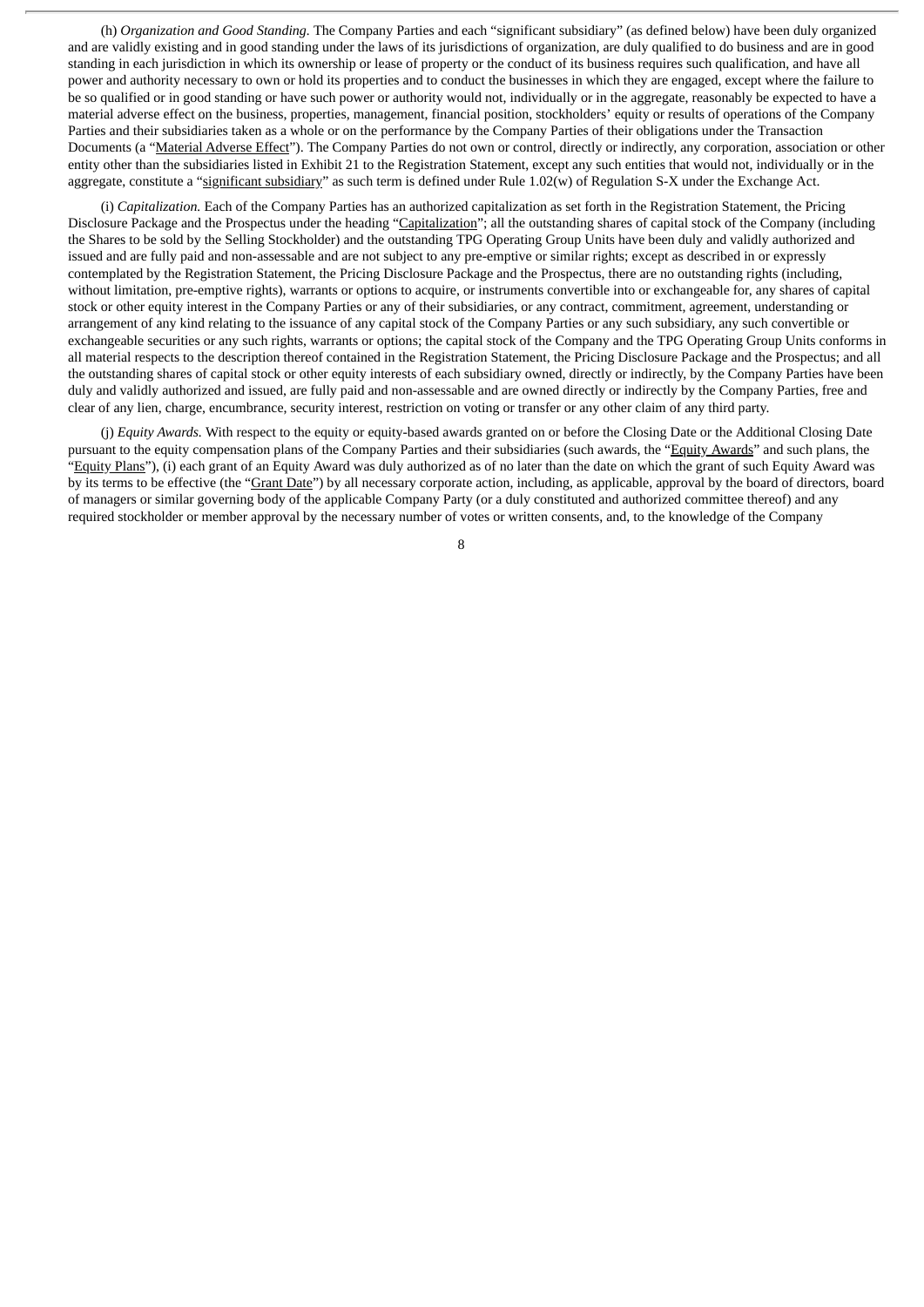Parties, the award agreement governing such grant (if any) was duly executed and delivered by the applicable Company Party, (ii) each such grant was made in accordance with the terms of the Equity Plans, the Exchange Act and all other applicable laws and regulatory rules or requirements, including the rules of the Nasdaq Global Select Market and any other exchange on which Company securities are traded, in each case, to the extent applicable, and (iii) to the extent required to be disclosed in the financial statements contained in the Registration Statement, each such grant was properly accounted for in accordance with GAAP in the financial statements (including the related notes) of the applicable Company Party contained in the Registration Statement, except in each case, with respect to the events or conditions set forth in (i) through (iii) hereof, as would not, individually or in the aggregate, have a Material Adverse Effect.

(k) *Due Authorization.* Each Company Party has full right, power and authority to execute and deliver the Transaction Documents to which it is a party and to perform its obligations hereunder and thereunder; and all action required to be taken for the due and proper authorization, execution and delivery by it of this Agreement and each of the Transaction Documents to which it is a party and the consummation by it of the transactions contemplated hereby and thereby has been duly and validly taken.

(l) *Underwriting Agreement.* This Agreement has been duly authorized, executed and delivered by each Company Party.

(m) *The Shares.* The Shares to be issued and sold by the Company hereunder have been duly authorized by the Company and, when issued and delivered and paid for as provided herein, will be duly and validly issued, will be fully paid and nonassessable and will conform to the descriptions thereof in the Registration Statement, the Pricing Disclosure Package and the Prospectus; and the issuance of the Shares is not subject to any preemptive or similar rights.

(n) *Other Transaction Documents.* Each of the Transaction Documents (other than this Agreement and the Amended and Restated Charter) has been duly authorized, executed and delivered by the Company and constitutes a valid and legally binding agreement of the Company enforceable against the Company in accordance with its terms, except as enforceability may be limited by applicable bankruptcy, insolvency or similar laws affecting the enforcement of creditors' rights generally or by equitable principles relating to enforceability.

(o) *Descriptions of the Transaction Documents.* Each Transaction Document conforms in all material respects to the description thereof contained in the Registration Statement, the Pricing Disclosure Package and the Prospectus.

(p) *No Violation or Default.* None of the Company Parties nor any of their subsidiaries is (i) in violation of its respective charter or by-laws or similar organizational documents; (ii) in default, and no event has occurred that, with notice or lapse of time or both, would constitute such a default, in the due performance or observance of any term, covenant or condition contained in any indenture, mortgage, deed of trust, loan agreement or other agreement or instrument to which a Company Party or any of its subsidiaries is a party or by which a Company Party or any of its subsidiaries is bound or to which any property or asset of a Company Party or any of its subsidiaries is subject; or (iii) in violation of any law or statute or any judgment, order, rule or regulation of any court or arbitrator or governmental or regulatory authority having jurisdiction over the Company Parties or any of their subsidiaries, except, in the case of clauses (ii) and (iii) above, for any such default or violation that would not reasonably be expected, individually or in the aggregate, to have a Material Adverse Effect.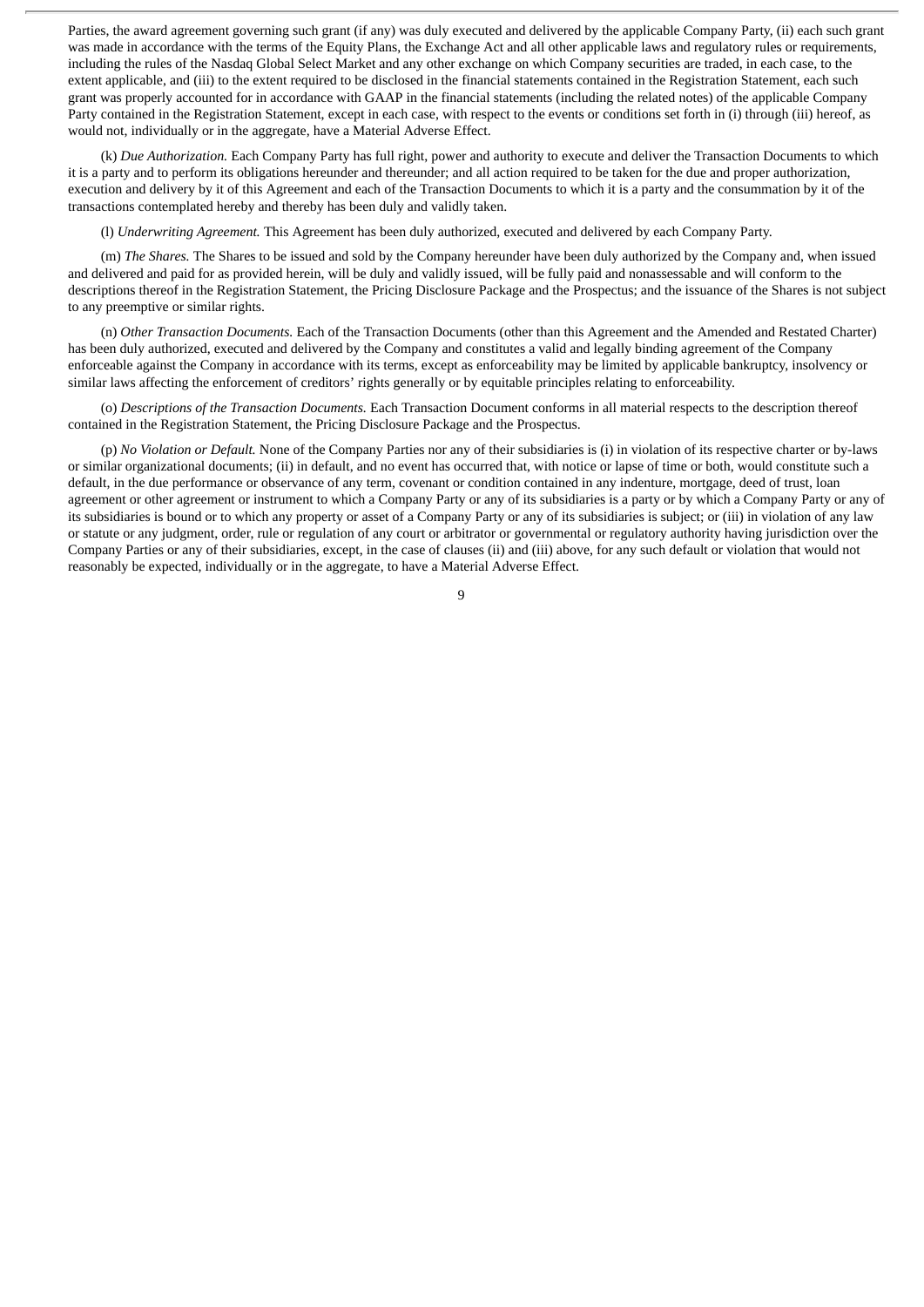(q) *No Conflicts.* The execution, delivery and performance by each Company Party of each of the Transaction Documents to which it is a party, the issuance and sale of the Shares and the consummation of the transactions contemplated by the Transaction Documents or the Pricing Disclosure Package and the Prospectus will not (i) conflict with or result in a breach or violation of any of the terms or provisions of, or constitute a default under, result in the termination, modification or acceleration of, or result in the creation or imposition of any lien, charge or encumbrance upon any property, right or asset of a Company Party or any of its subsidiaries pursuant to, any indenture, mortgage, deed of trust, loan agreement or other agreement or instrument to which a Company Party or any of its subsidiaries is a party or by which a Company Party or any of its subsidiaries is bound or to which any property, right or asset of a Company Party or any of its subsidiaries is subject, (ii) result in any violation of the provisions of the charter or by-laws or similar organizational documents of a Company Party or any of its subsidiaries or (iii) result in the violation of any law or statute or any judgment, order, rule or regulation of any court or arbitrator or governmental or regulatory authority having jurisdiction over a Company Party or any of its subsidiaries, except, in the case of clauses (i) and (iii) above, for any such conflict, breach, violation, default, lien, charge or encumbrance that would not reasonably be expected, individually or in the aggregate, to have a Material Adverse Effect.

(r) *No Consents Required.* No consent, approval, authorization, order, registration or qualification of or with any court or arbitrator or governmental or regulatory authority is required for the execution, delivery and performance by each Company Party of each of the Transaction Documents to which it is a party, the issuance and sale of the Shares by the Company and the consummation of the transactions contemplated by the Transaction Documents, except for (i) the registration of the Shares under the Securities Act, (ii) such consents, approvals, authorizations, orders and registrations or qualifications as may be required by the Financial Industry Regulatory Authority, Inc. ("FINRA"), the Nasdaq Global Select Market (the "Exchange") and under applicable state securities laws in connection with the purchase and distribution of the Shares by the Underwriters, (iii) any consent, approval, authorization, order or registration qualification received by any Company Party as of the date hereof or (iv) where the failure to obtain any such consent, approval, authorization, order or registration or qualification would not reasonably be expected, individually or in the aggregate, to materially adversely affect the ability of the Company Parties to consummate the transactions contemplated by the Transaction Documents.

(s) *Legal Proceedings.* Except as described in the Registration Statement, the Pricing Disclosure Package and the Prospectus, there are no legal, governmental or regulatory investigations, actions, demands, claims, suits, arbitrations, inquiries or proceedings ("Actions") pending to which a Company Party or any of its subsidiaries is or may be a party or to which any property of a Company Party or any of its subsidiaries is or may be the subject that, individually or in the aggregate, if determined adversely to a Company Party or any of its subsidiaries, could reasonably be expected to have a Material Adverse Effect; to the knowledge of the Company Parties, no such Actions are threatened or contemplated by any governmental or regulatory authority or threatened by others, except as would not reasonably be expected, individually or in the aggregate, to have a Material Adverse Effect; and (i) there are no current or pending Actions that are required under the Securities Act to be described in the Registration Statement, the Pricing Disclosure Package or the Prospectus that are not so described in the Registration Statement, the Pricing Disclosure Package and the Prospectus and (ii) there are no statutes, regulations or contracts or other documents that are required under the Securities Act to be filed as exhibits to the Registration Statement or described in the Registration Statement, the Pricing Disclosure Package or the Prospectus that are not so filed as exhibits to the Registration Statement or described in the Registration Statement, the Pricing Disclosure Package and the Prospectus.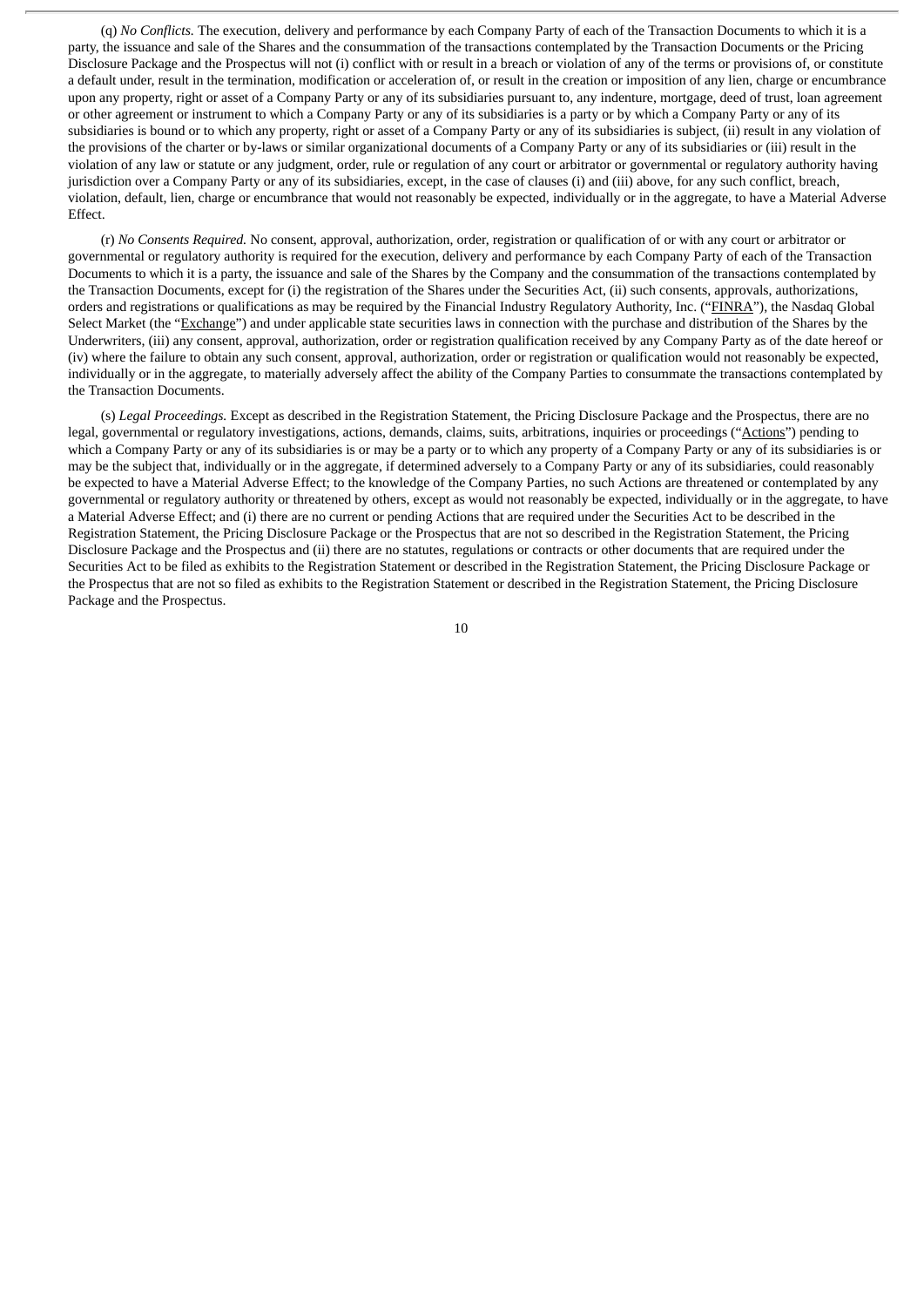(t) *Independent Accountants*. Deloitte & Touche LLP, who have certified certain financial statements of the Company, TPG Group Holdings (SBS), L.P. and their respective subsidiaries, is an independent registered public accounting firm with respect to the Company, TPG Group Holdings (SBS), L.P. and their respective subsidiaries within the applicable rules and regulations adopted by the Commission and the Public Company Accounting Oversight Board (United States) and as required by the Securities Act.

(u) *Title to Real and Personal Property*. Each Company Party and its subsidiaries have good and marketable title in fee simple to, or have valid rights to lease or otherwise use, all items of real and personal property that are material to the respective businesses of the Company and its subsidiaries, in each case free and clear of all liens, encumbrances, claims and defects and imperfections of title except those that (i) do not materially interfere with the use made and proposed to be made of such property by the Company Parties and their subsidiaries or (ii) could not reasonably be expected, individually or in the aggregate, to have a Material Adverse Effect.

(v) *Intellectual Property.* (i) Each Company Party and its subsidiaries own or have the right to use all patents, patent applications, trademarks, service marks, trade names, trademark registrations, service mark registrations, domain names and other source indicators, copyrights and copyrightable works, know-how, trade secrets, systems, procedures, proprietary or confidential information and all other worldwide intellectual property, industrial property and proprietary rights (collectively, "Intellectual Property") used in the conduct of their respective businesses; (ii) each Company Party's and its subsidiaries' conduct of their respective businesses does not infringe, misappropriate or otherwise violate any Intellectual Property of any person; (iii) none of the Company Parties nor its subsidiaries has received any written notice of any claim relating to Intellectual Property; and (iv) to the knowledge of the Company Parties, the Intellectual Property of any Company Party or their subsidiaries is not being infringed, misappropriated or otherwise violated by any person, except, for in all cases, where the failure to own or possess such rights would not, individually or in the aggregate, reasonably be expected to have a Material Adverse Effect.

(w) *No Undisclosed Relationships*. No relationship, direct or indirect, exists between or among any Company Party or any of its subsidiaries, on the one hand, and the directors, officers, stockholders, customers, suppliers or other affiliates of any Company Party or any of its subsidiaries, on the other, that is required by the Securities Act to be described in each of the Registration Statement and the Prospectus and that is not so described in such documents and in the Pricing Disclosure Package.

(x) *Investment Company Act*. Each Company Party is not and, after giving effect to the offering and sale of the Shares and the application of the proceeds thereof received by the Company as described in the Registration Statement, the Pricing Disclosure Package and the Prospectus, will not be required to register as an "investment company" within the meaning of the Investment Company Act of 1940, as amended, and the rules and regulations of the Commission thereunder (collectively, the "Investment Company Act").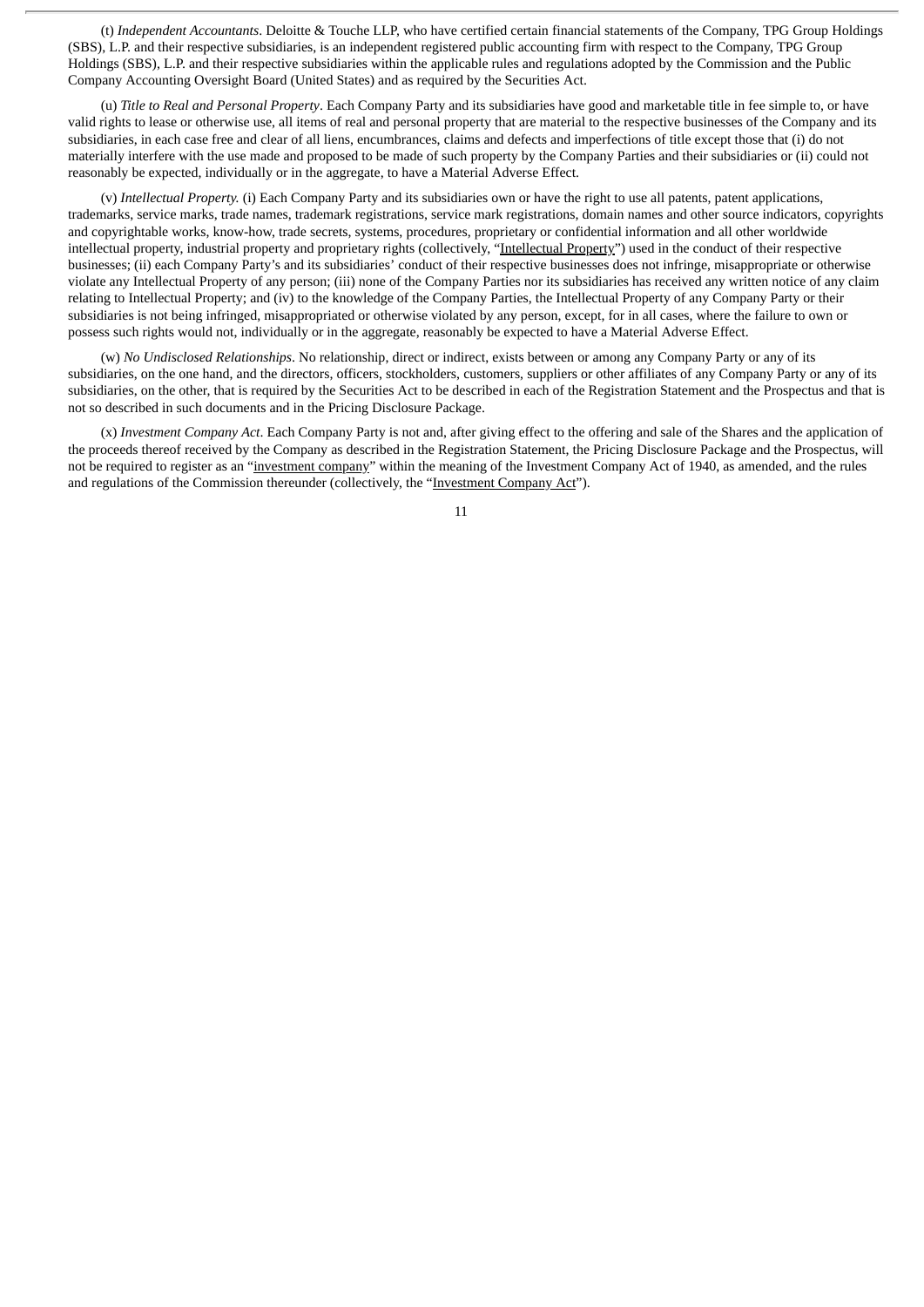(y) *Investment Advisers Act and Other Applicable Laws*. Each Company Party and its subsidiaries that are required to be in compliance with, or registered, licensed or qualified pursuant to, the Investment Advisers Act of 1940, as amended, and the rules and regulations promulgated thereunder (collectively, the "Advisers Act"), the Investment Company Act, the Exchange Act, the Commodity Exchange Act and the rules and regulations promulgated thereunder or any other applicable law, are in compliance with, or registered, licensed or qualified pursuant to, such laws, rules and regulations (and such registration, license or qualification is in full force and effect), to the extent applicable, except as otherwise disclosed in each of the Registration Statement, the Pricing Disclosure Package and the Prospectus or where the failure to be in such compliance or so registered, licensed or qualified would not, individually or in the aggregate, reasonably be expected to have a Material Adverse Effect. Consummation of the transactions contemplated by the Transaction Agreements, including the Reorganization, has not constituted and, as of the Closing Date, will not constitute an "assignment" within the meaning of such term under the Investment Company Act or the Advisers Act of any of the management or investment advisory contracts to which any Company Party or any of its subsidiaries is a party.

(z) *Taxes.* Each Company Party and its subsidiaries have paid all federal, state, local and foreign taxes and filed all tax returns required to be paid or filed through the date hereof, except for any taxes that are not yet due or are currently being contested in good faith and for which adequate reserves have been provided in accordance with GAAP, or where failure to pay or file would not, individually or in the aggregate, reasonably be expected to have a Material Adverse Effect; and except as otherwise disclosed in each of the Registration Statement, the Pricing Disclosure Package and the Prospectus, there is no tax deficiency that has been, or could reasonably be expected to be, asserted against a Company Party or any of its subsidiaries or any of their respective properties or assets, except those that would not, individually or in the aggregate, reasonably be expected to have a Material Adverse Effect.

(aa) *Licenses and Permits.* Each Company Party and its subsidiaries possess all licenses, sub-licenses, certificates, permits and other authorizations issued by, and have made all declarations and filings with, the appropriate federal, state, local or foreign governmental or regulatory authorities that are necessary for the ownership or lease of their respective properties or the conduct of their respective businesses as described in each of the Registration Statement, the Pricing Disclosure Package and the Prospectus, except where the failure to possess or make the same would not reasonably be expected to, individually or in the aggregate, have a Material Adverse Effect; and except as described in each of the Registration Statement, the Pricing Disclosure Package and the Prospectus, none of the Company Parties nor any of its subsidiaries has received notice of any revocation or modification of any such license, sub-license, certificate, permit or authorization or has any reason to believe that any such license, sub-license, certificate, permit or authorization will not be renewed in the ordinary course.

(bb) *Fund Agreements*. To the knowledge of the Company Parties, none of the Company Parties nor any of its subsidiaries that acts as a general partner or managing member (or in a similar capacity) or as an investment adviser or investment manager of any TPG Fund has performed any act or otherwise engaged in any conduct that would prevent a Company Party or any of its subsidiaries, as the case may be, from benefiting from any exculpation clause or other limitation of liability available to it under the terms of the management agreement or advisory agreement, as applicable, between the applicable Company Party or subsidiary, as the case may be, and the TPG Fund except, in each case, as would not, singly or in the aggregate, reasonably be expected to have a Material Adverse Effect.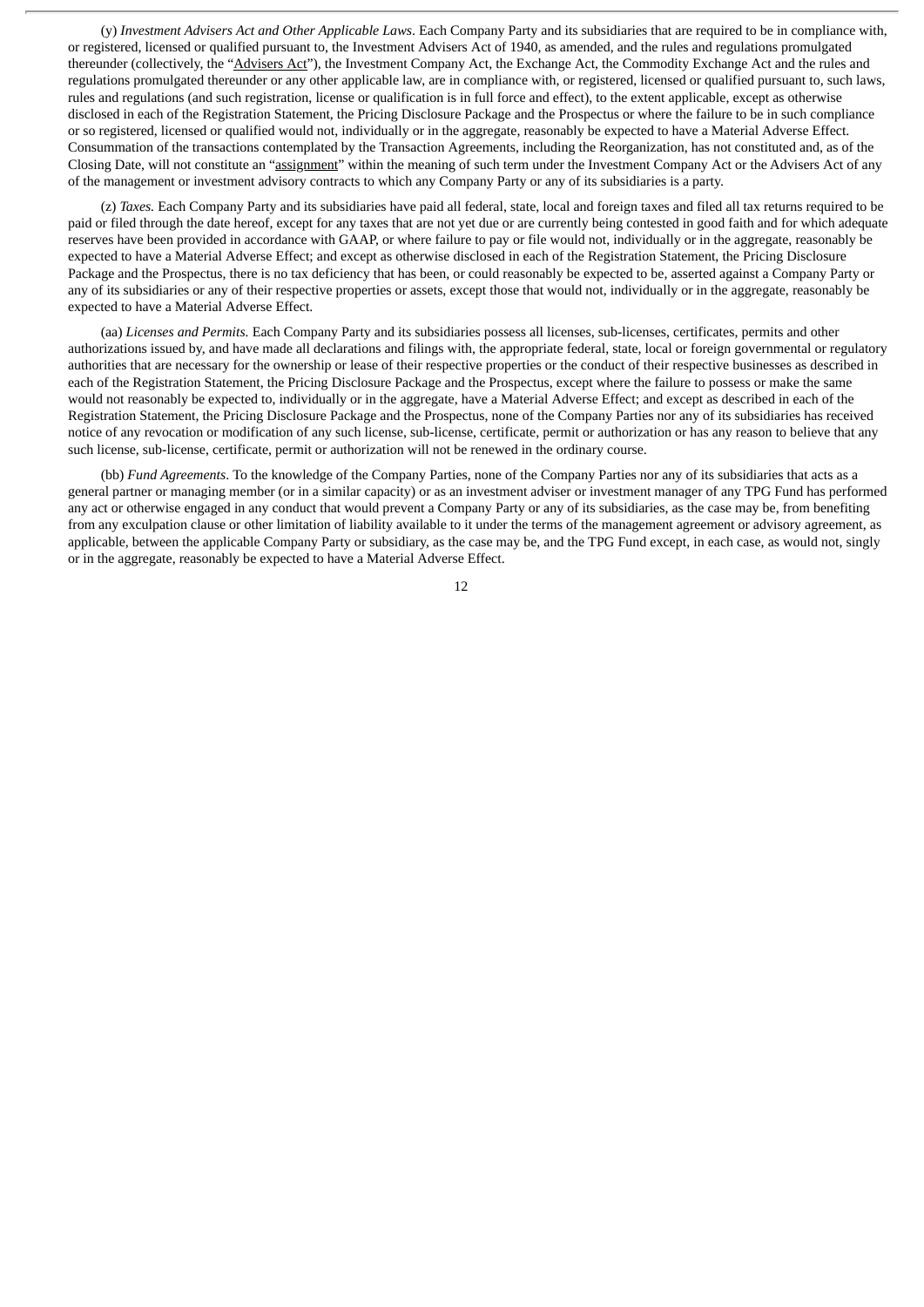(cc) *No Labor Disputes.* No labor disturbance by or dispute with employees of the Company or any of its subsidiaries exists or, to the knowledge of the Company Parties, is contemplated or threatened, and none of the Company Parties is aware of any existing or imminent labor disturbance by, or dispute with, the employees of any of its or its subsidiaries' principal suppliers, contractors or customers, except as would not reasonably be expected to have a Material Adverse Effect. None of the Company Parties nor any of its subsidiaries have received any notice of cancellation or termination with respect to any collective bargaining agreement to which it is a party, except as would not reasonably be expected, individually or in the aggregate, to have a Material Adverse Effect.

(dd) *Certain Environmental Matters*. (i) Each Company Party and its subsidiaries (x) are in compliance with all, and have not violated any, applicable federal, state, local and foreign laws (including common law), rules, regulations, requirements, decisions, judgments, decrees, orders and other legally enforceable requirements relating to pollution or the protection of human health or safety, the environment, natural resources, hazardous or toxic substances or wastes, pollutants or contaminants (collectively, "Environmental Laws"); (y) have received and are in compliance with all, and have not violated any, permits, licenses, certificates or other authorizations or approvals required of them under any Environmental Laws to conduct their respective businesses; and (z) have not received notice of any actual or potential liability or obligation under or relating to, or any actual or potential violation of, any Environmental Laws, including for the investigation or remediation of any disposal or release of hazardous or toxic substances or wastes, pollutants or contaminants, and have no knowledge of any event or condition that would reasonably be expected to result in any such notice; (ii) there are no costs or liabilities associated with Environmental Laws of or relating to any Company Party or its subsidiaries, except in the case of each of (i) and (ii) above, for any such matter as would not, individually or in the aggregate, reasonably be expected to have a Material Adverse Effect; and (iii) except as described in each of the Pricing Disclosure Package and the Prospectus, (x) there is no proceeding that is pending, or that is known to be contemplated, against a Company Party or any of its subsidiaries under any Environmental Laws in which a governmental entity is also a party, other than such proceeding regarding which it is reasonably believed no monetary sanctions of \$300,000 or more will be imposed, (y) none of the Company Parties nor its subsidiaries is aware of any facts or issues regarding compliance with Environmental Laws, or liabilities or other obligations under Environmental Laws or concerning hazardous or toxic substances or wastes, pollutants or contaminants, that could reasonably be expected, individually or in the aggregate, to have a Material Adverse Effect, and (z) none of the Company Parties nor its subsidiaries anticipates material capital expenditures relating to any Environmental Laws.

(ee) *Compliance with ERISA*. (i) Each employee benefit plan, within the meaning of Section 3(3) of the Employee Retirement Income Security Act of 1974, as amended ("ERISA"), for which any Company Party or any member of its "Controlled Group" (defined as any entity, whether or not incorporated, that is under common control with such Company Party within the meaning of Section 4001(a)(14) of ERISA or any entity that would be regarded as a single employer with a Company Party under Section 414(b),(c),(m) or (o) of the Internal Revenue Code of 1986, as amended (the "Code")) would have any liability (each, a "Plan") has been maintained in compliance with its terms and the requirements of any applicable statutes, orders, rules and regulations, including but not limited to ERISA and the Code; (ii) no prohibited transaction, within the meaning of Section 406 of ERISA or Section 4975 of the Code, has occurred with respect to any Plan, excluding transactions effected pursuant to a statutory or administrative exemption; (iii) for each Plan that is subject to the funding rules of Section 412 of the Code or Section 302 of ERISA, no Plan has failed (whether or not waived), or is reasonably expected to fail, to satisfy the minimum funding standards (within the meaning of Section 302 of ERISA or Section 412 of the Code) applicable to such Plan; (iv) no Plan is, or is reasonably expected to be, in "at risk status" (within the meaning of Section 303(i) of ERISA) and no Plan that is a "multiemployer plan" within the meaning of Section 4001(a)(3) of ERISA is in "endangered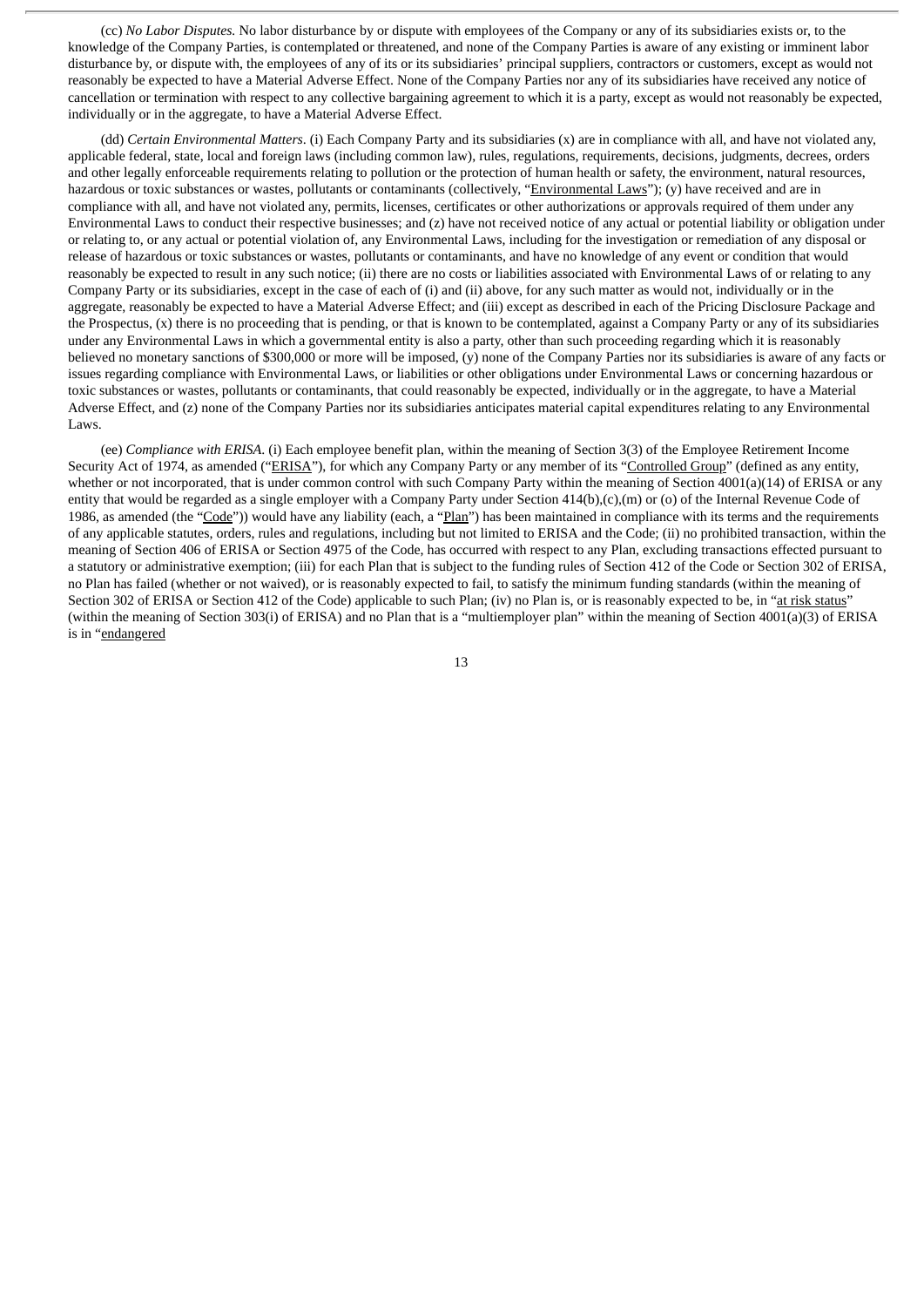status" or "critical status" (within the meaning of Sections 304 and 305 of ERISA) (v) the fair market value of the assets of each Plan is equal to or exceeds the present value of all benefits accrued under such Plan (determined based on those assumptions used to fund such Plan); (vi) no "reportable event" (within the meaning of Section 4043(c) of ERISA and the regulations promulgated thereunder) has occurred or is reasonably expected to occur; (vii) each Plan that is intended to be qualified under Section 401(a) of the Code is so qualified, and nothing has occurred, whether by action or by failure to act, which would cause the loss of such qualification; (viii) none of the Company Parties or any member of the Controlled Group has incurred, or reasonably expects to incur, any liability under Title IV of ERISA (other than contributions to the Plan or premiums to the Pension Benefit Guarantee Corporation, in the ordinary course and without default) in respect of a Plan (including a "multiemployer plan" within the meaning of Section 4001(a)(3) of ERISA); and (ix) none of the following events has occurred or is reasonably likely to occur: (A) a material increase in the aggregate amount of contributions required to be made to all Plans by a Company Party or its Controlled Group affiliates in the current fiscal year of such Company Party and its Controlled Group affiliates compared to the amount of such contributions made in such Company Party and its Controlled Group affiliates' most recently completed fiscal year; or (B) a material increase in the Company Parties' and their subsidiaries' "accumulated post-retirement benefit obligations" (within the meaning of Accounting Standards Codification Topic 715-60) compared to the amount of such obligations in the Company Parties and their subsidiaries' most recently completed fiscal year, except in each case with respect to the events or conditions set forth in (i) through (ix) hereof, as would not, individually or in the aggregate, reasonably be expected to have a Material Adverse Effect.

(ff) *Disclosure Controls*. Each Company Party and its subsidiaries maintain a system of "disclosure controls and procedures" (as defined in Rule 13a-15(e) of the Exchange Act) that complies with the requirements of the Exchange Act and that has been designed to ensure that information required to be disclosed by the Company in reports that it files or submits under the Exchange Act is recorded, processed, summarized and reported within the time periods specified in the Commission's rules and forms, including controls and procedures designed to ensure that such information is accumulated and communicated to management as appropriate to allow timely decisions regarding required disclosure.

(gg) *Accounting Controls.* Each Company Party and its subsidiaries maintain systems of "internal control over financial reporting" (as defined in Rule 13a-15(f) of the Exchange Act) that comply with the requirements of the Exchange Act applicable to the Company Party and have been designed by, or under the supervision of, their respective principal executive and principal financial officers, or persons performing similar functions, to provide reasonable assurance regarding the reliability of financial reporting and the preparation of financial statements for external purposes in accordance with GAAP. Each Company Party and its subsidiaries maintain internal accounting controls sufficient to provide reasonable assurance that (i) transactions are executed in accordance with management's general or specific authorizations; (ii) transactions are recorded as necessary to permit preparation of financial statements in conformity with GAAP and to maintain asset accountability; (iii) access to assets is permitted only in accordance with management's general or specific authorization; and (iv) the recorded accountability for assets is compared with the existing assets at reasonable intervals and appropriate action is taken with respect to any differences. Except as disclosed in the Registration Statement, the Pricing Disclosure Package and the Prospectus, no Company Party is aware of any material weaknesses in any Company Party's internal controls. The auditors have been advised of: (i) all deficiencies in the design or operation of internal controls over financial reporting which such Company Party believes to be significant deficiencies or material weaknesses which have adversely affected or are reasonably likely to adversely affect the Company Parties' ability to record, process, summarize and report financial information; and (ii) any fraud, whether or not material, that involves management or other employees who have a significant role in the Company Parties' internal controls over financial reporting.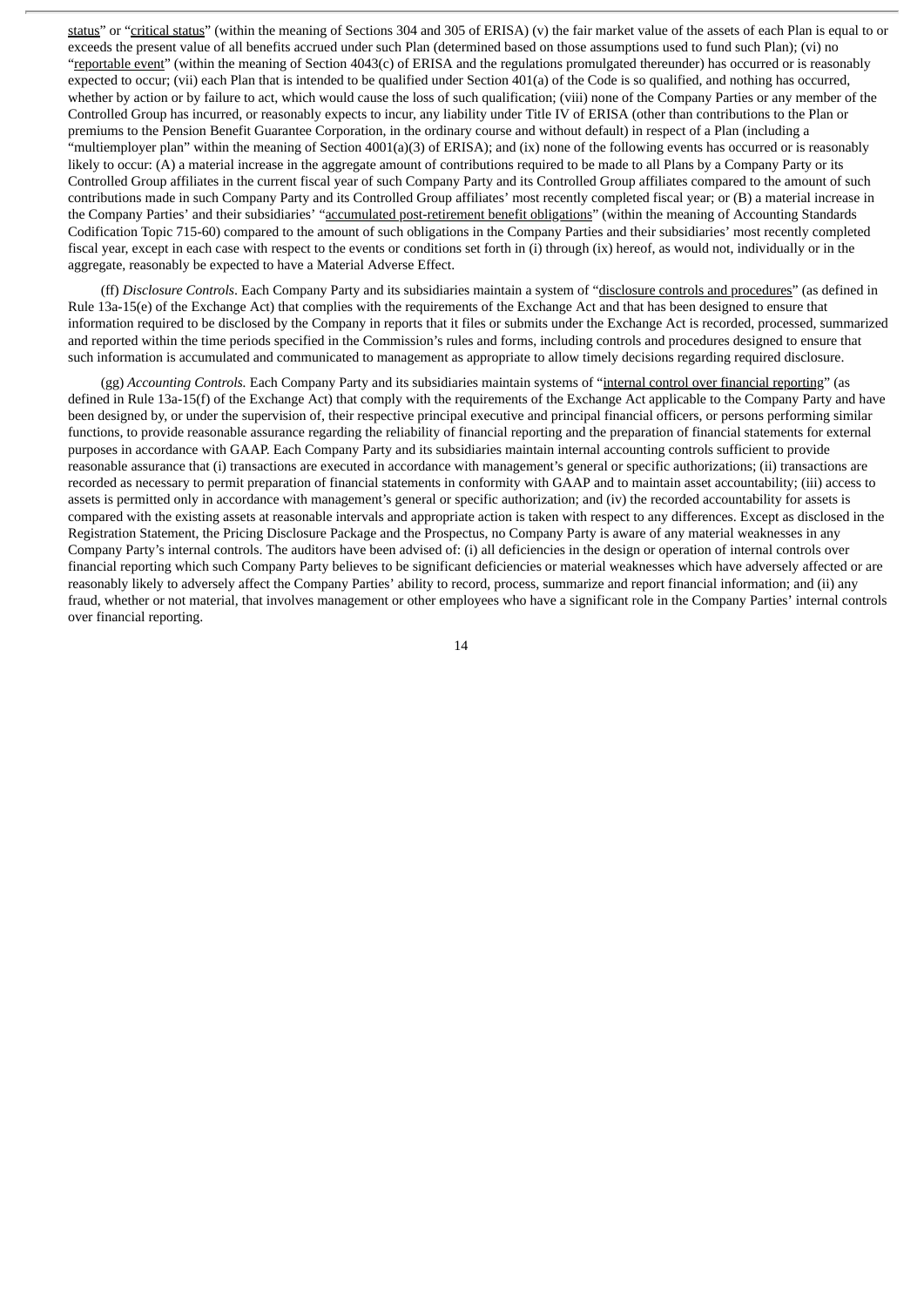(hh) *Insurance.* Each Company Party and its subsidiaries have insurance covering their respective properties, operations, personnel and businesses, including business interruption insurance, which insurance is in amounts and insures against such losses and risks as are reasonably adequate and customary for the businesses in which they are engaged; and none of the Company Parties nor any of its subsidiaries has (i) received notice from any insurer or agent of such insurer that capital improvements or other expenditures are required or necessary to be made in order to continue such insurance or (ii) any reason to believe that it will not be able to renew its existing insurance coverage as and when such coverage expires or to obtain similar coverage at reasonable cost from similar insurers as may be necessary to continue its business.

(ii) *Cybersecurity; Data Protection.* (i) Each Company Party and its subsidiaries' information technology assets and equipment, computers, systems, networks, hardware, software, websites, applications, and databases (collectively, "IT Systems") are adequate for, and operate and perform as required in connection with the operation of the business of such Company Party and its subsidiaries as currently conducted, and are, to the knowledge of the Company, free and clear of all bugs, errors, defects, Trojan horses, time bombs, malware and other corruptants; (ii) each Company Party and its subsidiaries have implemented and maintained commercially reasonable controls, policies, procedures and safeguards to maintain and protect the integrity, continuous operation, redundancy and security of all IT Systems and data (including all personal, personally identifiable, sensitive, confidential or regulated data ("Personal Data")) used in connection with their businesses, and there have been no breaches, violations, outages or unauthorized uses of or accesses to same, except for those that have been remedied without cost or liability or the duty to notify any other person, nor any incidents under internal review or investigations relating to the same; (iii) each Company Party and its subsidiaries are presently in compliance with all applicable laws or statutes and all judgments, orders, rules and regulations of any court or arbitrator or governmental or regulatory authority, internal policies and contractual obligations relating to the privacy and security of IT Systems and Personal Data and to the protection of such IT Systems and Personal Data from unauthorized use, access, misappropriation or modification; and (iv) each Company Party and its subsidiaries have taken all necessary actions to comply with the European Union General Data Protection Regulation and have taken all necessary actions to prepare to comply with all other applicable laws and regulations with respect to Personal Data that have been announced as of the date hereof as becoming effective within 12 months after the date hereof, and for which any non-compliance with same would be reasonably likely to create a liability, as soon they take effect, except as would not, in the case of each of clause (i), (ii), (iii) and (iv), reasonably be expected, individually or in the aggregate, to have a Material Adverse Effect.

(jj) *No Unlawful Payments.* None of the Company Parties nor any of its subsidiaries nor any director or officer of a Company Party or any of its subsidiaries nor, to the knowledge of the Company Parties, any employee, agent, affiliate or other person associated with or acting on behalf of a Company Party or any of its subsidiaries has (i) used any corporate funds for any unlawful contribution, gift, entertainment or other unlawful expense relating to political activity; (ii) made or taken an act in furtherance of an offer, promise or authorization of any direct or indirect unlawful payment or benefit to any foreign or domestic government official or employee, including of any government-owned or controlled entity or of a public international organization,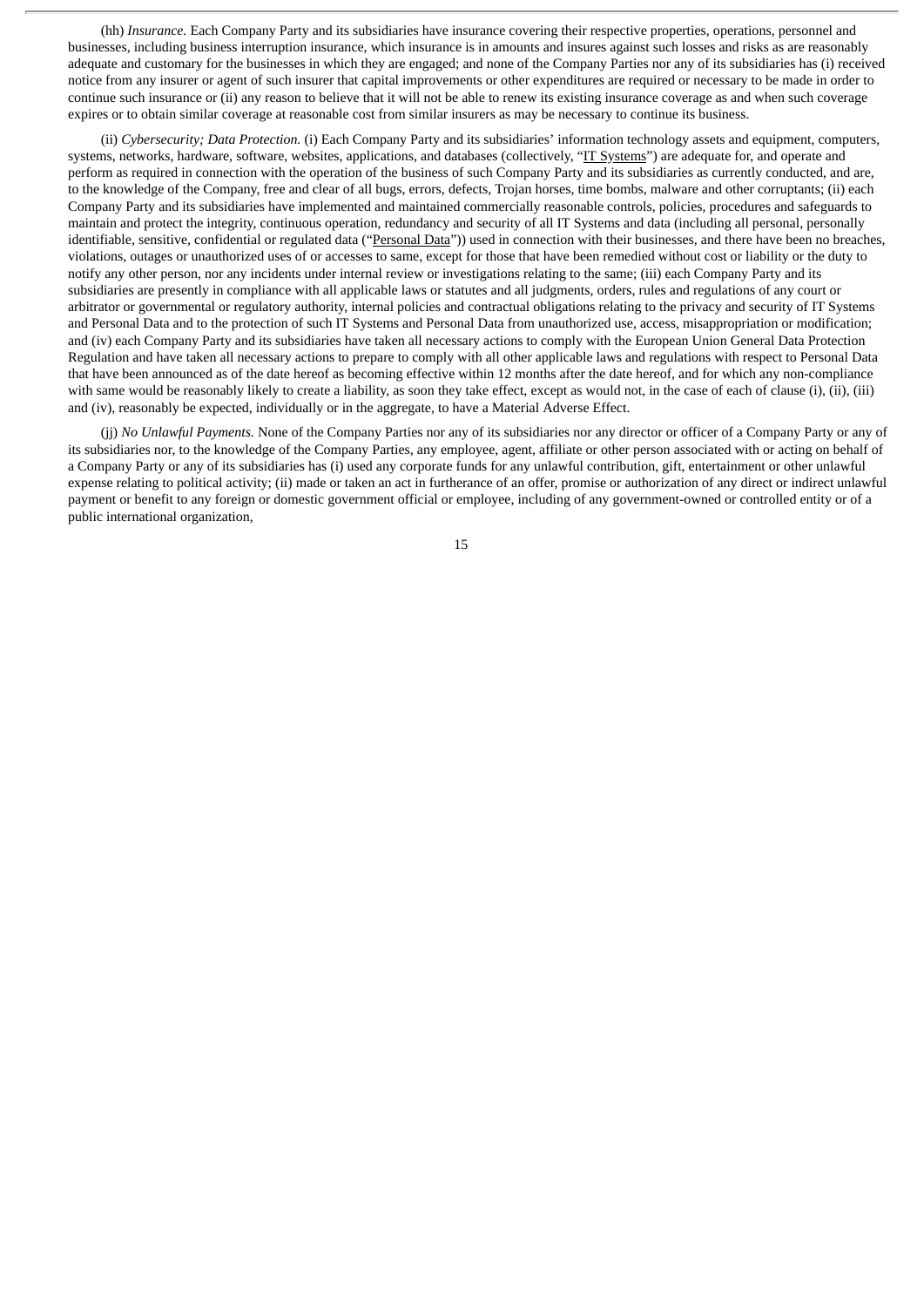or any person acting in an official capacity for or on behalf of any of the foregoing, or any political party or party official or candidate for political office; (iii) violated or is in violation of any provision of the Foreign Corrupt Practices Act of 1977, as amended, or any applicable law or regulation implementing the OECD Convention on Combating Bribery of Foreign Public Officials in International Business Transactions, or committed an offence under the Bribery Act 2010 of the United Kingdom or any other applicable anti-bribery or anti-corruption law; or (iv) made, offered, agreed, requested or taken an act in furtherance of any unlawful bribe or other unlawful benefit, including, without limitation, any rebate, payoff, influence payment, kickback or other unlawful or improper payment or benefit. Each Company Party and its subsidiaries have instituted, maintain and enforce, and will continue to maintain and enforce policies and procedures designed to promote and ensure compliance with all applicable anti-bribery and anti-corruption laws.

(kk) *Compliance with Anti-Money Laundering Laws*. The operations of each Company Party and its subsidiaries are and have been conducted at all times in compliance with applicable financial recordkeeping and reporting requirements, including those of the Currency and Foreign Transactions Reporting Act of 1970, as amended, the applicable money laundering statutes of all jurisdictions where the Company Parties or any of their subsidiaries conducts business, the rules and regulations thereunder and any related or similar rules, regulations or guidelines issued, administered or enforced by any governmental agency (collectively, the "Anti-Money Laundering Laws") and no action, suit or proceeding by or before any court or governmental agency, authority or body or any arbitrator involving a Company Party or any of its subsidiaries with respect to the Anti-Money Laundering Laws is pending or, to the knowledge of the Company Parties, threatened.

(ll) *No Conflicts with Sanctions Laws.* None of the Company Parties nor any of its subsidiaries, directors or officers, nor, to the knowledge of the Company Parties, any employee, agent, affiliate or other person associated with or acting on behalf of a Company Party or any of its subsidiaries is currently the subject or the target of any sanctions administered or enforced by the U.S. government, (including, without limitation, the Office of Foreign Assets Control of the U.S. Department of the Treasury ("OFAC") or the U.S. Department of State and including, without limitation, the designation as a "specially designated national" or "blocked person"), the United Nations Security Council ("UNSC"), the European Union, or Her Majesty's Treasury ("HMT") (collectively, "Sanctions"), nor is a Company Party or any of its subsidiaries located, organized or resident in a country or territory that is the subject or target of Sanctions, including, as of the date of this Agreement, Crimea, Cuba, Iran, North Korea and Syria (each, a "Sanctioned Country"); and no Company Party will directly, or to the knowledge of the Company Parties, indirectly, use the proceeds of the offering of the Shares hereunder, or lend, contribute or otherwise make available such proceeds to any subsidiary, joint venture partner or other person or entity (i) to fund or facilitate any activities of or business with any person that, at the time of such funding or facilitation, is the subject or target of Sanctions, (ii) to fund or facilitate any activities of or business in any Sanctioned Country or (iii) in any other manner that will result in a violation by any person (including any person participating in the transaction, whether as underwriter, advisor, investor or otherwise) of Sanctions. For the past five years, the Company Parties and their subsidiaries have not knowingly engaged in and are not now knowingly engaged in any dealings or transactions with any person that at the time of the dealing or transaction is or was the subject or the target of Sanctions or with any Sanctioned Country.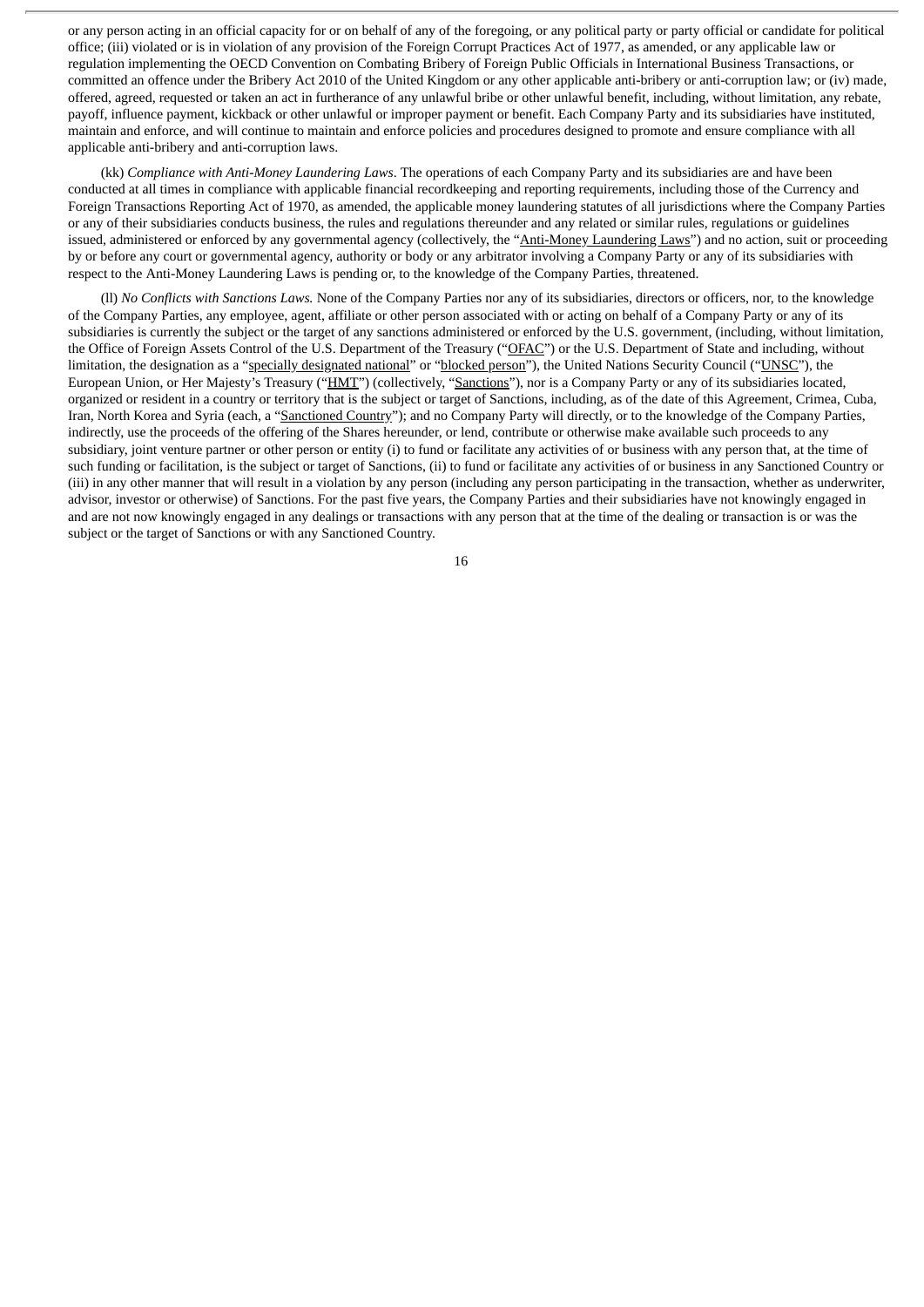(mm) *No Restrictions on Subsidiaries*. No subsidiary of a Company Party is currently prohibited, directly or indirectly, under any agreement or other instrument to which it is a party or is subject, from paying any dividends to such Company Party, from making any other distribution on such subsidiary's capital stock or similar ownership interest, from repaying to such Company Party any loans or advances to such subsidiary from such Company Party or from transferring any of such subsidiary's properties or assets to such Company Party or any other subsidiary of such Company Party, except as disclosed in the Registration Statement, the Pricing Disclosure Package and the Prospectus or as would not reasonably be expected to materially reduce the distributions to be received by the Company Parties, taken as a whole, from their subsidiaries.

(nn) *No Broker's Fees.* Except as disclosed in the Registration Statement, the Pricing Disclosure Package and the Prospectus, none of the Company Parties nor any of its subsidiaries is a party to any contract, agreement or understanding with any person (other than this Agreement) that would give rise to a valid claim against any of them or any Underwriter for a brokerage commission, finder's fee or like payment in connection with the offering and sale of the Shares.

(oo) *No Registration Rights*. Except as disclosed in the Registration Statement, the Pricing Disclosure Package and the Prospectus, no person has the right to require a Company Party or any of its subsidiaries to register any securities for sale under the Securities Act by reason of the filing of the Registration Statement with the Commission or the issuance and sale of the Shares by the Company or, to the knowledge of the Company, the sale of the Shares to be sold by the Selling Stockholder hereunder.

(pp) *No Stabilization.* Except for the appointment of the Underwriters, who may engage in stabilization activities and as to whose actions the Company Parties make no representation or warranty, none of the Company Parties nor any of its subsidiaries or affiliates has taken, directly or indirectly, any action designed to or that could reasonably be expected to cause or result in any stabilization or manipulation of the price of the Shares.

(qq) *Margin Rules*. Neither the issuance, sale and delivery of the Shares nor the application of the proceeds thereof by the Company Parties as described in each of the Registration Statement, the Pricing Disclosure Package and the Prospectus will violate Regulation T, U or X of the Board of Governors of the Federal Reserve System or any other regulation of such Board of Governors.

(rr) *Forward-Looking Statements.* No forward-looking statement (within the meaning of Section 27A of the Securities Act and Section 21E of the Exchange Act) included or incorporated by reference in any of the Registration Statement, the Pricing Disclosure Package or the Prospectus has been made or reaffirmed without a reasonable basis or has been disclosed other than in good faith.

(ss) *Statistical and Market Data.* Nothing has come to the attention of the Company Parties that has caused the Company Parties to believe that the statistical and market-related data included in each of the Registration Statement, the Pricing Disclosure Package and the Prospectus is not based on or derived from sources that are reliable and accurate in all material respects.

(tt) *Sarbanes-Oxley Act*. There is and has been no failure on the part of the Company or any of the Company's directors or officers, in their capacities as such, to comply with any applicable provision of the Sarbanes-Oxley Act of 2002, as amended and the rules and regulations promulgated in connection therewith (the "Sarbanes-Oxley Act"), including Section 402 related to loans and Sections 302 and 906 related to certifications, to the extent compliance is required as of the date of this Agreement.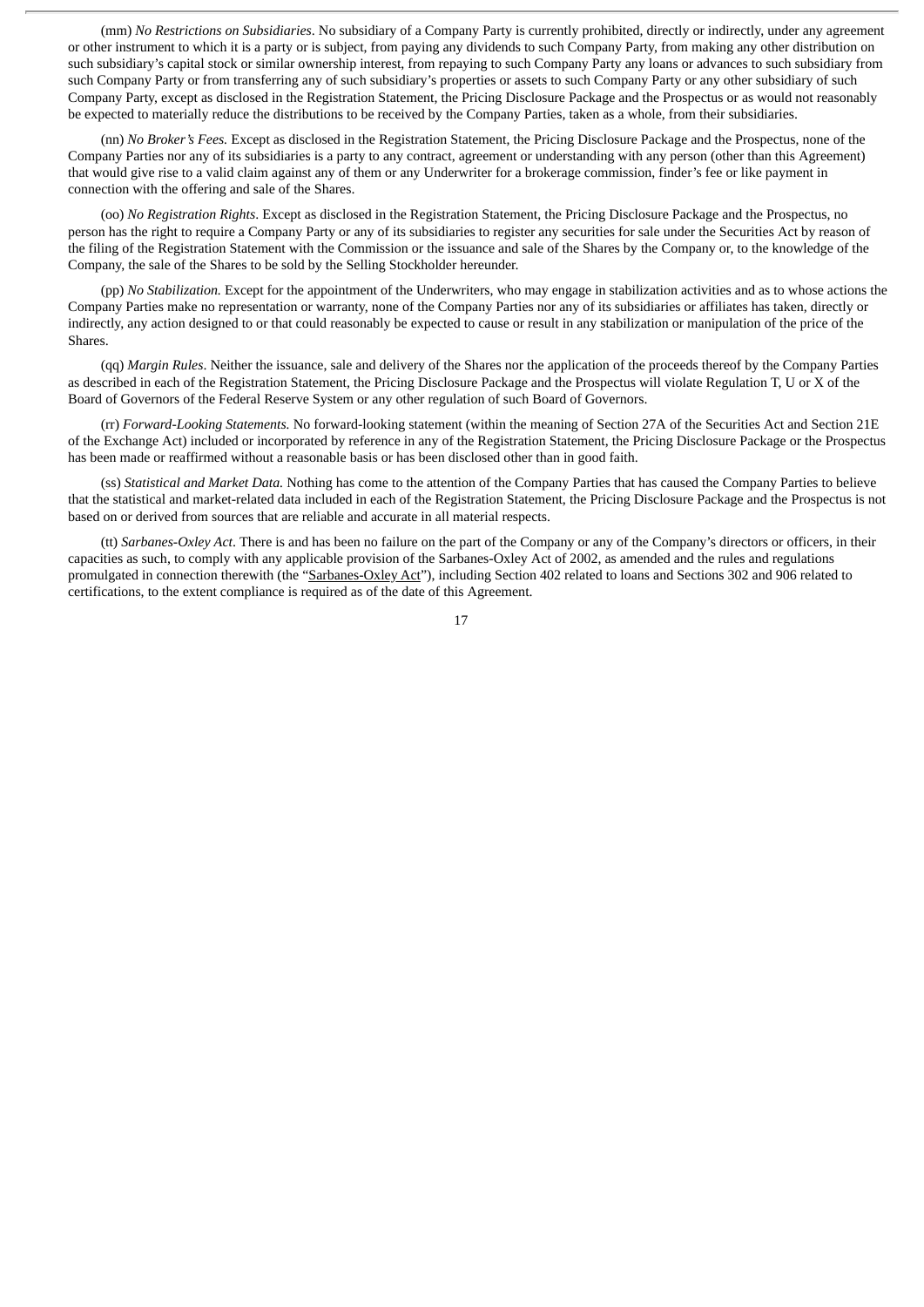(uu) *Status under the Securities Act*. At the time of filing the Registration Statement and any post-effective amendment thereto, at the earliest time thereafter that the Company or any offering participant made a *bona fide* offer (within the meaning of Rule 164(h)(2) under the Securities Act) of the Shares and at the date hereof, the Company was not and is not an "ineligible issuer," as defined in Rule 405 under the Securities Act.

(vv) *Directed Share Program.* Each Company Party represents and warrants that (i) the Registration Statement, the Pricing Disclosure Package and the Prospectus, and any amendments or supplements thereto will comply, with any applicable laws or regulations of foreign jurisdictions in which the Registration Statement, the Pricing Disclosure Package or the Prospectus, as amended or supplemented, if applicable, are distributed in connection with the Directed Share Program., and that (ii) no consent, approval, authorization or order of, or qualification with, any governmental body or agency, other than those obtained, is required in connection with the offering of the Directed Shares in any jurisdiction where the Directed Shares are being offered. The Company Parties have not offered, or caused Morgan Stanley or any Morgan Stanley Entity as defined in Section 9(h) to offer, Shares to any person pursuant to the Directed Share Program with the specific intent to unlawfully influence (i) a customer or supplier of a Company Party to alter the customer's or supplier's level or type of business with such Company Party, or (i) a trade journalist or publication to write or publish favorable information about any Company Party or its products.

4. Representations and Warranties of the Selling Stockholder. The Selling Stockholder represents and warrants to each Underwriter and the Company that:

(a) *Required Consents; Authority*. All consents, approvals, authorizations and orders necessary for the execution and delivery by the Selling Stockholder of this Agreement and the Power of Attorney (the "Power of Attorney") hereinafter referred to, and for the sale and delivery of the Shares to be sold by the Selling Stockholder hereunder, have been obtained; the Selling Stockholder has full right, power and authority to enter into this Agreement and the Power of Attorney and to sell, assign, transfer and deliver the Shares to be sold by the Selling Stockholder hereunder; and this Agreement and the Power of Attorney have each been duly authorized, executed and delivered by the Selling Stockholder and are valid and binding agreements of the Selling Stockholder, assuming that this Agreement has been duly authorized, executed and delivered by the other parties hereto.

(b) *No Conflicts*. The execution, delivery and performance by the Selling Stockholder of this Agreement, the Power of Attorney, the sale of the Shares to be sold by the Selling Stockholder and the consummation by the Selling Stockholder of the transactions contemplated herein or therein will not (i) conflict with or result in a breach or violation of any of the terms or provisions of, or constitute a default under, result in the termination, modification or acceleration of, or result in the creation or imposition of any lien, charge or encumbrance upon any property, right or asset of the Selling Stockholder pursuant to, any indenture, mortgage, deed of trust, loan agreement or other agreement or instrument to which the Selling Stockholder is a party or by which the Selling Stockholder is bound or to which any of the property, right or asset of the Selling Stockholder is subject, (ii) result in any violation of the provisions of the charter or by-laws or similar organizational documents of the Selling Stockholder or (iii) result in the violation of any law or statute or any judgment, order, rule or regulation of any court or arbitrator or governmental or regulatory agency applicable to the Selling Stockholder, except in the cases of clause (i) and (iii), as would not, individually or in the aggregate, have a material adverse effect on the ability of the Selling Stockholder to consummate the transactions contemplated by this Agreement.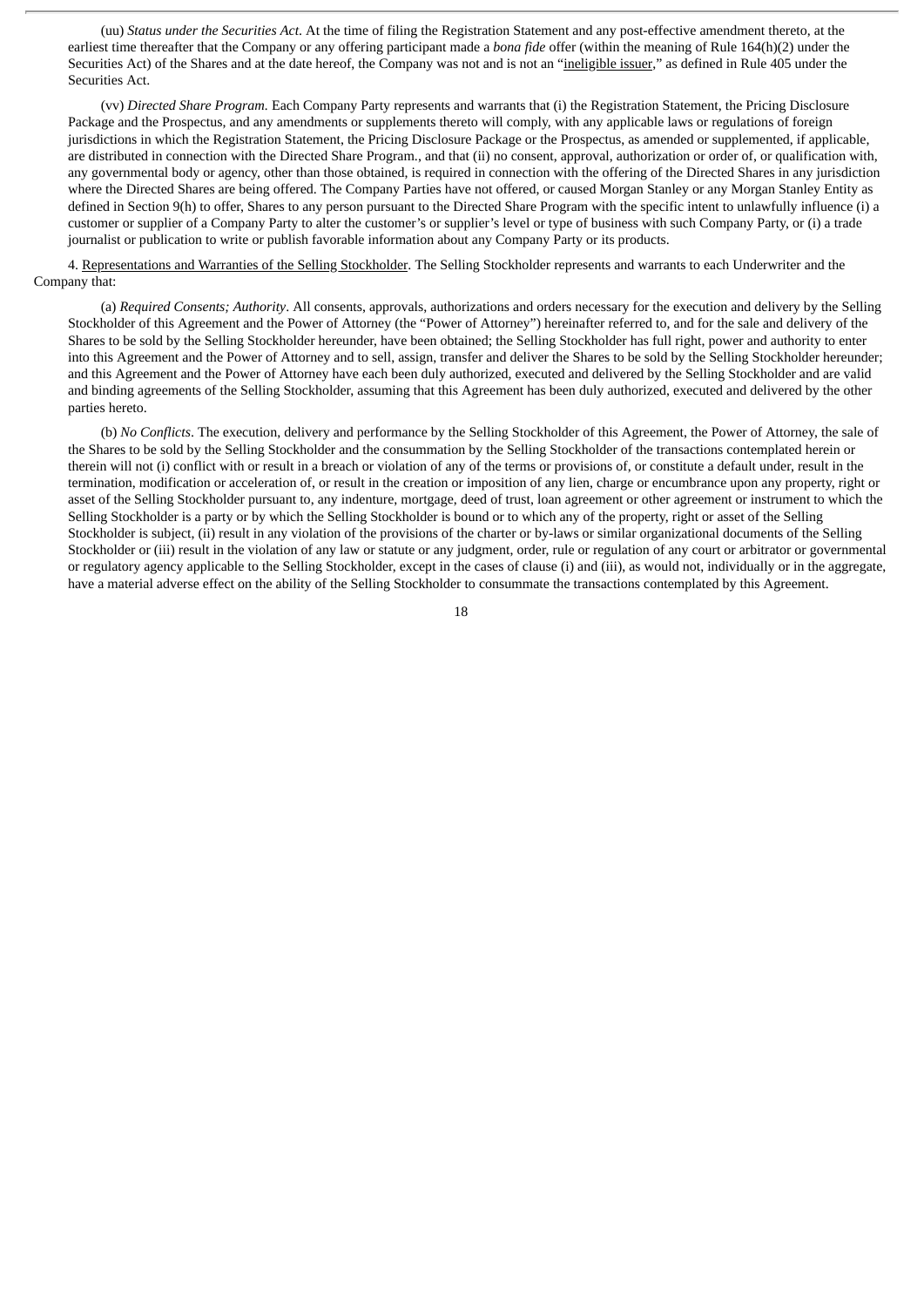(c) *Title to Shares.* The Selling Stockholder has good and valid title to, or a valid "security entitlement" within the meaning of Section 8-102 of the New York Uniform Commercial Code, as amended (the "UCC") in respect of, the Shares to be sold at the Closing Date or the Additional Closing Date, as the case may be, by the Selling Stockholder hereunder, free and clear of all liens, encumbrances, equities or adverse claims; the Selling Stockholder will have, immediately prior to the Closing Date, or the Additional Closing Date, as the case may be, good and valid title to, or a valid "security entitlement" within the meaning of Section 8-102 of the UCC in respect of, the Shares to be sold at the Closing Date or the Additional Closing Date, as the case may be, by the Selling Stockholder, free and clear of all liens, encumbrances, equities or adverse claims; and, the Selling Stockholder has a security entitlement (within the meaning of Section 8-102(a)(17) of the UCC) to the Shares maintained in a securities account on the books of DTC free and clear of any action that may be asserted based on an adverse claim with respect to such security entitlement, and assuming that each Underwriter acquires its interest in the Shares it has purchased without notice of any adverse claim (within the meaning of Section 8-105 of the UCC), upon the credit of such Shares to the securities account of such Underwriter maintained with DTC and payment therefor by such Underwriter, as provided herein, such Underwriter will have acquired a security entitlement to such securities, and no action based on any adverse claim may be asserted against such Underwriter with respect to such security entitlement.

(d) *No Stabilization.* The Selling Stockholder has not taken and will not take, directly or indirectly, any action designed to or that could reasonably be expected to cause or result in any stabilization or manipulation of the price of the Shares.

(e) *Lock-up Agreement*. The Selling Stockholder has delivered to the Underwriters an executed lock-up agreement in substantially the form attached hereto as Exhibit D.

#### (f) [Reserved].

(g) *Pricing Disclosure Package*. The Pricing Disclosure Package, at the Applicable Time did not, and as of the Closing Date and as of the Additional Closing Date, as the case may be, will not, contain any untrue statement of a material fact or omit to state a material fact necessary in order to make the statements therein, in the light of the circumstances under which they were made, not misleading; provided that the Selling Stockholder makes no representation or warranty with respect to any statements or omissions made in reliance upon and in conformity with information relating to any Underwriter furnished to the Company in writing by such Underwriter through the Representatives expressly for use in such Pricing Disclosure Package, it being understood and agreed that the only such information furnished by any Underwriter consists of the information described as such in Section 9(c) hereof, provided further that, the representations and warranties set forth in this paragraph 4(g) are limited in all respects to statements or omissions made in reliance upon and in conformity with the information relating to the Selling Stockholder furnished to the Company Parties in writing by or on behalf of the Selling Stockholder expressly for use in the Pricing Disclosure Package, it being understood and agreed that for purposes of this Agreement, the only information furnished by the Selling Stockholder consists of the name of the Selling Stockholder, the number of offered shares and the address and other information with respect to the Selling Stockholder (excluding percentages) which appear in the Pricing Disclosure Package, Registration Statement or the Prospectus in the table (and corresponding footnotes) under the caption "Principal and Selling Stockholders" (such information the "Selling Stockholder Information").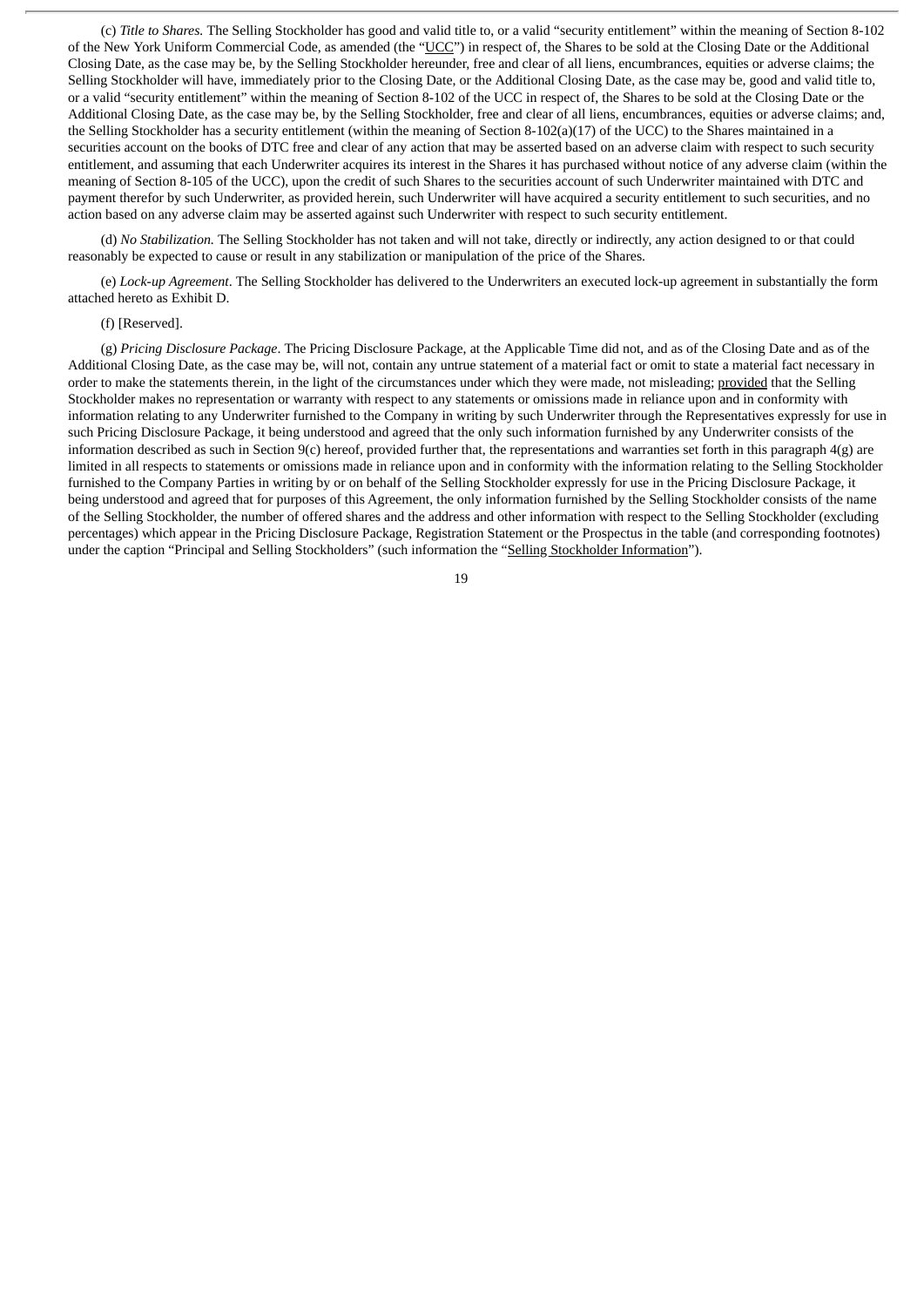#### (h) [Reserved].

(i) *Registration Statement and Prospectus.* As of the applicable effective date of the Registration Statement and any post-effective amendment thereto, the Registration Statement and any such post-effective amendment complied and will comply in all material respects with the Securities Act, and did not and will not contain any untrue statement of a material fact or omit to state a material fact required to be stated therein or necessary in order to make the statements therein not misleading; and as of the date of the Prospectus and any amendment or supplement thereto and as of the Closing Date and as of the Additional Closing Date, as the case may be, the Prospectus will not contain any untrue statement of a material fact or omit to state a material fact necessary in order to make the statements therein, in the light of the circumstances under which they were made, not misleading; provided that the Selling Stockholder makes no representation or warranty with respect to any statements or omissions made in reliance upon and in conformity with information relating to any Underwriter furnished to the Company in writing by such Underwriter through the Representatives expressly for use in the Registration Statement, the Pricing Disclosure Package and the Prospectus and any amendment or supplement thereto, it being understood and agreed that the only such information furnished by any Underwriter consists of the information described as such in Section 9(c) hereof, provided further that, the representations and warranties set forth in this paragraph 4(i) are limited in all respects to statements or omissions made in reliance upon and in conformity with the information relating to the Selling Stockholder furnished to the Company Parties in writing by or on behalf of the Selling Stockholder expressly for use in the Registration Statement and Prospectus, it being understood and agreed that for purposes of this Agreement, the only information furnished by the Selling Stockholder consists of the Selling Stockholder Information.

(j) *Material Information*. As of the date hereof and as of the Closing Date and as of the Additional Closing Date, as the case may be, that the sale of the Shares by the Selling Stockholder is not and will not be prompted by any information concerning the Company which is not set forth in the Registration Statement, the Pricing Disclosure Package or the Prospectus.

(k) *No Unlawful Payments.* Neither the Selling Stockholder nor any of its subsidiaries, nor any director, officer or employee of the Selling Stockholder or any of its subsidiaries nor, to the knowledge of the Selling Stockholder, any agent, affiliate or other person associated with or acting on behalf of the Selling Stockholder or any of its subsidiaries has (i) used any corporate funds for any unlawful contribution, gift, entertainment or other unlawful expense relating to political activity; (ii) made or taken an act in furtherance of an offer, promise or authorization of any direct or indirect unlawful payment or benefit to any foreign or domestic government official or employee, including of any governmentowned or controlled entity or of a public international organization, or any person acting in an official capacity for or on behalf of any of the foregoing, or any political party or party official or candidate for political office; (iii) violated or is in violation of any provision of the Foreign Corrupt Practices Act of 1977, as amended, or any applicable law or regulation implementing the OECD Convention on Combating Bribery of Foreign Public Officials in International Business Transactions, or committed an offence under the Bribery Act 2010 of the United Kingdom or any other applicable anti-bribery or anti-corruption law; or (iv) made, offered, agreed, requested or taken an act in furtherance of any unlawful bribe or other unlawful benefit, including, without limitation, any rebate, payoff, influence payment, kickback or other unlawful or improper payment or benefit. The Selling Stockholder and its subsidiaries have instituted, maintain and enforce, and will continue to maintain and enforce policies and procedures designed to promote and ensure compliance with all applicable anti-bribery and anti-corruption laws.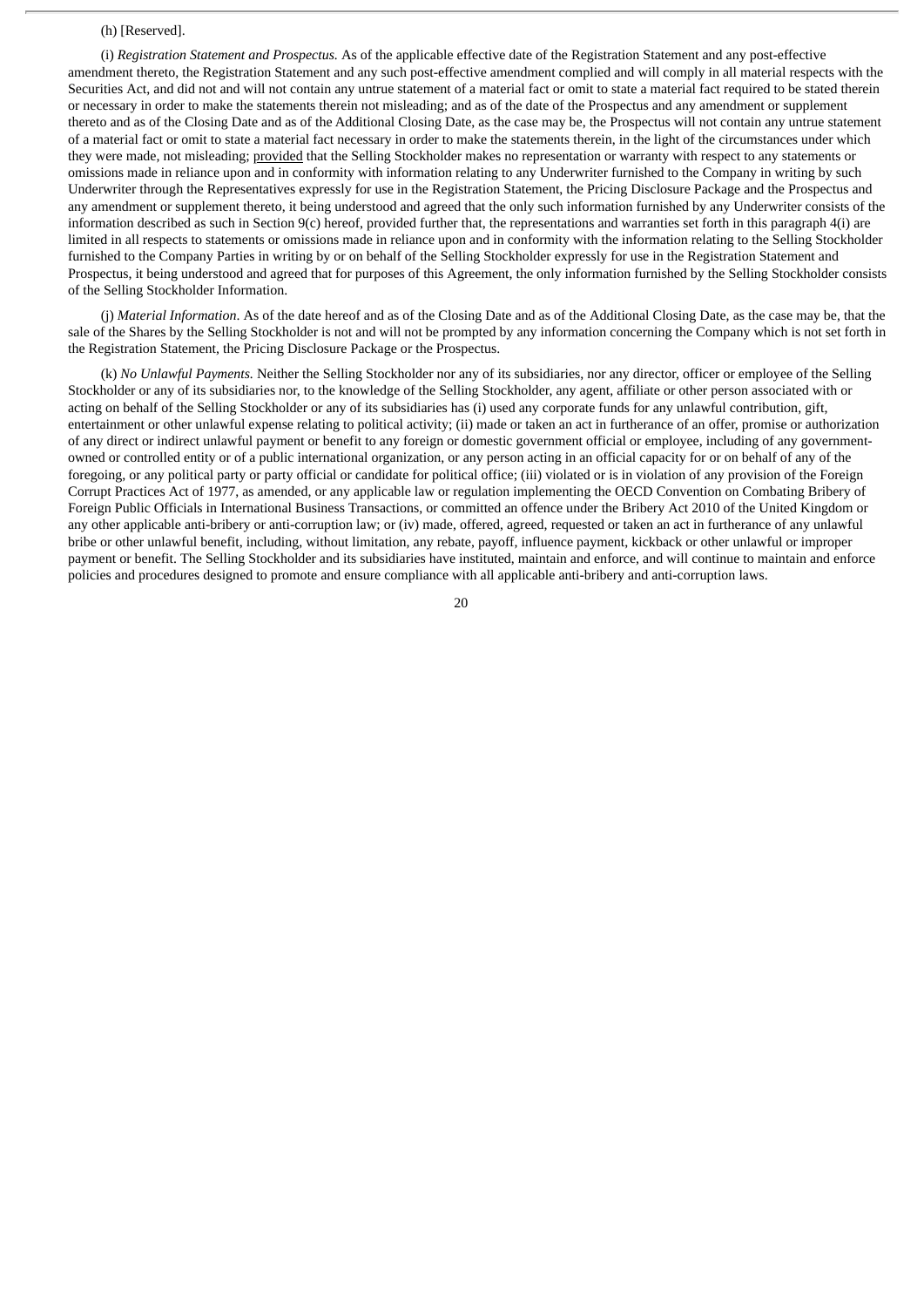(l) *Compliance with Anti-Money Laundering Laws*. The operations of the Selling Stockholder and its subsidiaries are and have been conducted at all times in compliance with applicable financial recordkeeping and reporting requirements, including those of the Currency and Foreign Transactions Reporting Act of 1970, as amended, Organised and Serious Crimes Ordinance (Chapter 455 of the Laws of Hong Kong) and the Anti-Money Laundering an Counter-Terrorist Financing (Financial Institutions) Ordinance (Chapter 615 of the Laws of Hong Kong) and the applicable money laundering statutes of all jurisdictions where the Selling Stockholder or any of its subsidiaries conducts business, the rules and regulations thereunder and any related or similar rules, regulations or guidelines issued, administered or enforced by any governmental agency (collectively, the "Selling Stockholder Anti-Money Laundering Laws"), and no action, suit or proceeding by or before any court or governmental agency, authority or body or any arbitrator involving the Selling Stockholder or any of its subsidiaries with respect to the Selling Stockholder Anti-Money Laundering Laws is pending or, to the knowledge of the Selling Stockholder, threatened.

(m) *No Conflicts with Sanctions Laws.* Neither the Selling Stockholder nor any of its subsidiaries, directors or officers, nor, to the knowledge of the Selling Stockholder, any employee, agent, affiliate or other person associated with or acting on behalf of the Selling Stockholder or any of its subsidiaries is currently the subject or the target of any Sanctions, nor is the Selling Stockholder or any of its subsidiaries located, organized or resident in a Sanctioned Country; and the Selling Stockholder will not directly or, to the knowledge of the Selling Stockholder, indirectly use the proceeds of the offering of the Shares hereunder, or lend, contribute or otherwise make available such proceeds to any subsidiary, joint venture partner or other person or entity (i) to fund or facilitate any activities of or business with any person that, at the time of such funding or facilitation, is the subject or target of Sanctions, (ii) to fund or facilitate any activities of or business in any Sanctioned Country or (iii) in any other manner that will result in a violation by any person (including any person participating in the transaction, whether as underwriter, advisor, investor or otherwise) of Sanctions. For the past five years, the Selling Stockholder and its subsidiaries have not knowingly engaged in and are not now knowingly engaged in any dealings or transactions with any person that at the time of the dealing or transaction is or was the subject or the target of Sanctions or with any Sanctioned Country.

(n) *Organization and Good Standing.* The Selling Stockholder has been duly organized and is validly existing and in good standing under the laws of its jurisdiction of organization.

(o) *ERISA.* The Selling Stockholder is not (i) an employee benefit plan subject to Title I of ERISA, (ii) a plan or account subject to Section 4975 of the Code or (iii) an entity deemed to hold "plan assets" of any such plan or account under Section 3(42) of ERISA, 29 C.F.R. 2510.3-101, or otherwise.

(p) *Private and Commercial Acts*. The Selling Stockholder is subject to civil and commercial law with respect to its obligations under this Agreement and the execution, delivery and performance of this Agreement by it constitutes private and commercial acts rather than public or governmental acts. It does not have immunity (sovereign or otherwise) from set-off, the jurisdiction of any court or any legal process in any court (whether through service of notice, attachment prior to judgment, attachment in aid of execution, execution or otherwise).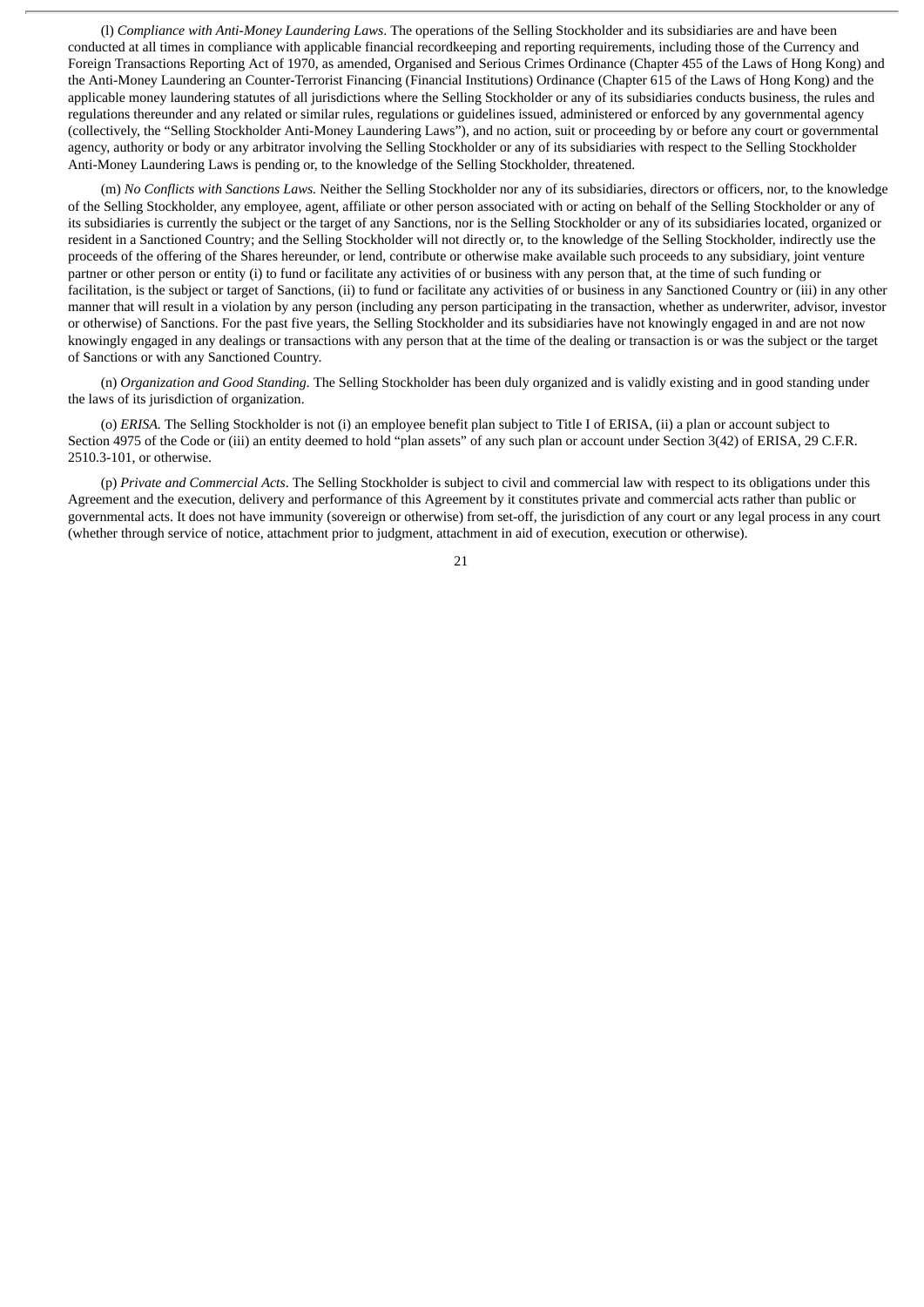(q) *Stamp Taxes*. To the knowledge of the Selling Stockholder, except for any net income, capital gains or franchise taxes imposed on the Underwriters by the jurisdiction of the Selling Stockholder's organization, the United States or any political subdivision or taxing authority thereof or therein as a result of any present or former connection (other than any connection resulting from the transactions contemplated by this Agreement) between the Underwriters and such jurisdiction imposing such tax, no stamp duties or other issuance or transfer taxes are payable by or on behalf of the Underwriters in the Selling Stockholder's jurisdiction of organization, the United States or any political subdivision or taxing authority thereof solely in connection with (A) the execution, delivery and performance of this Agreement, (B) the delivery of the Shares by the Selling Stockholder in the manner contemplated by this Agreement and the Prospectus or (C) the sale and delivery by the Underwriters of the Shares as contemplated herein and in the Prospectus.

(r) *Enforcement of Foreign Judgments*. To the knowledge of the Selling Stockholder, any final judgment for a fixed or determined sum of money rendered by any U.S. federal or New York state court located in the State of New York having jurisdiction under its own laws in respect of any suit, action or proceeding against the Selling Stockholder based upon this Agreement would be declared enforceable against the Company by the courts of the Selling Stockholder's jurisdiction of organization, without reconsideration or reexamination of the merits.

(s) *Valid Choice of Law*. The choice of laws of the State of New York as the governing law of this Agreement is a valid choice of law under the laws of the Selling Stockholder's jurisdiction of organization, and will be honored by the courts of the Selling Stockholder's jurisdiction of organization. The Selling Stockholder has the power to submit, and pursuant to Section 17 of this Agreement, has legally, validly, effectively and irrevocably submitted, to the personal jurisdiction of each New York state and United States federal court sitting in the City of New York and has validly and irrevocably waived any objection to the laying of venue of any suit, action or proceeding brought in such court.

(t) *Indemnification and Contribution*. The indemnification and contribution provisions set forth in Section 9 hereof do not contravene law or public policy of the Selling Stockholder's jurisdiction of organization.

(s) *Currency*. To the extent any payment is to be made by the Selling Stockholder pursuant to this Agreement, the Selling Stockholder has access, subject to the laws of the jurisdiction of organization of the Selling Stockholder, to the internal currency market in such jurisdiction and, to the extent necessary, valid agreements with commercial banks in such jurisdiction for purchasing U.S. dollars to make payments of amounts which may be payable under this Agreement.

5. Further Agreements of the Company. Each of the Company Parties, jointly and severally, covenants and agrees with each Underwriter that:

(a) *Required Filings.* The Company will file the final Prospectus with the Commission within the time periods specified by Rule 424(b) and Rule 430A, 430B or 430C under the Securities Act, will file any Issuer Free Writing Prospectus to the extent required by Rule 433 under the Securities Act; and the Company will furnish copies of the Prospectus and each Issuer Free Writing Prospectus (to the extent not previously delivered) to the Underwriters in New York City prior to 10:00 A.M., New York City time, on the business day next succeeding the date of this Agreement in such quantities as the Representatives may reasonably request.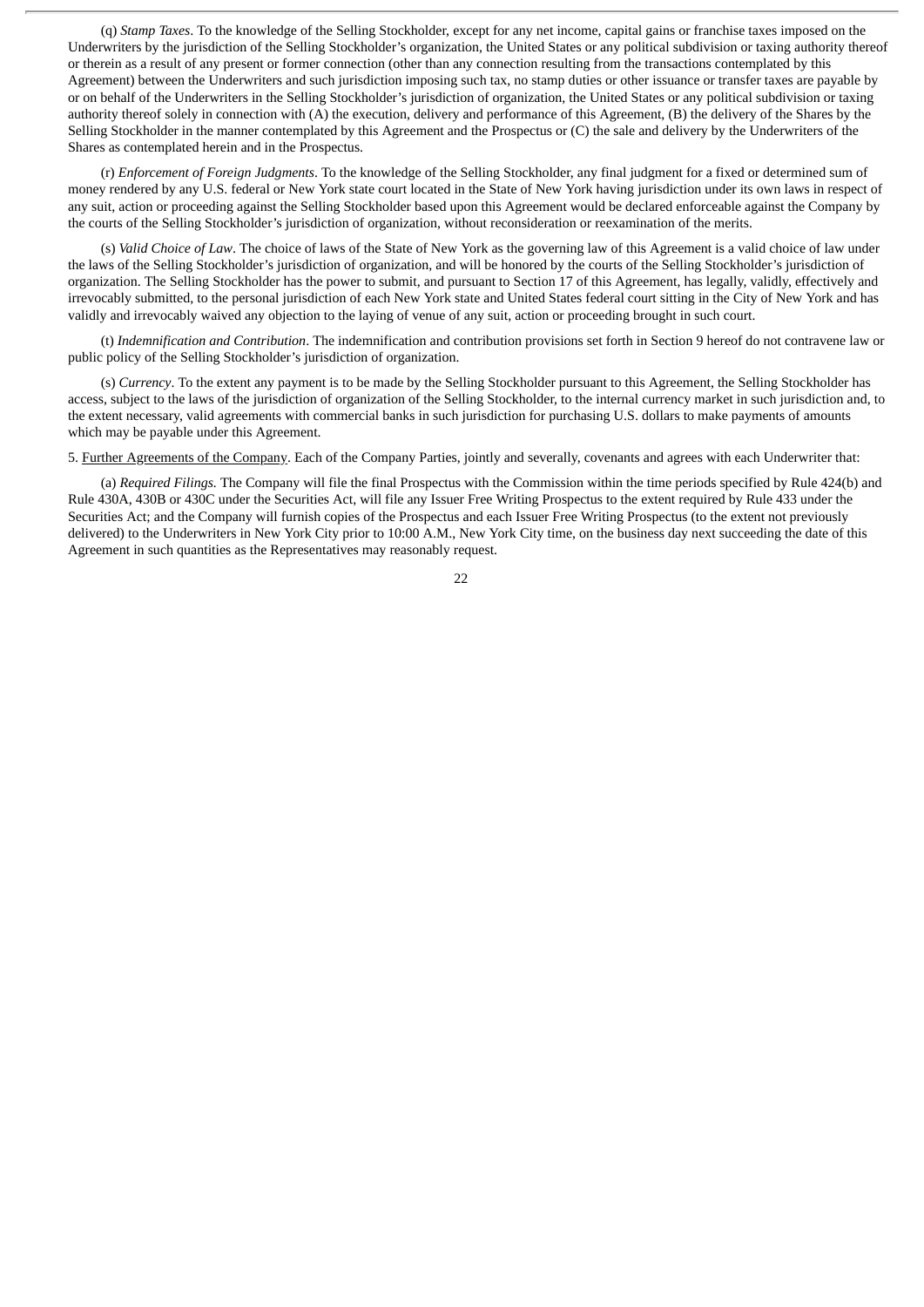(b) *Delivery of Copies.* The Company will deliver, without charge, (i) to the Representatives, copies of the Registration Statement as originally filed and each amendment thereto, in each case including all exhibits and consents filed therewith; and (ii) to each Underwriter (A) a conformed copy of the Registration Statement as originally filed and each amendment thereto (without exhibits) and (B) during the Prospectus Delivery Period (as defined below), as many copies of the Prospectus (including all amendments and supplements thereto and each Issuer Free Writing Prospectus) as the Representatives may reasonably request. As used herein, the term "Prospectus Delivery Period" means such period of time after the first date of the public offering of the Shares as in the opinion of counsel for the Underwriters a prospectus relating to the Shares is required by law to be delivered (or required to be delivered but for Rule 172 under the Securities Act) in connection with sales of the Shares by any Underwriter or dealer.

(c) *Amendments or Supplements, Issuer Free Writing Prospectuses.* Before making, preparing, using, authorizing, approving, referring to or filing any Issuer Free Writing Prospectus, and before filing any amendment or supplement to the Registration Statement, the Pricing Disclosure Package or the Prospectus, the Company will furnish to the Representatives and counsel for the Underwriters a copy of the proposed Issuer Free Writing Prospectus, amendment or supplement for review and will not make, prepare, use, authorize, approve, refer to or file any such Issuer Free Writing Prospectus or file any such proposed amendment or supplement to which the Representatives reasonably objects.

(d) *Notice to the Representatives.* The Company will advise the Representatives promptly, and confirm such advice in writing, (i) when the Registration Statement has become effective; (ii) when any amendment to the Registration Statement has been filed or becomes effective; (iii) when any supplement to the Pricing Disclosure Package, the Prospectus, any Issuer Free Writing Prospectus or any Written Testing-the-Waters Communication or any amendment to the Prospectus has been filed or distributed; (iv) of any request by the Commission for any amendment to the Registration Statement or any amendment or supplement to the Prospectus or the receipt of any comments from the Commission relating to the Registration Statement or any other request by the Commission for any additional information including, but not limited to, any request for information concerning any Testing-the-Waters Communication; (v) of the issuance by the Commission or any other governmental or regulatory authority of any order suspending the effectiveness of the Registration Statement or preventing or suspending the use of any Preliminary Prospectus, any of the Pricing Disclosure Package, the Prospectus or any Written Testing-the-Waters Communication or the initiation or threatening of any proceeding for that purpose or pursuant to Section 8A of the Securities Act; (vi) of the occurrence of any event or development within the Prospectus Delivery Period as a result of which the Prospectus, any of the Pricing Disclosure Package, any Issuer Free Writing Prospectus or any Written Testing-the-Waters Communication as then amended or supplemented would include any untrue statement of a material fact or omit to state a material fact necessary in order to make the statements therein, in the light of the circumstances existing when the Prospectus, the Pricing Disclosure Package, any such Issuer Free Writing Prospectus or any Written Testing-the-Waters Communication is delivered to a purchaser, not misleading; and (vii) of the receipt by the Company of any notice with respect to any suspension of the qualification of the Shares for offer and sale in any jurisdiction or the initiation or threatening of any proceeding for such purpose; and the Company will use its reasonable best efforts to prevent the issuance of any such order suspending the effectiveness of the Registration Statement, preventing or suspending the use of any Preliminary Prospectus, any of the Pricing Disclosure Package or the Prospectus or any Written Testing-the-Waters Communication or suspending any such qualification of the Shares and, if any such order is issued, will obtain as soon as possible the withdrawal thereof.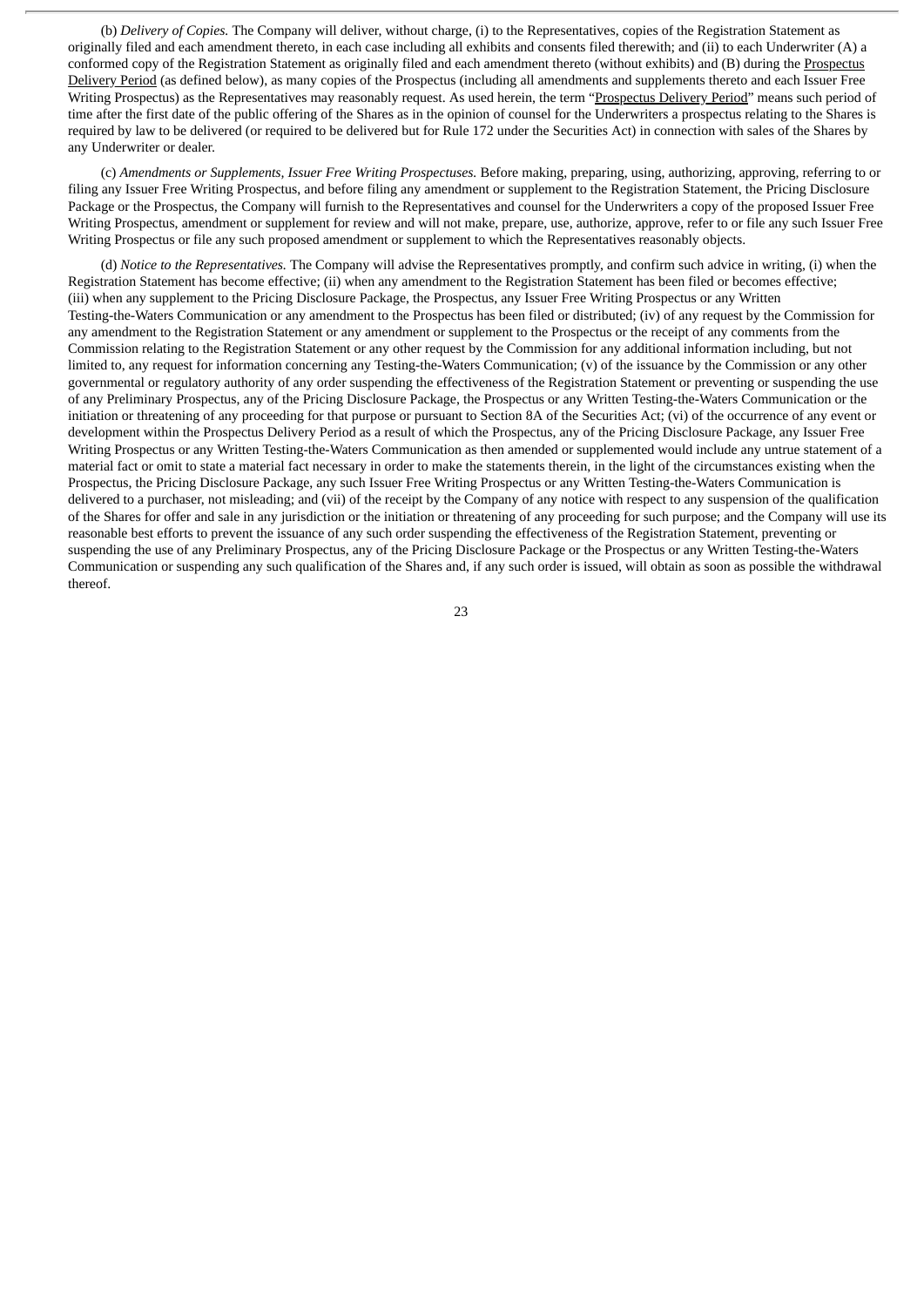(e) *Ongoing Compliance.* (1) If during the Prospectus Delivery Period (i) any event or development shall occur or condition shall exist as a result of which the Prospectus as then amended or supplemented would include any untrue statement of a material fact or omit to state any material fact necessary in order to make the statements therein, in the light of the circumstances existing when the Prospectus is delivered to a purchaser, not misleading or (ii) it is necessary to amend or supplement the Prospectus to comply with law, the Company will promptly notify the Underwriters thereof and forthwith prepare and, subject to paragraph (c) above, file with the Commission and furnish to the Underwriters and to such dealers as the Representatives may designate such amendments or supplements to the Prospectus as may be necessary so that the statements in the Prospectus as so amended or supplemented will not, in the light of the circumstances existing when the Prospectus is delivered to a purchaser, be misleading or so that the Prospectus will comply with law and (2) if at any time prior to the Closing Date (i) any event or development shall occur or condition shall exist as a result of which the Pricing Disclosure Package as then amended or supplemented would include any untrue statement of a material fact or omit to state any material fact necessary in order to make the statements therein, in the light of the circumstances existing when the Pricing Disclosure Package is delivered to a purchaser, not misleading or (ii) it is necessary to amend or supplement the Pricing Disclosure Package to comply with law, the Company will promptly notify the Underwriters thereof and forthwith prepare and, subject to paragraph (c) above, file with the Commission (to the extent required) and furnish to the Underwriters and to such dealers as the Representatives may designate such amendments or supplements to the Pricing Disclosure Package as may be necessary so that the statements in the Pricing Disclosure Package as so amended or supplemented will not, in the light of the circumstances existing when the Pricing Disclosure Package is delivered to a purchaser, be misleading or so that the Pricing Disclosure Package will comply with law.

(f) *Blue Sky Compliance.* The Company will qualify the Shares for offer and sale under the securities or Blue Sky laws of such jurisdictions as the Representatives shall reasonably request and will continue such qualifications in effect so long as required for distribution of the Shares; provided that the Company shall not be required to (i) qualify as a foreign corporation or other entity or as a dealer in securities in any such jurisdiction where it would not otherwise be required to so qualify, (ii) file any general consent to service of process in any such jurisdiction or (iii) subject itself to taxation in any such jurisdiction if it is not otherwise so subject.

(g) *Earning Statement.* The Company will make generally available (which may be satisfied by the filing of such statement with the Commission on its Electronic Data Gathering, Analysis and Retrieval System) to its security holders and the Representatives as soon as practicable an earning statement that satisfies the provisions of Section 11(a) of the Securities Act and Rule 158 of the Commission promulgated thereunder covering a period of at least twelve months beginning with the first fiscal quarter of the Company occurring after the "effective date" (as defined in Rule 158) of the Registration Statement.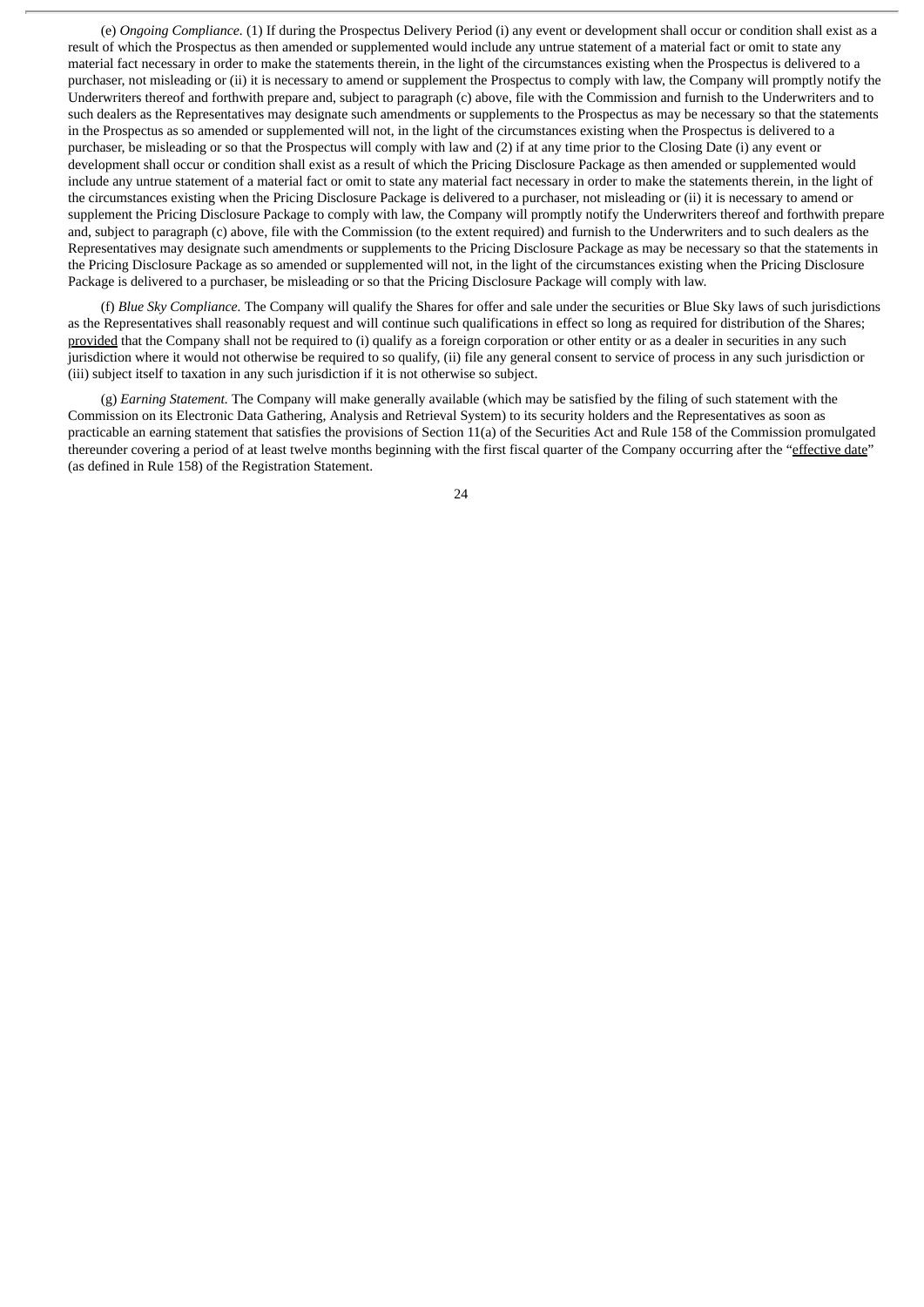(h) *Clear Market.* For a period of 180 days after the date of the Prospectus, the Company Parties will not (i) offer, pledge, sell, contract to sell, sell any option or contract to purchase, purchase any option or contract to sell, grant any option, right or warrant to purchase, lend, or otherwise transfer or dispose of, directly or indirectly, or submit to, or file with, the Commission a registration statement under the Securities Act relating to, any shares of Stock, TPG Operating Group Units or any securities convertible into or exercisable or exchangeable for Stock or TPG Operating Group Units or (ii) enter into any swap or other agreement that transfers, in whole or in part, any of the economic consequences of ownership of the Stock or any such other securities, or publicly disclose the intention to undertake any of the foregoing, whether any such transaction described in clause (i) or (ii) above is to be settled by delivery of Stock or such other securities, in cash or otherwise, without the prior written consent of J.P. Morgan Securities LLC and Goldman Sachs & Co. LLC, other than the Shares to be sold hereunder.

(i) The restrictions described above do not apply to (i) the issuance of shares of Common Stock, or securities convertible into or exercisable or exchangeable for any shares of Common Stock, pursuant to the Reorganization or the Exchange Agreement, provided that the recipients of such Common Stock or other securities pursuant to this clause (i) agree to be bound in writing by an agreement of the same duration and terms as described in this paragraph, (ii) the issuance of shares of Common Stock or securities convertible into or exercisable for shares of Common Stock pursuant to the conversion or exchange of convertible or exchangeable securities or the exercise of warrants or options (including net exercise) or the settlement of restricted stock units (including net settlement), in each case outstanding on the date of this Agreement and described in the Prospectus; (iii) grants of stock options, stock awards, restricted stock, restricted stock units, or other equity awards and the issuance of shares of Common Stock or securities convertible into or exercisable or exchangeable for shares of Stock (whether upon the exercise of stock options or otherwise) to the Company's employees, officers, directors, advisors, or consultants pursuant to the terms of an equity compensation plan in effect as of the Closing Date and described in the Prospectus; (iv) the filing of any registration statement on Form S-8 or a successor form thereto relating to securities granted or to be granted pursuant to any plan in effect on the date of this Agreement and described in the Prospectus or any assumed benefit plan pursuant to an acquisition or similar strategic transaction;  $(v)$  the sale or issuance or entry into an agreement to sell or issue shares of Common Stock or securities convertible into, or exercisable for Common Stock in connection with the acquisition by the Company or any of its subsidiaries of one or more businesses, products, assets or technologies (whether by means of merger, stock purchase, asset purchase or otherwise) or in connection with joint ventures, commercial relationships or other strategic transactions, provided that the aggregate number of shares of Common Stock issued in such acquisitions and transactions does not exceed 10% of the fully diluted Common Stock of the Company following the completion of this offering, provided, further, that the recipients of such shares of Common Stock agree to be bound in writing by an agreement of the same duration and terms described in this paragraph or (vi) the issuance of Class B common stock and of TPG Operating Group Units to the extent required pursuant to the anti-dilution provisions of the TPG Operating Group Limited Partnership Agreements.

If J.P. Morgan Securities LLC and Goldman Sachs & Co. LLC, in their sole discretion, agree to release or waive the restrictions set forth in a lock-up letter described in Section 8(n) hereof for an officer or director of the Company and provide the Company with notice of the impending release or waiver substantially in the form of Exhibit B hereto at least three business days before the effective date of the release or waiver, the Company agrees to announce the impending release or waiver substantially in the form of Exhibit C hereto through a major news service at least two business days before the effective date of the release or waiver.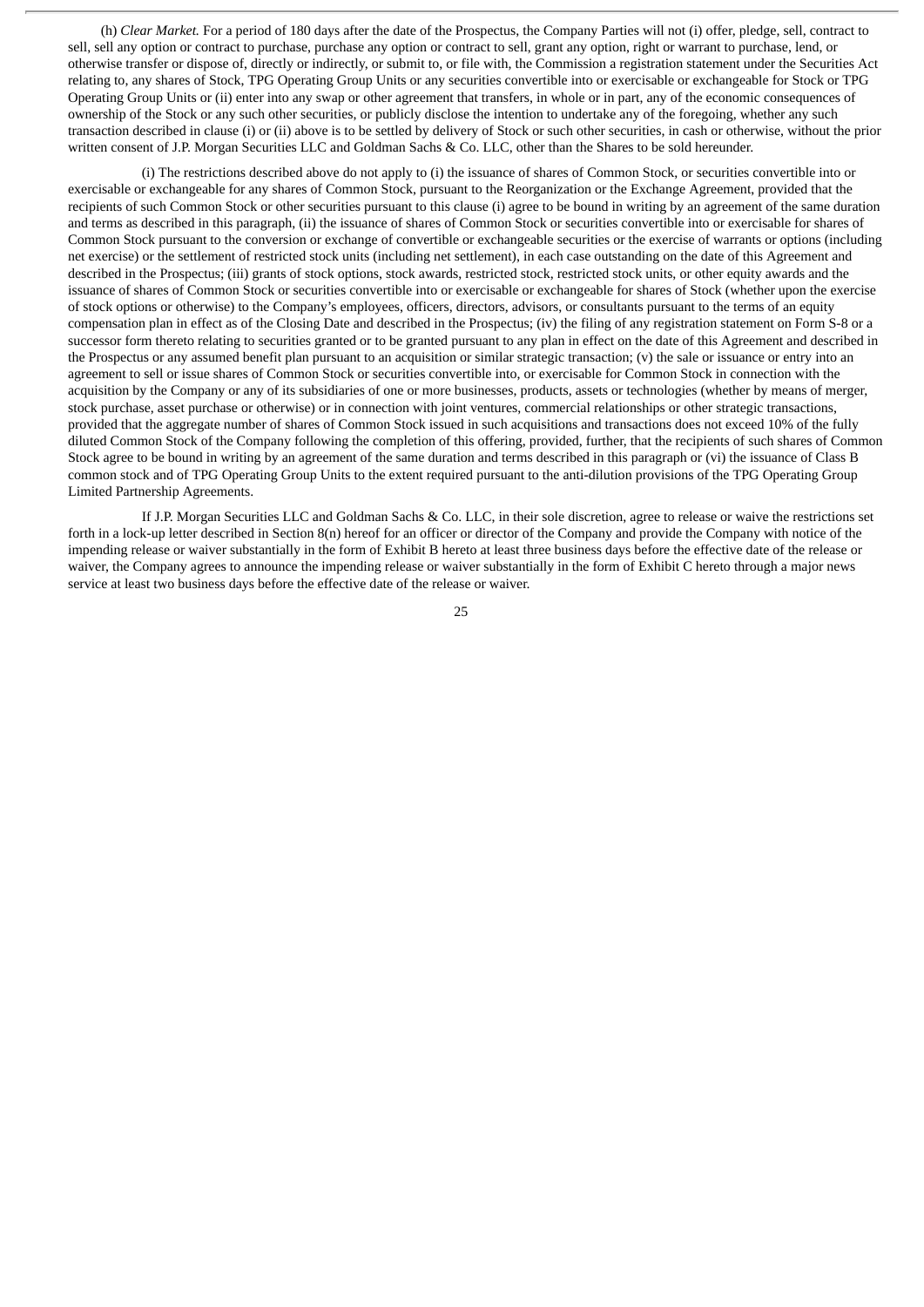(j) *Investor Rights Agreement; Stop Transfer*. For a period of 180 days after the date of the Prospectus, the Company Parties agree not to waive or amend any provision of Article II (Transfers) of the Investor Rights Agreement, dated as of [•], 2021, without the prior written consent of J.P. Morgan Securities LLC and Goldman Sachs & Co. LLC. Additionally, for a period of 180 days after the date of the Prospectus, the Company Parties will use commercially reasonable efforts to issue stop transfer instructions to its transfer agent and registrar with respect to any transaction or contemplated transaction that would constitute a breach of or default under the Investor Rights Agreement or any lock-up letter described in Section 8(n) hereof.

(k) *Use of Proceeds.* The Company will apply the net proceeds from the sale of the Shares as described in each of the Registration Statement, the Pricing Disclosure Package and the Prospectus under the heading "Use of Proceeds."

(l) *No Stabilization.* None of the Company Parties nor its subsidiaries or affiliates will take, directly or indirectly, any action designed to or that could reasonably be expected to cause or result in any unlawful stabilization or manipulation of the price of the Stock.

(m) *Exchange Listing.* The Company will use its reasonable best efforts to list, subject to notice of issuance, the Shares on the Exchange.

(n) *Reports.* So long as the Shares are outstanding, the Company will furnish to the Representatives, as soon as they are available, copies of all reports or other communications (financial or other) furnished to holders of the Shares, and copies of any reports and financial statements furnished to or filed with the Commission or any national securities exchange or automatic quotation system; provided the Company will be deemed to have furnished such reports and financial statements to the Representatives to the extent they are filed on the Commission's Electronic Data Gathering, Analysis, and Retrieval system.

(o) *Record Retention*. The Company will, pursuant to reasonable procedures developed in good faith, retain copies of each Issuer Free Writing Prospectus that is not filed with the Commission in accordance with Rule 433 under the Securities Act.

(p) *Filings.* The Company will file with the Commission such reports as may be required by Rule 463 under the Securities Act.

(q) *Directed Share Program.* The Company Parties will comply with all applicable securities and other laws, rules and regulations in each jurisdiction in which the Directed Shares are offered in connection with the Directed Share Program.

6. Further Agreements of the Selling Stockholder. The Selling Stockholder covenants and agrees with each Underwriter that:

(a) *No Stabilization.* The Selling Stockholder will not take, directly or indirectly, any action designed to or that would reasonably be expected to cause or result in any stabilization or manipulation of the price of the Stock.

(b) *Tax Form.* It will deliver to the Representatives prior to or at the Closing Date a properly completed and executed United States Treasury Department Form W-9 (or other applicable form or statement specified by the Treasury Department regulations in lieu thereof) in order to facilitate the Underwriters' documentation of their compliance with the reporting and withholding provisions of the Tax Equity and Fiscal Responsibility Act of 1982 with respect to the transactions herein contemplated.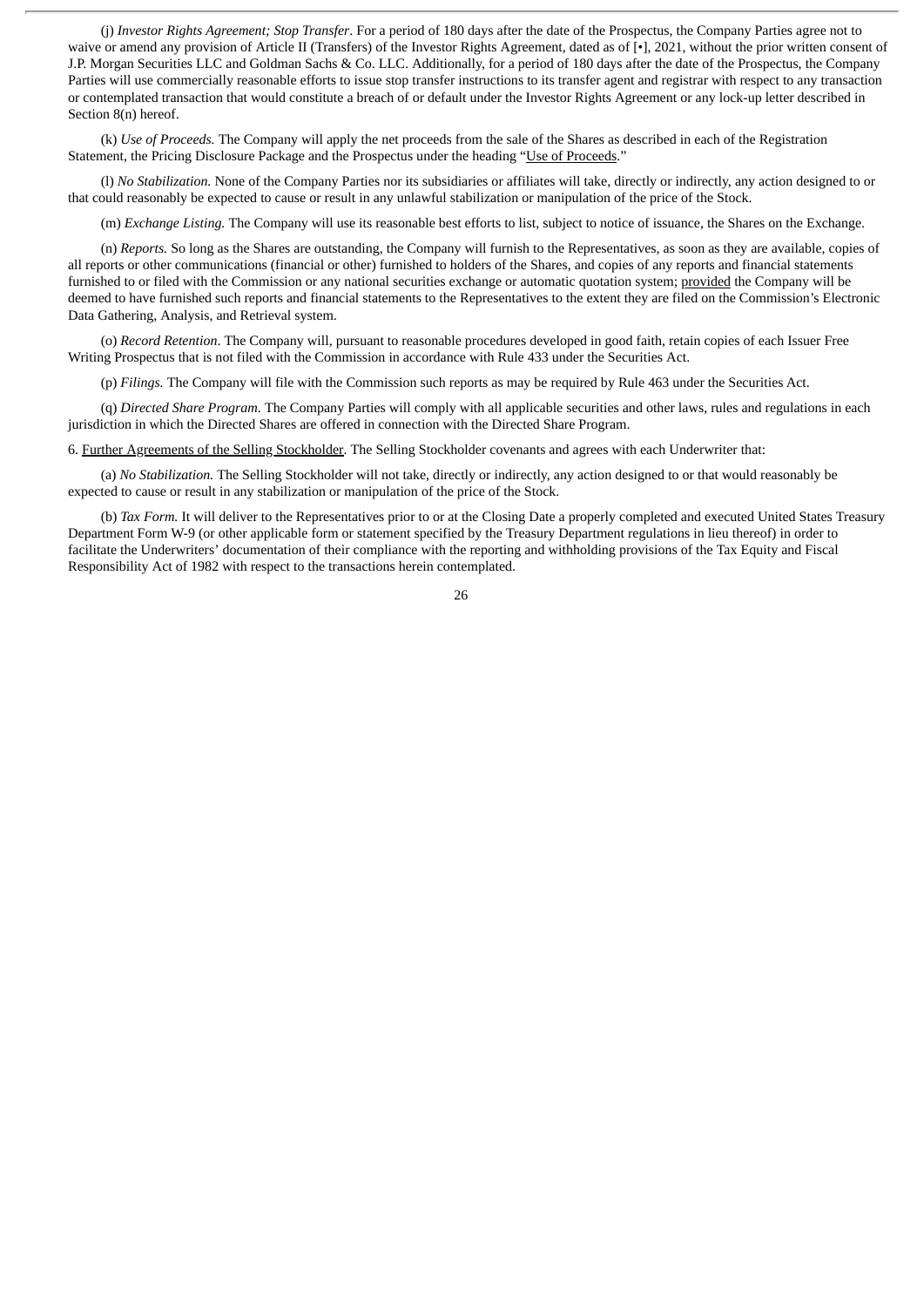(c) *Tax Indemnity*. It will indemnify and hold harmless the Underwriters against any documentary, stamp, registration or similar issuance tax, including any interest and penalties, on the creation, issue and sale of the Shares by the Selling Stockholder to the Underwriters and on the execution and delivery of this Agreement. All indemnity payments to be made by the Selling Stockholder hereunder in respect of this Section 6(c) shall be made without withholding or deduction for or on account of any present or future taxes, duties or governmental shares of the Selling Stockholder's jurisdiction whatsoever unless the Selling Stockholder is compelled by law to deduct or withhold such taxes, duties or charges. In that event, except for any net income, capital gains or franchise taxes imposed on the Underwriters by the Selling Stockholder's jurisdiction, or the United States or any political subdivision of taxing authority thereof or therein as a result of any present or former connection (other than any connection resulting from the transactions contemplated by this Agreement) between the Underwriters and the jurisdiction imposing such withholding or deductions, the Selling Stockholder shall pay such additional amounts as may be necessary in order to ensure that the net amounts received after such withholding or deductions shall equal the amounts that would have been received if no withholding or deduction has been made.

(d) *Use of Proceeds*. It will not directly or indirectly use the proceeds of the offering of the Shares hereunder, or lend, contribute or otherwise make available such proceeds to a subsidiary, joint venture partner or other person or entity (i) to fund or facilitate any activities of or business with any person that, at the time of such funding or facilitation, is the subject of target of Sanctions, (ii) to fund or facilitate any activities of or business in any Sanctioned Country or (iii) in any other manner that will result in a violation by any person (including any person participating in the transaction, whether as underwriter, advisor, investor or otherwise) of Sanctions.

#### 7. Certain Agreements of the Underwriters. Each Underwriter hereby represents and agrees that:

(a) It has not and will not use, authorize use of, refer to or participate in the planning for use of, any "free writing prospectus," as defined in Rule 405 under the Securities Act (which term includes use of any written information furnished to the Commission by the Company and not incorporated by reference into the Registration Statement and any press release issued by the Company) other than (i) a free writing prospectus that contains no "issuer information" (as defined in Rule 433(h)(2) under the Securities Act) that was not included (including through incorporation by reference) in the Preliminary Prospectus or a previously filed Issuer Free Writing Prospectus, (ii) any Issuer Free Writing Prospectus listed on Annex A or prepared pursuant to Section 3(c) or Section 4(c) above (including any electronic road show), or (iii) any free writing prospectus prepared by such underwriter and approved by the Company in advance in writing (each such free writing prospectus referred to in clauses (i) or (iii), an "Underwriter Free Writing Prospectus").

(b) It has not and will not, without the prior written consent of the Company, use any free writing prospectus that contains the final terms of the Shares unless such terms have previously been included in a free writing prospectus filed with the Commission; *provided* that Underwriters may use a term sheet substantially in the form of Annex C hereto without the consent of the Company; *provided further* that any Underwriter using such term sheet shall notify the Company, and provide a copy of such term sheet to the Company, prior to, or substantially concurrently with, the first use of such term sheet.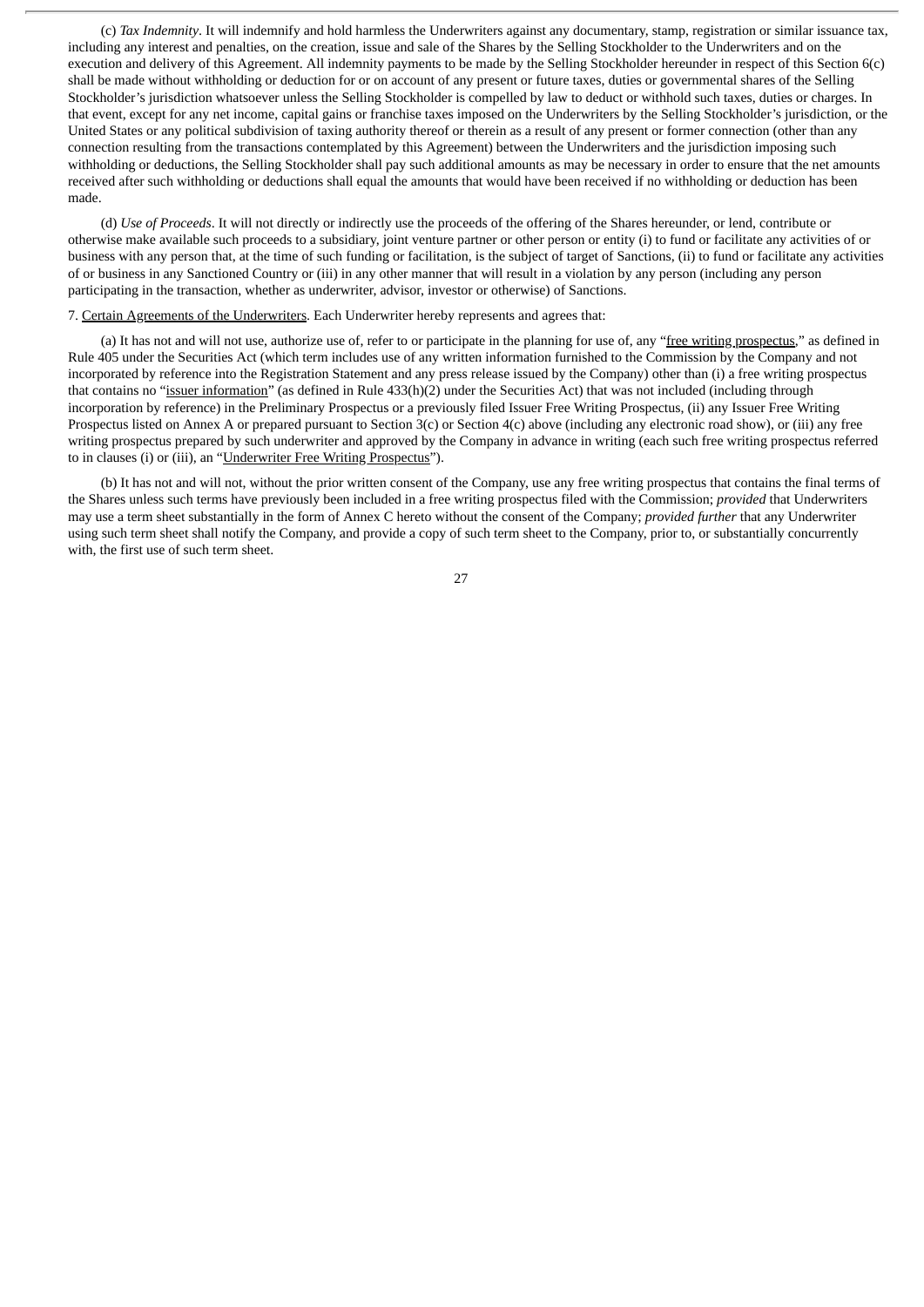(c) It is not subject to any pending proceeding under Section 8A of the Securities Act with respect to the offering (and will promptly notify the Company and the Selling Stockholder if any such proceeding against it is initiated during the Prospectus Delivery Period).

8. Conditions of Underwriters' Obligations. The obligation of each Underwriter to purchase the Underwritten Shares on the Closing Date or the Option Shares on the Additional Closing Date, as the case may be, as provided herein is subject to the performance by the Company Parties and the Selling Stockholder of their respective covenants and other obligations hereunder and to the following additional conditions:

(a) *Registration Compliance; No Stop Order.* No order suspending the effectiveness of the Registration Statement shall be in effect, and no proceeding for such purpose or pursuant to Section 8A under the Securities Act shall be pending before or threatened by the Commission; the Prospectus and each Issuer Free Writing Prospectus shall have been timely filed with the Commission under the Securities Act (in the case of an Issuer Free Writing Prospectus, to the extent required by Rule 433 under the Securities Act) and in accordance with Section 4(a) hereof; and all requests by the Commission for additional information shall have been complied with to the reasonable satisfaction of the Representatives.

(b) *Representations and Warranties.* The respective representations and warranties of the Company Parties and the Selling Stockholder contained herein shall be true and correct on the date hereof and on and as of the Closing Date or the Additional Closing Date, as the case may be; and the statements of each Company Party and its officers and of the Selling Stockholder and its officers made in any certificates delivered pursuant to this Agreement shall be true and correct on and as of the Closing Date or the Additional Closing Date, as the case may be.

(c) *No Downgrade.* Subsequent to the earlier of (A) the Applicable Time and (B) the execution and delivery of this Agreement, (i) no downgrading shall have occurred in the rating accorded any debt securities, convertible securities or preferred stock issued, or guaranteed by, the Company or any of its subsidiaries by any "nationally recognized statistical rating organization," as such term is defined under Section 3(a)(62) under the Exchange Act and (ii) no such organization shall have publicly announced that it has under surveillance or review, or has changed its outlook with respect to, its rating of any such debt securities or preferred stock issued or guaranteed by the Company or any of its subsidiaries (other than an announcement with positive implications of a possible upgrading).

(d) *No Material Adverse Change.* No event or condition of a type described in Section 3(g) hereof shall have occurred or shall exist, which event or condition is not described in the Pricing Disclosure Package (excluding any amendment or supplement thereto) and the Prospectus (excluding any amendment or supplement thereto) and the effect of which in the judgment of the Representatives makes it impracticable or inadvisable to proceed with the offering, sale or delivery of the Shares on the Closing Date or the Additional Closing Date, as the case may be, on the terms and in the manner contemplated by this Agreement, the Pricing Disclosure Package and the Prospectus.

(e) *Officer's Certificate.* The Representatives shall have received on and as of the Closing Date or the Additional Closing Date, as the case may be, (x) a certificate of the chief financial officer or chief accounting officer of the Company and one additional senior executive officer of the Company who is satisfactory to the Representatives (i) confirming that such officers have carefully reviewed the Registration Statement, the Pricing Disclosure Package and the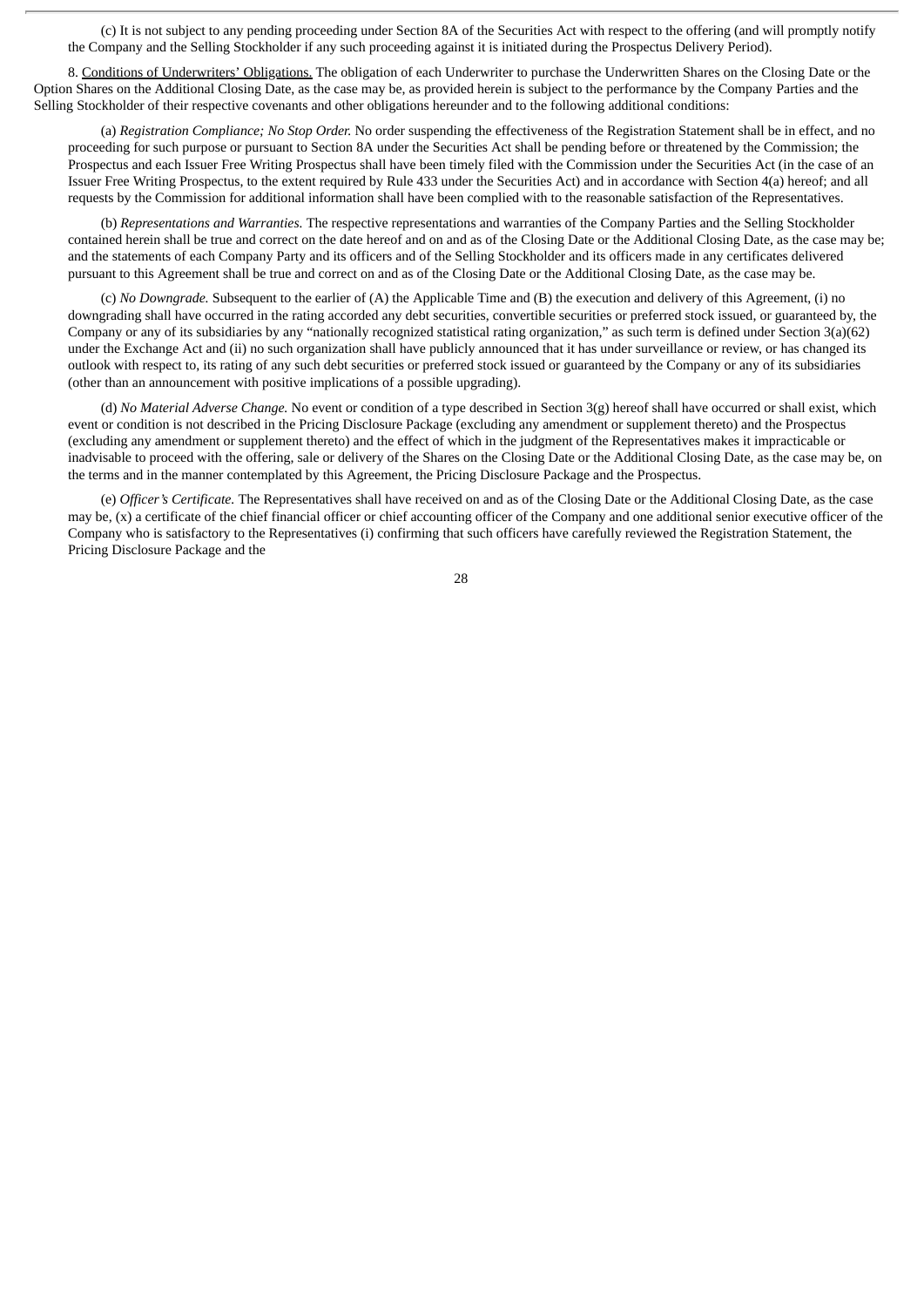Prospectus and, to the knowledge of such officers, the representations of the Company Parties set forth in Sections 3(b) and 3(d) hereof are true and correct, (ii) confirming that the other representations and warranties of the Company Parties in this Agreement are true and correct and that each Company Party has complied with all agreements and satisfied all conditions on its part to be performed or satisfied hereunder at or prior to the Closing Date or the Additional Closing Date, as the case may be, and (iii) to the effect set forth in paragraphs (a) and (c) above and (y) a certificate of the Selling Stockholder, in form and substance reasonably satisfactory to the Representatives, (A) confirming that the representations of the Selling Stockholder set forth in Sections 4(e), 4(f) and 4(g) hereof is true and correct and (B) confirming that the other representations and warranties of the Selling Stockholder in this agreement are true and correct and that the Selling Stockholder has complied with all agreements and satisfied all conditions on their part to be performed or satisfied hereunder at or prior to such Closing Date.

(f) *Comfort Letters.* (i) On the date of this Agreement and on the Closing Date or the Additional Closing Date, as the case may be, Deloitte & Touche LLP shall have furnished to the Representatives, at the request of the Company, letters, dated the respective dates of delivery thereof and addressed to the Underwriters, in form and substance reasonably satisfactory to the Representatives, containing statements and information of the type customarily included in accountants' "comfort letters" to underwriters with respect to the financial statements and certain financial information contained in each of the Registration Statement, the Pricing Disclosure Package and the Prospectus; provided, that the letter delivered on the Closing Date or the Additional Closing Date, as the case may be, shall use a "cut-off" date no more than two business days prior to such Closing Date or such Additional Closing Date, as the case may be.

(ii) On the date of this Agreement and on the Closing Date or the Additional Closing Date, as the case may be, the Company shall have furnished to the Representatives a certificate, dated the respective dates of delivery thereof and addressed to the Underwriters, of its chief financial officer with respect to certain financial data contained in the Pricing Disclosure Package and the Prospectus, providing "management comfort" with respect to such information, in form and substance reasonably satisfactory to the Representatives.

(g) *Opinion and 10b-5 Statement of Counsel for the Company.* Weil, Gotshal & Manges LLP, counsel for the Company, shall have furnished to the Representatives, at the request of the Company, their written opinion and 10b-5 statement, dated the Closing Date or the Additional Closing Date, as the case may be, and addressed to the Underwriters, in form and substance reasonably satisfactory to the Representatives.

(h) *Opinion of Tax Counsel for the Company.* Davis Polk & Wardwell LLP, tax counsel for the Company, shall have furnished to the Representatives, at the request of the Company, their written opinion, dated the Closing Date or the Additional Closing Date, as the case may be, and addressed to the Underwriters, in form and substance reasonably satisfactory to the Representatives.

(i) *Opinion of Counsel for the Selling Stockholder*. King & Wood Mallesons LLP, counsel for the Selling Stockholder, shall have furnished to the Representatives, at the request of the Selling Stockholder, a written opinion, dated the Closing Date or the Additional Closing Date, as the case may be, and addressed to the Underwriters, in form and substance reasonably satisfactory to the Representatives.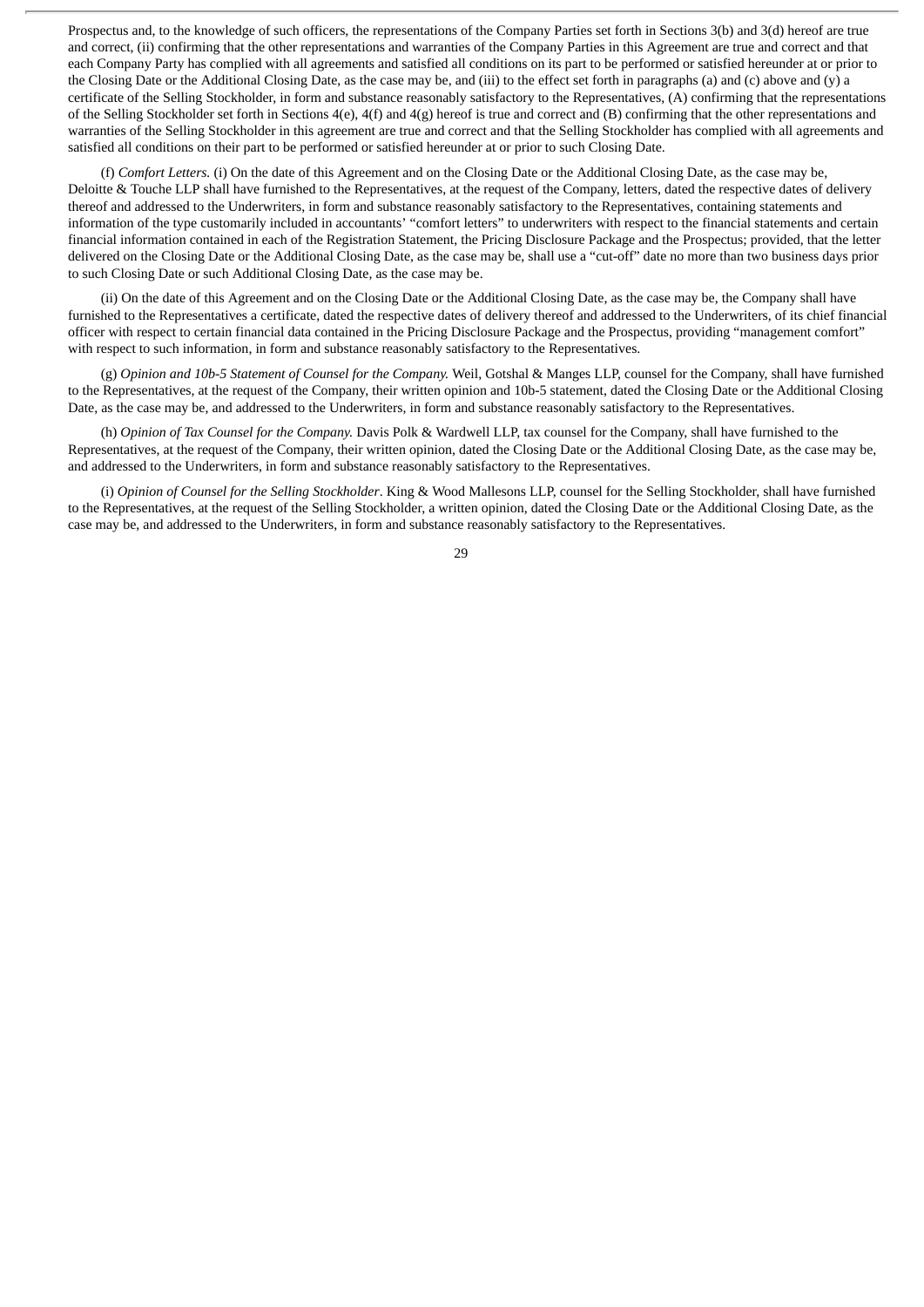(j) *Opinion and 10b-5 Statement of Counsel for the Underwriters.* The Representatives shall have received on and as of the Closing Date or the Additional Closing Date, as the case may be, an opinion and 10b-5 statement, addressed to the Underwriters, of Ropes & Gray LLP, counsel for the Underwriters, with respect to such matters as the Representatives may reasonably request, and such counsel shall have received such documents and information as they may reasonably request to enable them to pass upon such matters.

(k) *No Legal Impediment to Issuance and Sale.* No action shall have been taken and no statute, rule, regulation or order shall have been enacted, adopted or issued by any federal, state or foreign governmental or regulatory authority that would, as of the Closing Date or the Additional Closing Date, as the case may be, prevent the issuance or sale of the Shares by the Company or the sale of the Shares by the Selling Stockholder; and no injunction or order of any federal, state or foreign court shall have been issued that would, as of the Closing Date or the Additional Closing Date, as the case may be, prevent the issuance or sale of the Shares by the Company or the sale of the Shares by the Selling Stockholder.

(l) *Good Standing*. The Representatives shall have received on and as of the Closing Date or the Additional Closing Date, as the case may be, satisfactory evidence of the good standing of each Company Party and its significant subsidiaries in their respective jurisdictions of organization and their good standing in such other jurisdictions as the Representatives may reasonably request, in each case in writing or any standard form of telecommunication from the appropriate governmental authorities of such jurisdictions.

(m) *Exchange Listing.* The Shares to be delivered on the Closing Date or the Additional Closing Date, as the case may be, shall have been approved for listing on the Exchange, subject to official notice of issuance.

(n) *Lock-up Agreements*. The "lock-up" agreements, each substantially in the form of Exhibit D hereto, between you and certain shareholders, officers and directors of the Company, including the Selling Stockholder, relating to sales and certain other dispositions of shares of Stock or certain other securities, delivered to you on or before the date hereof, shall be full force and effect on the Closing Date or the Additional Closing Date, as the case may be.

(o) *Reorganization*. The Reorganization shall have been consummated as described in the Registration Statement, the Pricing Disclosure Package and the Prospectus.

(p) *Additional Documents.* On or prior to the Closing Date or the Additional Closing Date, as the case may be, the Company Parties and the Selling Stockholder shall have furnished to the Representatives such further certificates and documents as the Representatives may reasonably request.

All opinions, letters, certificates and evidence mentioned above or elsewhere in this Agreement shall be deemed to be in compliance with the provisions hereof only if they are in form and substance reasonably satisfactory to counsel for the Underwriters.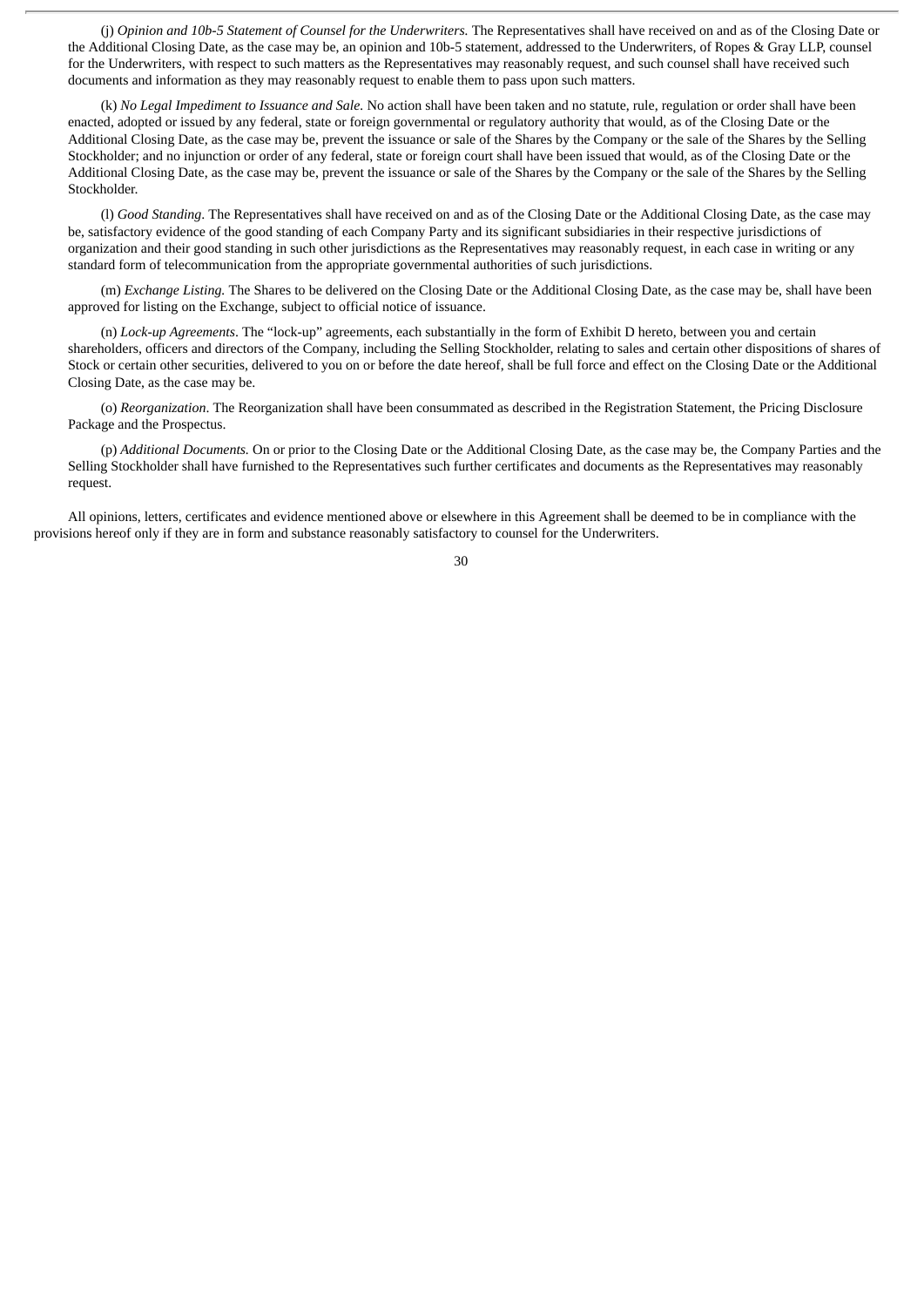## 9. Indemnification and Contribution.

(a) *Indemnification of the Underwriters by the Company.* Each Company Party agrees, jointly and severally, to indemnify and hold harmless each Underwriter, its affiliates, directors and officers and each person, if any, who controls such Underwriter within the meaning of Section 15 of the Securities Act or Section 20 of the Exchange Act, from and against any and all losses, claims, damages and liabilities (including, without limitation, reasonably incurred legal fees and other expenses incurred in connection with any suit, action or proceeding or any claim asserted, as such fees and expenses are incurred), joint or several, that arise out of, or are based upon, (i) any untrue statement or alleged untrue statement of a material fact contained in the Registration Statement or caused by any omission or alleged omission to state therein a material fact required to be stated therein or necessary in order to make the statements therein, not misleading, or (ii) any untrue statement or alleged untrue statement of a material fact contained in the Prospectus (or any amendment or supplement thereto), any Preliminary Prospectus, any Issuer Free Writing Prospectus, any "issuer information" filed or required to be filed pursuant to Rule 433(d) under the Securities Act, any Written Testing-the-Waters Communication, any road show as defined in Rule 433(h) under the Securities Act (a "road show") or any Pricing Disclosure Package (including any Pricing Disclosure Package that has subsequently been amended), or caused by any omission or alleged omission to state therein a material fact necessary in order to make the statements therein, in light of the circumstances under which they were made, not misleading, in each case except insofar as such losses, claims, damages or liabilities arise out of, or are based upon, any untrue statement or omission or alleged untrue statement or omission made in reliance upon and in conformity with any information relating to any Underwriter furnished to the Company in writing by such Underwriter through the Representatives expressly for use therein, it being understood and agreed that the only such information furnished by any Underwriter consists of the information described as such in paragraph (c) below.

(b) *Indemnification of the Underwriters by the Selling Stockholder*. The Selling Stockholder agrees to indemnify and hold harmless each Underwriter, its affiliates, directors and officers and each person, if any, who controls such Underwriter within the meaning of Section 15 of the Securities Act or Section 20 of the Exchange Act to the same extent as the indemnity set forth in paragraph (a) above, in each case except insofar as such losses, claims, damages or liabilities arise out of, or are based upon, any untrue statement or omission or alleged untrue statement or omission made in reliance upon and in conformity with any information relating to any Underwriter furnished to the Company in writing by such Underwriter through the Representatives expressly for use in the Registration Statement, the Prospectus (or any amendment or supplement thereto), any Preliminary Prospectus, any Issuer Free Writing Prospectus, any Written Testing-the-Waters Communication or the Pricing Disclosure Package, it being understood and agreed that the only such information furnished by any Underwriter consists of the information described as such in paragraph (c) below, and in each case only with respect to any losses, claims, damages or liabilities that arise out of, or are based upon, any untrue statement or omission to state a material fact or alleged untrue statement or omission made in reliance upon and in conformity with the Selling Stockholder's Selling Stockholder Information.

(c) *Indemnification of the Company Parties and the Selling Stockholder.* Each Underwriter agrees, severally and not jointly, to indemnify and hold harmless each Company Party, its directors, its officers who signed the Registration Statement and each person, if any, who controls such Company Party within the meaning of Section 15 of the Securities Act or Section 20 of the Exchange Act and the Selling Stockholder to the same extent as the indemnity set forth in paragraph (a) above, but only with respect to any losses, claims, damages or liabilities that arise out of, or are based upon, any untrue statement or omission or alleged untrue statement or omission made in reliance upon and in conformity with any information relating to such Underwriter furnished to the Company in writing by such Underwriter through the Representatives expressly for use in the Registration Statement, the Prospectus (or any amendment or supplement thereto), any Preliminary Prospectus, any Issuer Free Writing Prospectus, any Written Testing-the-Waters Communication, any road show or any Pricing Disclosure Package (including any Pricing Disclosure Package that has subsequently been amended), it being understood and agreed upon that the only such information furnished by any Underwriter consists of the following information in the Prospectus furnished on behalf of each Underwriter: the concession and reallowance figures appearing in the third paragraph under the caption "Underwriting (Conflicts of Interest)" and the information contained in paragraphs [seventeen and eighteen] under the caption "Underwriting (Conflicts of Interest)."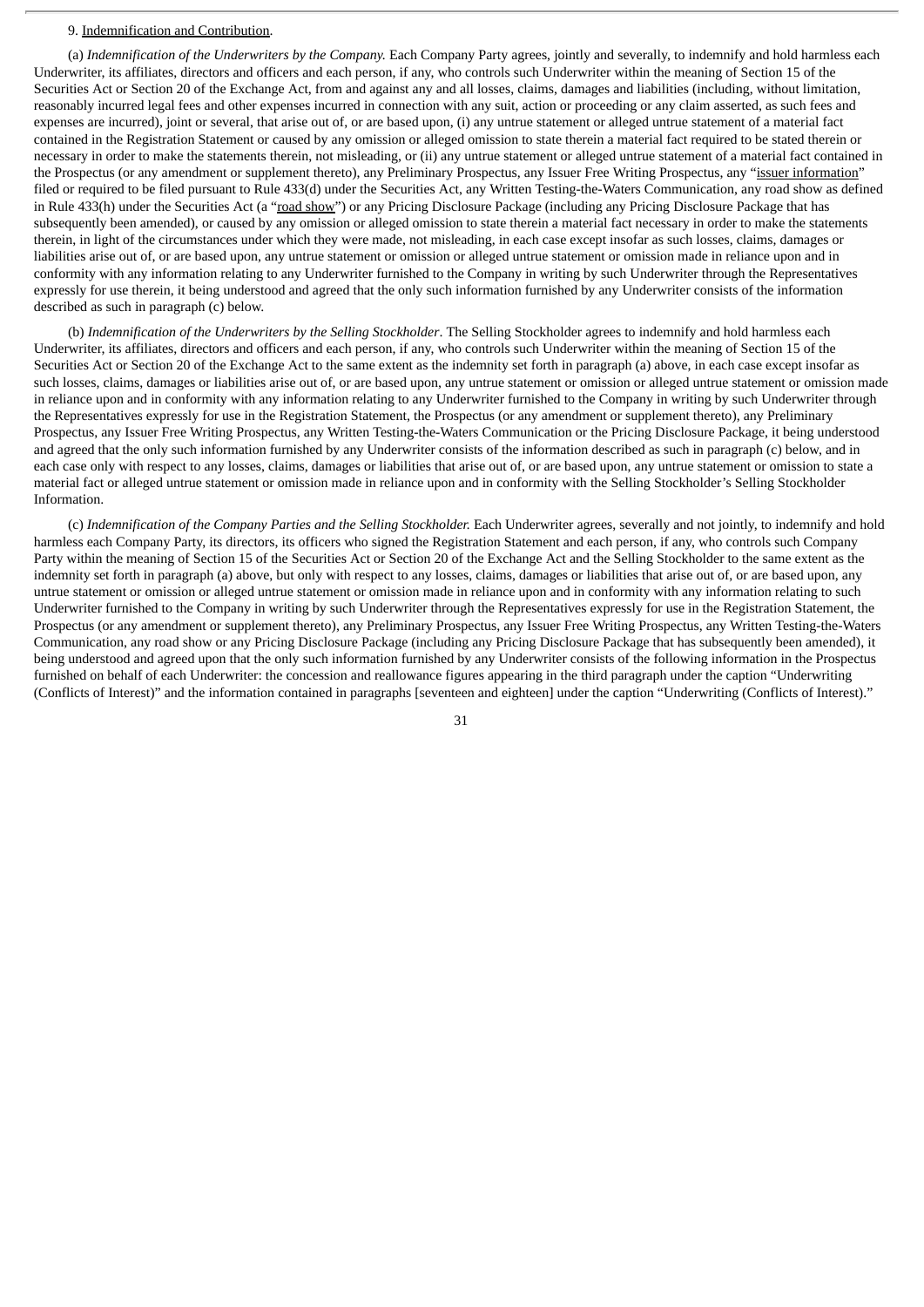(d) *Notice and Procedures.* If any suit, action, proceeding (including any governmental or regulatory investigation), claim or demand shall be brought or asserted against any person in respect of which indemnification may be sought pursuant to the preceding paragraphs of this Section 9, such person (the "Indemnified Person") shall promptly notify the person against whom such indemnification may be sought (the "Indemnifying Person") in writing; provided that the failure to notify the Indemnifying Person shall not relieve it from any liability that it may have under the preceding paragraphs of this Section 9 except to the extent that it has been materially prejudiced (through the forfeiture of substantive rights or defenses) by such failure; and provided, further, that the failure to notify the Indemnifying Person shall not relieve it from any liability that it may have to an Indemnified Person otherwise than under the preceding paragraphs of this Section 9. If any such proceeding shall be brought or asserted against an Indemnified Person and it shall have notified the Indemnifying Person thereof, the Indemnifying Person shall retain counsel reasonably satisfactory to the Indemnified Person (who shall not, without the consent of the Indemnified Person, be counsel to the Indemnifying Person) to represent the Indemnified Person and any others entitled to indemnification pursuant to this Section that the Indemnifying Person may designate in such proceeding and shall pay the reasonably incurred fees and expenses in such proceeding and shall pay the reasonably incurred fees and expenses of such counsel related to such proceeding, as incurred and documented. In any such proceeding, any Indemnified Person shall have the right to retain its own counsel, but the fees and expenses of such counsel shall be at the expense of such Indemnified Person unless (i) the Indemnifying Person and the Indemnified Person shall have mutually agreed to the contrary; (ii) the Indemnifying Person has failed within a reasonable time to retain counsel reasonably satisfactory to the Indemnified Person; (iii) the Indemnified Person shall have reasonably concluded that there may be legal defenses available to it that are different from or in addition to those available to the Indemnifying Person; or (iv) the named parties in any such proceeding (including any impleaded parties) include both the Indemnifying Person and the Indemnified Person and representation of both parties by the same counsel would be inappropriate due to actual or potential differing interests between them. It is understood and agreed that the Indemnifying Person shall not, in connection with any proceeding or related proceeding in the same jurisdiction, be liable for the reasonably incurred fees and expenses of more than one separate firm (in addition to any local counsel) for all Indemnified Persons, and that all such fees and expenses shall be paid or reimbursed as they are incurred and documented. Any such separate firm for any Underwriter, its affiliates, directors and officers and any control persons of such Underwriter shall be designated in writing by J.P. Morgan Securities LLC and Goldman Sachs & Co. LLC and any such separate firm for a Company Party, its directors, its officers who signed the Registration Statement and any control persons of a Company Party shall be designated in writing by the Company and any such separate firm for the Selling Stockholder shall be designated in writing by the Attorney-in-Fact. The Indemnifying Person shall not be liable for any settlement of any proceeding effected without its written consent, but if settled with such consent, the Indemnifying Person agrees to indemnify each Indemnified Person from and against any loss or liability by reason of such settlement. Notwithstanding the foregoing sentence, if at any time an Indemnified Person shall have requested that an Indemnifying Person reimburse the Indemnified Person for reasonably incurred fees and expenses of counsel as contemplated by this paragraph, the Indemnifying Person shall be liable for any settlement of any proceeding effected without its written consent if (i) such settlement is entered into more than 30 days after receipt by the Indemnifying Person of such request and (ii) the Indemnifying Person shall not have reimbursed the Indemnified Person in accordance with such request prior to the date of such settlement. No Indemnifying Person shall, without the written consent of the Indemnified Person, effect any settlement of any pending or threatened proceeding in respect of which any Indemnified Person is or could have been a party and indemnification could have been sought hereunder by such Indemnified Person, unless such settlement (x) includes an unconditional release of such Indemnified Person, in form and substance reasonably satisfactory to such Indemnified Person, from all liability on claims that are the subject matter of such proceeding and (y) does not include any statement as to or any admission of fault, culpability or a failure to act by or on behalf of any Indemnified Person.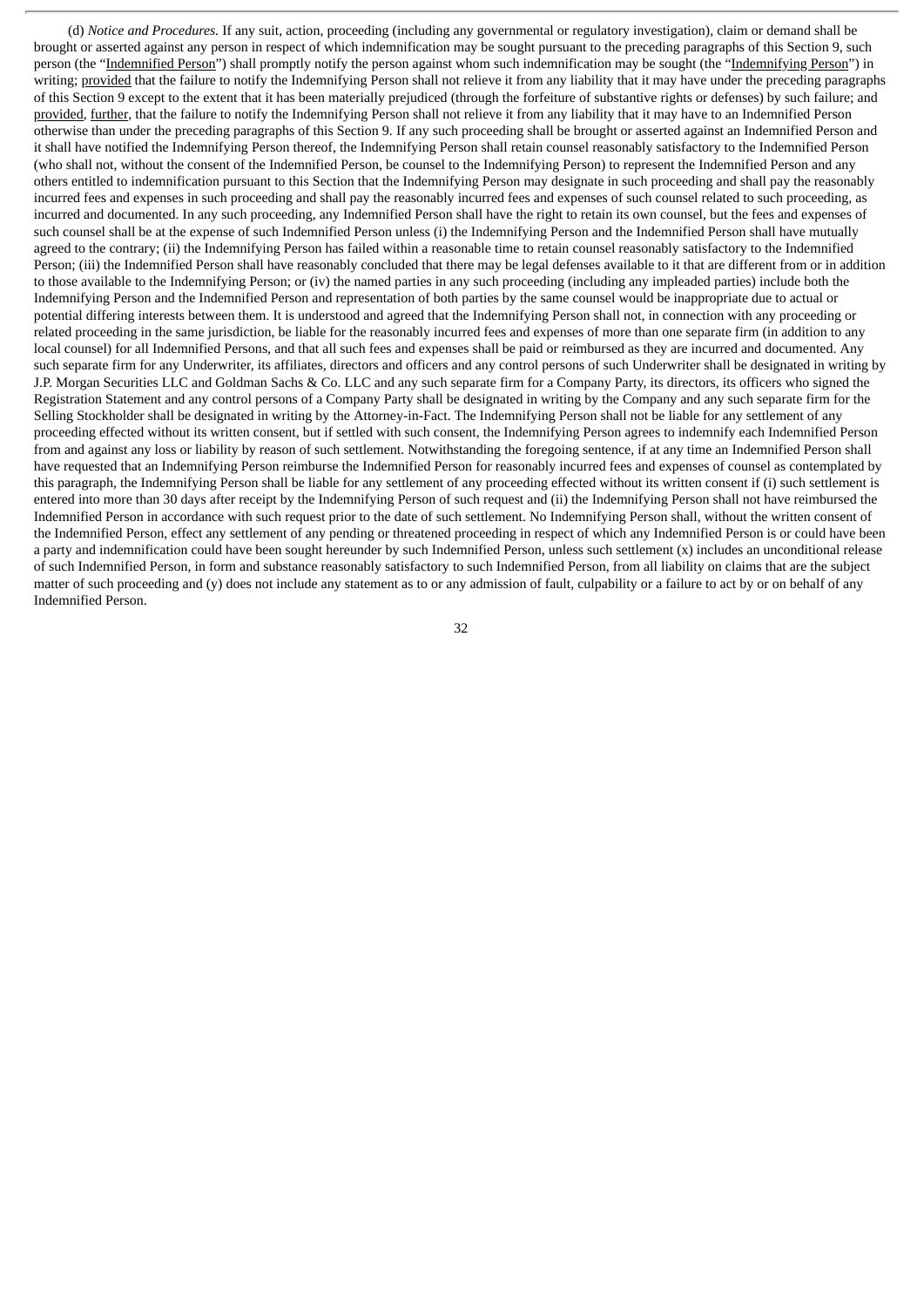(e) *Contribution.* If the indemnification provided for in paragraphs (a), (b) or (c) above is unavailable to an Indemnified Person or insufficient in respect of any losses, claims, damages or liabilities referred to therein, then each Indemnifying Person under such paragraph, in lieu of indemnifying such Indemnified Person thereunder, shall contribute to the amount paid or payable by such Indemnified Person as a result of such losses, claims, damages or liabilities (i) in such proportion as is appropriate to reflect the relative benefits received by the Company Parties and the Selling Stockholder, on the one hand, and the Underwriters on the other, from the offering of the Shares or (ii) if the allocation provided by clause (i) is not permitted by applicable law, in such proportion as is appropriate to reflect not only the relative benefits referred to in clause (i) but also the relative fault of the Company Parties and the Selling Stockholder, on the one hand, and the Underwriters on the other, in connection with the statements or omissions that resulted in such losses, claims, damages or liabilities, as well as any other relevant equitable considerations. The relative benefits received by the Company Parties and the Selling Stockholder, on the one hand, and the Underwriters on the other, shall be deemed to be in the same respective proportions as the net proceeds (before deducting expenses) received by the Company Parties and the Selling Stockholder from the sale of the Shares and the total underwriting discounts and commissions received by the Underwriters in connection therewith, in each case as set forth in the table on the cover of the Prospectus, bear to the aggregate offering price of the Shares. The relative fault of the Company Parties and the Selling Stockholder, on the one hand, and the Underwriters on the other, shall be determined by reference to, among other things, whether the untrue or alleged untrue statement of a material fact or the omission or alleged omission to state a material fact relates to information supplied by the Company and the Selling Stockholder or by the Underwriters and the parties' relative intent, knowledge, access to information and opportunity to correct or prevent such statement or omission.

(f) *Limitation on Liability.* The Company Parties, the Selling Stockholder and the Underwriters agree that it would not be just and equitable if contribution pursuant to paragraph (e) above were determined by pro rata allocation (even if the Underwriters were treated as one entity for such purpose) or by any other method of allocation that does not take account of the equitable considerations referred to in paragraph (e) above. The amount paid or payable by an Indemnified Person as a result of the losses, claims, damages and liabilities referred to in paragraph (e) above shall be deemed to include, subject to the limitations set forth above, any reasonably incurred legal or other expenses incurred by such Indemnified Person in connection with any such action or claim. Notwithstanding the provisions of paragraphs (e) and (f), in no event shall an Underwriter be required to contribute any amount in excess of the amount by which the total underwriting discounts and commissions received by such Underwriter with respect to the offering of the Shares exceeds the amount of any damages that such Underwriter has otherwise been required to pay by reason of such untrue or alleged untrue statement or omission or alleged omission. No person guilty of fraudulent misrepresentation (within the meaning of Section 11(f) of the Securities Act) shall be entitled to contribution from any person who was not guilty of such fraudulent misrepresentation. The Underwriters' obligations to contribute pursuant to paragraphs (e) and (f) are several in proportion to their respective purchase obligations hereunder and not joint.

(g) *Non-Exclusive Remedies.* The remedies provided for in this Section 9 paragraphs (a) through (e) are not exclusive and shall not limit any rights or remedies which may otherwise be available to any Indemnified Person at law or in equity.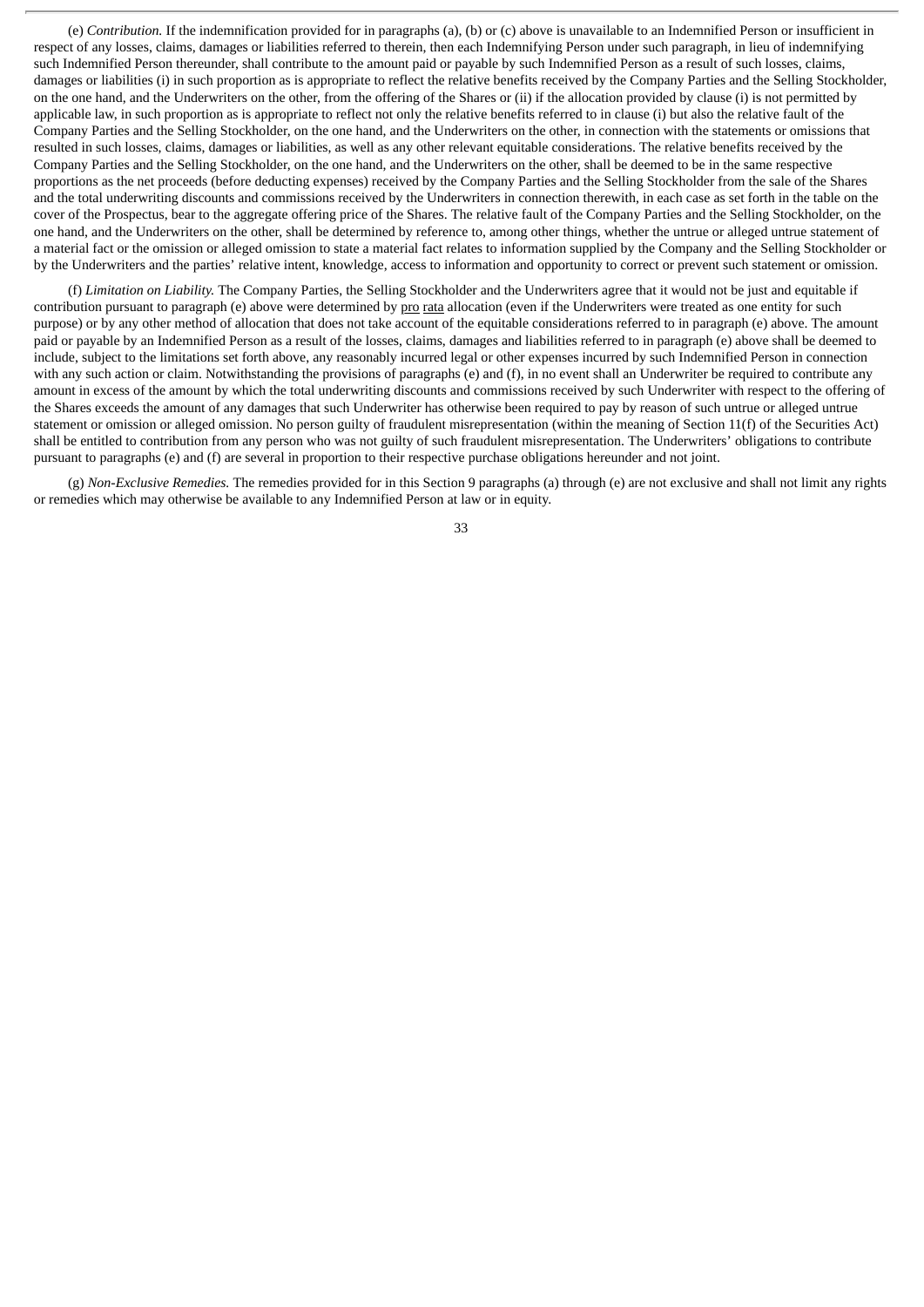(h) *Directed Share Program Indemnification.* Each Company Party agrees, jointly and severally, to indemnify and hold harmless Morgan Stanley and each person, if any, who controls Morgan Stanley within the meaning of either Section 15 of the Securities Act or Section 20 of the Exchange Act and each affiliate of Morgan Stanley within the meaning of Rule 405 of the Securities Act (a "Morgan Stanley Entity") from and against any and all losses, claims, damages and liabilities (including, without limitation, any legal or other expenses reasonably incurred in connection with defending or investigating any such action or claim) (i) that arise our of, or are based upon any untrue statement or alleged untrue statement of a material fact contained in any material prepared by or with the consent of the Company for distribution to Participants in connection with the Directed Share Program or arise out of or are based upon any omission or alleged omission to state therein a material fact required to be stated therein or necessary to make the statements therein not misleading; (ii) that arise our of, or are based upon, the failure of any Participant to pay for and accept delivery of Directed Shares that the Participant agreed to purchase; or (iii) related to, arising out of, or in connection with the Directed Share Program, other than losses, claims, damages or liabilities (or expenses relating thereto) that are finally judicially determined to have resulted from the bad faith or gross negligence of the Morgan Stanley Entities.

(i) In case any proceeding (including any governmental investigation) shall be instituted involving any Morgan Stanley Entity in respect of which indemnity may be sought pursuant to paragraph (h), the Morgan Stanley Entity seeking indemnity shall promptly notify the Company in writing and the Company, upon request of the Morgan Stanley Entity, shall retain counsel reasonably satisfactory to the Morgan Stanley Entity to represent the Morgan Stanley Entity and any others the Company Parties may designate in such proceeding and shall pay the reasonable fees and disbursements of such counsel related to such proceeding. In any such proceeding, any Morgan Stanley Entity shall have the right to retain its own counsel, but the fees and expenses of such counsel shall be at the expense of such Morgan Stanley Entity unless (i) the Company and such Morgan Stanley Entity shall have mutually agreed to the retention of such counsel, or (ii) the named parties to any such proceeding (including any impleaded parties) include both the Company and the Morgan Stanley Entity and representation of both parties by the same counsel would be inappropriate due to actual or potential differing interests between them. The Company Parties shall not, in respect of the legal expenses of the Morgan Stanley Entities in connection with any proceeding or related proceedings in the same jurisdiction, be liable for the fees and expenses of more than one separate firm (in addition to any local counsel) for all Morgan Stanley Entities. Any such separate firm for the Morgan Stanley Entities shall be designated in writing by Morgan Stanley. The Company Parties shall not be liable for any settlement of any proceeding effected without its written consent, but if settled with such consent or if there be a final judgment for the plaintiff, the Company Parties agree, jointly and severally to indemnify the Morgan Stanley Entities from and against any loss or liability by reason of such settlement or judgment. Notwithstanding the foregoing sentence, if at any time any Morgan Stanley Entity shall have requested the Company to reimburse it for fees and expenses of counsel as contemplated by the second and third sentences of this paragraph, each of the Company Parties agrees, jointly and severally, that it shall be liable for any settlement of any proceeding effected without its written consent if (i) such settlement is entered into more than 30 days after receipt by the Company of the aforesaid request and (ii) the Company Parties shall not have reimbursed such Morgan Stanley Entity in accordance with such request prior to the date of such settlement. The Company Parties shall not, without the prior written consent of Morgan Stanley, effect any settlement of any pending or threatened proceeding in respect of which any Morgan Stanley Entity is or could have been a party and indemnity could have been sought hereunder by such Morgan Stanley Entity, unless (x) such settlement includes an unconditional release of the Morgan Stanley Entities from all liability on claims that are the subject matter of such proceeding.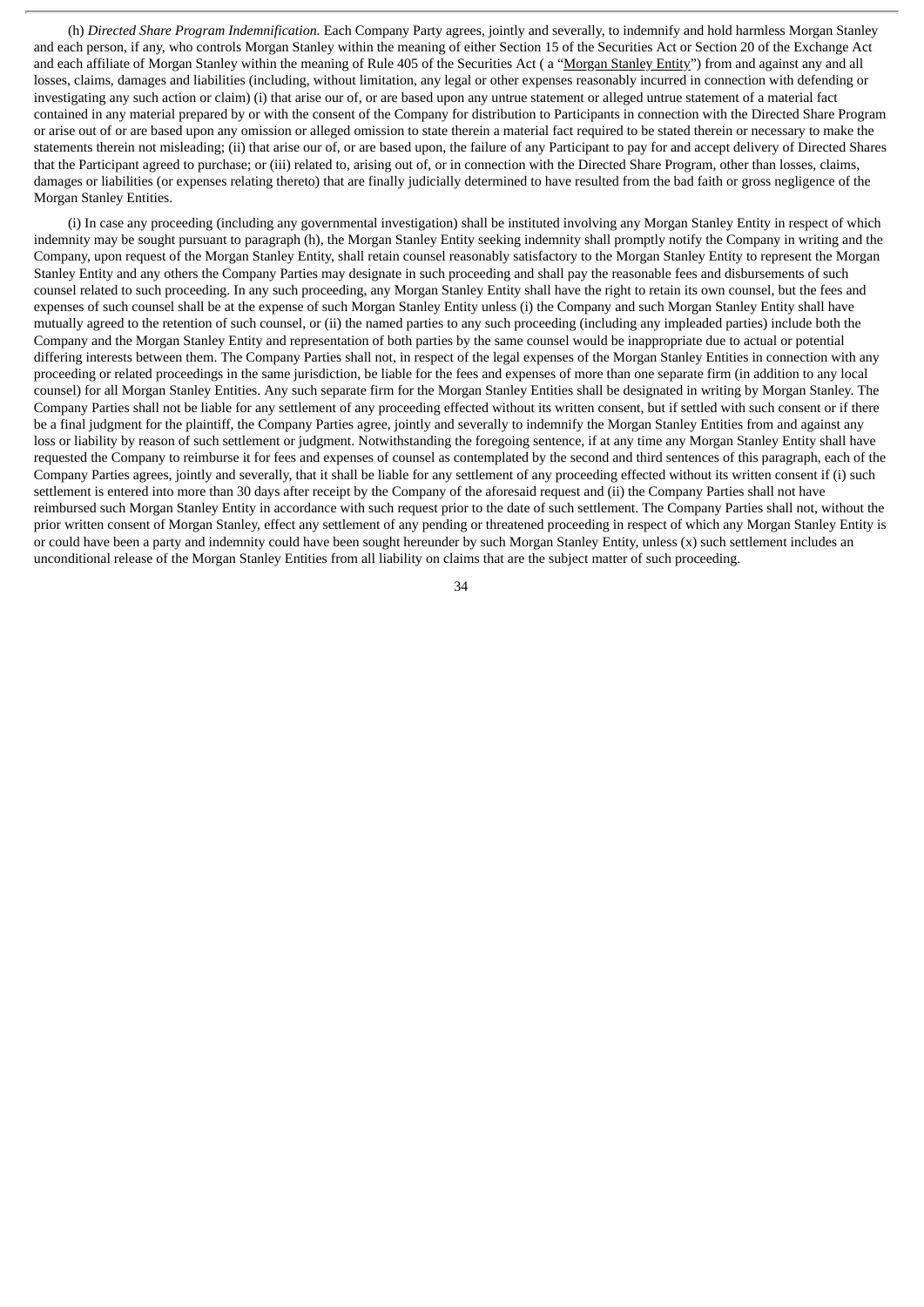(j) To the extent the indemnification provided for in paragraph (h) is unavailable to a Morgan Stanley Entity or insufficient in respect of any losses, claims, damages or liabilities referred to therein, then the Company Parties in lieu of indemnifying the Morgan Stanley Entity thereunder, shall contribute to the amount paid or payable by the Morgan Stanley Entity as a result of such losses, claims, damages or liabilities (1) in such proportion as is appropriate to reflect the relative benefits received by the Company Parties on the one hand and the Morgan Stanley Entities on the other hand from the offering of the Directed Shares or (2) if the allocation provided by clause 9(j)(1) above is not permitted by applicable law, in such proportion as is appropriate to reflect not only the relative benefits referred to in clause 9(j)(1) above but also the relative fault of the Company Parties on the one hand and of the Morgan Stanley Entities on the other hand in connection with any statements or omissions that resulted in such losses, claims, damages or liabilities, as well as any other relevant equitable considerations. The relative benefits received by the Company Parties on the one hand and the Morgan Stanley Entities on the other hand in connection with the offering of the Directed Shares shall be deemed to be in the same respective proportions as the net proceeds from the offering of the Directed Shares (before deducting expenses) and the total underwriting discounts and commissions received by the Morgan Stanley Entities for the Directed Shares, bear to the aggregate public offering price of the Directed Shares. If the loss, claim, damage or liability is caused by an untrue or alleged untrue statement of material fact or the omission or alleged omission to state a material fact, the relative fault of the Company Parties on the one hand and the Morgan Stanley Entities on the other hand shall be determined by reference to, among other things, whether the untrue or alleged untrue statement or the omission or alleged omission relates to information supplied by the Company Parties or by the Morgan Stanley Entities and the parties' relative intent, knowledge, access to information and opportunity to correct or prevent such statement or omission.

(k) The Company Parties and the Morgan Stanley Entities agree that it would not be just or equitable if contribution pursuant to paragraph (j) above were determined by pro rata allocation (even if the Morgan Stanley Entities were treated as one entity for such purpose) or by any other method of allocation that does not take account of the equitable considerations referred to in paragraph (j). The amount paid or payable by the Morgan Stanley Entities as a result of the losses, claims, damages and liabilities referred to in the immediately preceding paragraph shall be deemed to include, subject to the limitations set forth above, any legal or other expenses reasonably incurred by the Morgan Stanley Entities in connection with investigating or defending any such action or claim. Notwithstanding the provisions of paragraph (j), no Morgan Stanley Entity shall be required to contribute any amount in excess of the amount by which the total price at which the Directed Shares distributed to the public were offered to the public exceeds the amount of any damages that such Morgan Stanley Entity has otherwise been required to pay. The remedies provided for in paragraphs (h) through (k) are not exclusive and shall not limit any rights or remedies which may otherwise be available to any indemnified party at law or in equity.

(l) The indemnity and contribution provisions contained in paragraphs (g) through (j) shall remain operative and in full force and effect regardless of (i) any termination of this Agreement, (ii) any investigation made by or on behalf of any Morgan Stanley Entity or any Company Party, its officers or directors or any person controlling a Company Party and (iii) acceptance of and payment for any of the Directed Shares.

10. Effectiveness of Agreement. This Agreement shall become effective as of the date first written above.

11. Termination. This Agreement may be terminated in the absolute discretion of the Representatives, by notice to the Company and the Selling Stockholder, if after the execution and delivery of this Agreement and on or prior to the Closing Date or, in the case of the Option Shares, prior to the Additional Closing Date (i) trading generally shall have been suspended or materially limited on or by any of the New York Stock Exchange or The Nasdaq Stock Market; (ii) trading of any securities issued or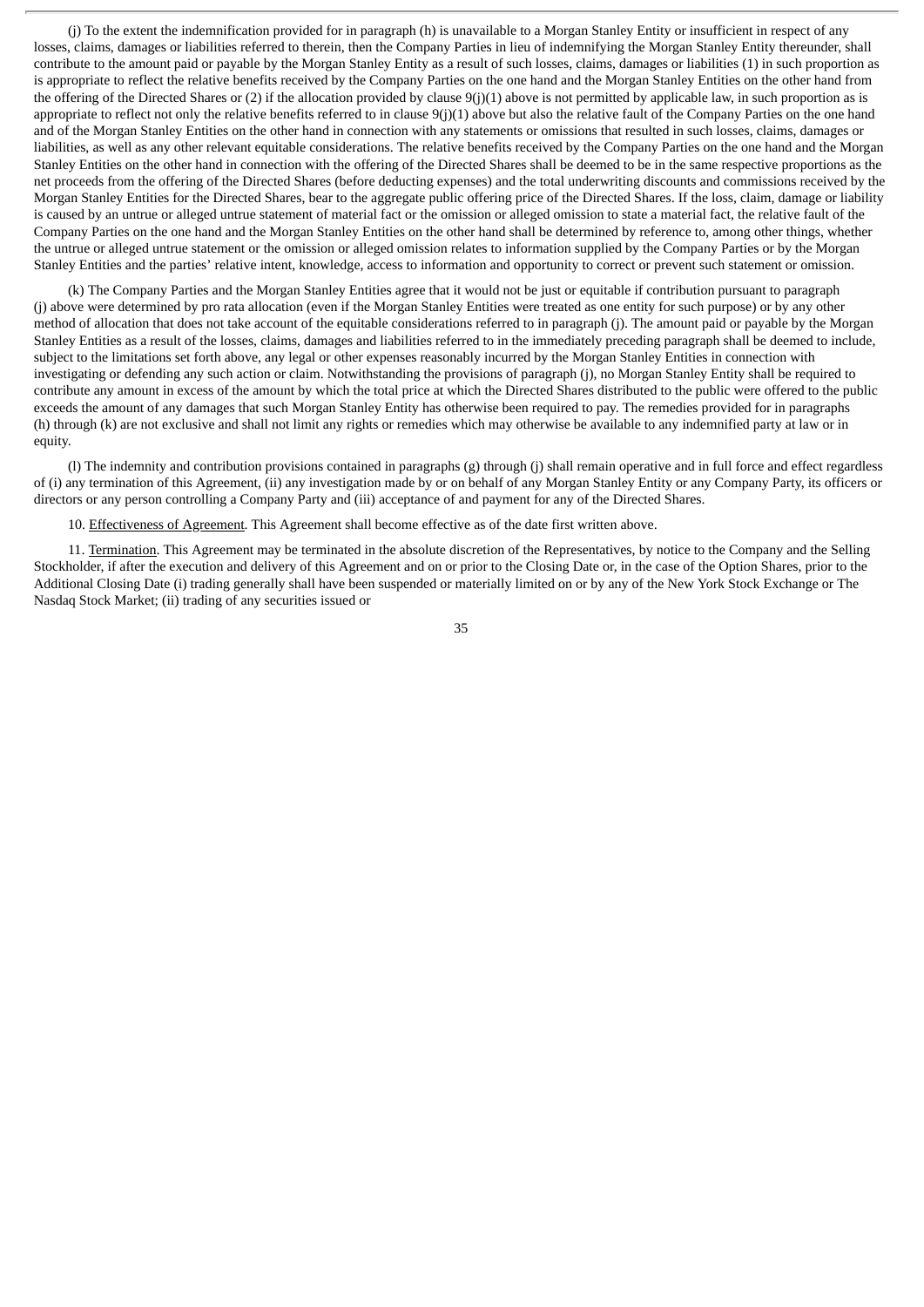guaranteed by the Company shall have been suspended on any exchange or in any over-the-counter market; (iii) a general moratorium on commercial banking activities shall have been declared by federal or New York State authorities; or (iv) there shall have occurred any outbreak or escalation of hostilities or any change in financial markets or any calamity or crisis, either within or outside the United States, that, in the judgment of the Representatives, is material and adverse and makes it impracticable or inadvisable to proceed with the offering, sale or delivery of the Shares on the Closing Date or the Additional Closing Date, as the case may be, on the terms and in the manner contemplated by this Agreement, the Pricing Disclosure Package and the Prospectus.

#### 12. Defaulting Underwriter.

(a) If, on the Closing Date or the Additional Closing Date, as the case may be, any Underwriter defaults on its obligation to purchase the Shares that it has agreed to purchase hereunder on such date, the non-defaulting Underwriters may in their discretion arrange for the purchase of such Shares by other persons satisfactory to the Company and the Selling Stockholder on the terms contained in this Agreement. If, within 36 hours after any such default by any Underwriter, the non-defaulting Underwriters do not arrange for the purchase of such Shares, then the Company and the Selling Stockholder shall be entitled to a further period of 36 hours within which to procure other persons satisfactory to the non-defaulting Underwriters to purchase such Shares on such terms. If other persons become obligated or agree to purchase the Shares of a defaulting Underwriter, either the non-defaulting Underwriters or the Company and the Selling Stockholder may postpone the Closing Date or the Additional Closing Date, as the case may be, for up to five full business days in order to effect any changes that in the opinion of counsel for the Company, counsel for the Selling Stockholder or counsel for the Underwriters may be necessary in the Registration Statement and the Prospectus or in any other document or arrangement, and the Company agrees to promptly prepare any amendment or supplement to the Registration Statement and the Prospectus that effects any such changes. As used in this Agreement, the term "Underwriter" includes, for all purposes of this Agreement unless the context otherwise requires, any person not listed in Schedule 1 hereto that, pursuant to this Section 10, purchases Shares that a defaulting Underwriter agreed but failed to purchase.

(b) If, after giving effect to any arrangements for the purchase of the Shares of a defaulting Underwriter or Underwriters by the non-defaulting Underwriters, the Company and the Selling Stockholder as provided in paragraph (a) above, the aggregate number of Shares that remain unpurchased on the Closing Date or the Additional Closing Date, as the case may be, does not exceed one-eleventh of the aggregate number of Shares to be purchased on such date, then the Company and the Selling Stockholder shall have the right to require each non-defaulting Underwriter to purchase the number of Shares that such Underwriter agreed to purchase hereunder on such date plus such Underwriter's pro rata share (based on the number of Shares that such Underwriter agreed to purchase on such date) of the Shares of such defaulting Underwriter or Underwriters for which such arrangements have not been made.

(c) If, after giving effect to any arrangements for the purchase of the Shares of a defaulting Underwriter or Underwriters by the non-defaulting Underwriters, the Company and the Selling Stockholder as provided in paragraph (a) above, the aggregate number of Shares that remain unpurchased on the Closing Date or the Additional Closing Date, as the case may be, exceeds one-eleventh of the aggregate amount of Shares to be purchased on such date, or if the Company and the Selling Stockholder shall not exercise the right described in paragraph (b) above, then this Agreement or, with respect to any Additional Closing Date, the obligation of the Underwriters to purchase Shares on the Additional Closing Date, as the case may be, shall terminate without liability on the part of the non-defaulting Underwriters. Any termination of this Agreement pursuant to this Section 10 shall be without liability on the part of the Company, except that the Company Parties and the Selling Stockholder will continue to be liable for the payment of expenses as set forth in Section 11 hereof and except that the provisions of Section 7 hereof shall not terminate and shall remain in effect.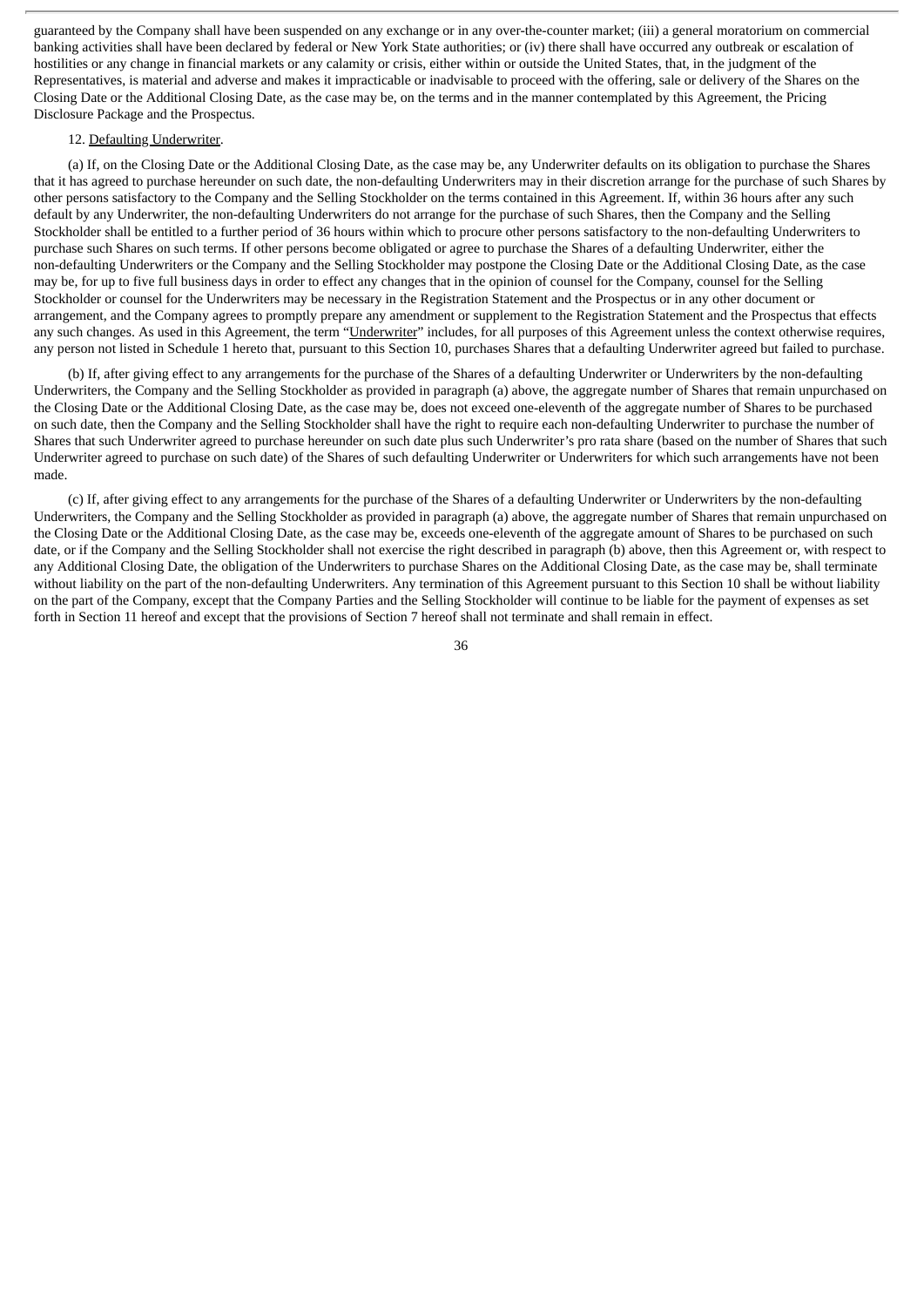(d) Nothing contained herein shall relieve a defaulting Underwriter of any liability it may have to any Company Party, the Selling Stockholder or any non-defaulting Underwriter for damages caused by its default.

#### 13. Payment of Expenses*.*

(a) Whether or not the transactions contemplated by this Agreement are consummated or this Agreement is terminated, the Company Parties, jointly and severally, will pay or cause to be paid all costs and expenses incident to the performance of their obligations hereunder, including without limitation, (i) the costs incident to the authorization, issuance, sale, preparation and delivery of the Shares and any taxes payable in that connection; (ii) the costs incident to the preparation, printing and filing under the Securities Act of the Registration Statement, the Preliminary Prospectus, any Issuer Free Writing Prospectus, any Pricing Disclosure Package and the Prospectus (including all exhibits, amendments and supplements thereto) and the distribution thereof; (iii) the costs of reproducing and distributing each of the Transaction Documents; (iv) the fees and expenses of the Company Parties' counsel and independent accountants; (y) the fees and expenses incurred in connection with the registration or qualification and determination of eligibility for investment of the Shares under the laws of such jurisdictions as the Representatives may designate and the preparation, printing and distribution of a Blue Sky Memorandum (including the related fees and expenses of counsel for the Underwriters); (vi) the cost of preparing stock certificates; (vii) the costs and charges of any transfer agent and any registrar; (viii) all expenses and application fees incurred in connection with any filing with, and clearance of the offering by, FINRA (including the related fees and expenses of counsel for the Underwriters not to exceed \$195,000); (ix) all expenses incurred by the Company Parties in connection with any "road show" presentation to potential investors; (x) all expenses and application fees related to the listing of the Shares on the Exchange and (xi) all of the fees and disbursements of counsel incurred by the Underwriters in connection with the Directed Share Program and stamp duties, similar taxes or duties or other taxes, if any, incurred by the Underwriters in connection with the Directed Share Program.

(b) If (i) this Agreement is terminated pursuant to Section 11, (ii) the Company or the Selling Stockholder for any reason fail to tender the Shares for delivery to the Underwriters or (iii) the Underwriters decline to purchase the Shares for any reason permitted under this Agreement, the Company Parties and the Selling Stockholder agree, jointly and severally, to reimburse the Underwriters for all out-of-pocket costs and expenses (including the fees and expenses of their counsel) reasonably incurred by the Underwriters in connection with this Agreement and the offering contemplated hereby; provided that, in the case of a termination pursuant to Section 11, the Company Parties and the Selling Stockholder shall have no obligation to reimburse a defaulting underwriter for such costs and expenses.

14. Persons Entitled to Benefit of Agreement. This Agreement shall inure to the benefit of and be binding upon the parties hereto and their respective successors and the officers and directors and any controlling persons referred to herein, and the affiliates of each Underwriter referred to in Section 9 hereof. Nothing in this Agreement is intended or shall be construed to give any other person any legal or equitable right, remedy or claim under or in respect of this Agreement or any provision contained herein. No purchaser of Shares from any Underwriter shall be deemed to be a successor merely by reason of such purchase.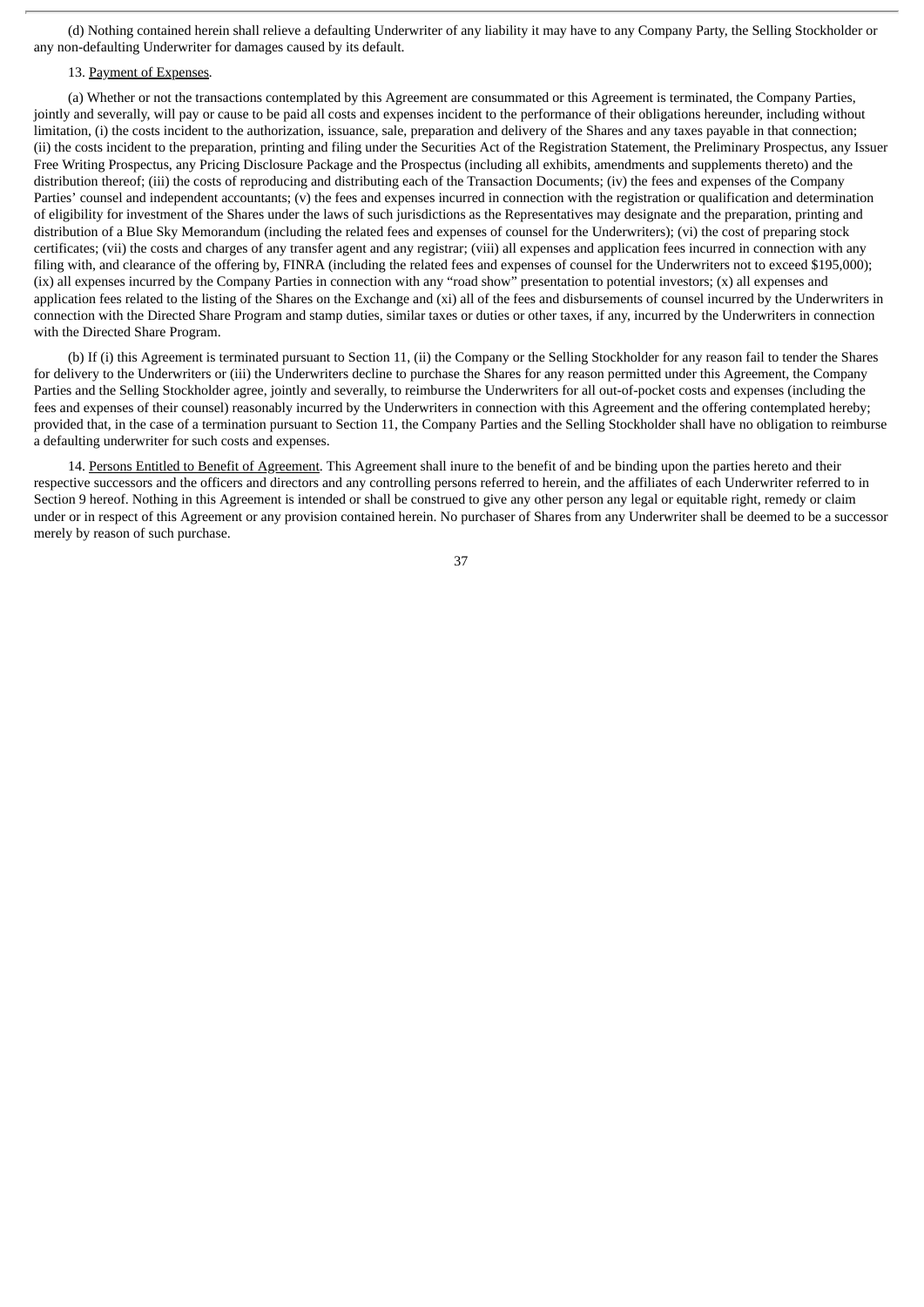15. Survival. The respective indemnities, rights of contribution, representations, warranties and agreements of the Company Parties, the Selling Stockholder and the Underwriters contained in this Agreement or made by or on behalf of the Company Parties, the Selling Stockholder or the Underwriters pursuant to this Agreement or any certificate delivered pursuant hereto shall survive the delivery of and payment for the Shares and shall remain in full force and effect, regardless of any termination of this Agreement or any investigation made by or on behalf of the Company Parties, the Selling Stockholder or the Underwriters or the directors, officers, controlling persons or affiliates referred to in Section 9 hereof.

16. Certain Defined Terms. For purposes of this Agreement, (a) except where otherwise expressly provided, the term "affiliate" has the meaning set forth in Rule 405 under the Securities Act; (b) the term "business day" means any day other than a day on which banks are permitted or required to be closed in New York City; and (c) the term "subsidiary" has the meaning set forth in Rule 405 under the Securities Act, provided that such term shall not include any portfolio company or other investment held by any fund or other investment vehicle sponsored or managed by the Company or any of its affiliates.

17. Compliance with USA Patriot Act. In accordance with the requirements of the USA Patriot Act (Title III of Pub. L. 107-56 (signed into law October 26, 2001)), the Underwriters are required to obtain, verify and record information that identifies their respective clients, including the Company Parties and the Selling Stockholder, which information may include the name and address of their respective clients, as well as other information that will allow the Underwriters to properly identify their respective clients.

#### 18. Miscellaneous.

(a) *Notices.* All notices and other communications hereunder shall be in writing and shall be deemed to have been duly given if mailed or transmitted and confirmed by any standard form of telecommunication. Notices to the Underwriters shall be given to the Representatives c/o J.P. Morgan Securities LLC, 383 Madison Avenue, New York, New York 10179 (fax: (212) 622-8358), Attention: Equity Syndicate Desk and c/o Goldman Sachs & Co. LLC, 200 West Street, New York, New York 10282-2198. Notices to the Company shall be given to it at [•]. Notices to the Selling Stockholder shall be given to [•].

(b) *Governing Law.* This Agreement and any claim, controversy or dispute arising under or related to this Agreement shall be governed by and construed in accordance with the laws of the State of New York.

(c) *Submission to Jurisdiction*. Each Company Party and the Selling Stockholder hereby submits to the exclusive jurisdiction of the U.S. federal and New York state courts in the Borough of Manhattan in The City of New York in any suit or proceeding arising out of or relating to this Agreement or the transactions contemplated hereby. Each Company Party and the Selling Stockholder waives any objection which it may now or hereafter have to the laying of venue of any such suit or proceeding in such courts. Each Company Party and the Selling Stockholder agrees that final judgment in any such suit, action or proceeding brought in such court shall be conclusive and binding upon such Company Party or Selling Stockholder and may be enforced in any court to the jurisdiction of which such Company Party or Selling Stockholder is subject by a suit upon such judgment. The Selling Stockholder irrevocably appoints [•], located at [•], New York, New York, as its authorized agent in the Borough of Manhattan in The City of New York upon which process may be served in any such suit or proceeding, and agrees that service of process upon such authorized agent, and written notice of such service to the Company or the Selling Stockholder, as the case may be, by the person serving the same to the address provided in this Section 18(c), shall be deemed in every respect effective service of process upon the Company and the Selling Stockholder in any such suit or proceeding. Each of the Company and the Selling Stockholder hereby represents and warrants that such authorized agent has accepted such appointment and has agreed to act as such authorized agent for service of process. Each of the Company and the Selling Stockholder further agrees to take any and all action as may be necessary to maintain such designation and appointment of such authorized agent in full force and effect for a period of seven years from the date of this Agreement.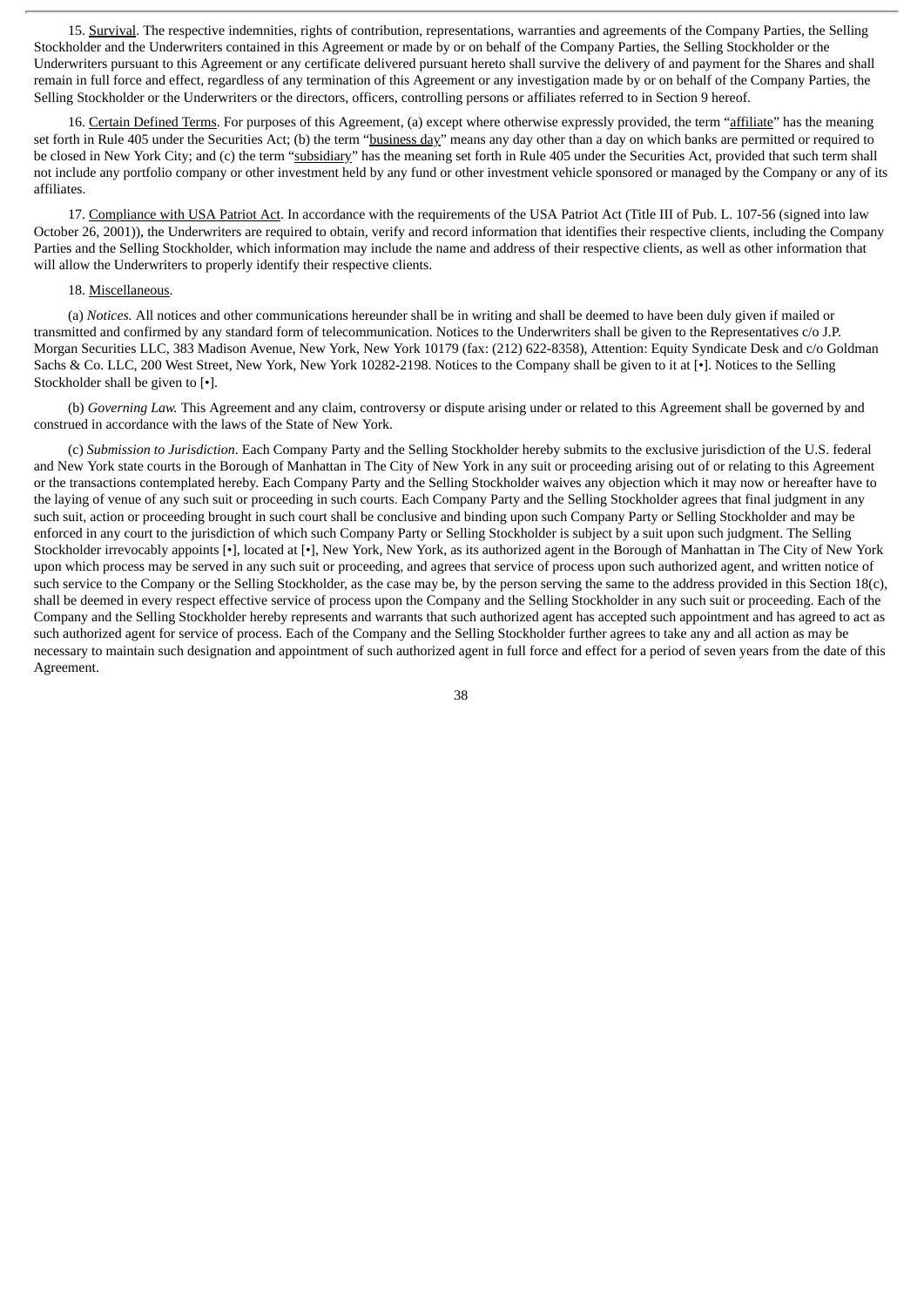(d) *Judgment Currency*. The Selling Stockholder agrees to indemnify each Underwriter, its directors, officers, affiliates and each person, if any, who controls such Underwriter within the meaning of Section 15 of the Securities Act or Section 20 of the Exchange Act, against any loss incurred by such Underwriter as a result of any judgment or order being given or made for any amount due hereunder and such judgment or order being expressed and paid in a currency (the "judgment currency") other than U.S. dollars and as a result of any variation as between (i) the rate of exchange at which the U.S. dollar amount is converted into the judgment currency for the purpose of such judgment or order, and (ii) the rate of exchange at which such indemnified person is able to purchase U.S. dollars with the amount of the judgment currency actually received by the indemnified person. The foregoing indemnity shall constitute a separate and independent obligation of the Selling Stockholder and shall continue in full force and effect notwithstanding any such judgment or order as aforesaid. The term "rate of exchange" shall include any premiums and costs of exchange payable in connection with the purchase of, or conversion into, the relevant currency.

(e) *Waiver of Immunity*. To the extent that the Company or the Selling Stockholder has or hereafter may acquire any immunity (sovereign or otherwise) from jurisdiction of any court of (i) the United States or the State of New York, (ii) any jurisdiction in which it owns or leases property or assets or from any legal process (whether through service of notice, attachment prior to judgment, attachment in aid of execution, execution, set-off or otherwise) with respect to themselves or their respective property and assets or this Agreement, and the Selling Stockholder hereby irrevocably waives such immunity in respect of its obligations under this Agreement to the fullest extent permitted by applicable law.

(f) *Waiver of Jury Trial.* Each of the parties hereto hereby waives any right to trial by jury in any suit or proceeding arising out of or relating to this Agreement.

#### (g) *Recognition of the U.S. Special Resolution Regimes*.

(i) In the event that any Underwriter that is a Covered Entity becomes subject to a proceeding under a U.S. Special Resolution Regime, the transfer from such Underwriter of this Agreement, and any interest and obligation in or under this Agreement, will be effective to the same extent as the transfer would be effective under the U.S. Special Resolution Regime if this Agreement, and any such interest and obligation, were governed by the laws of the United States or a state of the United States.

(ii) In the event that any Underwriter that is a Covered Entity or a BHC Act Affiliate of such Underwriter becomes subject to a proceeding under a U.S. Special Resolution Regime, Default Rights under this Agreement that may be exercised against such Underwriter are permitted to be exercised to no greater extent than such Default Rights could be exercised under the U.S. Special Resolution Regime if this Agreement were governed by the laws of the United States or a state of the United States.

#### As used in this Section 16(g):

"BHC Act Affiliate" has the meaning assigned to the term "affiliate" in, and shall be interpreted in accordance with, 12 U.S.C. § 1841(k).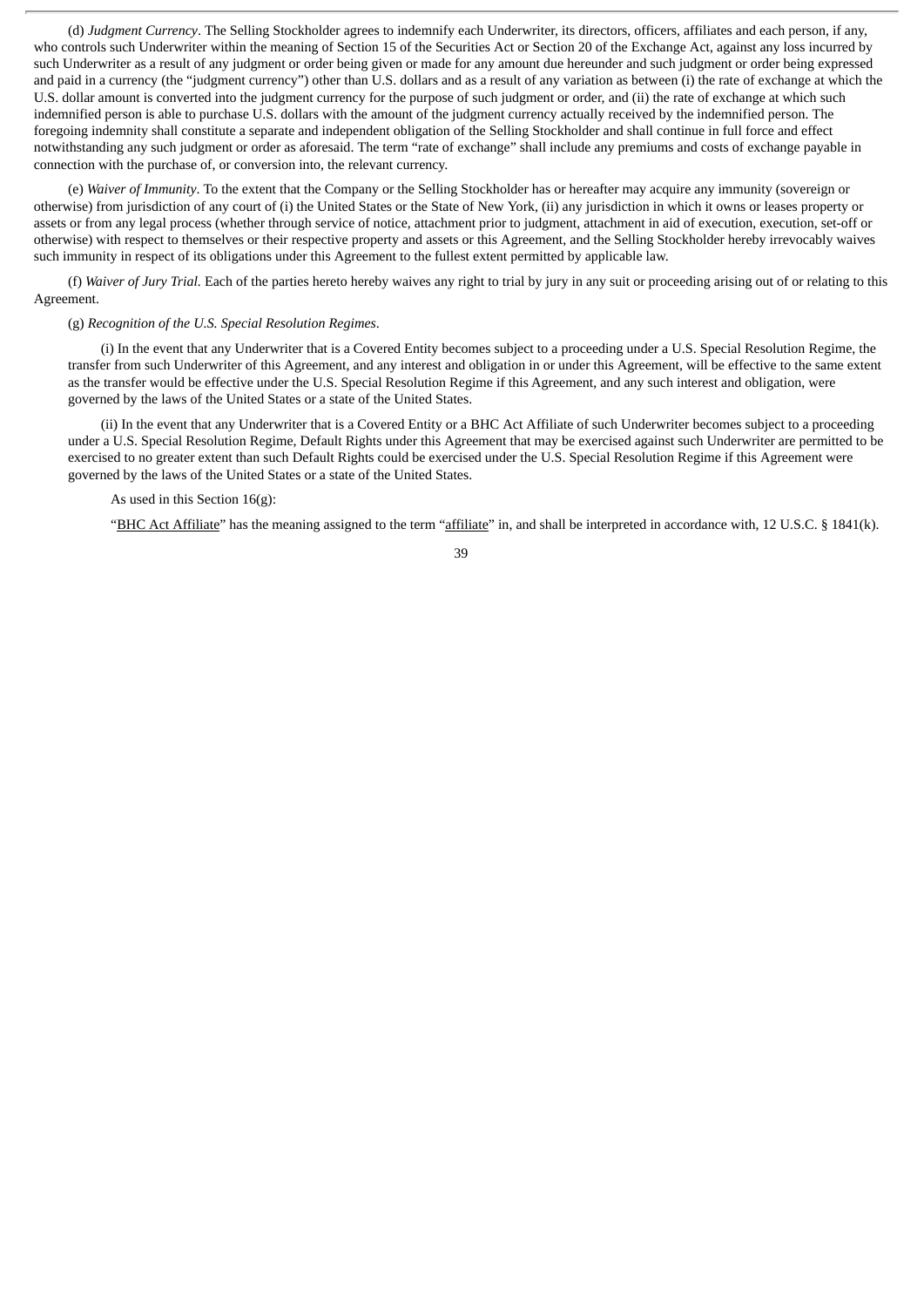"Covered Entity" means any of the following:

(i) a "covered entity" as that term is defined in, and interpreted in accordance with, 12 C.F.R. § 252.82(b);

(ii) a "covered bank" as that term is defined in, and interpreted in accordance with, 12 C.F.R. § 47.3(b); or

(iii) a "covered FSI" as that term is defined in, and interpreted in accordance with, 12 C.F.R. § 382.2(b).

"Default Right" has the meaning assigned to that term in, and shall be interpreted in accordance with, 12 C.F.R. §§ 252.81, 47.2 or 382.1, as applicable.

"U.S. Special Resolution Regime" means each of (i) the Federal Deposit Insurance Act and the regulations promulgated thereunder and (ii) Title II of the Dodd-Frank Wall Street Reform and Consumer Protection Act and the regulations promulgated thereunder.

(h) *Counterparts.* This Agreement may be executed by any one or more of the parties hereto in any number of counterparts, each of which shall be deemed to be an original, but all such counterparts shall together constitute one and the same instrument. Counterparts may be delivered via facsimile, electronic mail (including any electronic signature covered by the U.S. federal ESIGN Act of 2000, Uniform Electronic Transactions Act, the Electronic Signatures and Records Act or other applicable law, e.g., www.docusign.com) or other transmission method and any counterpart so delivered shall be deemed to have been duly and validly delivered and be valid and effective for all purposes.

(i) *Amendments or Waivers.* No amendment or waiver of any provision of this Agreement, nor any consent or approval to any departure therefrom, shall in any event be effective unless the same shall be in writing and signed by the parties hereto.

(j) *Headings.* The headings herein are included for convenience of reference only and are not intended to be part of, or to affect the meaning or interpretation of, this Agreement.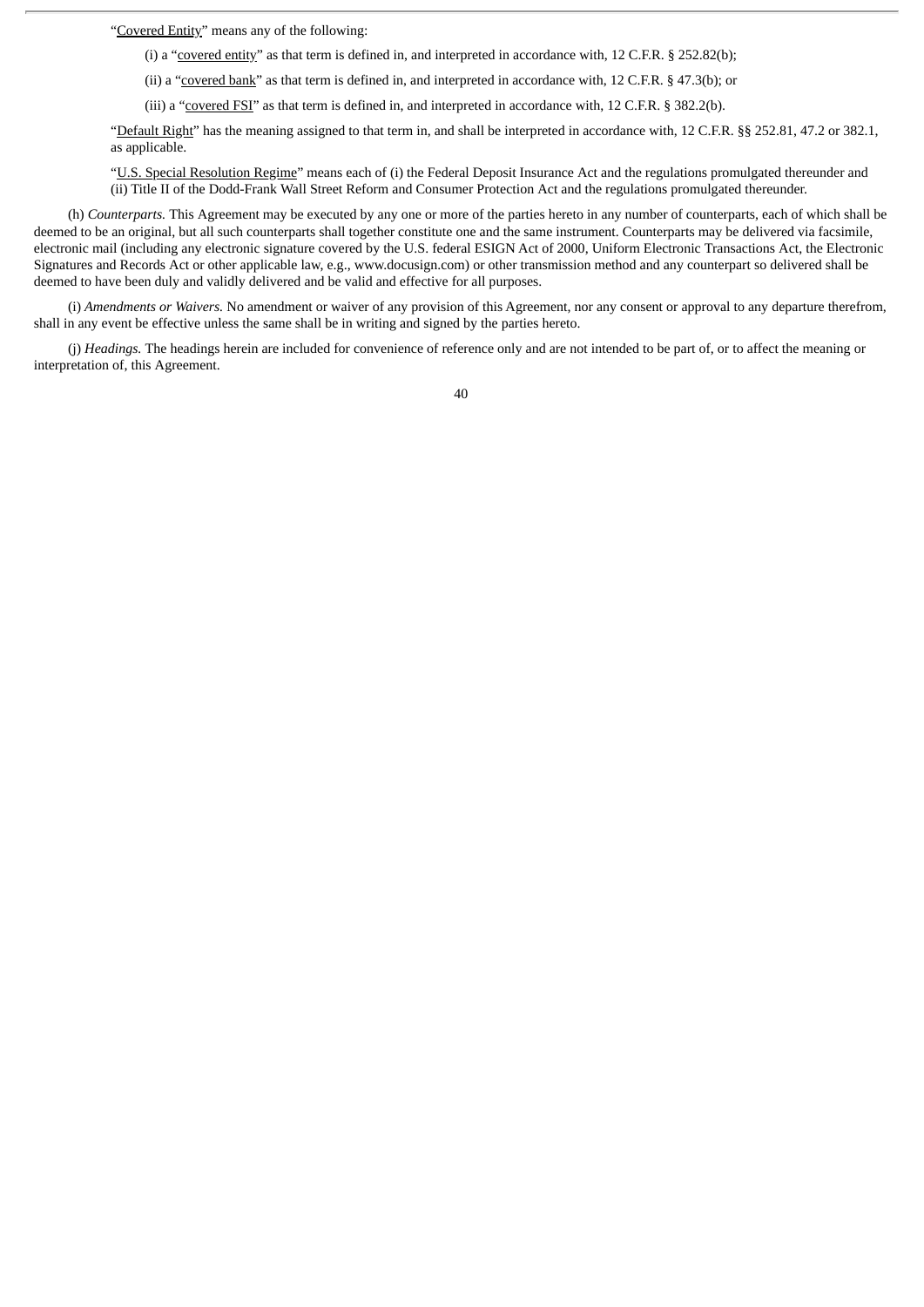If the foregoing is in accordance with your understanding, please indicate your acceptance of this Agreement by signing in the space provided below.

Very truly yours,

TPG Inc.

By:

Name: Title:

TPG OpCo Holdings, L.P.

## By:

Name: Title:

TPG Operating Group I, L.P.

## By:

Name: Title:

TPG Operating Group II, L.P.

## By:

Name: Title:

TPG Operating Group III, L.P.

### By:

Name: Title: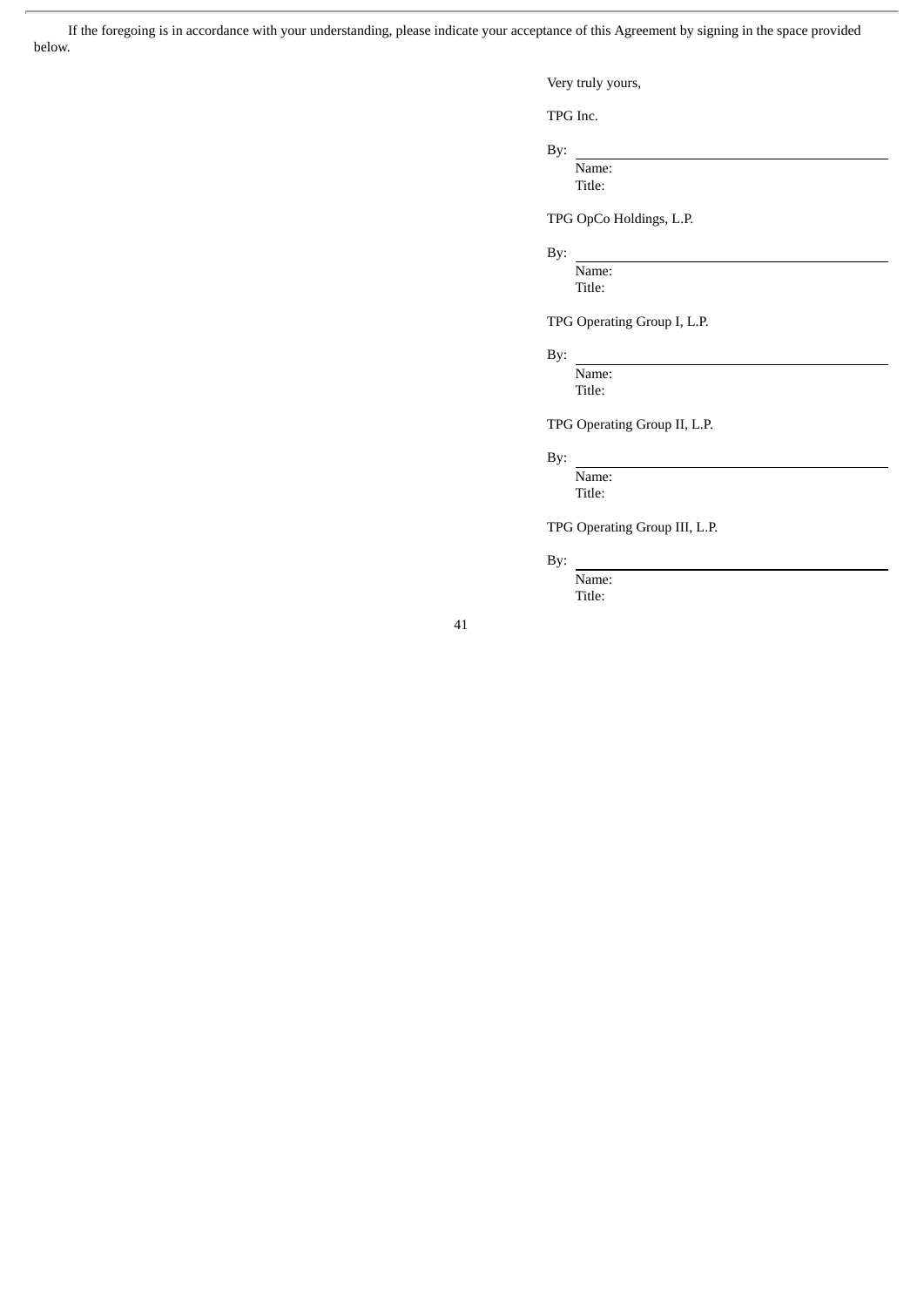[NAME]

By:

As Attorney-in-Fact acting on behalf of the Selling Stockholder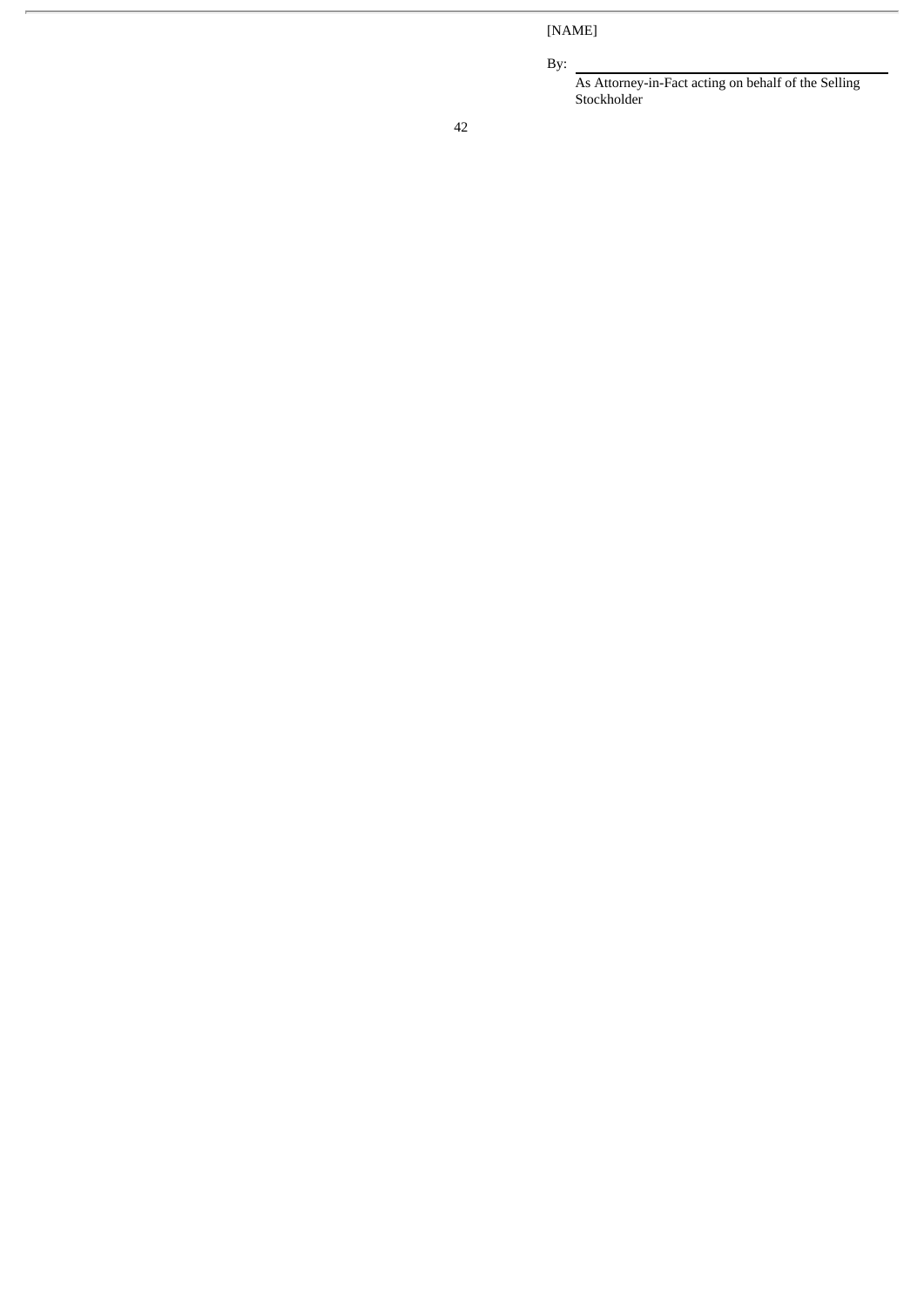## Accepted: As of the date first written above

## J.P. MORGAN SECURITIES LLC

For itself and on behalf of the several Underwriters listed in Schedule 1 hereto.

By:

Authorized Signatory

## GOLDMAN SACHS & CO. LLC

For itself and on behalf of the several Underwriters listed in Schedule 1 hereto.

By:  $\qquad \qquad$ 

Authorized Signatory

MORGAN STANLEY & CO. LLC

For itself and on behalf of the several Underwriters listed in Schedule 1 hereto.

By:  $\qquad \qquad$ 

Authorized Signatory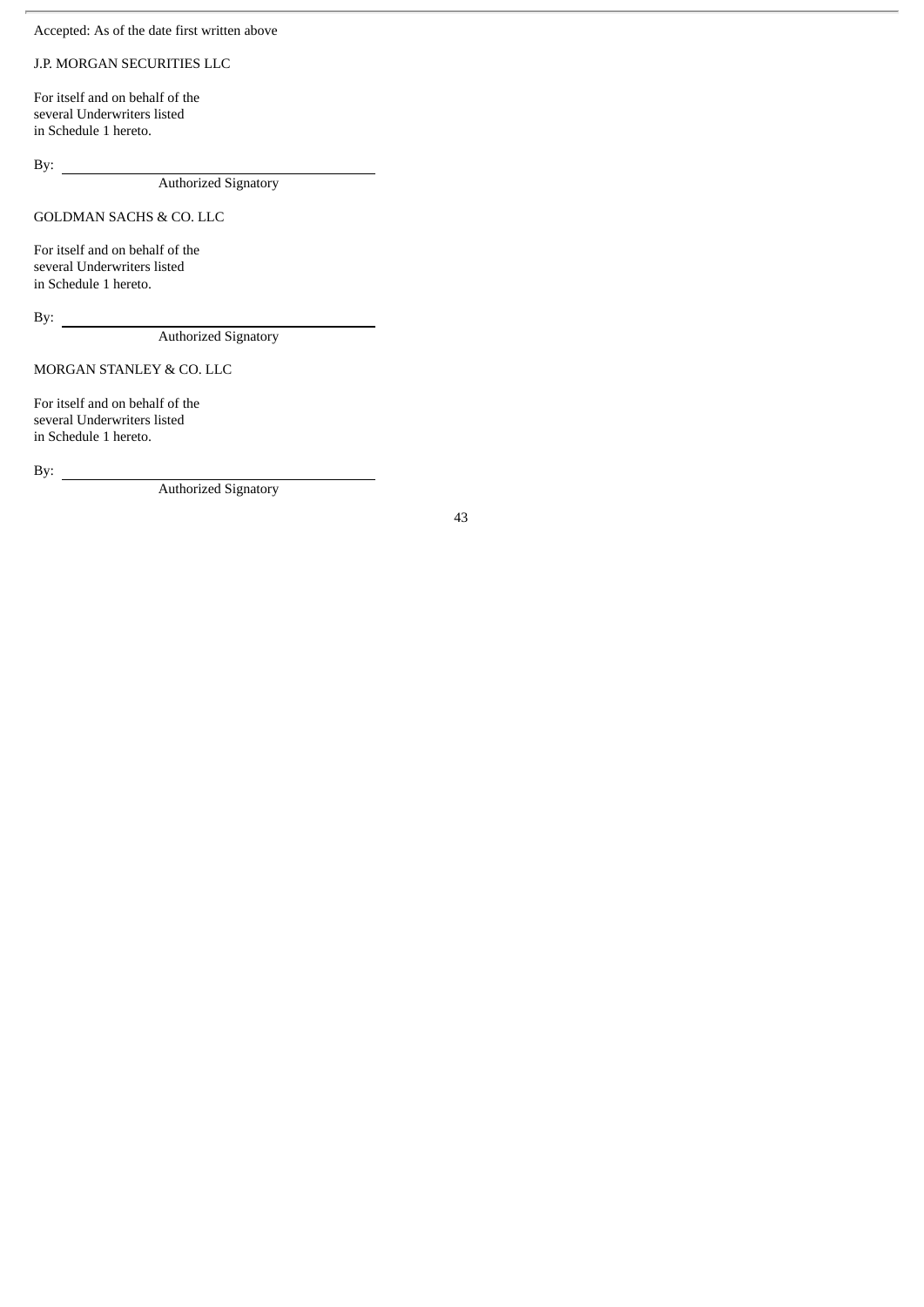| Underwriter                          | Number of Shares |
|--------------------------------------|------------------|
| J.P. Morgan Securities LLC           |                  |
| Goldman Sachs & Co. LLC              |                  |
| Morgan Stanley & Co. LLC             |                  |
| TPG Capital BD, LLC                  |                  |
| <b>BofA</b> Securities Inc.          |                  |
| Citigroup Global Markets Inc.        |                  |
| Deutsche Bank Securities Inc.        |                  |
| Evercore Group L.L.C.                |                  |
| <b>UBS Securities LLC</b>            |                  |
| Wells Fargo Securities, LLC          |                  |
| <b>BMO Capital Markets Corp.</b>     |                  |
| Barclays Capital Inc.                |                  |
| Mizuho Securities USA LLC            |                  |
| Keefe, Bruyette & Woods, Inc.        |                  |
| <b>MUFG Securities Americas Inc.</b> |                  |
| SMBC Nikko Securities America, Inc.  |                  |
| AmeriVet Securities, Inc.            |                  |
| Blaylock Van, LLC                    |                  |
| C.L. King & Associates, Inc.         |                  |
| Drexel Hamilton, LLC                 |                  |
| R. Seelaus & Co., LLC                |                  |
| Samuel A. Ramirez & Company, Inc.    |                  |
| Siebert Williams Shank & Co., LLC    |                  |
| Total                                |                  |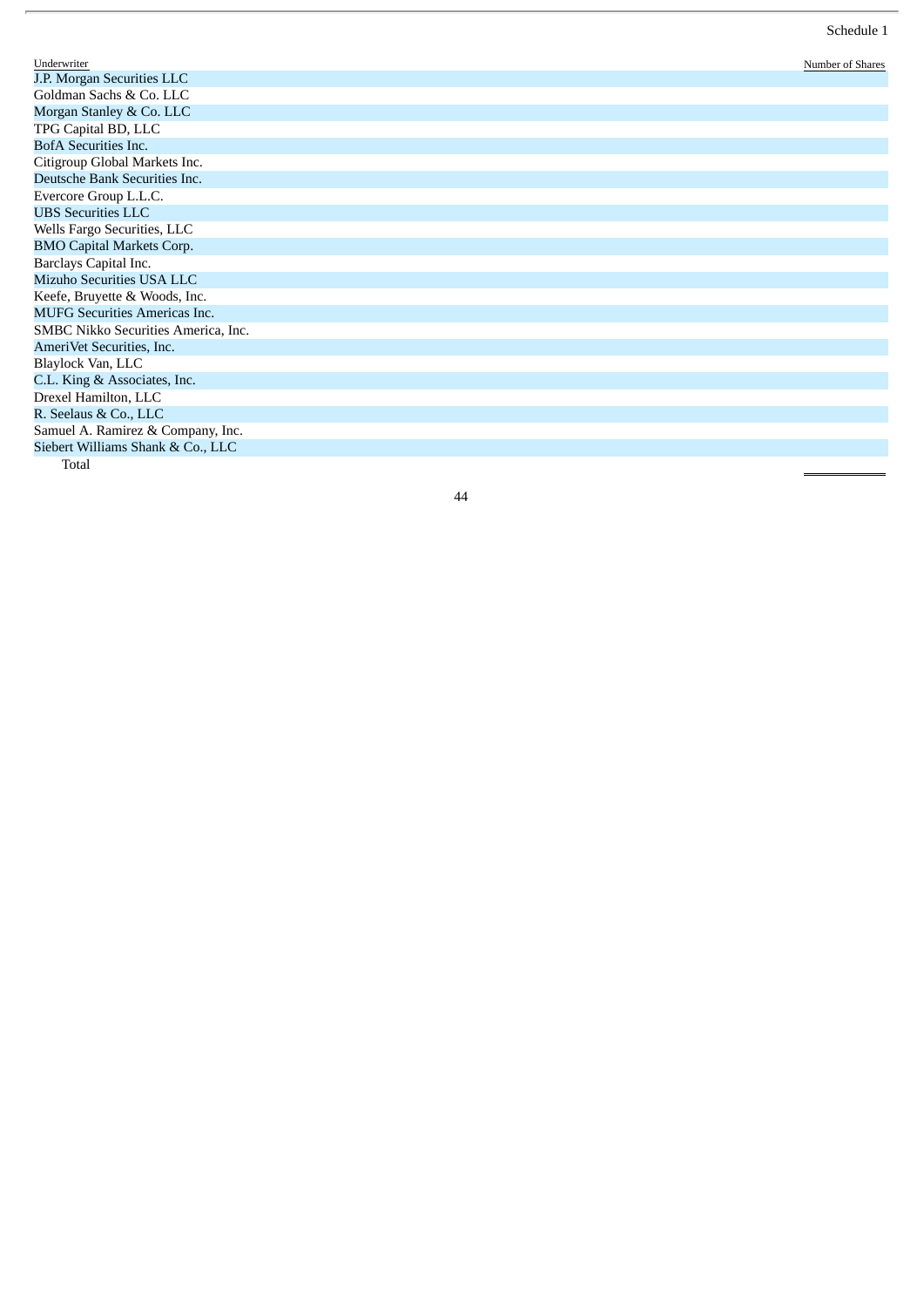Schedule 2

|                             | Number of    | Number of     |
|-----------------------------|--------------|---------------|
|                             | Underwritten | Option        |
| Selling Stockholder:        | Shares       | <b>Shares</b> |
| China Life Trustees Limited |              |               |
| Total                       |              |               |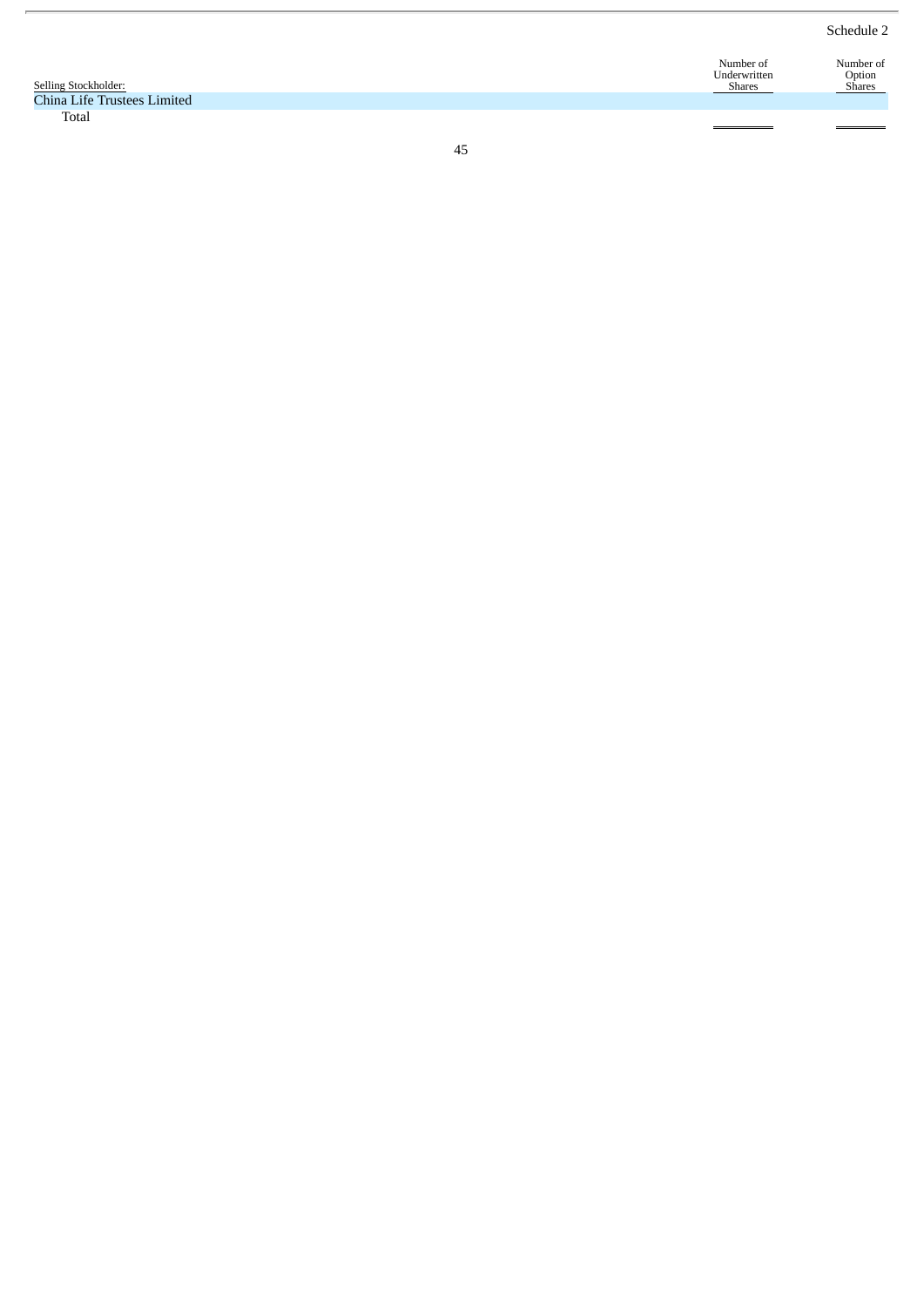a. Pricing Disclosure Package

b. Pricing Information Provided Orally by Underwriters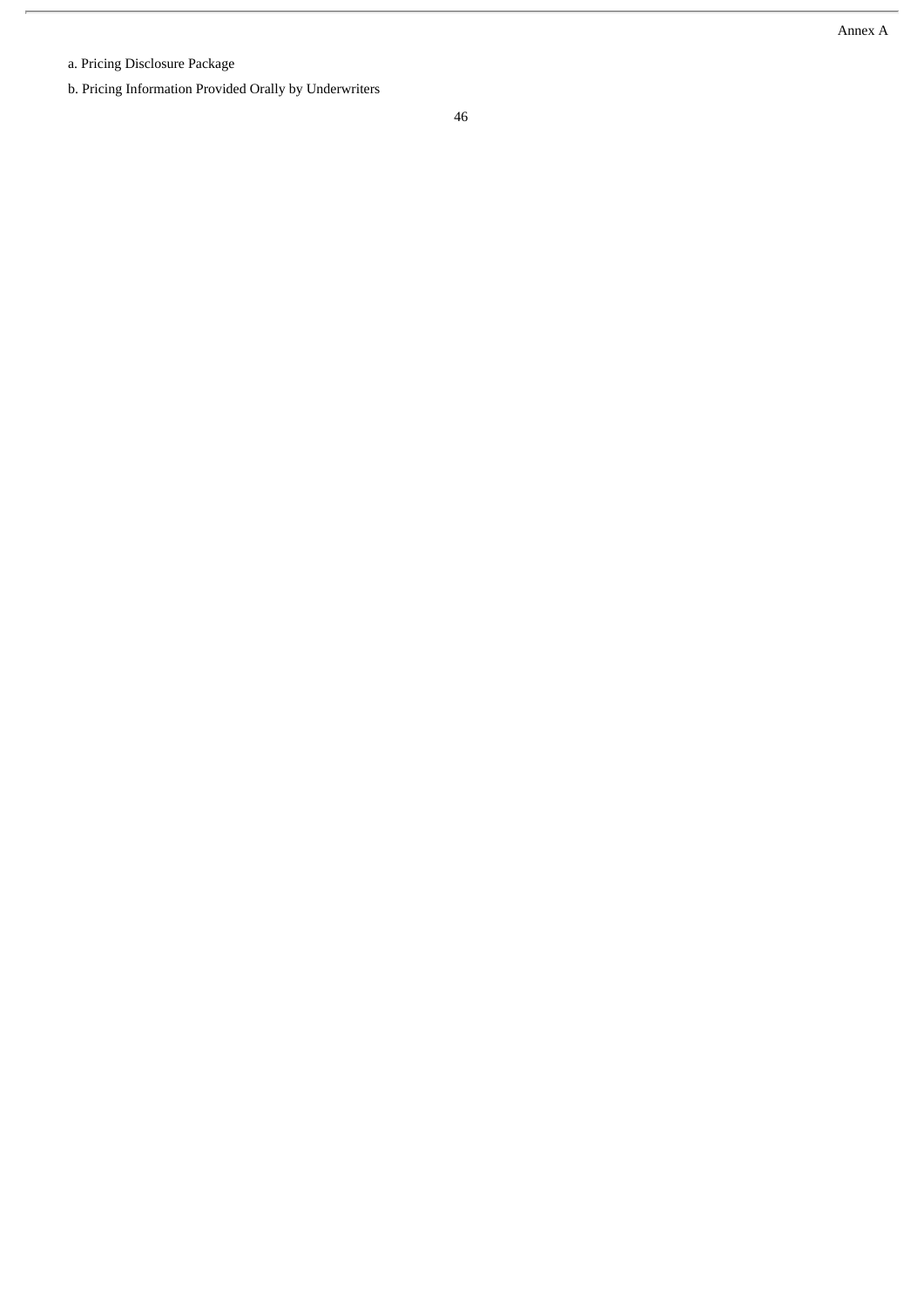#### Written Testing-the-Waters Communications

[ T B D ]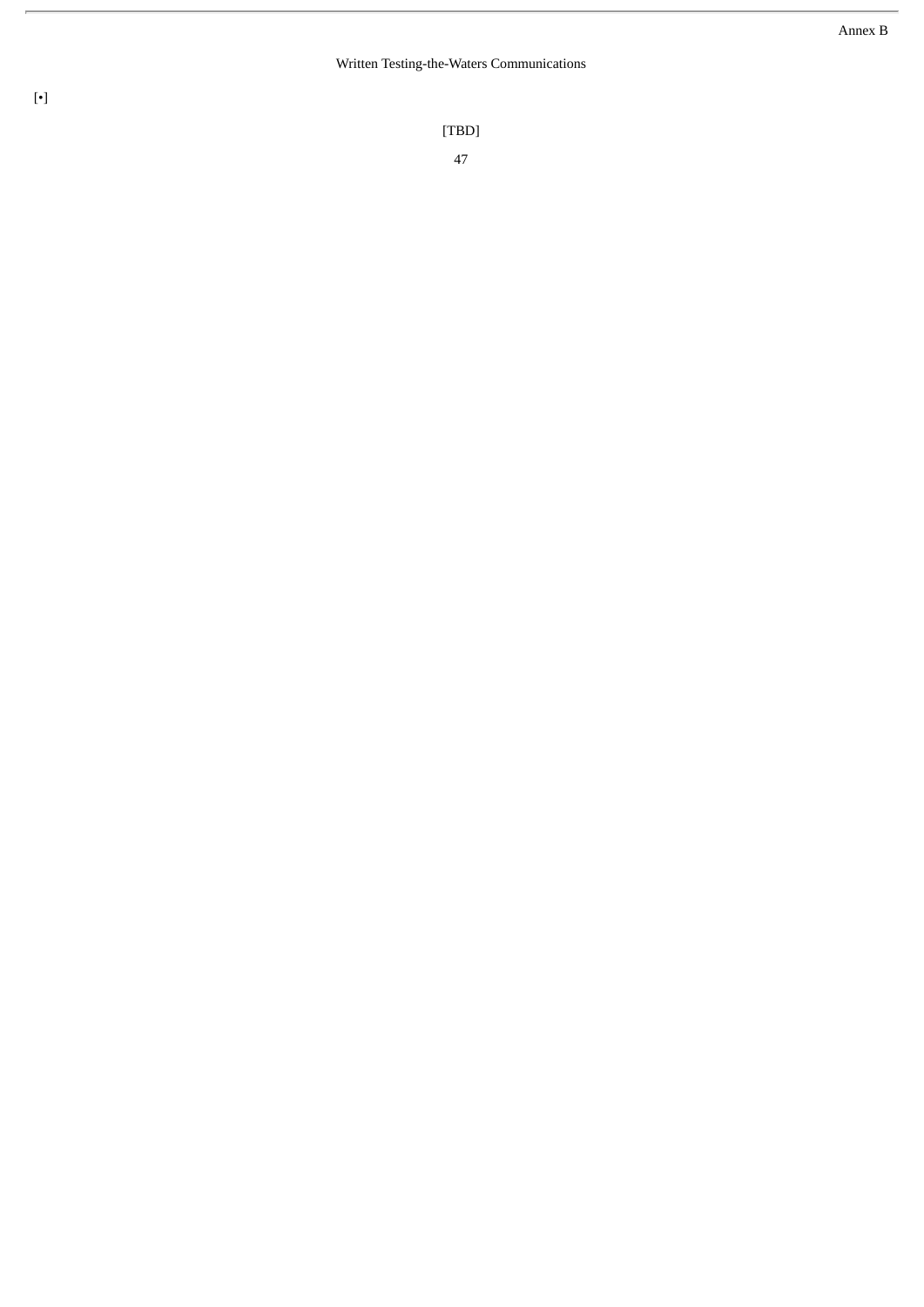TPG Inc.

#### **Pricing Term Sheet**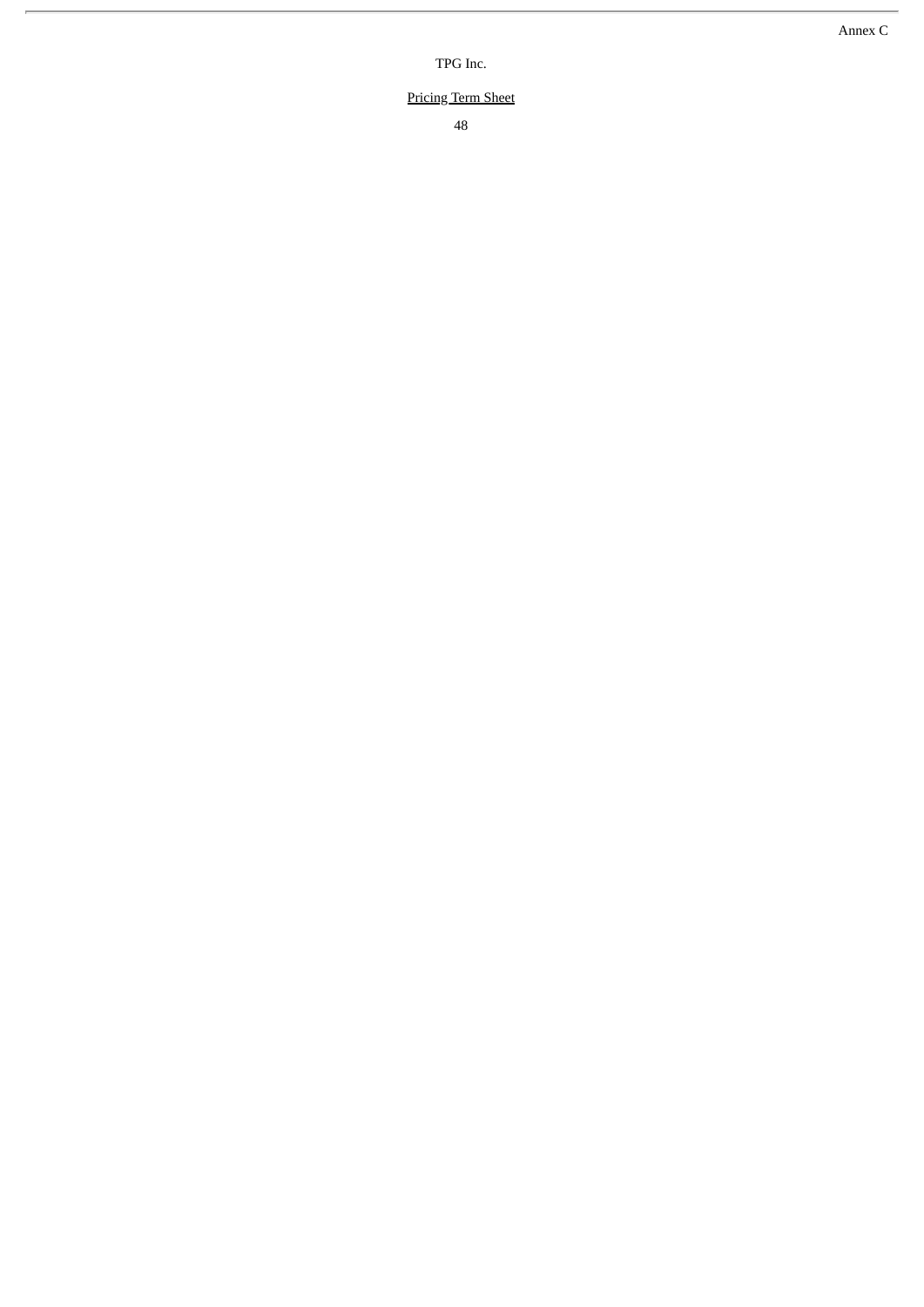#### **Testing-the-Waters Authorization**

In reliance on Rule 163B under the Securities Act of 1933, as amended (the "Act"), TPG Inc. (the "Issuer") hereby authorizes J.P. Morgan Securities LLC ("J.P. Morgan"), Goldman Sachs & Co. LLC ("Goldman Sachs"), TPG Capital BD, LLC ("TPG Capital BD") and Morgan Stanley & Co. LLC ("Morgan Stanley") and their affiliates and their respective employees, to engage on behalf of the Issuer in oral and written communications with potential investors that are reasonably believed to be "qualified institutional buyers", as defined in Rule 144A under the Act, or institutions that are "accredited investors", within the meaning of Rule 501(a)(1), (a)(2), (a)(3), (a)(7) or (a)(8) under the Act, to determine whether such investors might have an interest in the Issuer's contemplated initial public offering ("Testing-the-Waters Communications"). A "Written Testing-the Waters Communication" means any Testing-the-Waters Communication that is a written communication within the meaning of Rule 405 under the Act. Each of J.P. Morgan, Goldman Sachs, TPG Capital BD and Morgan Stanley, individually and not jointly, and the Issuer agree that it shall not distribute any Written Testing-the-Waters Communication that has not been approved by the Issuer and J.P. Morgan, Goldman Sachs, TPG Capital BD and Morgan Stanley.

If at any time following the distribution of any Written Testing-the-Waters Communication there occurs an event or development as a result of which such Written Testing-the-Waters Communication included or would include an untrue statement of a material fact or omitted or would omit to state a material fact necessary in order to make the statements therein, in the light of the circumstances existing at that subsequent time, not misleading, the Issuer will promptly notify J.P. Morgan, Goldman Sachs, TPG Capital BD and Morgan Stanley and will promptly amend or supplement, at its own expense, such Written Testing-the-Waters Communication to eliminate or correct such untrue statement or omission.

Nothing in this authorization is intended to limit or otherwise affect the ability of J.P. Morgan, Goldman Sachs, TPG Capital BD and Morgan Stanley and their affiliates and their respective employees, to engage in communications in which they could otherwise lawfully engage in the absence of this authorization, including, without limitation, any written communication containing only one or more of the statements specified under Rule 134(a) under the Act. This authorization shall remain in effect until the Issuer has provided to J.P. Morgan, Goldman Sachs, TPG Capital BD and Morgan Stanley a written notice revoking this authorization. All notices as described herein shall be sent by email to the attention of  $[\cdot]$  at  $[\cdot]$ ,  $[\cdot]$  at  $[\cdot]$ ,  $[\cdot]$  at  $[\cdot]$ , [•] at [•] and [•] at [•].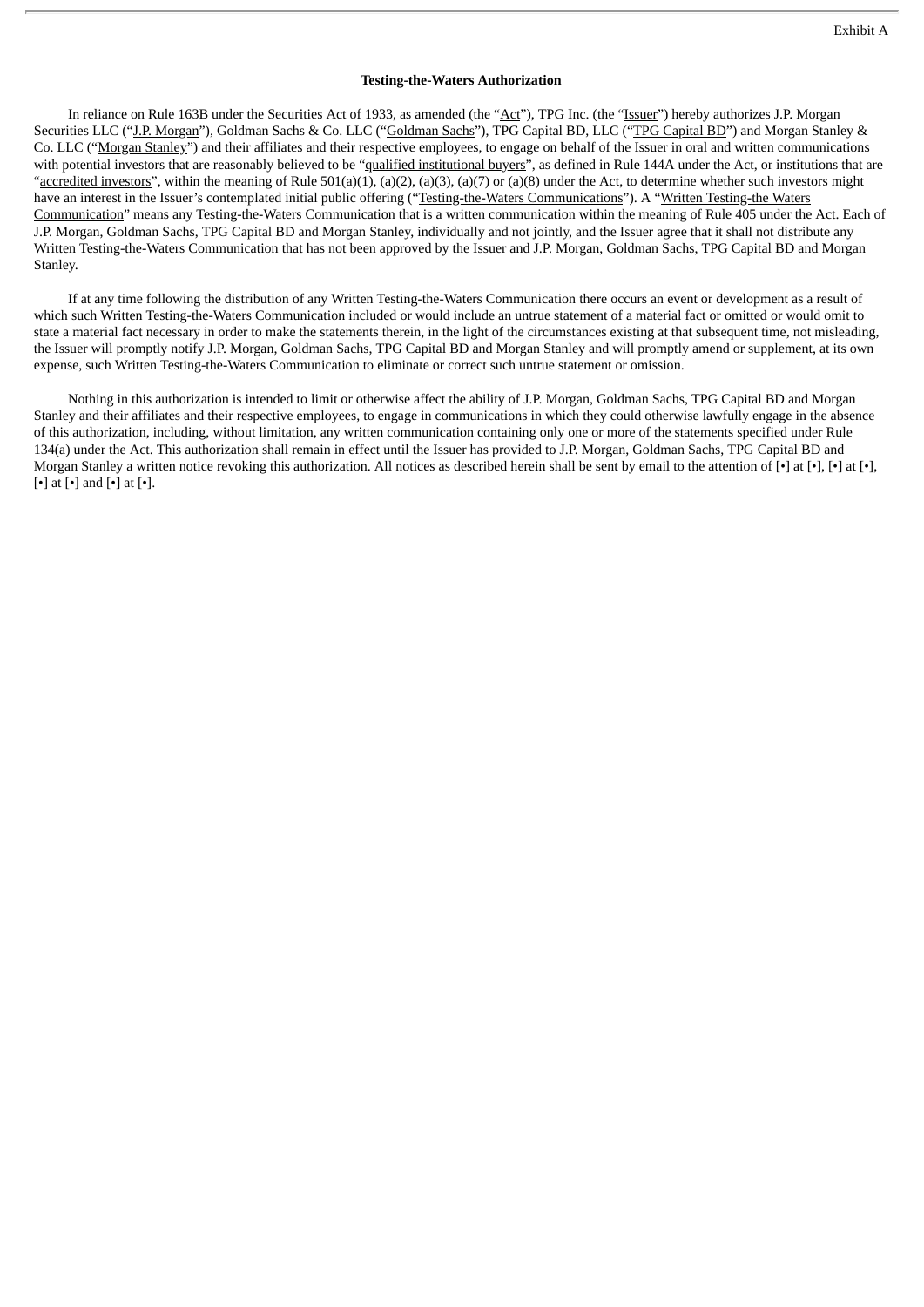, 20\_\_

#### **Form of Waiver of Lock-up**

## **J.P. MORGAN SECURITIES LLC**

#### **GOLDMAN SACHS & CO. LLC**

TPG Inc. Public Offering of Common Stock

[Name and Address of Officer or Director Requesting Waiver]

Dear Mr./Ms. [Name]:

This letter is being delivered to you in connection with the offering by TPG Inc. (the "Company") of shares of common stock, \$ 0.001 par value (the "Common Stock"), of the Company and the lock-up letter dated\_\_\_\_\_\_\_\_\_\_\_\_\_\_\_\_\_\_, 20\_\_ (the "Lock-up Letter"), executed by you in connection with such offering, and your request for a [waiver] [release] dated\_\_\_\_\_\_\_\_\_\_\_\_\_\_\_\_\_\_\_\_, 20\_\_, with respect to \_\_\_\_\_\_\_\_ shares of Common Stock (the "Shares").

J.P. Morgan Securities LLC and Goldman Sachs & Co. LLC hereby agree to [waive] [release] the transfer restrictions set forth in the Lock-up Letter, but only with respect to the Shares, effective \_\_\_\_\_\_\_\_\_\_\_\_\_\_\_\_\_\_\_\_\_\_\_\_\_\_\_ Letter, 20<sub>cani</sub>c provided, however, that such [waiver] [release] is conditioned on the Company announcing the impending [waiver] [release] by press release through a major news service at least two business days before effectiveness of such [waiver] [release]. This letter will serve as notice to the Company of the impending [waiver] [release].

Except as expressly [waived] [released] hereby, the Lock-up Letter shall remain in full force and effect.

Yours very truly,

cc: Company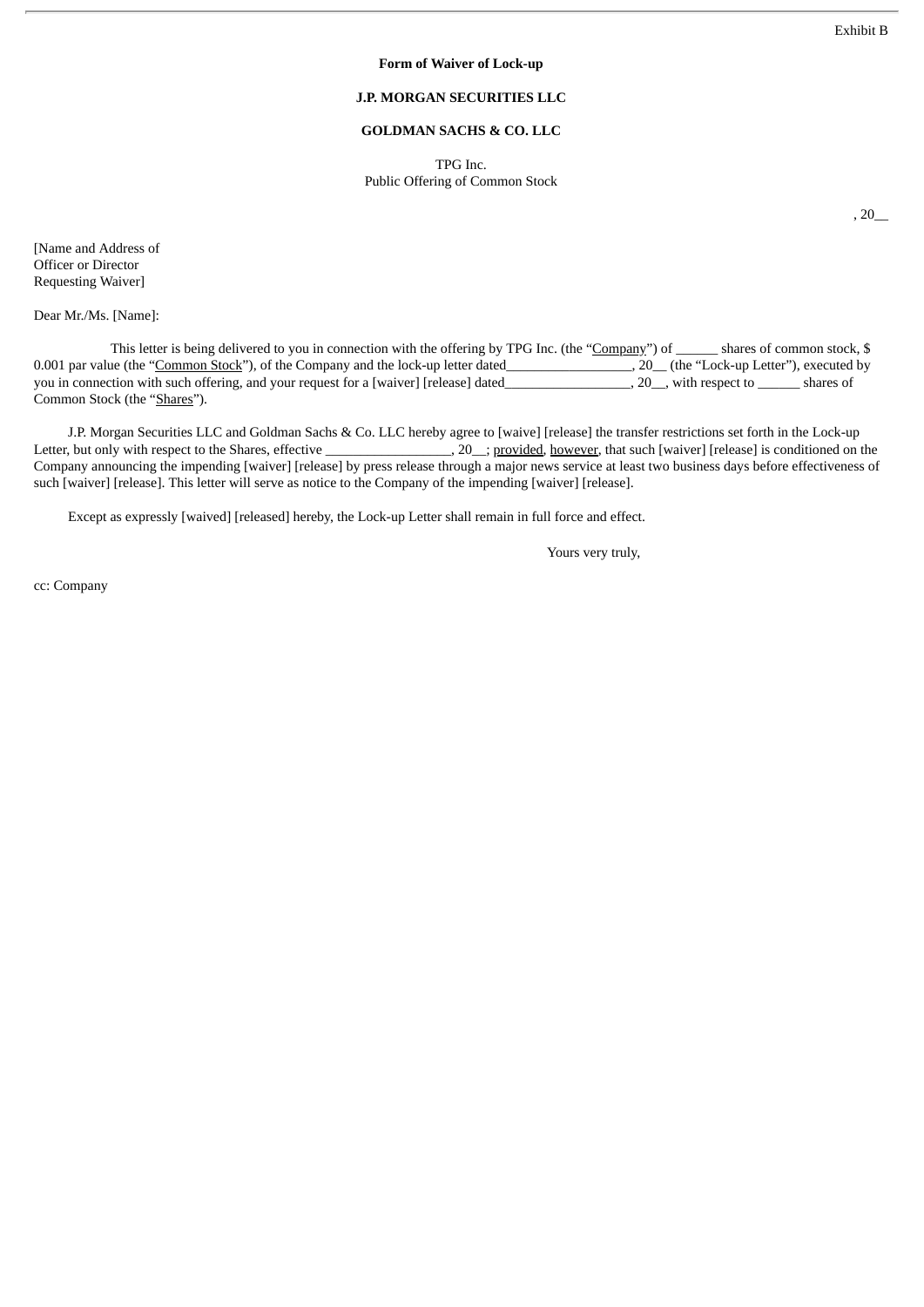## **TPG Inc. [Date]**

TPG Inc. ("Company") announced today that J.P. Morgan Securities LLC and Goldman Sachs & Co. LLC, the lead book-running managers in the Company's recent public sale of shares of common stock, are [waiving] [releasing] a lock-up restriction with respect to shares of the Company's common stock held by [certain officers or directors] [an officer or director] of the Company. The [waiver] [release] will take effect on  $\overline{\phantom{a}}$ , 20  $\overline{\phantom{a}}$ , and the shares may be sold on or after such date.

This press release is not an offer for sale of the securities in the United States or in any other jurisdiction where such offer is prohibited, and such securities may not be offered or sold in the United States absent registration or an exemption from registration under the United States **Securities Act of 1933, as amended.**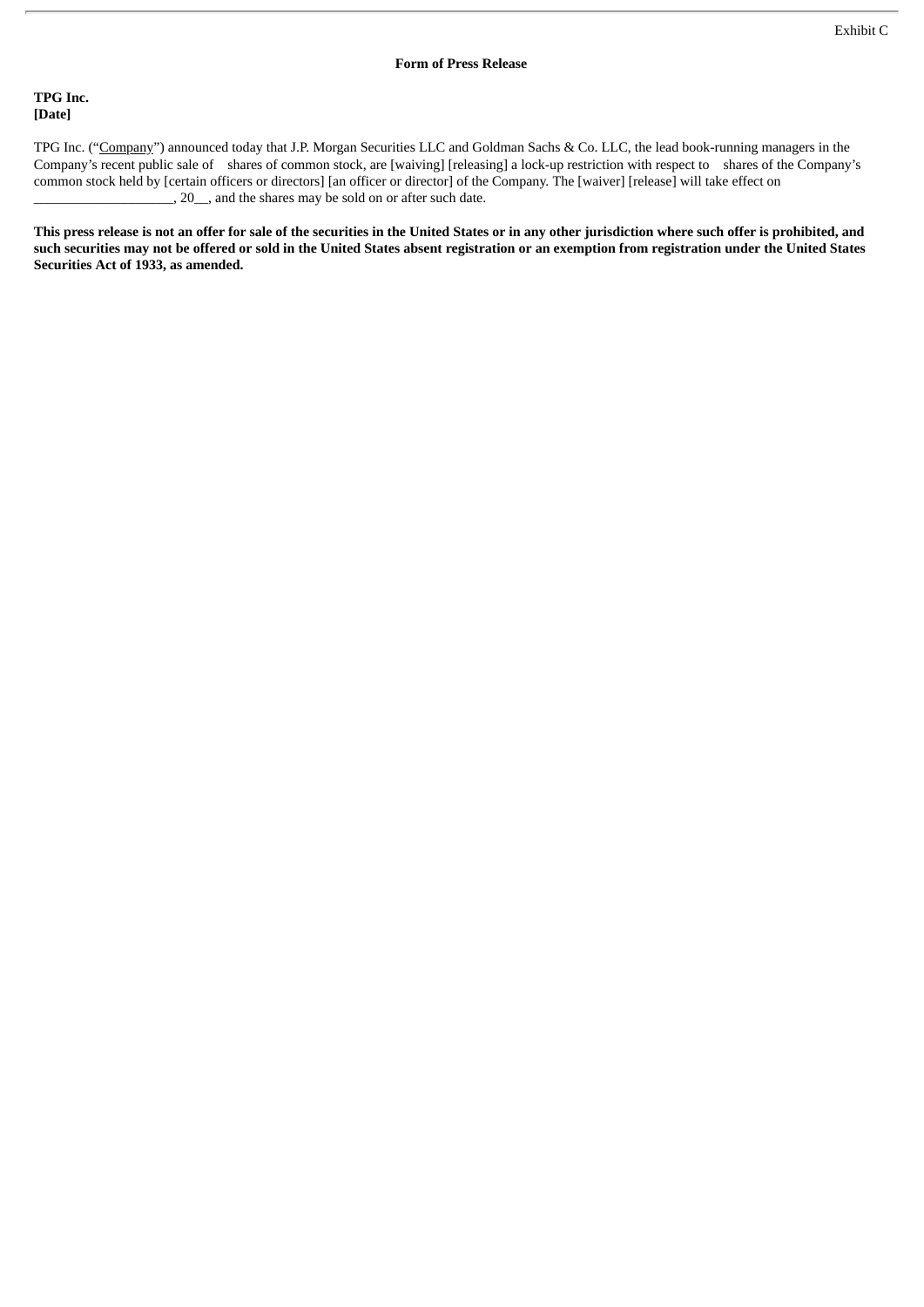#### **Form of Lock-Up Agreement**

[•], 2022

J.P. MORGAN SECURITIES LLC GOLDMAN SACHS & CO. LLC MORGAN STANLEY & CO. LLC

As Representatives of the several Underwriters listed in Schedule 1 to the Underwriting Agreement referred to below

- c/o J.P. Morgan Securities LLC 383 Madison Avenue New York, NY 10179
- c/o Goldman Sachs & Co. LLC 200 West Street New York, New York 10282-2198
- c/o Morgan Stanley & Co. LLC 1585 Broadway New York, New York 10036

Re: TPG Inc. — Public Offering

Ladies and Gentlemen:

The undersigned understands that you, as Representatives of the several Underwriters, propose to enter into an underwriting agreement (the "Underwriting Agreement") with TPG Inc., a Delaware corporation (the "Company") and certain of its Affiliates, providing for the public offering (the "Public Offering") by the several Underwriters named in Schedule 1 to the Underwriting Agreement (the "Underwriters"), of Class A common stock, \$0.001 par value per share, of the Company (the "Class A Common Stock"). The undersigned further understands that, prior to the consummation of the Public Offering, the Company will be authorized to issue, in addition to the Class A Common Stock, shares of its non-voting Class A common stock, \$0.001 par value per share (the "Non-Voting Class A Common Stock") and shares of its Class B common stock, no par value per share (the "Class B Common Stock" and collectively with the Class A Common Stock and the Non-Voting Class A Common Stock, the "Common Stock"). Capitalized terms used herein and not otherwise defined shall have the meanings set forth in the Underwriting Agreement.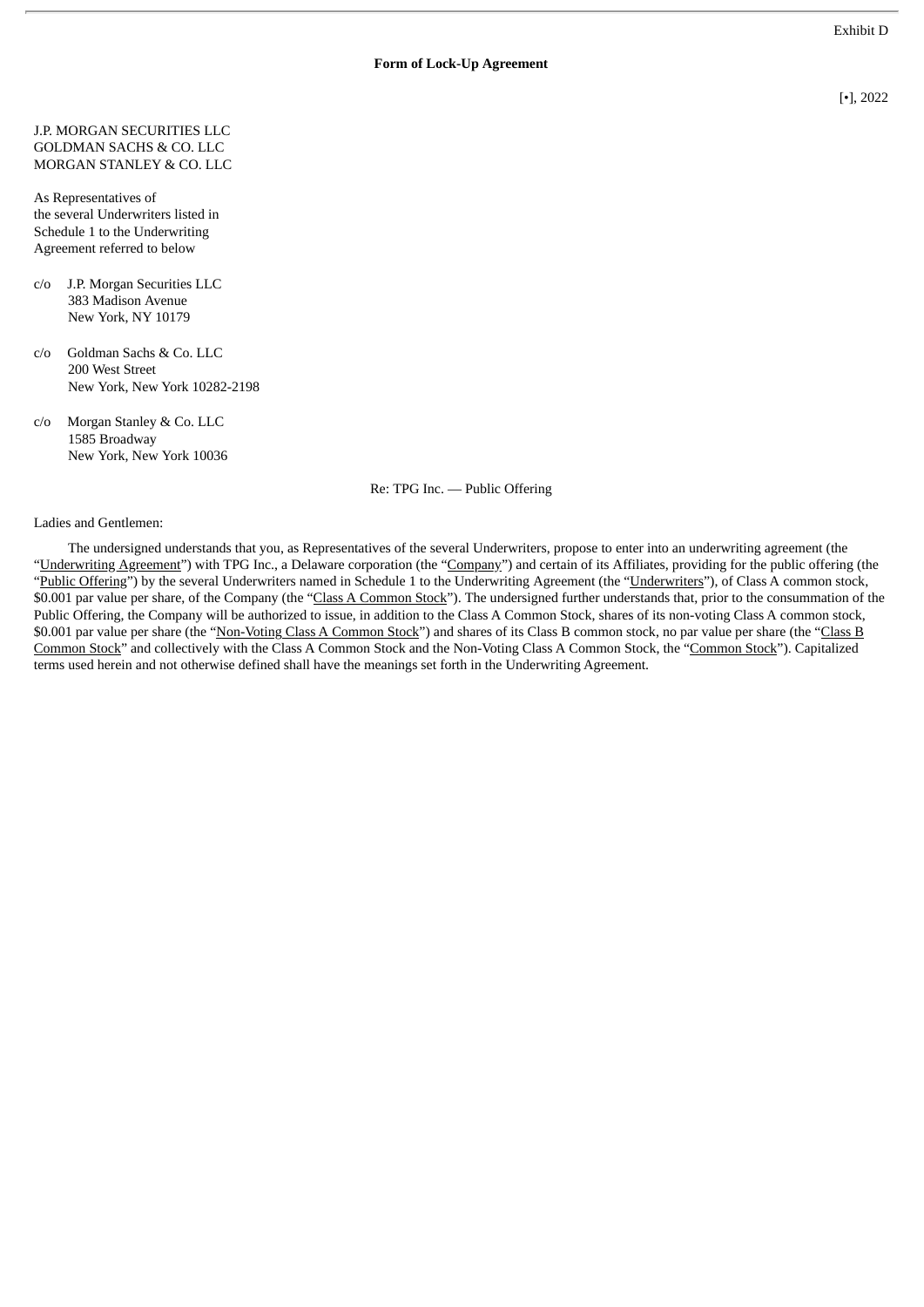"Affiliate" shall mean, with respect to any Person, any other Person that directly or indirectly controls, is controlled by or is under common control with, such Person; provided, that (i) no investment fund, managed account or similar contractual agreement managed by TPG Operating Group I, L.P., a Delaware limited partnership, TPG Operating Group II, L.P., a Delaware limited partnership, TPG Operating Group III, L.P., a Delaware limited partnership ("TPG OG Partnerships", and each, a "TPG OG Partnership") or any subsidiary of the TPG OG Partnerships or portfolio company of any of them shall be considered an Affiliate of the Company or the TPG OG Partnerships for purposes of this Agreement, and (ii) none of the undersigned shall be deemed, solely as a result of the Transactions or its direct or indirect investment in the Company or the TPG OG Partnerships, to be an Affiliate of the Company, the TPG OG Partnerships or any subsidiary of the TPG OG Partnerships for purposes of this Agreement. "Affiliated" shall have a correlative meaning.

In consideration of the Underwriters' agreement to purchase and make the Public Offering of the Shares (as defined in the Underwriting Agreement), and for other good and valuable consideration receipt of which is hereby acknowledged, the undersigned hereby agrees that, without the prior written consent of J.P. Morgan Securities LLC and Goldman Sachs & Co. LLC on behalf of the Underwriters, the undersigned will not, and will not cause any direct or indirect Affiliate that it controls to, during the period beginning on the date of this letter agreement (this "Letter Agreement") and ending at the close of business 180 days after the date of the final prospectus relating to the Public Offering (the "Prospectus") (such period, the "Restricted Period"), (1) offer, pledge, sell, contract to sell, sell any option or contract to purchase, purchase any option or contract to sell, grant any option, right or warrant to purchase, lend, or otherwise transfer or dispose of, directly or indirectly, any shares of Common Stock of the Company, any TPG Operating Group Units, or any securities convertible into or exercisable or exchangeable for Common Stock or TPG Operating Group Units (including without limitation, Common Stock, TPG Operating Group Units, or such other securities which may be deemed to be beneficially owned by the undersigned in accordance with the rules and regulations of the Securities and Exchange Commission and securities which may be issued upon exercise of a stock option or warrant) (collectively with the Common Stock, "Lock-Up Securities"), (2) enter into any hedging, swap or other agreement or transaction that transfers, in whole or in part, any of the economic consequences of ownership of the Lock-Up Securities, whether any such transaction described in clause (1) or (2) above is to be settled by delivery of Lock-Up Securities, in cash or otherwise, (3) make any demand for or exercise any right with respect to the registration of any Lock-Up Securities, or (4) publicly disclose the intention to do any of the foregoing. The undersigned acknowledges and agrees that the foregoing precludes the undersigned from engaging in any hedging or other transactions or arrangements (including, without limitation, any short sale or the purchase or sale of, or entry into, any put or call option, or combination thereof, forward, swap or any other derivative transaction or instrument, however described or defined) designed or intended, or which could reasonably be expected to lead to or result in, a sale or disposition or transfer (whether by the undersigned or any other person) of any economic consequences of ownership, in whole or in part, directly or indirectly, of any Lock-Up Securities, whether any such transaction or arrangement (or instrument provided for thereunder) would be settled by delivery of Lock-Up Securities, in cash or otherwise.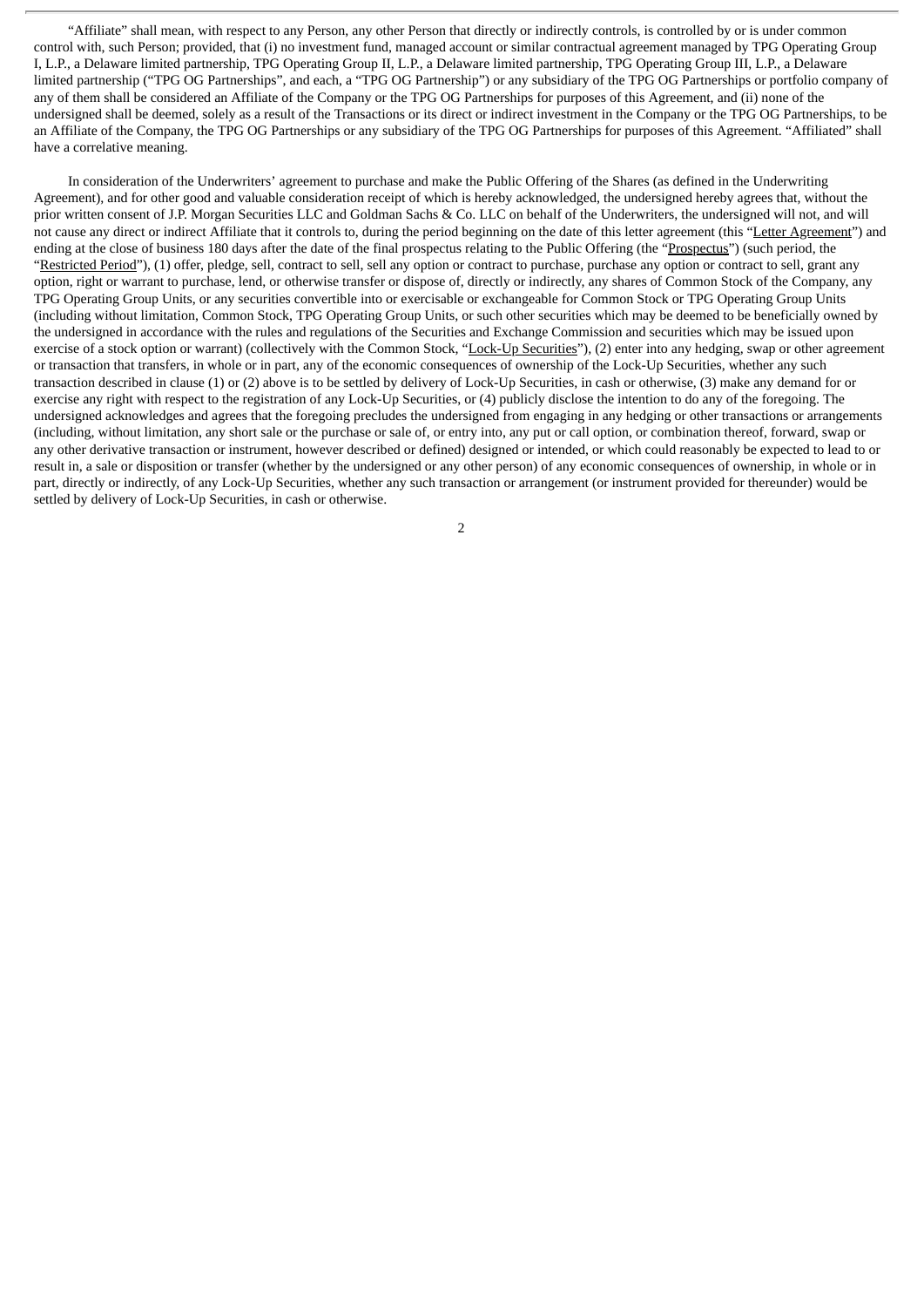Notwithstanding the foregoing, the undersigned may:

(a) transfer the undersigned's Lock-Up Securities:

(i) as a bona fide gift or gifts, or for bona fide estate planning purposes,

(ii) by will or intestacy,

(iii) to any immediate family member, or to any trust for the direct or indirect benefit of the undersigned or the immediate family of the undersigned, or if the undersigned is a trust, to a trustor or beneficiary of the trust or to the estate of a beneficiary of such trust (for purposes of this Letter Agreement, "immediate family" shall mean any relationship by blood, current or former marriage, domestic partnership or adoption, not more remote than first cousin), or from such trust to the undersigned,

(iv) to a partnership, limited liability company or other entity of which the undersigned and the immediate family of the undersigned are the legal and beneficial owner of all of the outstanding equity securities or similar interests,

(v) to a nominee or custodian of a person or entity to whom a disposition or transfer would be permissible under clauses (i) through (iv) above,

(vi) if the undersigned is a corporation, partnership, limited liability company, trust or other business entity, (A) to another corporation, partnership, limited liability company, trust or other business entity that is an Affiliate (as defined in Rule 405 promulgated under the Securities Act of 1933, as amended) of the undersigned, or to any investment fund or other entity controlling, controlled by, managing or managed by or under common control with the undersigned or Affiliates of the undersigned (including, for the avoidance of doubt, where the undersigned is a partnership, to its general partner or a successor partnership or fund, or any other funds managed by such partnership), or (B) as part of a distribution to members, limited partners, Affiliates or shareholders of the undersigned,

(vii) by operation of law, such as pursuant to a qualified domestic order, divorce settlement, divorce decree or separation agreement,

(viii) to the Company or its Affiliates from an employee or service provider of the Company upon death, disability or termination of employment, in each case, of such employee or service provider,

(ix) as part of a sale of the undersigned's Lock-Up Securities acquired in open market transactions or in the Public Offering, in each case, on or after the closing date for the Public Offering,

(x) to the Company or its Affiliates in connection with the vesting, settlement, or exercise of restricted stock units, restricted stock, performance restricted stock units, performance restricted stock, phantom stock, options, warrants or other rights to purchase shares of Common Stock (including, in each case, by way of "net" or "cashless" exercise), including for the payment of exercise price and tax and remittance payments due as a result of the vesting, settlement, or exercise of such restricted stock units, restricted stock, performance restricted stock units, performance restricted stock, phantom stock, options, warrants or rights, provided that any such shares of Common Stock received upon such exercise, vesting or settlement shall be subject to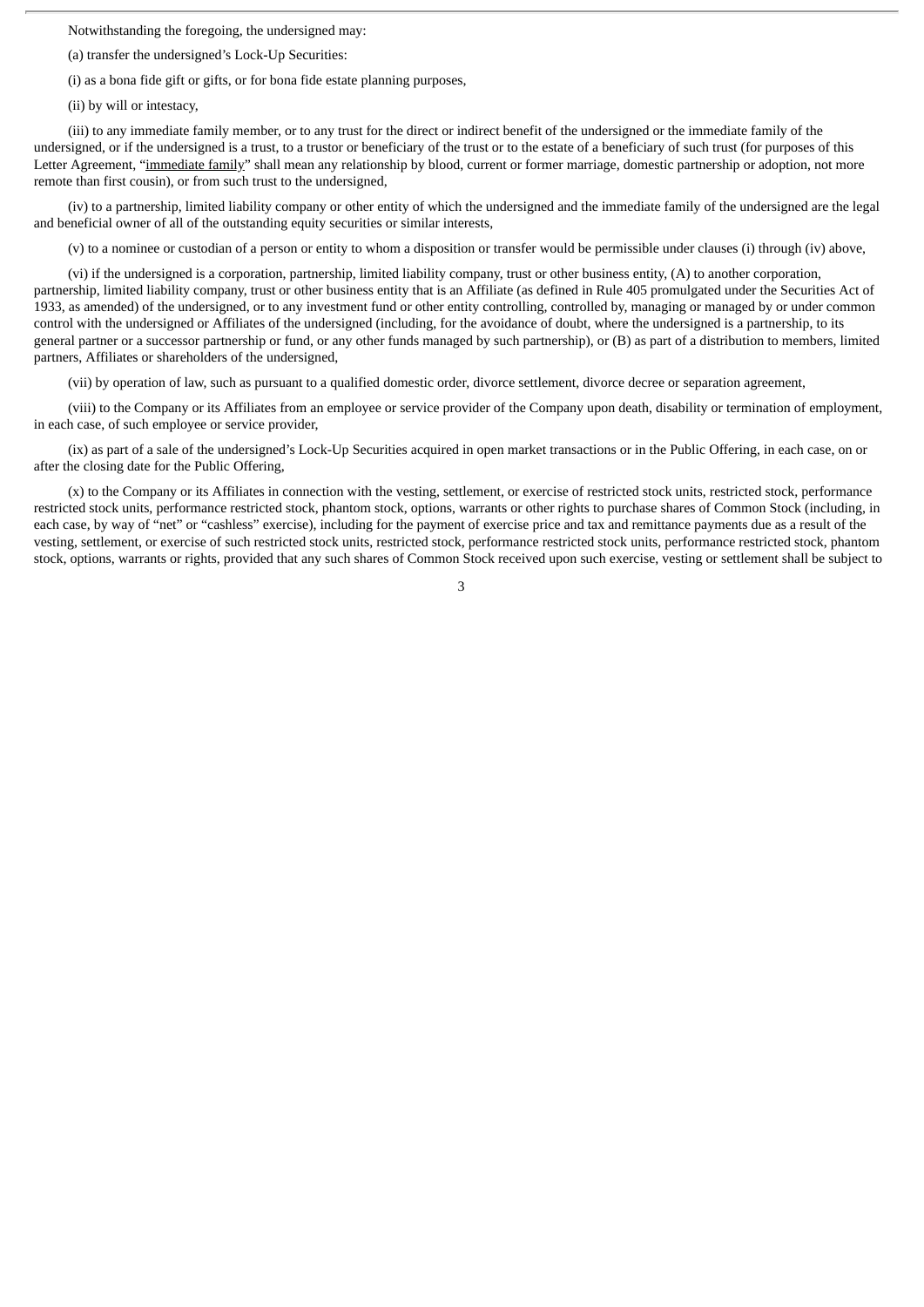the terms of this Letter Agreement, and provided further that any such restricted stock units, restricted stock, performance restricted stock units, performance restricted stock, phantom stock, options, warrants or rights are held by the undersigned pursuant to an agreement or equity awards granted under a stock incentive plan or other equity award plan, each such agreement or plan which is described in the Registration Statement, the Pricing Disclosure Package and the Prospectus,

(xi) pursuant to a bona fide third-party tender offer, merger, consolidation or other similar transaction that is approved by the Board of Directors of the Company and made to all holders of the Company's capital stock involving a Change of Control (as defined below) of the Company (for purposes hereof, "Change of Control" shall mean the transfer (whether by tender offer, merger, consolidation or other similar transaction), in one transaction or a series of related transactions, to a person or group of Affiliated persons, of shares of capital stock if, after such transfer, such person or group of Affiliated persons would hold at least a majority of the outstanding voting securities of the Company (or the surviving entity)); provided that in the event that such tender offer, merger, consolidation or other similar transaction is not completed, the undersigned's Lock-Up Securities shall remain subject to the provisions of this Letter Agreement, or

(xii) to the Company or any of its Affiliates in connection with the Reorganization, upon exercise of the Company's right to repurchase or reacquire the undersigned's Common Stock pursuant to agreements disclosed in the Prospectus and in effect on the date of the consummation of the Public Offering, or as permitted under the Exchange Agreement, including in connection with exchanges qualifying under Section 351 of the Internal Revenue Code of 1986, as amended, provided, that any such shares of Common Stock received upon such exchange shall remain subject to the provisions of this Letter Agreement and provided further that, to the extent a public announcement or filing under the Exchange Act, if any, is required of or voluntarily made by or on behalf of the undersigned or the Company regarding the transfer, conversion, reclassification, redemption or exchange, as applicable, such announcement or filing shall include a statement explaining the circumstances of such transfer, or that such transfer, conversion, reclassification, redemption or exchange, occurred pursuant to the terms of the Exchange Agreement, as applicable, and no transfer of the shares of Common Stock or other securities received upon exchange may be made during the Restricted Period other than as may be permitted by this Letter Agreement;

provided that (A) in the case of any transfer or distribution pursuant to clause (a)(i), (ii), (iii), (iv), (v), (vi) and (vii), such transfer shall not involve a disposition for value and each donee, devisee, transferee or distributee shall execute and deliver to the Representatives a lock-up letter in the form of this Letter Agreement and (B) in the case of any transfer or distribution pursuant to clause (a) (i), (ii), (iii), (iv), (v), (vi), (ix) and (x), no filing by any party (donor, donee, devisee, transferor, transferee, distributer or distributee) under the Securities Exchange Act of 1934, as amended (the "Exchange Act"), or other public announcement shall be required or shall be made voluntarily during the Restricted Period in connection with such transfer or distribution (other than a filing on a Form 4 or Form 5 made after the expiration of the Restricted Period referred to above);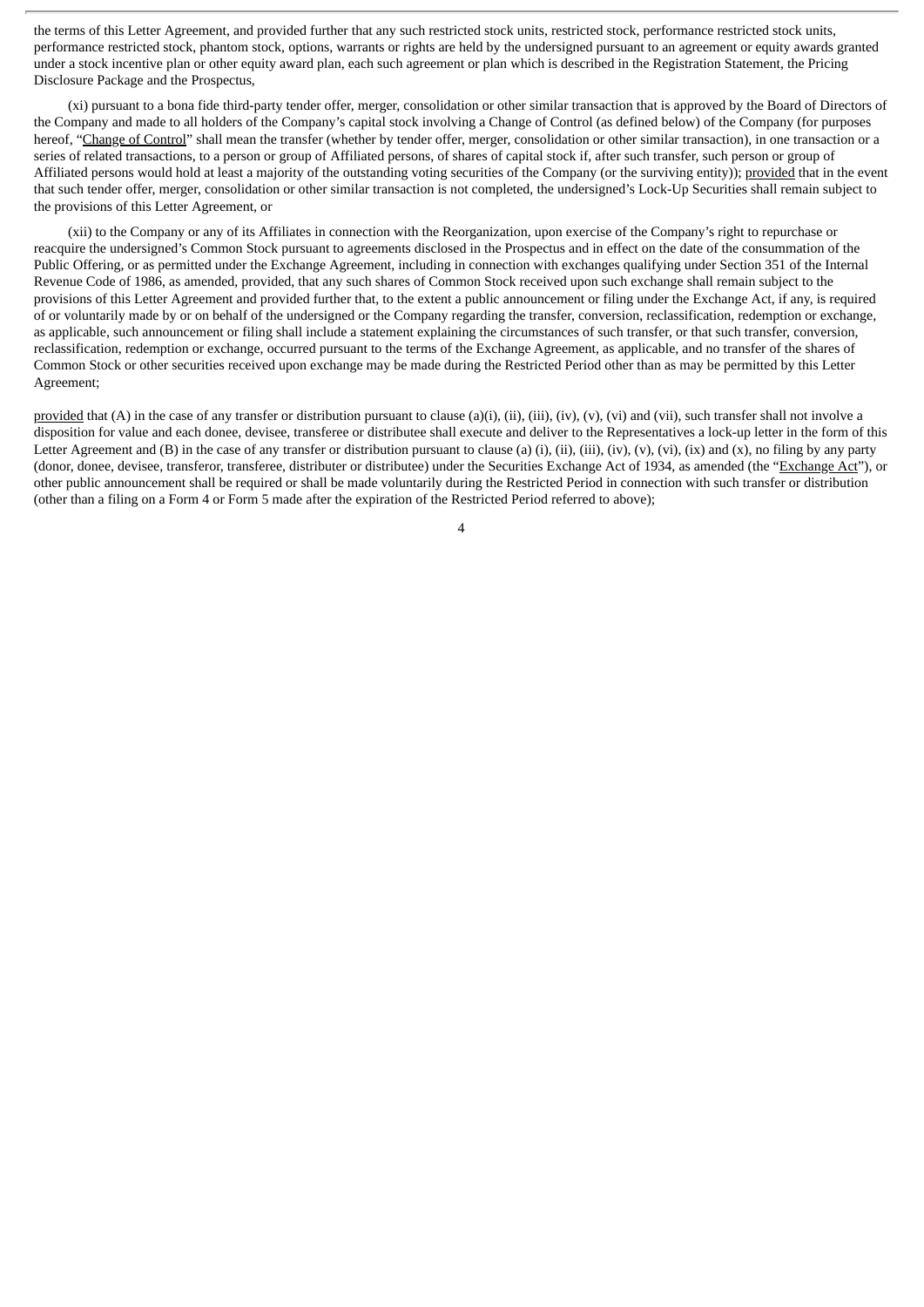[(b) restructure or modify the terms of any existing pledge of Lock-Up Securities, and facilitate any transfer upon foreclosure upon such Lock-Up Securities, provided, that the undersigned or the Company, as the case may be, shall provide J.P. Morgan Securities LLC and Goldman Sachs & Co. LLC prior written notice informing them of any public filing, report or announcement with respect to such restructure, modification or foreclosure;]

(c) exercise options, settle restricted stock units, restricted stock, performance restricted stock units, performance restricted stock, phantom stock, or other equity awards or exercise warrants outstanding as of the date granted pursuant to plans described in the Registration Statement, the Pricing Disclosure Package and the Prospectus; provided that any Lock-up Securities received upon such exercise, vesting or settlement shall be subject to the terms of this Letter Agreement, including the terms of section  $(a)(x)$  of this Letter Agreement;

(d) convert outstanding preferred stock, warrants to acquire preferred stock or convertible securities into shares of Common Stock or TPG Operating Group Units or warrants to acquire shares of Common Stock or TPG Operating Group Units; provided that any such shares of Common Stock or warrants received upon such conversion shall be subject to the terms of this Letter Agreement;

(e) establish trading plans pursuant to Rule 10b5-1 under the Exchange Act for the transfer of shares of Lock-Up Securities; provided that (1) such plans do not provide for the transfer of Lock-Up Securities during the Restricted Period and (2) to the extent a public announcement or filing under the Exchange Act, if any, is required or voluntarily made by or on behalf of the undersigned or the Company regarding the establishment of such plan, such announcement or filing shall include a statement to the effect that no transfer of Lock up Securities may be made under such plan during the Restricted Period; and;

(f) the transfer of the Undersigned's Lock-Up Securities to the Company or any of its subsidiaries in the manner described in "Use of Proceeds" in the Prospectus.

If the undersigned is an officer or director of the Company, the undersigned further agrees that the foregoing provisions shall be equally applicable to any Company-directed Securities the undersigned may purchase in the Public Offering.

If the undersigned is an officer or director of the Company, (i) J.P. Morgan Securities LLC and Goldman Sachs & Co. LLC on behalf of the Underwriters agree that, at least three business days before the effective date of any release or waiver of the foregoing restrictions in connection with a transfer of shares of Lock-Up Securities, J.P. Morgan Securities LLC and Goldman Sachs & Co. LLC on behalf of the Underwriters will notify the Company of the impending release or waiver, and (ii) the Company has agreed in the Underwriting Agreement to announce the impending release or waiver through a major news service at least two business days before the effective date of the release or waiver. Any release or waiver granted by J.P. Morgan Securities LLC and Goldman Sachs & Co. LLC on behalf of the Underwriters hereunder to any such officer or director shall only be effective two business days after the publication date of such announcement. The provisions of this paragraph will not apply if (a) the release or waiver is effected solely to permit a transfer not for consideration or that is to an immediate family member as defined in FINRA Rule 5130(i)(5) and (b) the transferee has agreed in writing to be bound by the same terms described in this letter to the extent and for the duration that such terms remain in effect at the time of the transfer.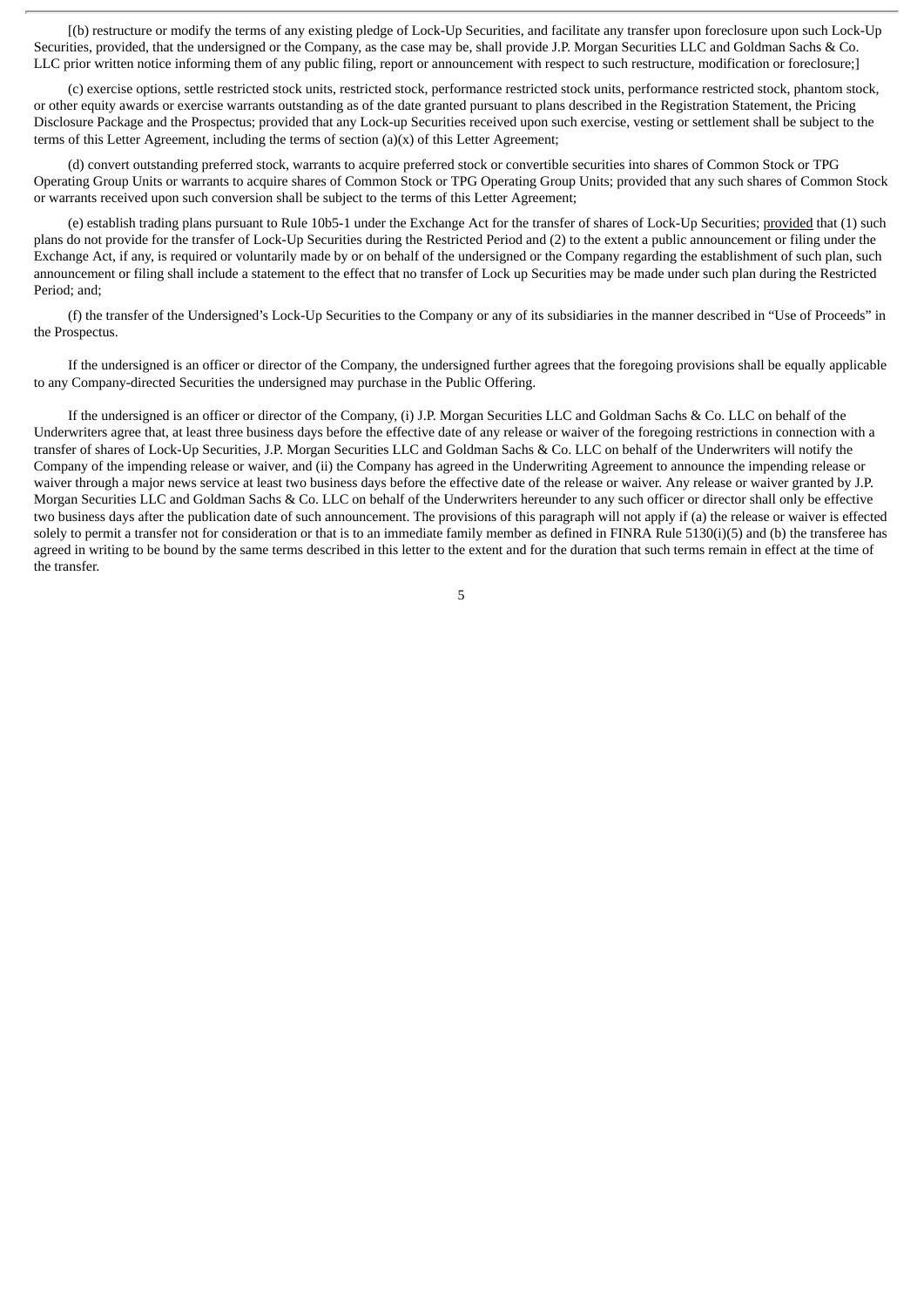In furtherance of the foregoing, the Company, and any duly appointed transfer agent for the registration or transfer of the securities described herein, are hereby authorized to decline to make any transfer of securities if such transfer would constitute a violation or breach of this Letter Agreement.

The undersigned hereby consents to receipt of this Letter Agreement in electronic form and understands and agrees that this Letter Agreement may be signed electronically. In the event that any signature is delivered by facsimile transmission, electronic mail, or otherwise by electronic transmission evidencing an intent to sign this Letter Agreement, such facsimile transmission, electronic mail or other electronic transmission shall create a valid and binding obligation of the undersigned with the same force and effect as if such signature were an original. Execution and delivery of this Letter Agreement by facsimile transmission, electronic mail or other electronic transmission is legal, valid and binding for all purposes.

The undersigned hereby represents and warrants that the undersigned has full power and authority to enter into this Letter Agreement. All authority herein conferred or agreed to be conferred and any obligations of the undersigned shall be binding upon the successors, assigns, heirs or personal representatives of the undersigned.

Nothing in this Letter Agreement shall prevent the undersigned from making a demand for, or exercising any right with respect to, the registration of the undersigned's Common Stock, provided that (i) no sales of Common Stock shall be made in connection with any such demand or any such exercise by the undersigned or any of its Affiliates prior to the expiration of the Restricted Period and (ii) no filing by any party (donor, donee, devisee, transferor, transferee, distributer or distributee) under the Exchange Act, or other public announcement shall be required or shall be made voluntarily in connection with any such demand or any such exercise prior to the expiration of the Restricted Period; provided further that in no event shall the Company be permitted to take an action in violation of Section 5(h) of the Underwriting Agreement.

If, prior to the expiration of the Restricted Period, J.P. Morgan Securities LLC and Goldman Sachs & Co. LLC on behalf of the Underwriters consent to release or waive any prohibition set forth in this Lock-Up Agreement on the transfer of shares of Lock-Up Securities held by any directors, officers, shareholders of 5% or more of the Common Stock of the Company (a "Triggering Release"), then a number of the undersigned's Securities subject to this agreement shall also be released from the restrictions set forth herein on a pro rata basis, such number of securities being the total number of securities held by the undersigned on the date of the Triggering Release with respect to the Company or TPG Operating Group, as applicable, that are subject to this agreement multiplied by a fraction, the numerator of which shall be the number of securities of the Company or TPG Operating Group Units, as applicable, released pursuant to the Triggering Release and the denominator of which shall be the total number of securities of the Company or TPG Operating Group, as applicable, held by the Triggering Release Party on such date. Notwithstanding the foregoing, the provisions of this paragraph will not apply (1) if the release or waiver is effected solely to permit a transfer not involving a disposition for value and the transferee agrees in writing to be bound by the same terms described in this Lock-Up Agreement to the extent and for the duration that such terms remain in effect at the time of transfer, (2) in the case of any secondary underwritten public offering of Common Stock, (3) if the release or waiver is granted to any individual party by J.P. Morgan and Goldman Sachs on behalf of the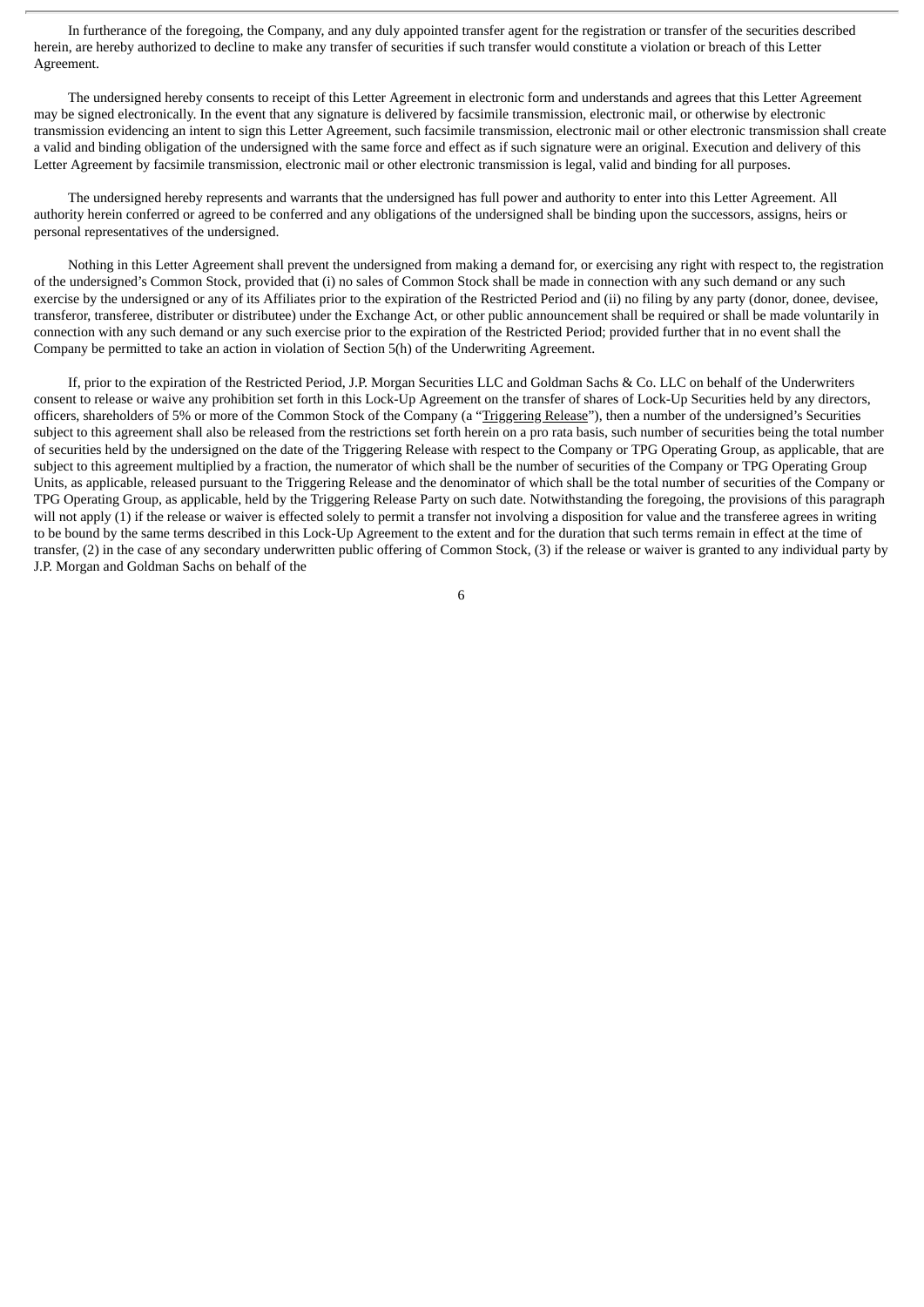several Underwriters in an amount, individually or in the aggregate, less than or equal to 1% of the Company's total fully-diluted shares of Class A Common Stock (calculated as of the closing date of the Public Offering, but after giving effect to the extent of the exercise of the Underwriters' overallotment option in the Public Offering) or (4) if the release or waiver is granted due to circumstances of an emergency or hardship as determined by J.P. Morgan Securities LLC and Goldman Sachs & Co. LLC on behalf of the several Underwriters in their sole judgment. The undersigned further acknowledges that J.P. Morgan Securities LLC and Goldman Sachs & Co. LLC on behalf of the several Underwriters are under no obligation to inquire into whether, or to ensure that, the Company notifies the undersigned of the consent by J.P. Morgan Securities LLC and Goldman Sachs & Co. LLC of any such release or waiver, which is a matter between the undersigned and the Company.

The undersigned acknowledges and agrees that the Underwriters have not provided any recommendation or investment advice nor have the Underwriters solicited any action from the undersigned with respect to the Public Offering of the Securities and the undersigned has consulted their own legal, accounting, financial, regulatory and tax advisors to the extent deemed appropriate. The undersigned further acknowledges and agrees that, although the Representatives may be required or choose to provide certain Regulation Best Interest and Form CRS disclosures to you in connection with the Public Offering, the Representatives and the other Underwriters are not making a recommendation to you to enter into this Letter Agreement, participate in the Public Offering, or sell any Shares at the price determined in the Public Offering, and nothing set forth in such disclosures is intended to suggest that the Representatives or any Underwriter is making such a recommendation.

The undersigned understands that, if the Underwriting Agreement does not become effective by [ $\cdot$ ],2022, or if the Underwriting Agreement (other than the provisions thereof which survive termination) shall terminate or be terminated prior to payment for and delivery of the Common Stock to be sold thereunder, the undersigned shall be released from all obligations under this Letter Agreement. The undersigned understands that the Underwriters are entering into the Underwriting Agreement and proceeding with the Public Offering in reliance upon this Letter Agreement.

This Letter Agreement and any claim, controversy or dispute arising under or related to this Letter Agreement shall be governed by and construed in accordance with the laws of the State of New York.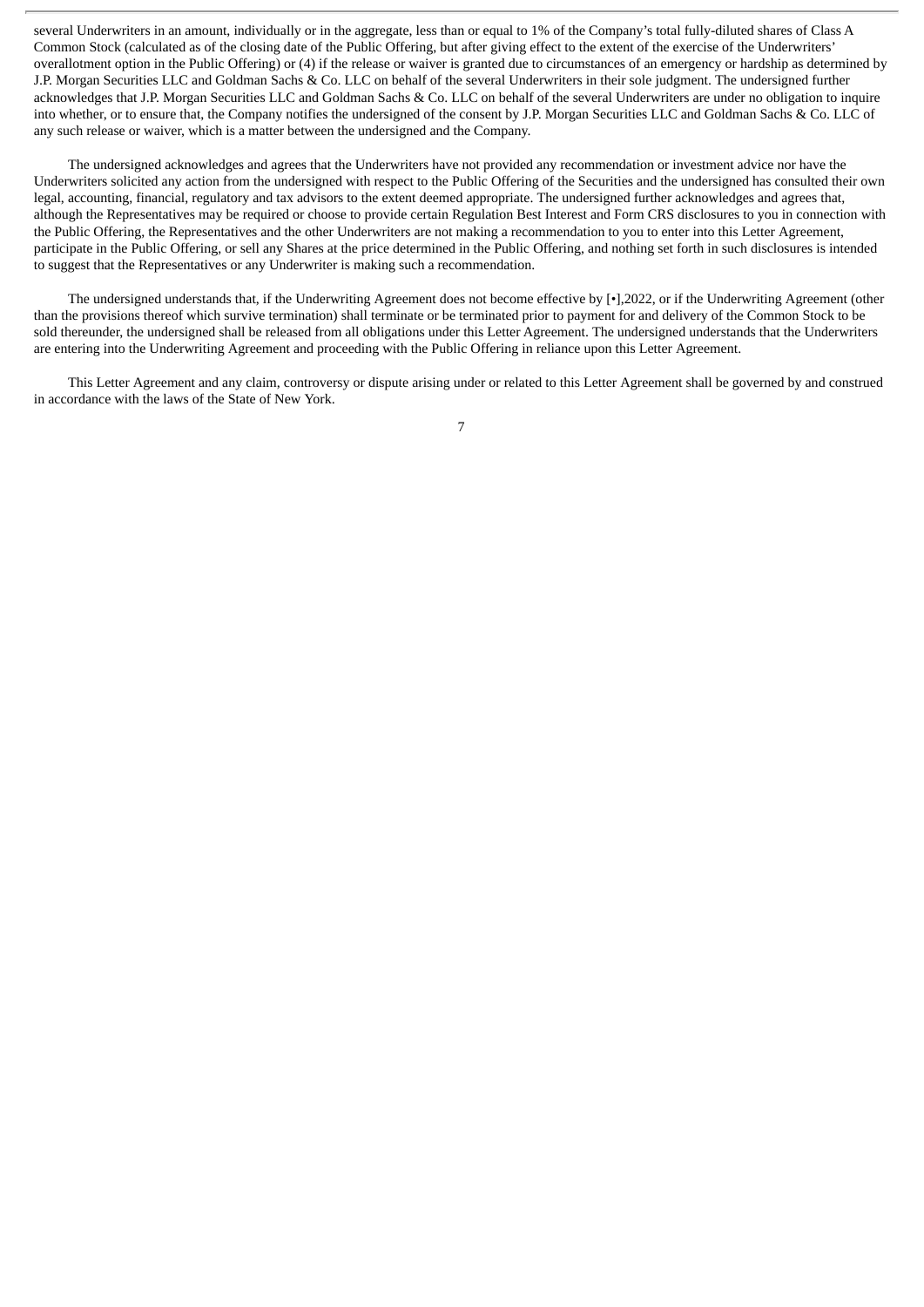[•], 2022

Very truly yours,

[*NAME OF STOCKHOLDER*]

By:

Name: Title:

[*Signature Page to Lock-Up Agreement*]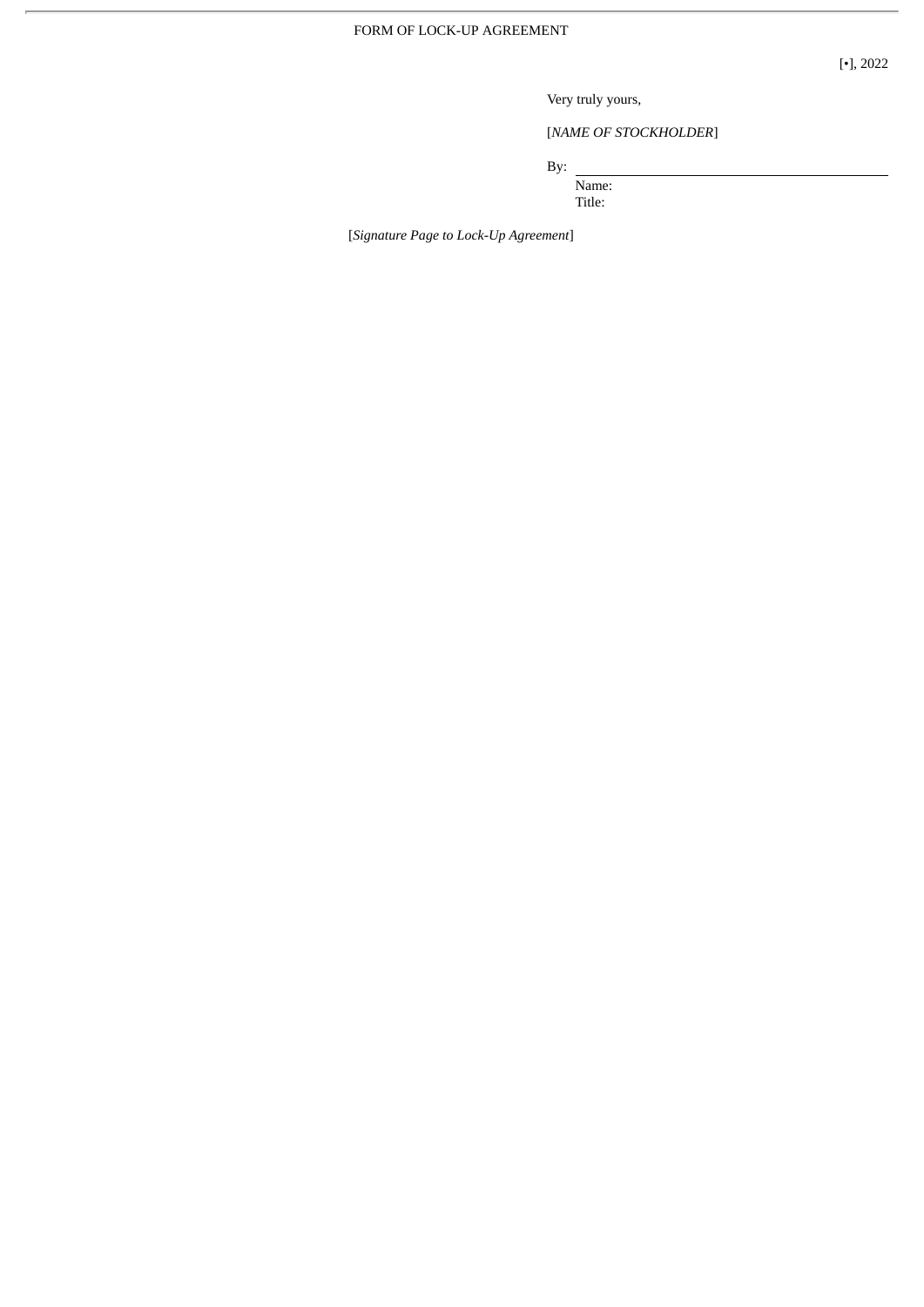# Weil, Gotshal & Manges LLP

767 Fifth Avenue New York, NY 10153-0119 +1 212 310 8000 tel +1 212 310 8007 fax

December 23, 2021

TPG Partners, LLC 301 Commerce Street, Suite 3300 Fort Worth, TX 76102

#### Ladies and Gentlemen:

We have acted as counsel to TPG Partners, LLC, a Delaware limited liability company, to be converted into TPG Inc., a Delaware corporation (the "Company"), in connection with the preparation and filing with the Securities and Exchange Commission of the Company's Registration Statement on Form S-1, File No. 333-261681, as amended, and including any subsequent registration statement on Form S-1 filed pursuant to Rule 462(b) (the "Registration Statement"), under the Securities Act of 1933, as amended (the "Act"), relating to the registration of the offer, issuance and sale by the Company and Selling Stockholder (as defined below) of the number of shares of Class A common stock, par value \$0.001 per share (the "Class A Common Stock") of the Company specified in the Registration Statement (together with any additional shares of Class A Common Stock that may be sold by the Company pursuant to Rule 462(b) under the Act, the "Shares"). The Shares are to be issued and sold by the Company and Selling Stockholder pursuant to an underwriting agreement among the Company, TPG OpCo Holdings, L.P., a Delaware limited partnership, TPG Holdings I, L.P., a Delaware limited partnership, TPG Holdings II, L.P., a Delaware limited partnership, TPG Holdings III, L.P., a Delaware limited partnership, the selling stockholder party thereto (the "Selling Stockholder"), J.P. Morgan Securities LLC, Goldman Sachs & Co. LLC and Morgan Stanley & Co. LLC, as representatives of the several underwriters named therein (the "Underwriting Agreement"), the form of which will be filed as Exhibit 1.1 to the Registration Statement.

In so acting, we have examined originals or copies (certified or otherwise identified to our satisfaction) of (i) the form of the Certificate of Incorporation of the Company to be filed with the Secretary of State of the State of Delaware prior to the consummation of the initial public offering contemplated by the Registration Statement, filed as Exhibit 3.1 to the Registration Statement; (ii) the form of the Bylaws of the Company to be in effect at the time of the consummation of the initial public offering contemplated by the Registration Statement, filed as Exhibit 3.2 to the Registration Statement; (iii) the Registration Statement; (iv) the prospectus contained within the Registration Statement; (v) the form of the Underwriting Agreement; and (vi) such corporate records, agreements, documents and other instruments, and such certificates or comparable documents of public officials and of officers and representatives of the Company, and have made such inquiries of such officers and representatives, as we have deemed relevant and necessary as a basis for the opinion hereinafter set forth.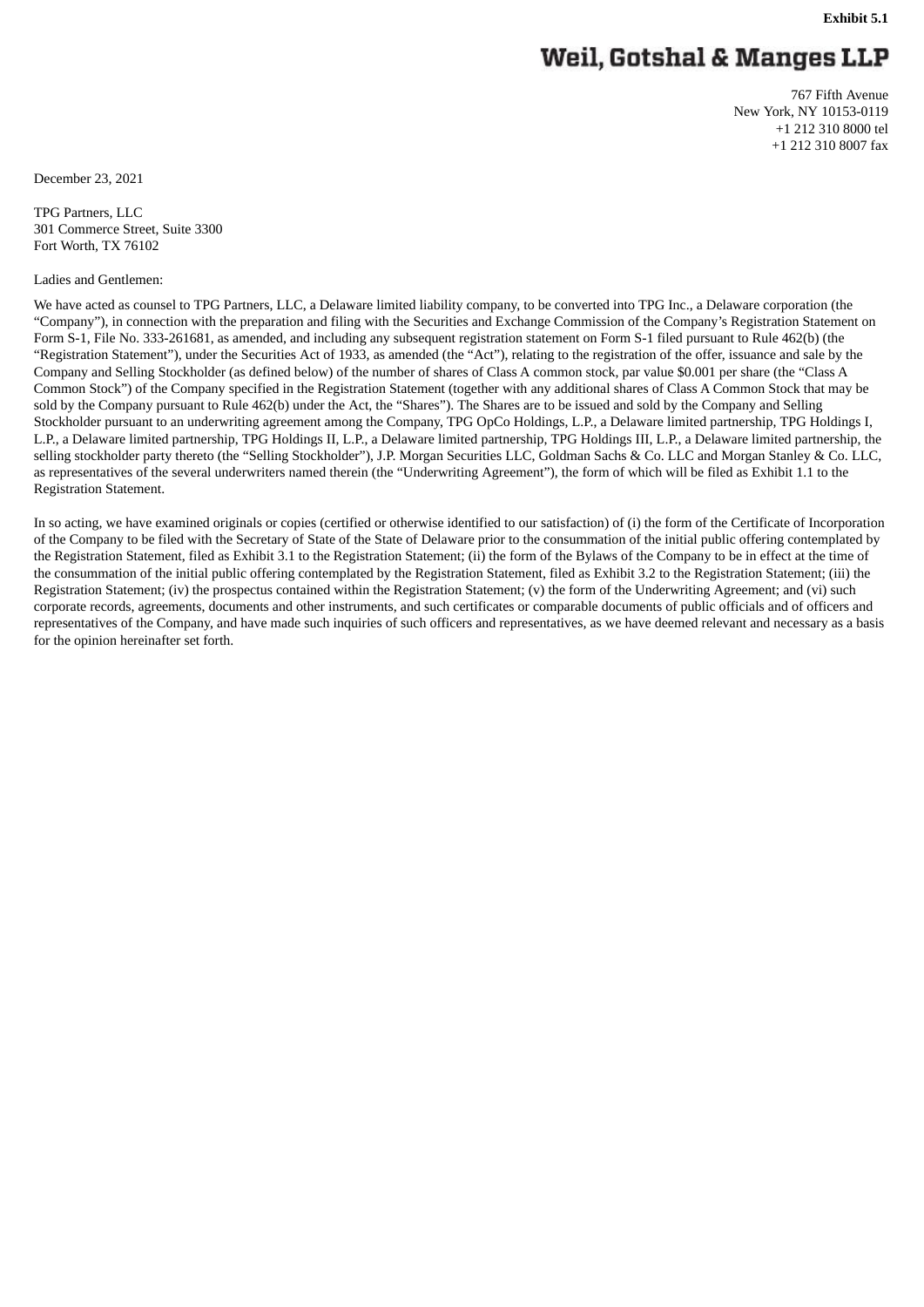In such examination, we have assumed that the Certificate of Incorporation that will be filed with the Secretary of State of the State of Delaware will be substantially identical to the form of the Certificate of Incorporation reviewed by us, the Bylaws that will be in effect at the time of the consummation of the initial public offering contemplated by the Registration Statement will be substantially identical to the form of the Bylaws reviewed by us, the genuineness of all signatures, the legal capacity of all natural persons, the authenticity of all documents submitted to us as originals, the conformity to original documents of all documents submitted to us as certified, conformed or photostatic copies, and the authenticity of the originals of such latter documents. As to all questions of fact material to this opinion that have not been independently established, we have relied upon certificates or comparable documents of officers and representatives of the Company.

Based on the foregoing, and subject to the qualifications stated herein, we are of the opinion that the Shares, when issued and sold as contemplated in the Registration Statement and the Underwriting Agreement, and upon payment and delivery in accordance with the Underwriting Agreement, will be validly issued, fully paid and non-assessable.

The opinion expressed herein is limited to the corporate laws of the State of Delaware and we express no opinion as to the effect on the matters covered by this letter of the laws of any other jurisdiction.

We hereby consent to the filing of this letter as an exhibit to the Registration Statement, to the incorporation by reference of this letter into any subsequent registration statement on Form S-1 filed by the Company pursuant to Rule 462(b) of the Act with respect to the Shares and to the reference to our firm under the caption "Legal Matters" in the prospectus which is a part of the Registration Statement. In giving such consent we do not hereby admit that we are in the category of persons whose consent is required under Section 7 of the Act or the rules and regulations of the Securities and Exchange Commission.

Very truly yours,

/s/ Weil, Gotshal & Manges LLP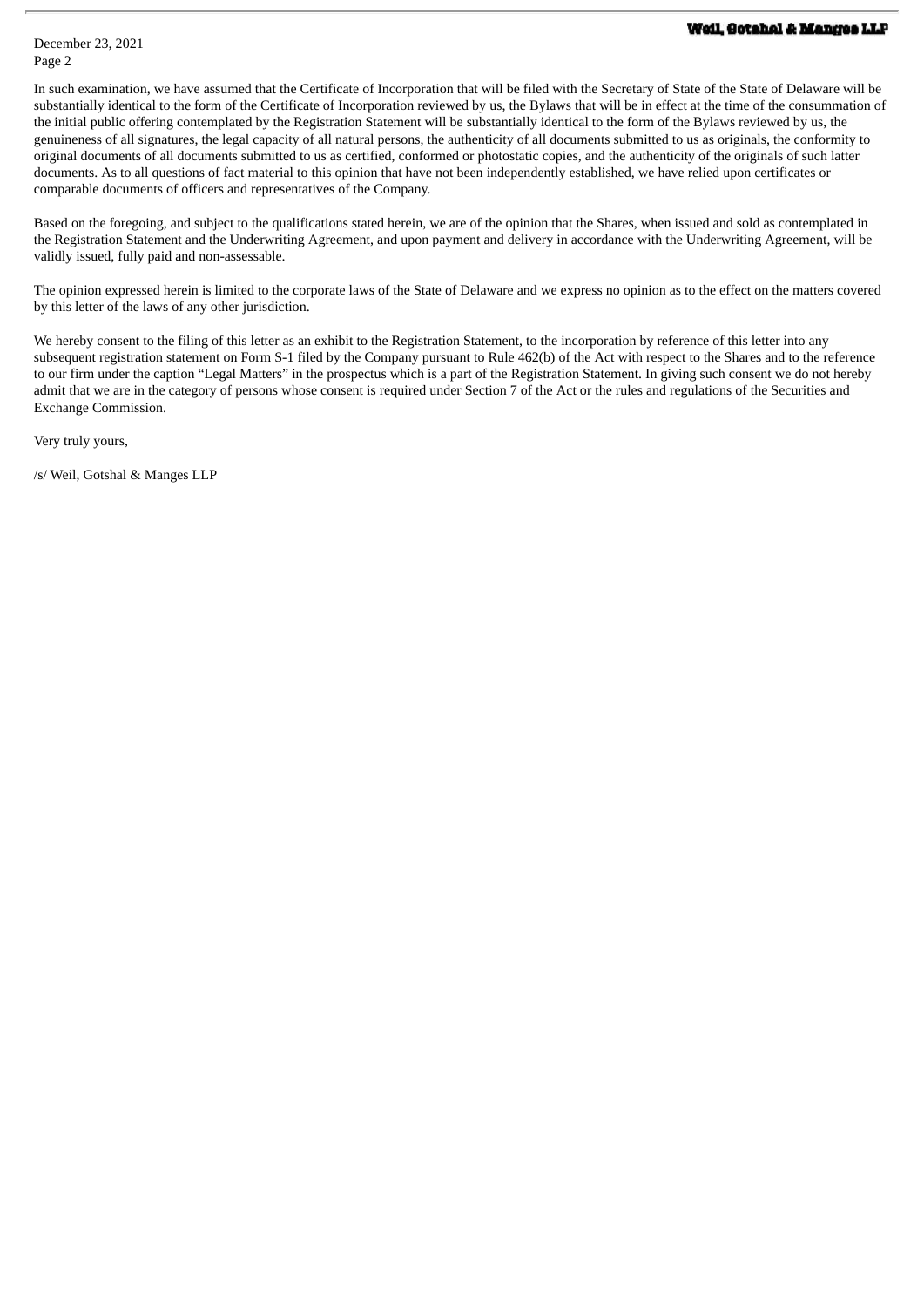#### **PERFORMANCE EARNINGS AGREEMENT**

This PERFORMANCE EARNINGS AGREEMENT (this "**Agreement**") is dated as of December \_\_, 2021 by and among Tarrant Remain Co I, L.P., a Delaware limited partnership ("**RemainCo I**"), Tarrant Remain Co II, L.P., a Delaware limited partnership ("**RemainCo II**"), Tarrant Remain Co III, L.P., a Delaware limited partnership ("**RemainCo III**" and, together with RemainCo I and RemainCo II, the "**RemainCo Partnerships**" and, each, a "**RemainCo Partnership**"), TPG Holdings I, L.P., a Delaware limited partnership ("**TPG OG I**"), TPG Holdings II, L.P., a Delaware limited partnership ("**TPG OG II**"), and TPG Holdings III, L.P., a Delaware limited partnership ("**TPG OG III**" and, together with TPG OG I and TPG OG II, the "**TPG OG Partnerships**" and, each, a "**TPG OG Partnership**") and TPG Partners, LLC, a Delaware limited partnership ("**PubCo**").

WHEREAS, the parties to this Agreement desire to provide for the contribution by the TPG OG Partnerships to the RemainCo Partnerships of (i) certain limited partnership interests including the associated rights to certain distributions of Carried Interest (as defined below) in respect of the Identified Funds (as defined below) formed before the date hereof and the obligations to make certain contributions in respect of Clawback Obligations (as defined below) of such Identified Funds and (ii) the right to a share of the Carried Interest in respect of the Future Funds and Split Funds (each as defined below) and the Identified Funds formed after the date hereof and the obligation to make certain contributions in respect of Clawback Obligations (as defined below) of such Identified Funds, Future Funds and Split Funds.

NOW, THEREFORE, in consideration of the mutual covenants and agreements herein made and other good and valuable consideration, the parties to this Agreement agree as follows:

#### **ARTICLE 1**

#### Definitions

Section 1.1. *Definitions*. The following definitions shall be for all purposes, unless otherwise clearly indicated to the contrary, applied to the terms used in this Agreement:

"**Adjusted Carried Interest**" has the meaning set forth in Section 2.2(a).

"**Adjusted RemainCo Base Entitlement**" means, with respect to a TPG Fund that has its First Closing after the fifth anniversary of the IPO Date, a number, expressed as a percentage, equal to (i) the RemainCo Base Entitlement for such Fund if it were to have had a First Closing prior to the fifth anniversary of the IPO Date *multiplied by* (ii) the Adjustment Factor with respect to such Fund.

"**Adjustment Factor**" means the factor set forth in the following table under the heading "Adjustment Factor" across from the applicable date range during which a Fund had its First Closing: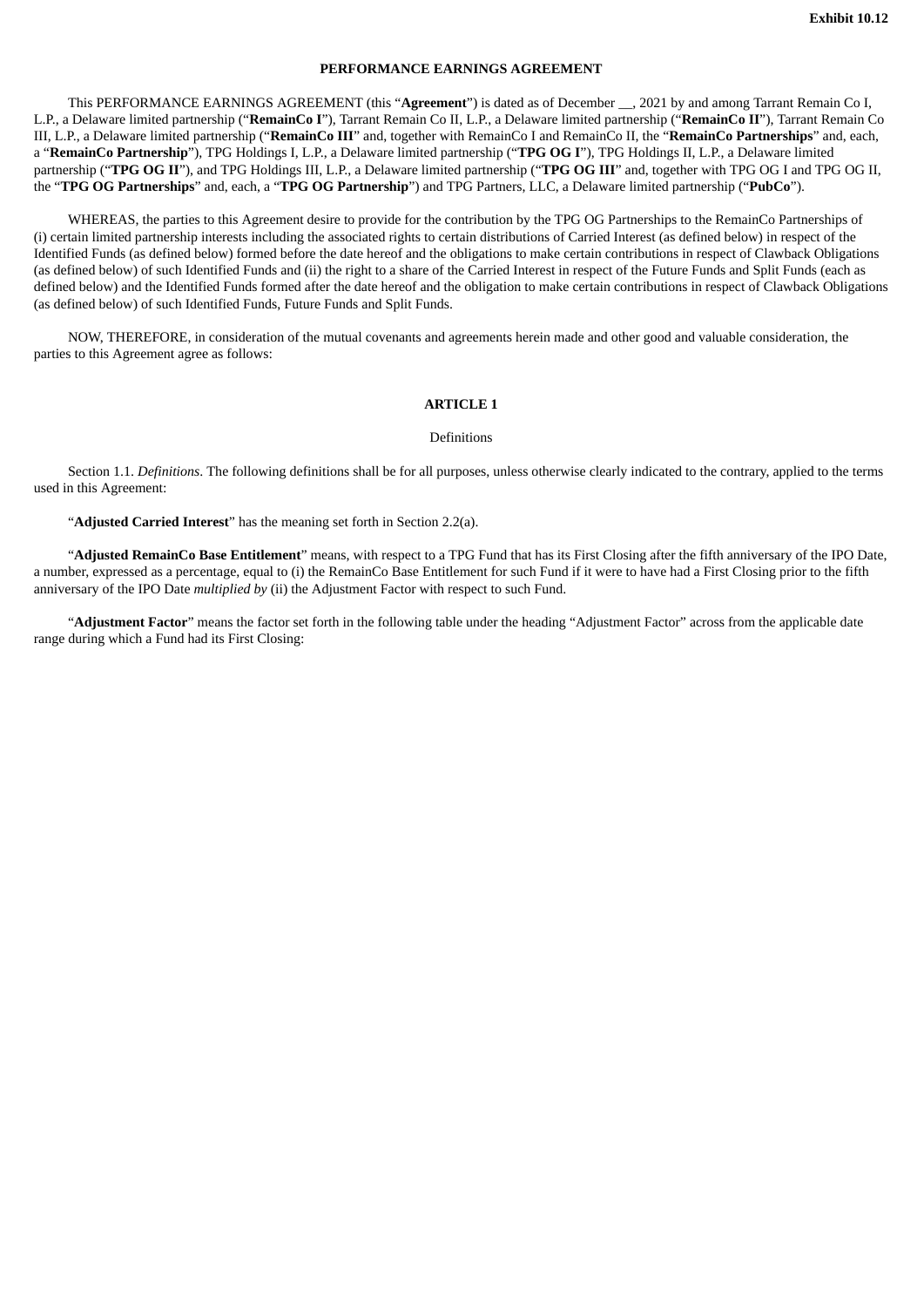| <b>Time of First Closing</b>                                                                       | <b>Adjustment Factor</b> |
|----------------------------------------------------------------------------------------------------|--------------------------|
| On or following the 5 <sup>th</sup> anniversary of the IPO Date and prior to the 6 <sup>th</sup>   |                          |
| anniversary of the IPO Date                                                                        | 0.909                    |
| On or following the 6th anniversary of the IPO Date and prior to the 7th                           |                          |
| anniversary of the IPO Date                                                                        | 0.818                    |
| On or following the 7 <sup>th</sup> anniversary of the IPO Date and prior to the 8 <sup>th</sup>   |                          |
| anniversary of the IPO Date                                                                        | 0.727                    |
| On or following the 8th anniversary of the IPO Date and prior to the 9th                           |                          |
| anniversary of the IPO Date                                                                        | 0.636                    |
| On or following the 9th anniversary of the IPO Date and prior to the 10th                          |                          |
| anniversary of the IPO Date                                                                        | 0.545                    |
| On or following the 10 <sup>th</sup> anniversary of the IPO Date and prior to the 11 <sup>th</sup> |                          |
| anniversary of the IPO Date                                                                        | 0.455                    |
| On or following the 11 <sup>th</sup> anniversary of the IPO Date and prior to the 12 <sup>th</sup> |                          |
| anniversary of the IPO Date                                                                        | 0.364                    |
| On or following the 12 <sup>th</sup> anniversary of the IPO Date and prior to the 13 <sup>th</sup> |                          |
| anniversary of the IPO Date                                                                        | 0.273                    |
| On or following the 13th anniversary of the IPO Date and prior to the 14th                         |                          |
| anniversary of the IPO Date                                                                        | 0.182                    |
| On or following the 14th anniversary of the IPO Date and prior to the 15th                         |                          |
| anniversary of the IPO Date                                                                        | 0.091                    |
| On or following the 15 <sup>th</sup> anniversary of the IPO Date                                   | 0.000                    |

 $\overline{a}$ 

 $\overline{\phantom{a}}$ 

| I |  |
|---|--|
| I |  |
|   |  |
|   |  |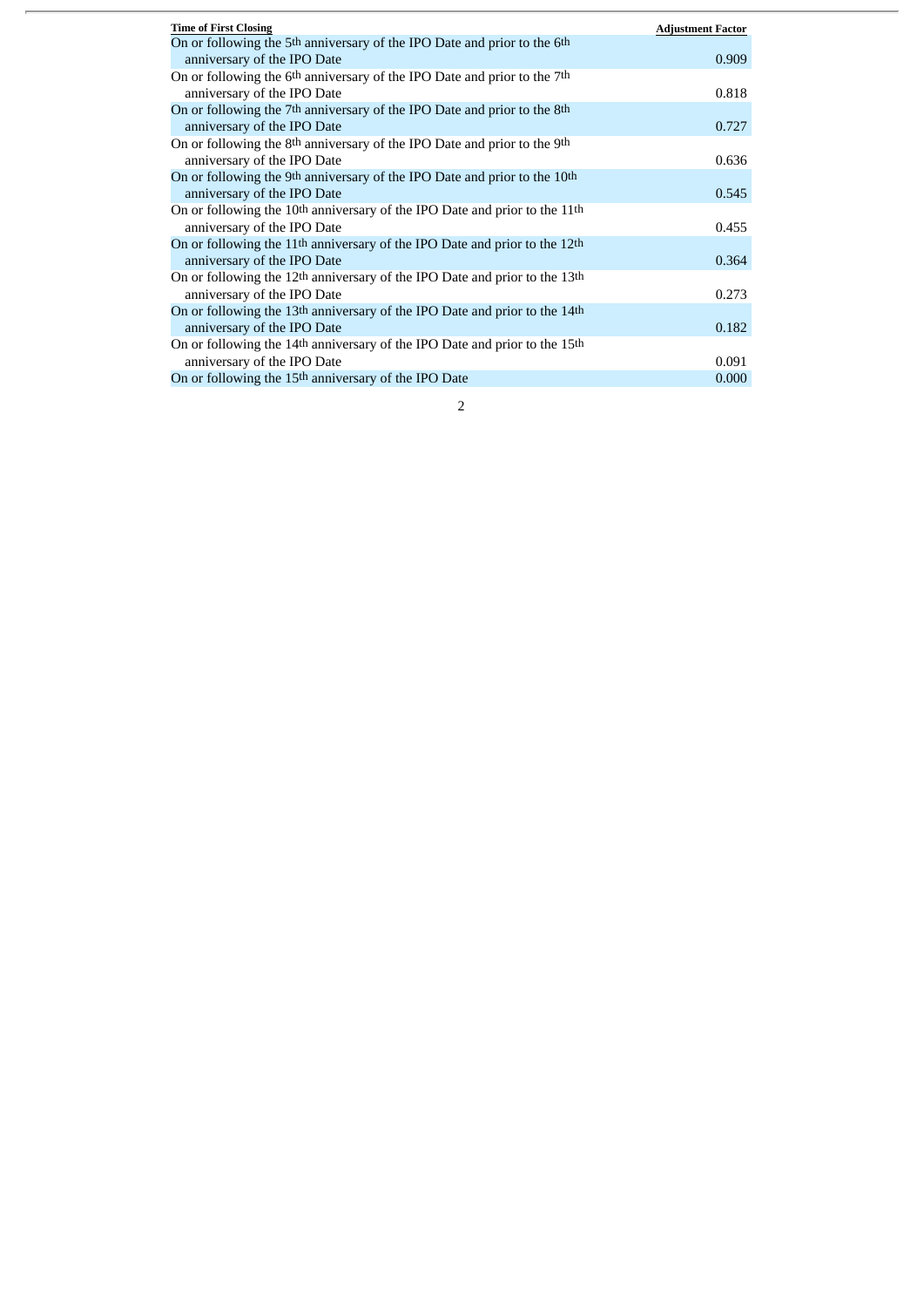"**Administrative Services Agreement**" means that certain Administrative Services Agreement, dated on or about the date hereof, by and between TPG Global, LLC and certain other parties thereto.

**"Affiliate"** means, with respect to any Person, any other Person or entity that directly or indirectly, through one or more intermediaries, controls, is controlled by, or is under common control with, such other Person; *provided that* the following shall be deemed not to be Affiliated with TOG for purposes of this agreement: (a) any direct or indirect portfolio company of any TPG Fund or any Excluded Fund, and (b) any personal or family investment vehicle of any current or former TPG founder or TPG partner, or any direct or indirect portfolio company thereof.

"**Applicable RemainCo Percentage**" means (i) with respect to any Future Fund or Split Fund in which a Third Party is allocated no Carried Interest of such Fund, 15%; (ii) with respect to any Future Fund or Split Fund in which a Third Party is allocated more than 0% and less than 25% of the Carried Interest of such Fund, an amount equal to (x) the sum of 100 minus the allocation of such Carried Interest to such Third Party minus 20 multiplied by (y) 0.1875; and (iii) with respect to any Future Fund or Split Fund in which a Third Party is allocated 25% or more of the Carried Interest of such Fund, an amount, equal to (x) the sum of 100 minus the allocation of such Carried Interest to such Third Party multiplied by (y) 0.15.

"**AUM**" means assets under management.

"**Carried Interest**" means distributions in respect of so-called carried interest, promote, or incentive allocation to a general partner or special limited partner of a Fund or the purchase of securities customarily acquired by a sponsor of a special purpose acquisition company. For the avoidance of doubt, Carried Interest does not include performance earnings accounted for as fee-related earnings on the financial statements of any of the TPG OG Partnerships (for example, performance earnings structured as a fee based upon portfolio appreciation as in TPG's TRTX REIT structure) and is reported as fee related earnings in PubCorp's non-GAAP measures.

"**Carry Vehicle**" means, with respect to each TPG Fund, the entity through which the TPG OG Partnerships participate in the Carried interest, typically referred to as a "GenPar", but including a sponsor of a special purpose acquisition vehicle.

**"Counterparty"** means any unaffiliated business, firm or platform that is the counterparty to a Combination with TPG.

**"Counterparty Successor Fund"** any Fund that (i) is marketed as an immediate or subsequent successor to a Fund that was formed by a Counterparty prior to the closing of the Combination between such Counterparty and TPG, and (ii) has substantially the same investment mandate as its predecessor Fund (as disclosed in the offering documents for such subsequent Fund as of its First Closing).

"**Clawback Obligation**" means any obligation to make a payment in respect of a so-called "clawback" of Carried Interest in accordance with the applicable TPG Fund's fund documentation, including any so-called interim "clawback" or, to extent related to the Carried Interest, any "LP clawback" or "all Partner clawback".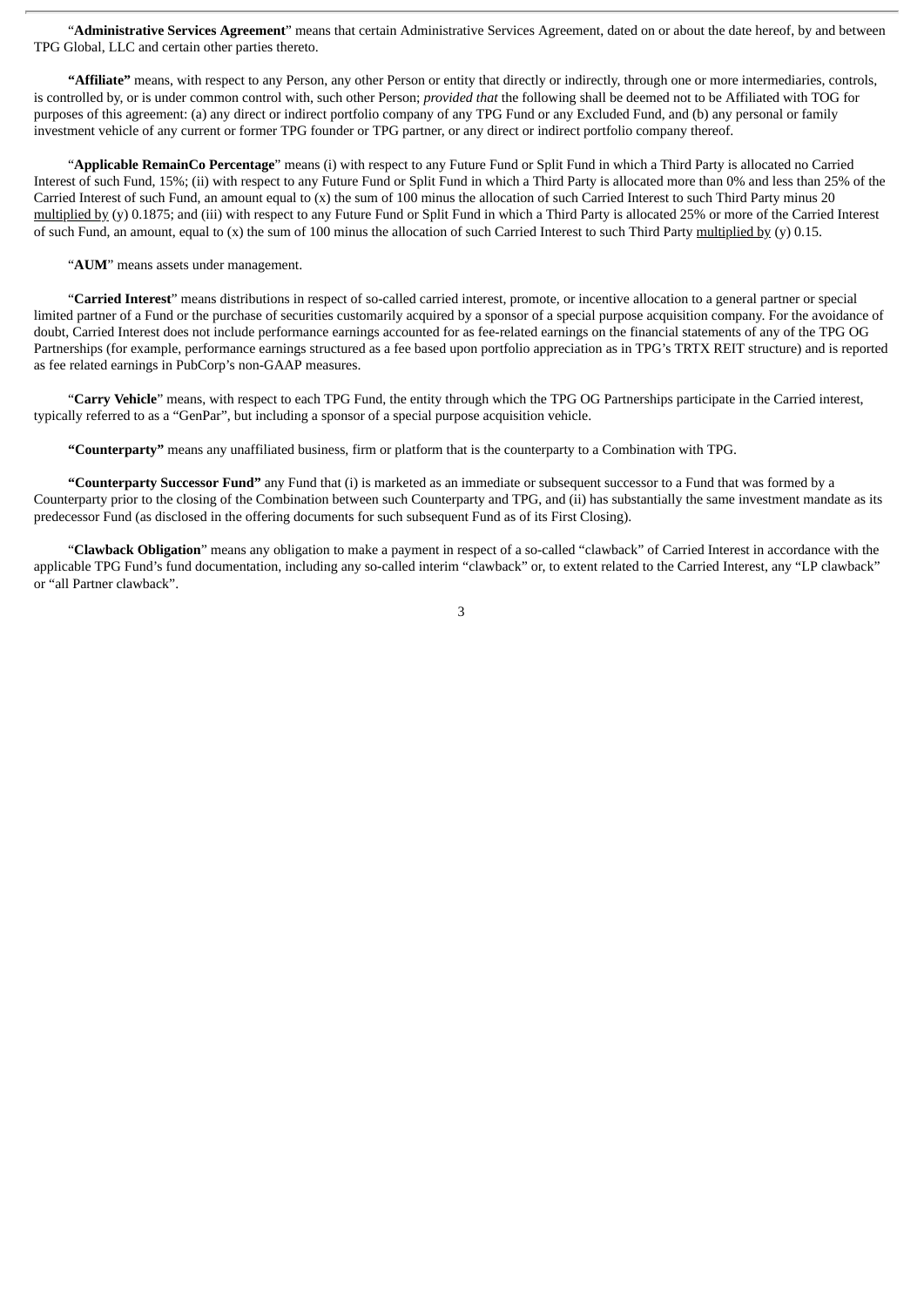**"Combination"** means any of the following: (i) a transaction pursuant to which TOG acquires (regardless of the form of transaction, including a stock or asset acquisition, merger or other combination) an unaffiliated business, firm or platform together with substantially all of the rights to manage a Fund with at least \$100M in AUM from bona fide third-party investors, (ii) any single hire or team "lift-out" transaction pursuant to which TOG acquires a Person or Persons together with substantially all of the rights to manage a Fund with at least \$100M in AUM from bona fide third-party investors, (iii) any merger or other combination with a substantially comparably sized business (i.e., a merger of equals), or (iv) a transaction pursuant to which a Counterparty acquires all or substantially all of TOG (regardless of the form of transaction, including a stock or asset acquisition, merger or other combination).

**"Excluded Fund"** means any of the following: (i) any Fund of a Counterparty that held a First Closing before the applicable Combination, (ii) any Counterparty Successor Fund(s), and (iii) any New Fund that PubCorp determines pursuant to Section 2.3 is primarily attributable to the Counterparty.

**"First Closing"** means (i) with respect to a TPG Fund, the date upon which such TPG Fund has a first closing with investors not affiliated with TOG or (ii) with respect to a Counterparty's Fund, the date upon which such Fund has a first closing with investors not affiliated with the Counterparty.

**"Fund"** means any investment fund, separately managed account or similar investment vehicle, together with its related parallel investment entities, alternative investment vehicles, co-investment vehicles or other special purpose vehicles, and any special purpose acquisition company, in each case, for which there is Carried Interest.

"**Future Fund**" means (i) any TPG Fund that held a First Closing after the date hereof and is not an Identified Fund, an Excluded Fund or a Split Fund, or (ii) any New Fund that PubCorp determines in accordance with Section 2.3(a) is primarily attributable to TPG (as opposed to the Counterparty). For avoidance of doubt, a TPG Successor Fund that satisfies (i) is a Future Fund.

"**GAAP**" means U.S. generally accepted accounting principles as in effect from time to time.

"**Identified Fund**" means each TPG Fund listed on Schedule A-1 and Schedule A-2.

"**IPO**" means the initial underwritten public offering of PubCorp.

"**IPO Date**" means the closing date of the IPO.

"**New Fund**" means any Fund that has a First Closing after a Combination that is not an Identified Fund, a TPG Successor Fund or a Counterparty Successor Fund.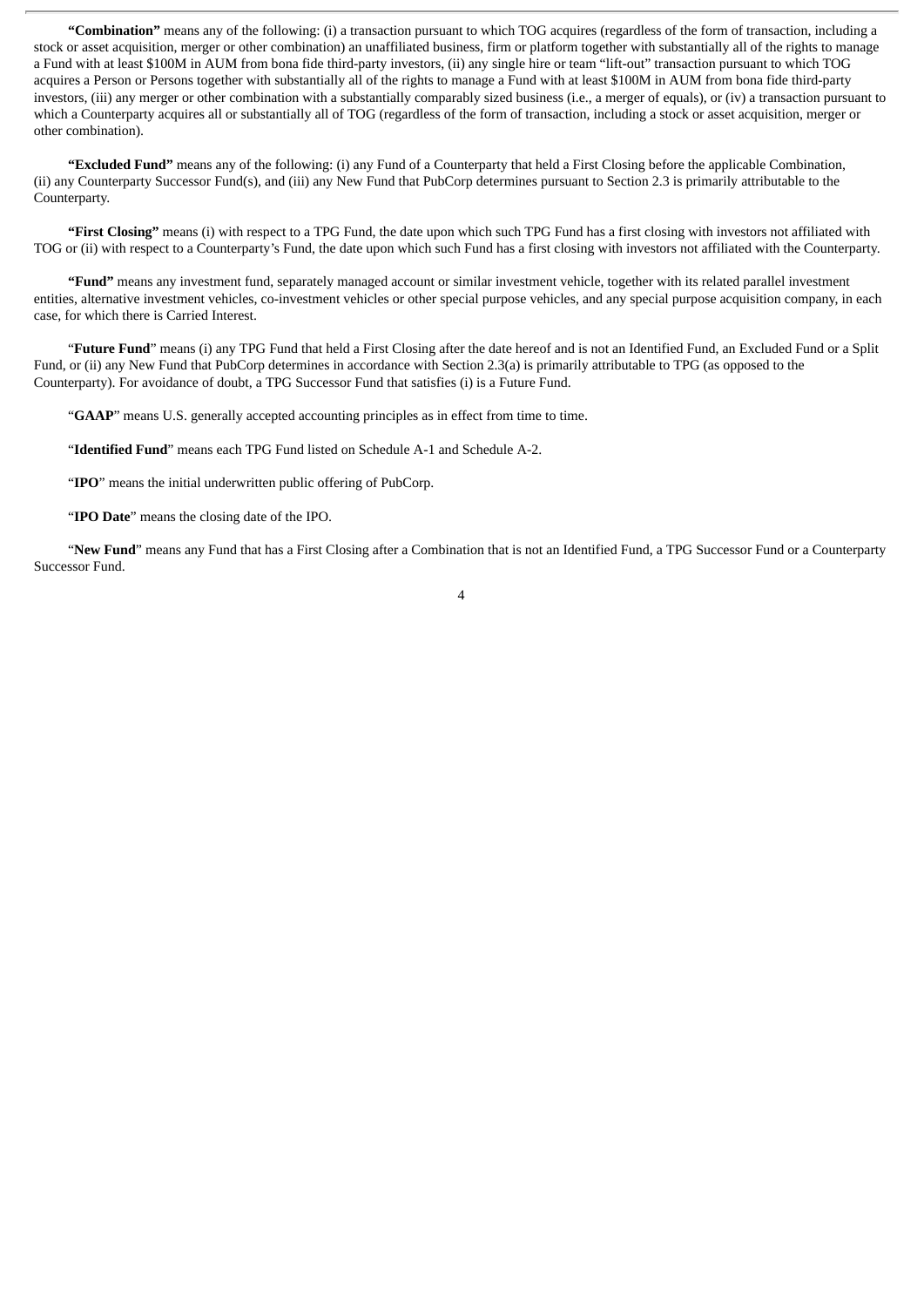"**Person**" means an individual, a partnership, a corporation, a limited liability company, an association or any other person.

"**Promote Units**" means the Promote Units of the TPG OG Partnerships.

"**PubCo**" means TPG Partners, LLC and any successor thereto, including TPG Inc. upon its conversion into a corporation in connection with the IPO.

"**RemainCo Base Entitlement**" means (a) with respect to any Fund that has a First Closing before the fifth anniversary of the IPO Date, the amount or calculation for Carried Interest set forth in the following table under the heading "Entitlement" across from the applicable Fund type; and (b) with respect to any Fund that has a First Closing after the fifth anniversary of the IPO Date, the Adjusted RemainCo Base Entitlement for such Fund. Notwithstanding anything herein to the contrary, the RemainCo Base Entitlement may be adjusted in accordance with Section 2.4.

| Fund Type                       | Entitlement                                                                                                                                                                                                                                                          |
|---------------------------------|----------------------------------------------------------------------------------------------------------------------------------------------------------------------------------------------------------------------------------------------------------------------|
| Identified Fund on Schedule A-1 | The portion (expressed as a percentage) of the Carried Interest of such<br>Fund set forth opposite the name of such Fund on Schedule A-1                                                                                                                             |
| Identified Fund on Schedule A-2 | The portion of the Carried Interest of such Fund that the TPG OG<br>Partnerships would otherwise be entitled to; provided that, such portion<br>shall not exceed the portion (expressed as a percentage) set forth<br>opposite the name of such Fund on Schedule A-2 |
| <b>Future Fund</b>              | The Applicable RemainCo Percentage                                                                                                                                                                                                                                   |
| Split Fund                      | 50% of the Applicable RemainCo Percentage                                                                                                                                                                                                                            |
| Excluded Fund                   | 0%                                                                                                                                                                                                                                                                   |

"**RemainCo Clawback Obligations**" means, with respect to each TPG Fund and each RemainCo Partnership, a portion of the Clawback Obligations equal to such RemainCo Partnership's indirect ownership of the right to receive Carried Interest with respect to such TPG Fund (expressed as a percentage). For the sake of clarity, the aggregate RemainCo Clawback Obligations for each TPG Fund shall equal the RemainCo Base Entitlement with respect to such TPG Fund.

"**RemainCo I**" has the meaning set forth in the preamble of this Agreement.

"**RemainCo II**" has the meaning set forth in the preamble of this Agreement.

"**RemainCo III**" has the meaning set forth in the preamble of this Agreement.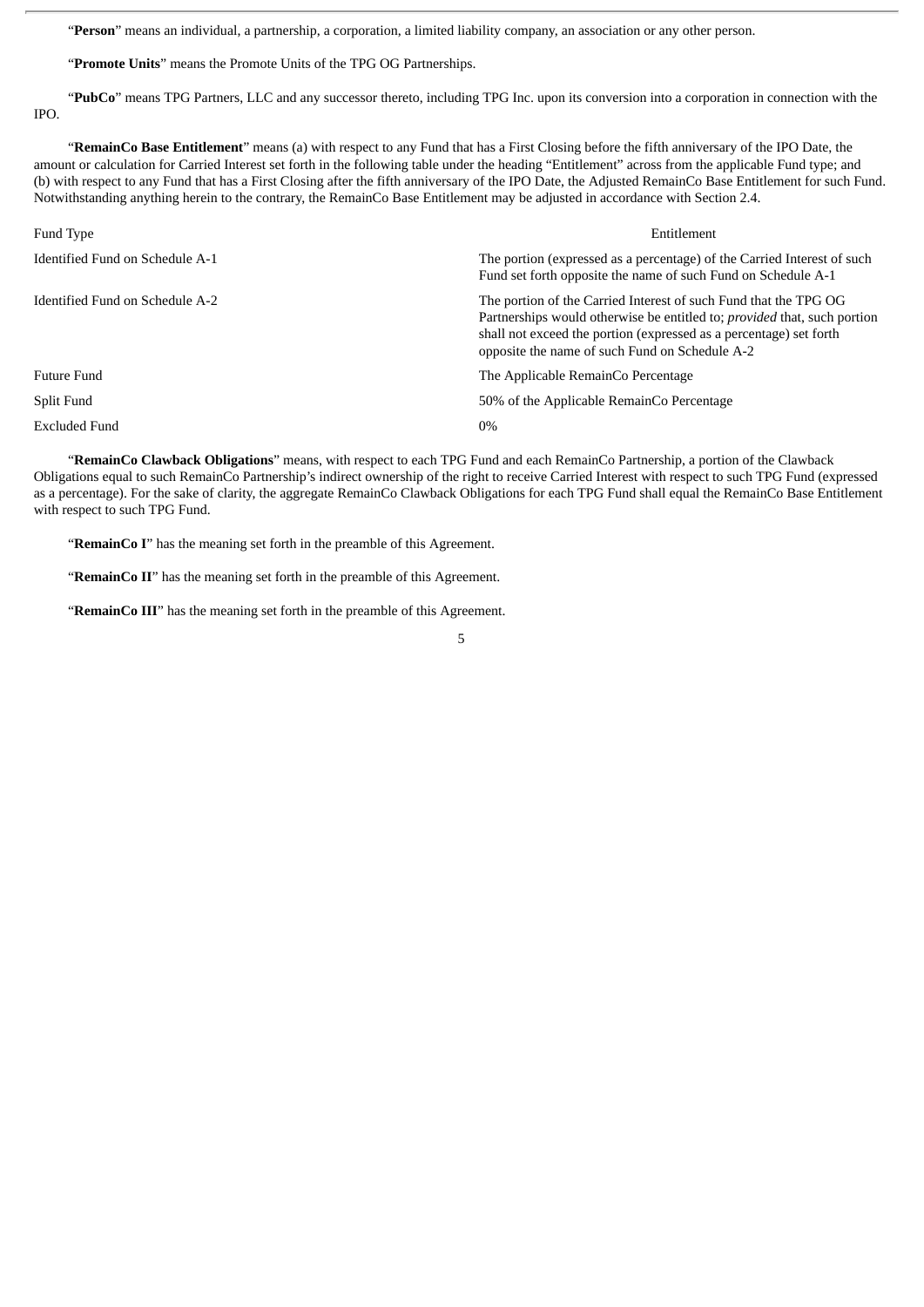"**RemainCo Partnerships**" has the meaning set forth in the preamble of this Agreement.

"**RemainCo Loan**" has the meaning set forth in Section 2.2(b).

"**Reorganization**" means the reorganization transactions undertaken by the RemainCo Partnerships, the TPG OG Partnerships and their respective affiliates, including as contemplated by the Reorganization Agreement, dated on or about the date hereof, and the implementing agreements contemplated thereby.

"**Required Additional Performance Earnings**" has the meaning set forth in Section 2.2(a).

"**Shortfall**" has the meaning set forth in Section 2.2(a).

"**Split Fund**" has the meaning set forth in Section 2.3(a).

"**Target**" means (i) with respect to calendar year 2022, \$110,000,000, (ii) with respect to calendar year 2023, \$120,000,000 and (iii) with respect to calendar year 2024, \$130,000,000.

"**Third Party**" means any Person (or group of Persons) who are not TPG Affiliates, partners or employees and who are allocated a portion of the Carried Interest in a TPG Fund or a Fund formed as a venture between TPG and an unaffiliated third party.

**"TOG"** means collectively, the TPG OG Partnerships and their Affiliates.

"**TPG Fund**" means any Fund (whether formed before or after the date hereof) Affiliated with any TPG OG Partnership that pays Carried Interest, other than any Excluded Fund.

"**TPG Holdings**" means TPG Holdings, L.P., a Cayman exempted limited partnership and any successor thereto.

"**TPG OG Clawback Obligations**" means, with respect to any TPG Fund, all Clawback Obligations other than RemainCo Clawback Obligations (which shall be borne among the TPG OG Partnerships in a manner that corresponds to each TPG OG Partnership's indirect ownership of the right to receive Carried Interest from such TPG Fund).

"**TPG OG I**" has the meaning set forth in the preamble of this Agreement.

"**TPG OG II**" has the meaning set forth in the preamble of this Agreement.

"**TPG OG III**" has the meaning set forth in the preamble of this Agreement.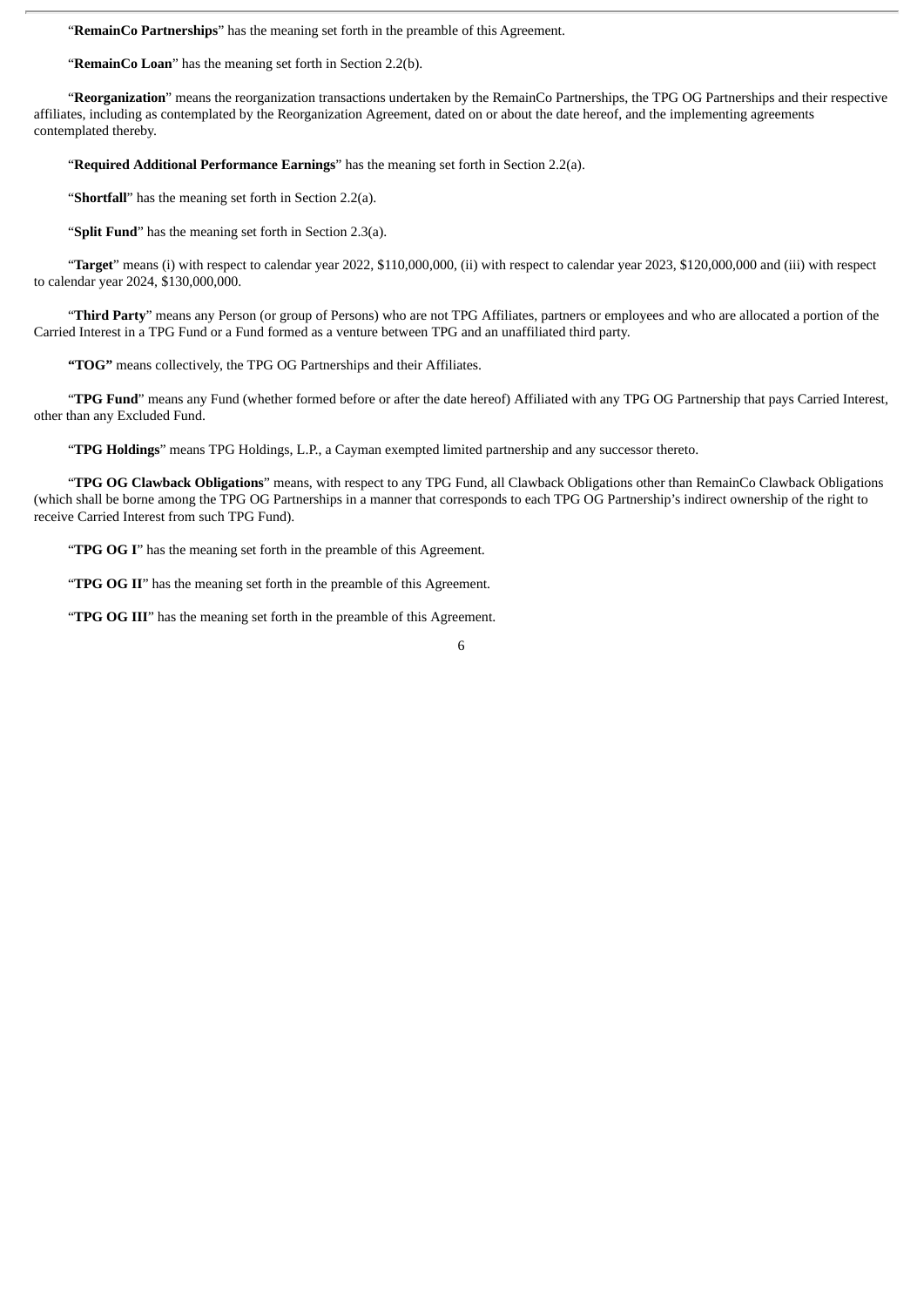"**TPG OG Partnerships**" has the meaning set forth in the preamble of this Agreement.

**"TPG Successor Fund"** means any Fund that both (i) is marketed as an immediate or subsequent successor to any Identified Fund, and (ii) has substantially the same investment mandate as its predecessor Identified Fund (as disclosed in the offering documents for such subsequent Fund as of its First Closing).

Section 1.2. *Interpretation*. In this Agreement and in the Schedules to this Agreement, except to the extent that the context otherwise requires: (a) the headings are for convenience of reference only and shall not affect the interpretation of this Agreement; (b) defined terms include the plural as well as the singular and vice versa; (c) words importing gender include all genders; (d) a reference to any statute or statutory provision shall be construed as a reference to the same as it may have been or may from time to time be amended, extended, re-enacted or consolidated and to all statutory instruments or orders made under it; (e) any reference to a "day" or a "Business Day" shall mean the whole of such day, being the period of 24 hours running from midnight to midnight; (f) references to Articles, Sections, subsections, clauses and Schedules are references to Articles, Sections, subsections, clauses and Schedules to, this Agreement; (g) the word "or" is not exclusive, and has the meaning represented by the phrase "and/or," unless the context clearly prohibits that construction; (i) the words "including" and "include" and other words of similar import shall be deemed to be followed by the phrase "without limitation"; (j) the word "extent" in the phrase "to the extent" (or similar phrases) shall mean the degree to which a subject or other thing extends, and such phrase shall not mean simply "if"; and (k) unless otherwise specified, references to any party to this Agreement or any other document or agreement shall include its successors and permitted assigns.

### **ARTICLE 2**

### **PERFORMANCE ALLOCATIONS**

Section 2.1. *Contribution of Carried Interest*.

(a) Identified Funds.

(i) TPG OG I hereby contributes to RemainCo I an equity interest in the Carry Vehicle of each Identified Fund formed before the date hereof held by TPG OG I, which will (A) entitle RemainCo I to a portion of the Carried Interest received by such Carry Vehicle with respect to such Identified Fund equal to the RemainCo Base Entitlement and (B) obligate RemainCo I to contribute to such Carry Vehicle any RemainCo Clawback Obligation of such Identified Fund that corresponds to such equity interest.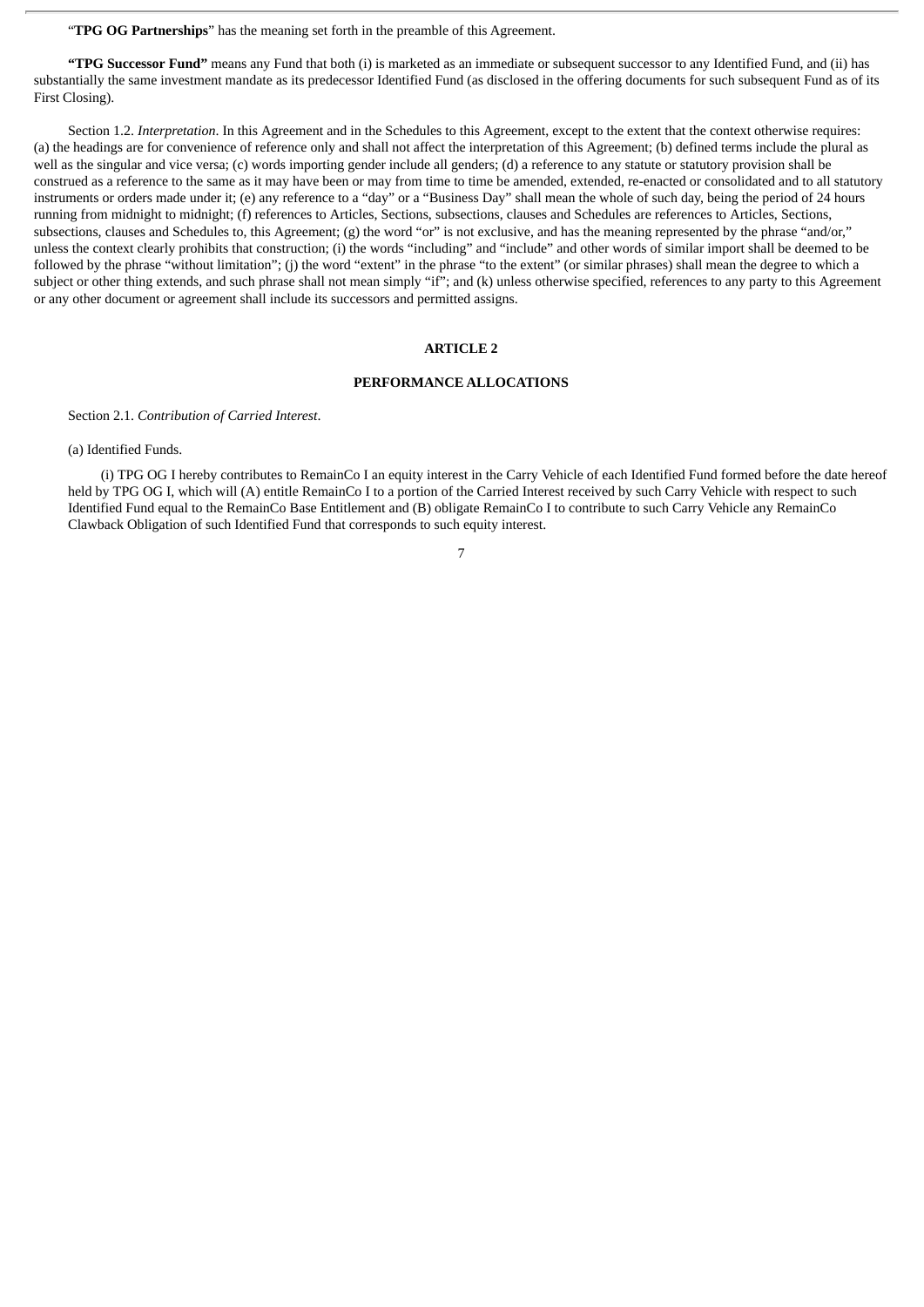(ii) TPG OG II hereby contributes to RemainCo II an equity interest in the Carry Vehicle of each Identified Fund formed before the date hereof held by TPG OG II, which will (A) entitle RemainCo II to a portion of the Carried Interest received by such Carry Vehicle with respect to such Identified Fund equal to the RemainCo Base Entitlement and (B) obligate RemainCo II to contribute to such Carry Vehicle any RemainCo Clawback Obligation of such Identified Fund that corresponds to such equity interest.

(iii) TPG OG III hereby contributes to RemainCo III an equity interest in the Carry Vehicle of each Identified Fund formed before the date hereof held by TPG OG III an equity interest in such Carry Vehicle which will (A) entitle RemainCo III to a portion of the Carried Interest received by such Carry Vehicle with respect to such Identified Fund equal to the RemainCo Base Entitlement and (B) obligate RemainCo III to contribute to such Carry Vehicle any RemainCo Clawback Obligation of such Identified Fund that corresponds to such equity interest.

(b) The TPG OG Partnerships hereby contribute to the RemainCo Partnerships the right to receive the RemainCo Base Entitlement with respect to each Identified Fund formed after the date hereof, each Future Fund and each Split Fund, subject to the obligation to contribute the RemainCo Clawback Obligation in respect of such Funds. It is the intent of the parties hereto that each of RemainCo I, RemainCo II and RemainCo III will receive the respective portion of such rights and obligations that would have been received by TPG OG I, TPG OG II and TPG OG III, respectively, if this Section 2.1(b) were not in effect.

(c) The parties hereto acknowledge and agree that, to the extent necessary to ensure each RemainCo Partnership receives the interest contemplated by Section 2.1(a) and Section 2.1(b), the TPG OG Partnerships shall cause the TPG Funds to be organized and operated in a manner consistent with past practice and shall cause the organizational documents of each of its applicable subsidiaries to be amended to provide for the issuance of equity in such subsidiaries to the RemainCo Partnerships to give effect to the foregoing.

(d) The contributions contemplated by this Section 2.1 are intended to be treated eligible for non-recognition treatment under Section 721 of the Code and each party shall report the contributions accordingly.

### Section 2.2. *Performance Allocation Increases; Shortfall Loans*.

(a) The RemainCo Partnerships hereby acknowledge and agree that, with respect to the calendar years 2022, 2023 and 2024, if the aggregate Carried Interest distributable in respect of the Promote Units for such calendar year is less than the Target for such calendar year (the delta between the Target and such amount, the "**Shortfall**") (and, upon request by a limited partner in the RemainCo Partnerships, the TPG OG Partnerships shall provide reasonable supporting evidence for the calculation of such Shortfall), the TPG OG Partnerships (as determined by the Chief Executive Officer of PubCorp) may, pursuant to the organizational documents of the applicable Carry Vehicles, require such Carry Vehicles to distribute, directly or indirectly, additional amounts to the TPG OG Partnerships from amounts that would otherwise be distributable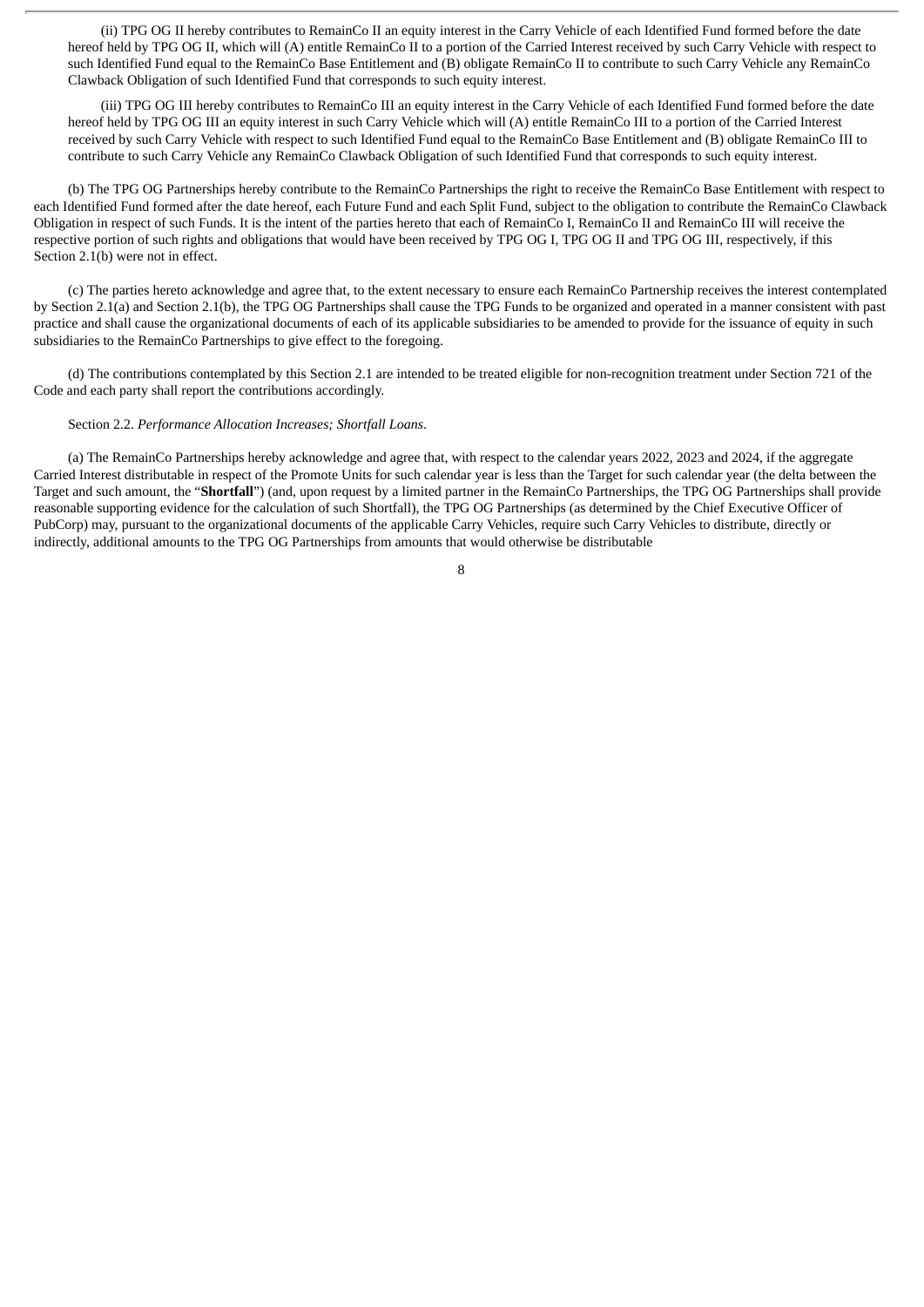to the RemainCo Partnerships (the "**Adjusted Carried Interest**") for such calendar year by an amount equal to the Shortfall for such year *plus* \$10,000,000 (such amount determined by the Chief Executive Officer of PubCorp, the "**Required Additional Performance Earnings**"); *provided* that Required Additional Performance Earnings may not exceed \$40,000,000 in any calendar year. Absent a determination by the TPG OG Partnerships to the contrary, the Adjusted Carried Interest shall be effected using Carried Interest from portfolio investments with the longest holding period.

(b) If the Required Additional Performance Earnings exceed the amount of Adjusted Carried Interest available to be distributed to the TPG OG Partnerships pursuant to Section 2.2(a), (i) the RemainCo Partnerships shall make a loan to the holders of the Promote Units in an amount equal to such excess (the "**RemainCo Loan**"), which shall be apportioned between the RemainCo Partnerships in the discretion of the general partner of the RemainCo Partnerships and (ii) an amount equal to such excess shall be treated as an additional Shortfall in the following year and shall (regardless of the year, but subject to the proviso to Section 2.2(a)) give rise to distributions under Section 2.2(a). The terms of any RemainCo Loan shall require the borrower thereunder to repay such loan to the applicable RemainCo Partnership(s) out of Carried Interest received in the following year (or years) and shall otherwise be on arm's length terms.

# Section 2.3. *Determinations of Performance Allocations of New Funds*.

(a) With respect to any New Fund, PubCorp shall determine in good faith, acting reasonably and in accordance with Section 2.3(b), whether such Fund is (i) primarily attributable to the Counterparty (in which case it shall be deemed an Excluded Fund), (ii) primarily attributable to TPG (in which case it shall be deemed a Future Fund) or (iii) falls into neither of the categories (i) or (ii) (any such Fund, a "**Split Fund**"), in each case, based upon the factors set forth in the New Fund Determination Principles set forth on Exhibit B, with those factors under the heading "First Tier" being given the most weight and those factors under the heading "Third Tier" being given the least weight in such determination.

(b) With respect to a determination by PubCorp contemplated by Section 2.3(a), PubCorp shall follow the following process: (i) first, the Executive Committee of the Board of Directors of PubCorp shall make a recommendation to the Conflicts Committee of the Board of Directors of PubCorp as to the appropriate attribution of such New Fund in accordance with Section 2.3(a), (ii) second, the Conflicts Committee of the PubCorp Board of Directors shall review such recommendation and make a final determination as to the appropriate treatment of such Fund under Section 2.3(a). For the avoidance of doubt, the determination contemplated by this Section 2.3 with respect to a New Fund shall establish the RemainCo Base Entitlement of such New Fund.

Section 2.4. *Adjustments for Third Party Allocations*. Notwithstanding anything to the contrary herein, in the event any Third Party forfeits any Carried Interest in a Future Fund, Identified Fund or Split Fund (*e.g.*, due to such Third Party departing prior to the vesting of the applicable interests), then such forfeited Carried Interest shall be re-allocated *pro rata* to the Person or Persons whose entitlement to such Carried Interest was diluted by such allocation to the Third Party.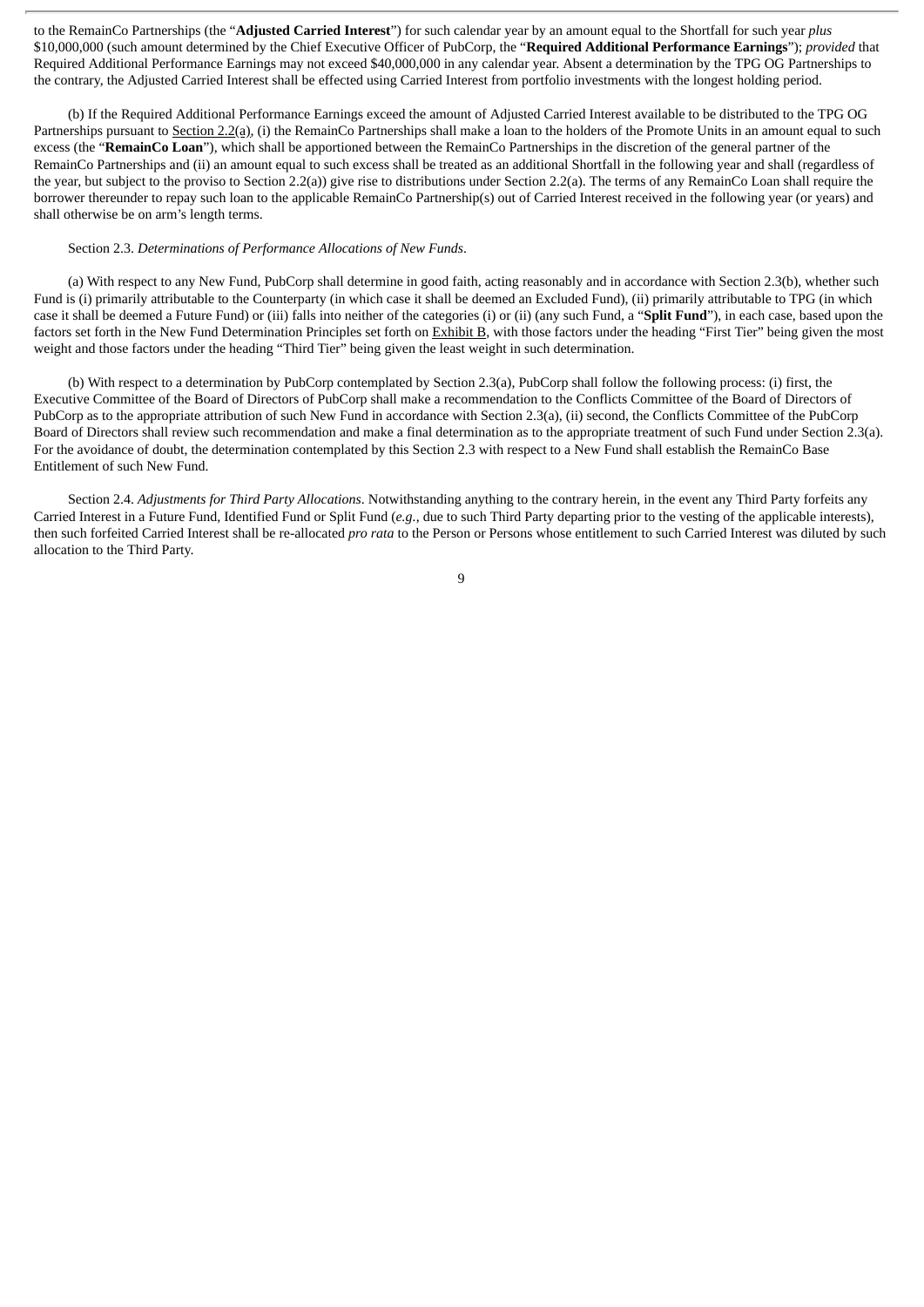### **ARTICLE 3**

### **CLAWBACK MATTERS**

Section 3.1. *Clawback Maintenance*. The RemainCo Partnerships hereby agree not to make distributions (other than tax distributions) unless, after giving pro forma effect to such distributions, the RemainCo Partnerships, in aggregate, have a net asset value (calculated assuming that all outstanding RemainCo Loans, if any, have been repaid in full) equal to 150% of the hypothetical maximum Clawback Obligation as disclosed under GAAP.

### Section 3.2. *Clawback Obligations*.

(a) With respect to each TPG Fund, RemainCo I shall be responsible for the RemainCo Clawback Obligations that correspond to the equity interests received by RemainCo I from TPG OG I pursuant to ARTICLE 2, RemainCo II shall be responsible for the RemainCo Clawback Obligations that correspond to the equity interests received by RemainCo II from TPG OG II pursuant to ARTICLE 2 and RemainCo III shall be responsible for the RemainCo Clawback Obligations that correspond to the equity interests received by RemainCo III from TPG OG III pursuant to ARTICLE 2, and in each case, the organizational documents of the applicable Carry Vehicles shall provide that the applicable RemainCo Partnership is the primary obligor with respect to such RemainCo Clawback Obligations. Each TPG OG Partnership shall be responsible for its respective TPG OG Clawback Obligations with respect to each TPG Fund.

(b) In furtherance thereof, each RemainCo Partnership shall indemnify and hold harmless the corresponding TPG OG Partnership for any RemainCo Clawback Obligations that are borne by such TPG OG Partnership and each TPG OG Partnership shall indemnify and hold harmless the corresponding RemainCo Partnership for any TPG OG Clawback Obligations that are borne by such RemainCo Partnership.

(c) In addition to the obligations set forth in Section 3.2(a) and Section 3.2(b), each RemainCo Partnership hereby unconditionally and irrevocably guarantees to TPG Holdings that, if such RemainCo Partnership fails to perform and discharge, promptly when due, any RemainCo Clawback Obligations under the applicable organizational documents of the GenPar, then such RemainCo Partnership shall forthwith, upon demand (which demand shall be for the sole purpose of providing notice to such RemainCo Partnership and shall not require Holdings to exhaust any remedy before proceeding against such RemainCo Partnership), perform and discharge the applicable RemainCo Clawback Obligations or reimburse TPG Holdings for performing and discharging such RemainCo Obligations. In furtherance of the foregoing, each RemainCo Partnership shall indemnify and hold harmless TPG Holdings for any RemainCo Clawback Obligations that are borne by TPG Holdings. TPG Holdings is a beneficiary of the guarantee and indemnity provided in this Section 3.2(c) with the right to enforce it to the extent provided herein.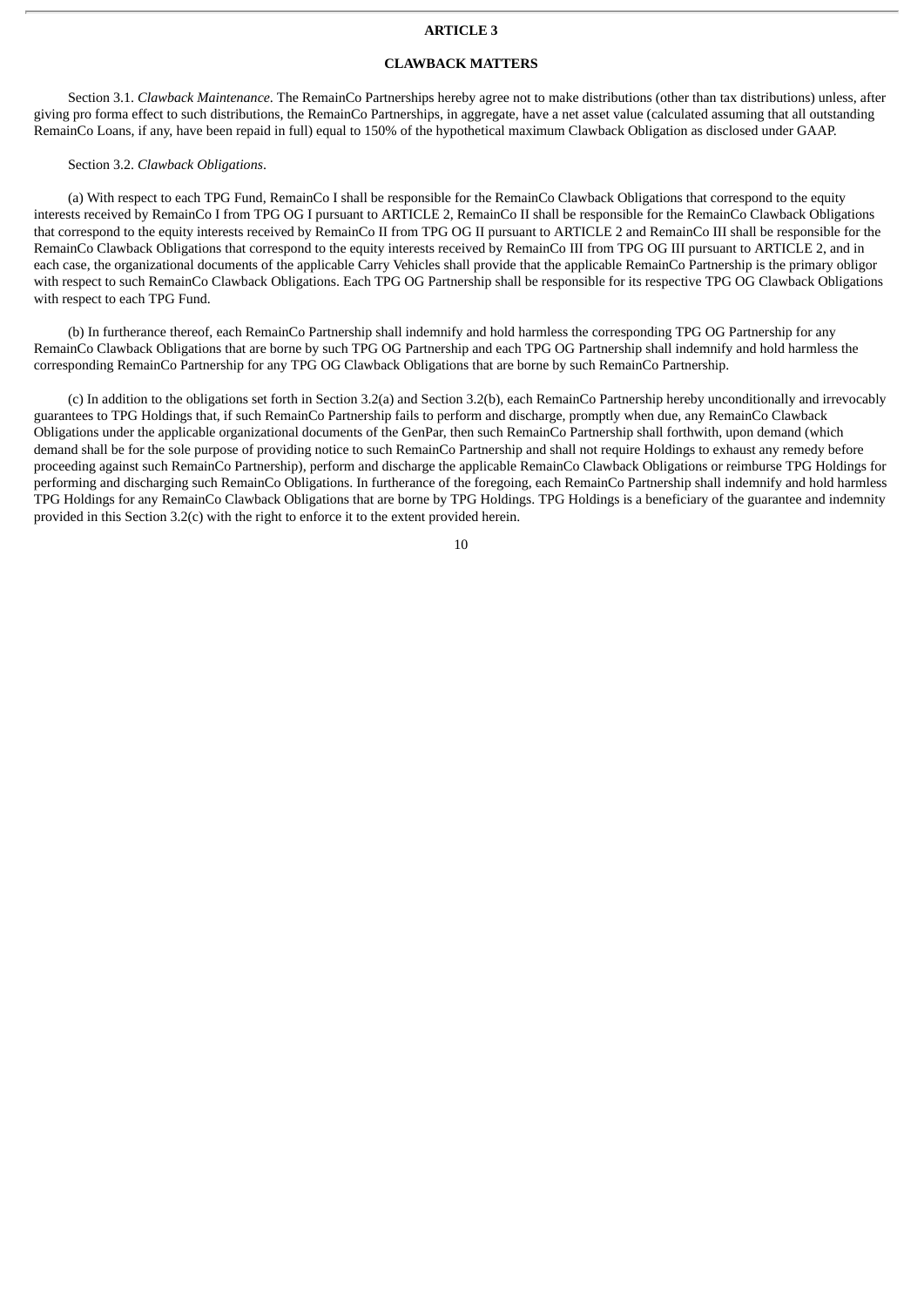(d) In the event any RemainCo Partnership is unable to satisfy its applicable RemainCo Clawback Obligations pursuant to Section 3.2(a), Section 3.2(b) or Section 3.2(c), the other RemainCo Partnerships shall guarantee performance of such first RemainCo Partnership's obligations on a joint and several basis.

(e) Except as set forth in Section 3.2(d), the obligations of each RemainCo Partnership under this Section 3.2 are several and not joint with the obligations of any other RemainCo Partnership, and no RemainCo Partnership shall be responsible in any way for the performance of the obligations of any other RemainCo Partnership.

Section 3.3. *Clawback Obligation Reporting*. For as long as any RemainCo Partnership is responsible for any RemainCo Clawback Obligations, the TPG OG Partnerships shall (and shall cause their respective Affiliates and the relevant TPG Funds to):

(a) deliver to each RemainCo Partnership a calculation of such RemainCo Partnership's hypothetical maximum Clawback Obligation with respect to each TPG Fund prior to or substantially contemporaneously with the delivery of financial reports pursuant to Section 3.03(b) of the governing document of the applicable RemainCo Partnership; and

(b) provide the RemainCo Partnerships and its advisors with reasonable access to any and all books and records relevant to the calculation of the RemainCo Clawback Obligations as of any date of determination, including reasonable access to any and all work papers, personnel or accountants used by the TPG OG Partnerships, TPG Funds or their respective Affiliates in connection therewith, including in connection with making any distributions that are subject to Section 3.1, preparing and filing or delivering, as applicable, all financial, tax or other reports required under such RemainCo Partnership's governing documents, or any disputes, audits or other proceedings with respect to RemainCo Clawback Obligations or any of the foregoing. Such cooperation shall include the retention (for no less than six (6) years following the applicable report provided in Section 3.3(a)), and (upon a RemainCo Partnership's reasonable request) the provision, as soon as reasonably practicable, of records and information which are reasonably relevant to any such request and making employees available on a mutually convenient basis during regular business hours to provide additional information and explanation of any material provided hereunder.

### **ARTICLE 4**

#### **MISCELLANEOUS**

Section 4.1. *Further Assurances.* The parties to this Agreement shall cooperate and use all of their respective best efforts to take or cause to be taken all appropriate actions and do, or cause to be done, all things necessary or appropriate to consummate and make effective the matters contemplated by this Agreement.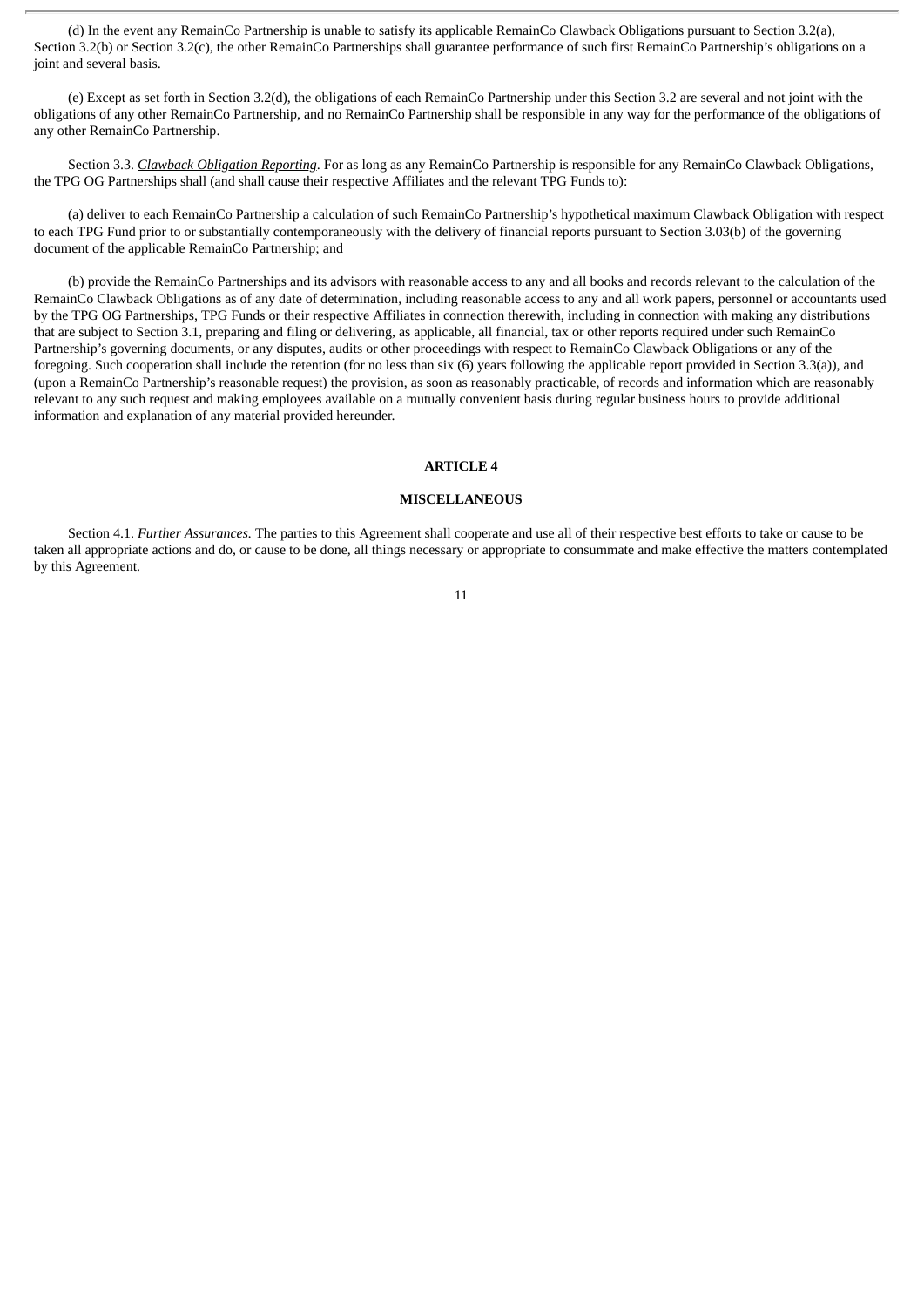Section 4.2. *Amendments and Waivers*. Any provision of this Agreement may be amended or waived if, but only if, such amendment or waiver is in writing and is signed, in the case of an amendment, by each party to this Agreement, or in the case of a waiver, by the party against whom the waiver is to be effective.

Section 4.3. *Successors and Assigns*. The provisions of this Agreement shall be binding upon and inure to the benefit of the parties hereto and their respective successors and assigns; provided that no party may assign, delegate or otherwise transfer any of its rights or obligations under this Agreement without the consent of each other party hereto other than pursuant to the Reorganization.

### Section 4.4. *Governing Law; Arbitration*.

(a) The laws of the State of Delaware shall govern (i) all proceedings, claims or matters related to or arising from this Agreement (including any tort or non-contractual claims) and (ii) any questions concerning the construction, interpretation, validity and enforceability of this Agreement, and the performance of the obligations imposed by this Agreement, in each case without giving effect to any choice of law or conflict of law rules or provisions (whether of the State of Delaware or any other jurisdiction) that would cause the application of the laws of any jurisdiction other than the State of Delaware.

(b) Any dispute, controversy or claim arising out of, relating to or in connection with this Agreement, including, without limitation, any dispute regarding the validity or termination of this Agreement, or the performance or breach hereof, shall be finally settled by arbitration administered by the American Arbitration Association ("AAA"), in accordance with its Commercial Arbitration Rules in effect at the time of the arbitration. The place of arbitration shall be Fort Worth, Texas and the proceedings shall be conducted in the English language. The arbitration shall be conducted by three arbitrators. Each arbitrator shall be a person with significant experience in the financial services industry or representing persons in the financial services industry. Each of the parties to the arbitration shall nominate one arbitrator within 15 days after delivery of a request for arbitration in writing by any of the parties. In the event that any of the parties to the arbitration fail to nominate an arbitrator as and within such time period provided in the preceding sentence, upon request of either of such parties, such arbitrator shall instead be appointed by the AAA within 15 days of receiving such request. The two arbitrators appointed in accordance with the above provisions shall nominate the third arbitrator within 15 days of their appointment. If the first two appointed arbitrators fail to nominate a third arbitrator, then, upon request of the parties to the arbitration, the third arbitrator shall be appointed by the AAA within 30 days of receiving such request. The third arbitrator shall serve as Chairman of the arbitral tribunal. The arbitrators shall endeavor to render a final award within 90 days of submission of a request for arbitration. Failure to adhere to this time limit shall not be a basis for challenging the award. The award rendered by the arbitrators shall be final and binding on the parties thereto and judgment on such award may be entered in any court of competent jurisdiction. All costs and expenses incurred by the parties in connection with any arbitration hereunder shall be borne by the party against whom the arbitrators' award is rendered, and such party shall promptly reimburse the party in whose favor the arbitrators' award is rendered for any of such costs and expenses incurred by such party.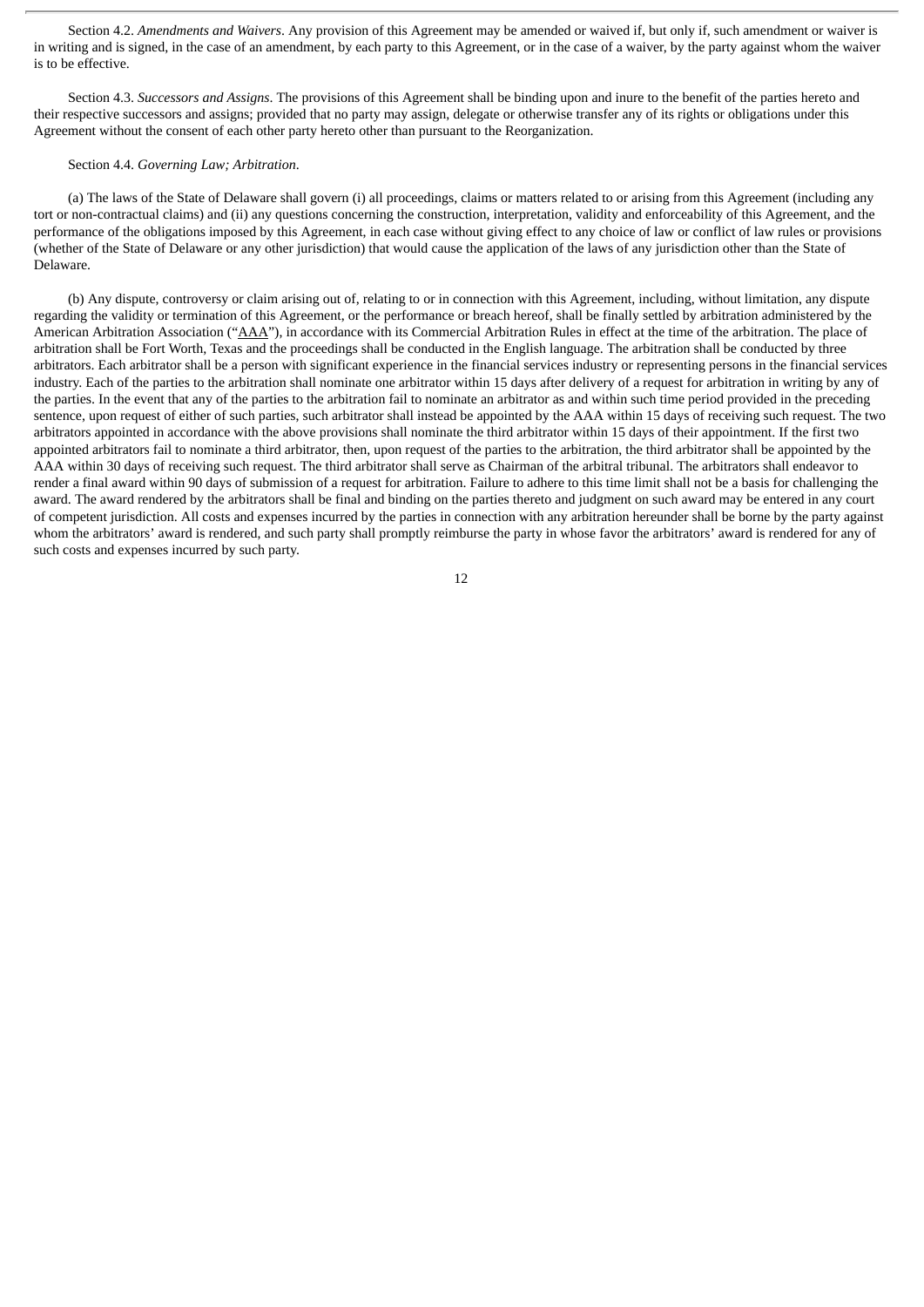(c) By agreeing to arbitration, the parties do not intend to deprive any court with jurisdiction of its ability to issue a preliminary injunction, attachment or other form of provisional remedy in aid of the arbitration, and a request for such provisional remedies by a party to a court shall not be deemed a waiver of this agreement to arbitrate. In addition to the authority conferred upon the arbitrators by the rules specified above, the arbitrators shall also have the authority to grant provisional remedies, including injunctive relief.

(d) Except as may be required by applicable law or court order, the parties agree to maintain confidentiality as to all aspects of any arbitration arising out of, relating to or in connection with this Agreement, including any such arbitration's existence and results, except that nothing herein shall prevent a party from disclosing information regarding such arbitration for purposes of enforcing the award or this arbitration clause, or in any court proceeding requesting the issuance of provisional remedies. The parties further agree to obtain the arbitrators' agreement to preserve the confidentiality of the arbitration.

Section 4.5. *Severability*. Whenever possible, each provision of this Agreement shall be interpreted in such manner as to be effective and valid under applicable law, but if any provision of this Agreement or the application of any such provision to any Person or circumstance shall be held to be prohibited by or invalid, illegal or unenforceable under applicable law in any respect by a court of competent jurisdiction, such provision shall be ineffective only to the extent of such prohibition or invalidity, illegality or unenforceability, without invalidating the remainder of such provision or the remaining provisions of this Agreement. Furthermore, in lieu of such illegal, invalid or unenforceable provision, there shall be added automatically as a part of this Agreement a legal, valid and enforceable provision as similar in terms to such illegal, invalid, or unenforceable provision as may be possible.

Section 4.6. *Waiver*. No failure by any party to insist upon the strict performance of any covenant, duty, agreement or condition of this Agreement or to exercise any right or remedy consequent upon a breach thereof shall constitute waiver of any such breach of any other covenant, duty, agreement or condition.

Section 4.7. *Counterparts*. This Agreement may be executed and delivered in any number of counterparts, (including by facsimile or electronic transmission (including PDF or any electronic signature complying with the U.S. federal ESIGN Act of 2000, e.g. www.docusign.com), each of which shall be an original and all of which together shall constitute a single instrument.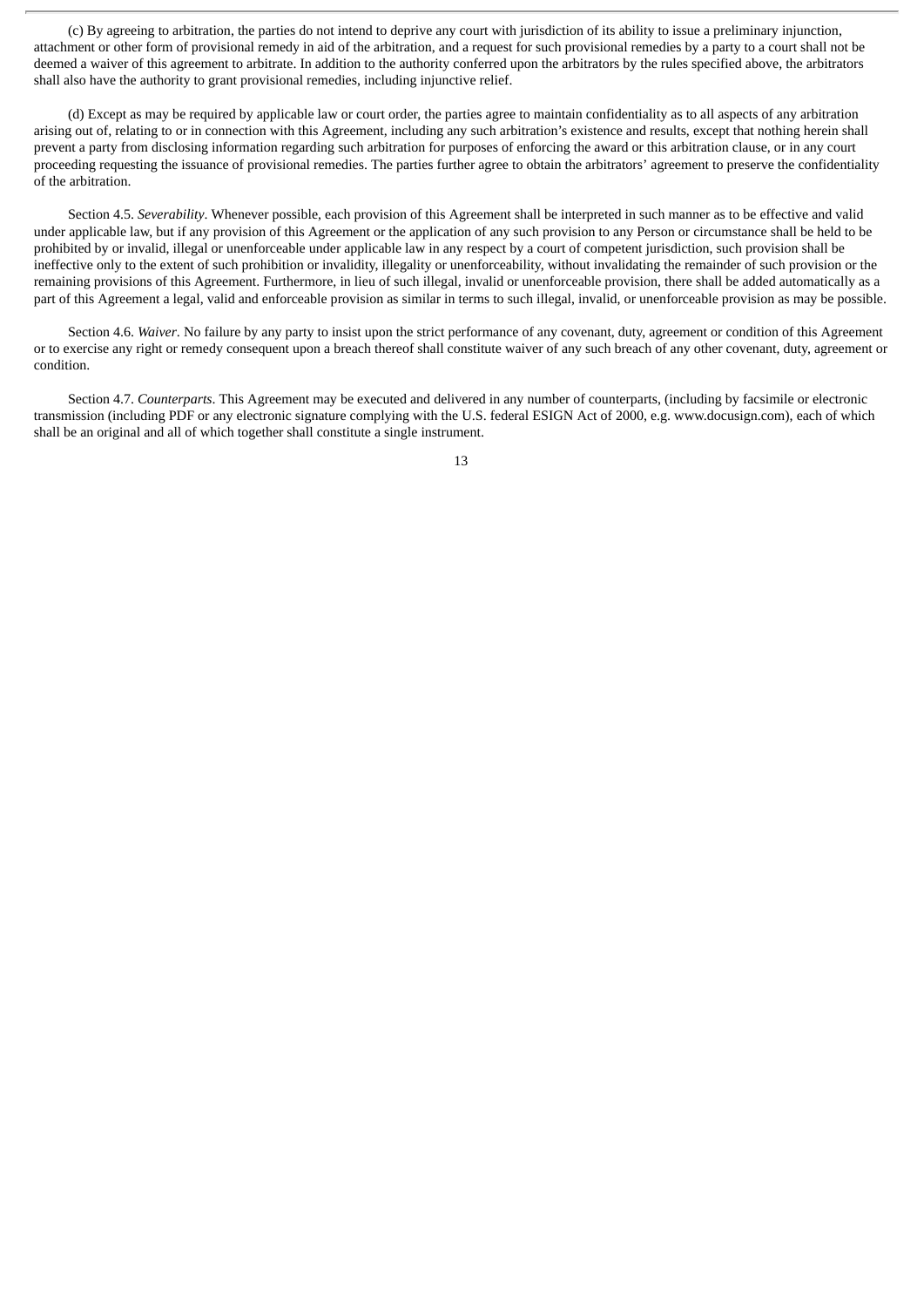Section 4.8. *Third Party Beneficiaries*. Except for TPG Holdings, which shall be an express third party beneficiary of Section 3.2, this Agreement is not intended to and shall not confer upon any Person other than the parties any rights or remedies hereunder.

*[Remainder of Page Intentionally Left Blank]*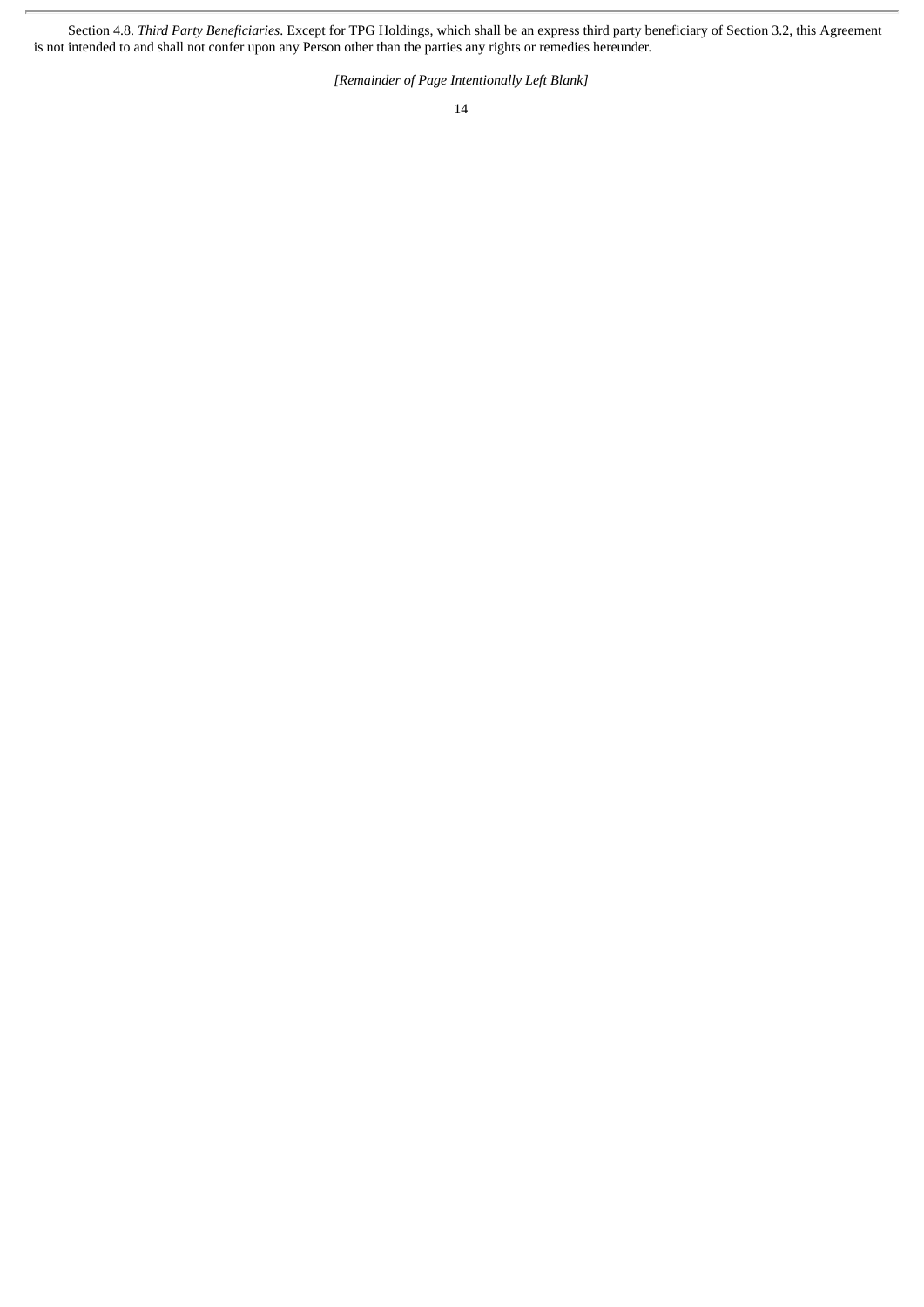IN WITNESS WHEREOF, the undersigned have caused this Agreement to be executed and delivered as of the date first set forth above.

# **TPG OPERATING GROUP I, L.P.**

By:

Name:

Title:

# **TPG OPERATING GROUP II, L.P.**

By:

Name: Title:

# **TPG OPERATING GROUP III, LP**

By:

Name: Title:

# **TARRANT REMAIN CO I, L.P.**

By:

Name: Title:

# **TARRANT REMAIN CO II, L.P.**

By:

Name: Title:

# **TARRANT REMAIN CO III, L.P.**

By:

Name: Title: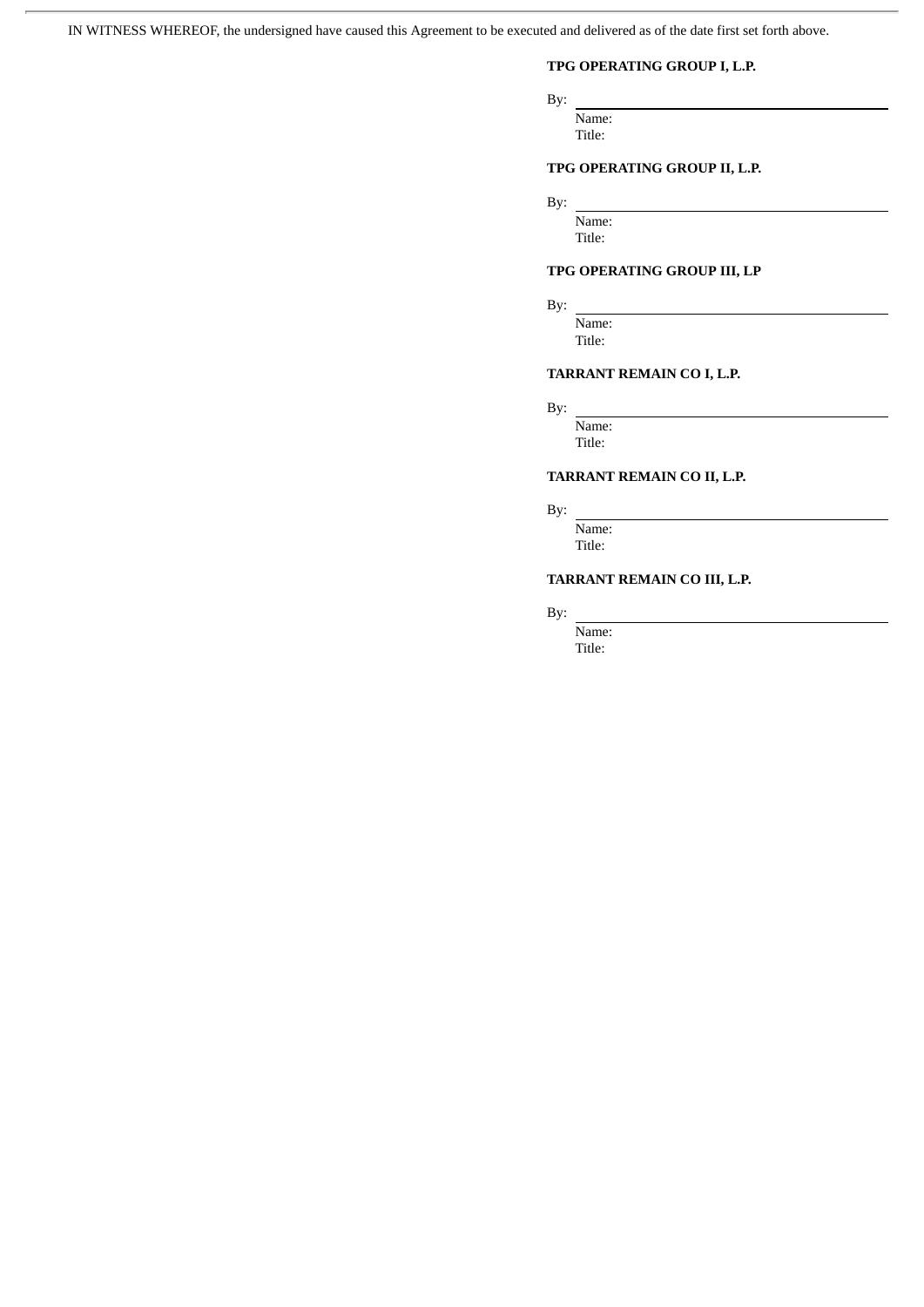# **TPG PARTNERS, LLC**

By:

Name: Title: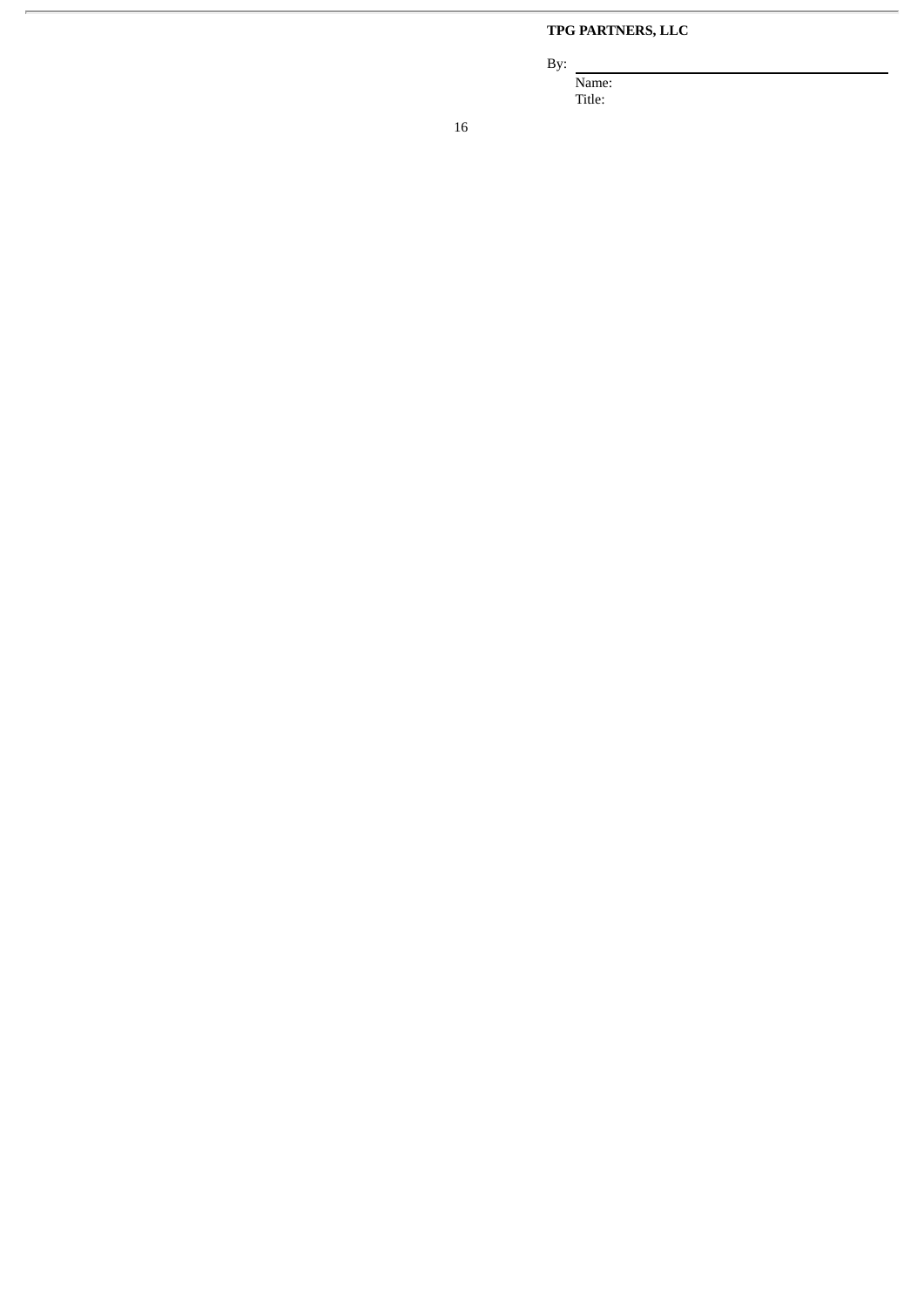# **SCHEDULE A-1**

| <b>TPG Fund</b>                                          | <b>RemainCo Carried Interest</b><br><b>Allocations</b> |
|----------------------------------------------------------|--------------------------------------------------------|
| <b>TPG AAF Partners</b>                                  | 15.0%                                                  |
| <b>AfterNext HealthTech Acquisition</b>                  | 7.375%                                                 |
| TPG Alternative and Renewable Technologies Partners      | 50.0%                                                  |
| TPG Asia VI                                              | 40.0%                                                  |
| <b>TPG Asia VII</b>                                      | 15.0%                                                  |
| TPG Biotechnology Partners III                           | 50.0%                                                  |
| <b>TPG Biotechnology Partners IV</b>                     | 50.0%                                                  |
| TPG Biotechnology Partners V                             | 50.0%                                                  |
| <b>TPG Digital Media</b>                                 | 12.5%                                                  |
| Evercare Health Fund                                     | 50.0%                                                  |
| <b>TPG Growth II Gator</b>                               | 50.0%                                                  |
| TPG Golden Bear Partners                                 | 50.0%                                                  |
| <b>TPG Growth II</b>                                     | 50.0%                                                  |
| <b>TPG Growth III</b>                                    | 40.0%                                                  |
| <b>TPG Growth IV</b>                                     | 15.0%                                                  |
| <b>TPG Growth V</b>                                      | 15.0%                                                  |
| <b>TPG Healthcare Partners</b>                           | 15.0%                                                  |
| <b>TPG Lonestar I</b>                                    | 50.0%                                                  |
| NewQuest Asia Funds III, IV, V, VI, VII & VIII           | 5.0%                                                   |
| TPG Pace Beneficial Finance Corp.                        | 12.011%                                                |
| TPG Pace Beneficial II Corp.                             | 12.0%                                                  |
| TPG Pace Tech Opportunities II Corp.                     | 12.0%                                                  |
| TPG Pace Solutions Corp.                                 | 12.475%                                                |
| Nerdy Inc. / TPG Pace Tech Opportunities Corp.           | 12.011%                                                |
| <b>TPG Real Estate Partners III</b>                      | 10.0%                                                  |
| <b>TPG Real Estate Partners IV</b>                       | 10.0%                                                  |
| TPG Real Estate Thematic Advantage Core-Plus             | 10.0%                                                  |
| The Rise Fund                                            | 2.5%                                                   |
| The Rise Fund II                                         | 10.0%                                                  |
| The Rise Fund III                                        | 10.0%                                                  |
| TPG Rise Climate Fund I                                  | 13.070%                                                |
| <b>TPG STAR</b>                                          | 28.9%                                                  |
| <b>TPG Strategic Capital</b>                             | 15.0%                                                  |
| <b>TPG Financial Partners</b>                            | 50.0%                                                  |
| TPG Public Equities Long/Short & Long Only Funds         | 10.0%                                                  |
| <b>TPG Energy Solutions</b>                              | 12.5%                                                  |
| <b>TPG Partners VII</b>                                  | 15.0%                                                  |
| <b>TPG Partners VIII</b>                                 | 15.0%                                                  |
| <b>TPG Partners IX</b>                                   | 15.0%                                                  |
| TPG Seville Partners (aka Strategic Infrastructure Fund) | 40.0%                                                  |
| <b>TPG Tech Adjacencies</b>                              | 15.0%                                                  |
| TPG Tech Adjacencies II                                  | 15.0%                                                  |
| <b>TPG AION Partners</b>                                 | 15.0%                                                  |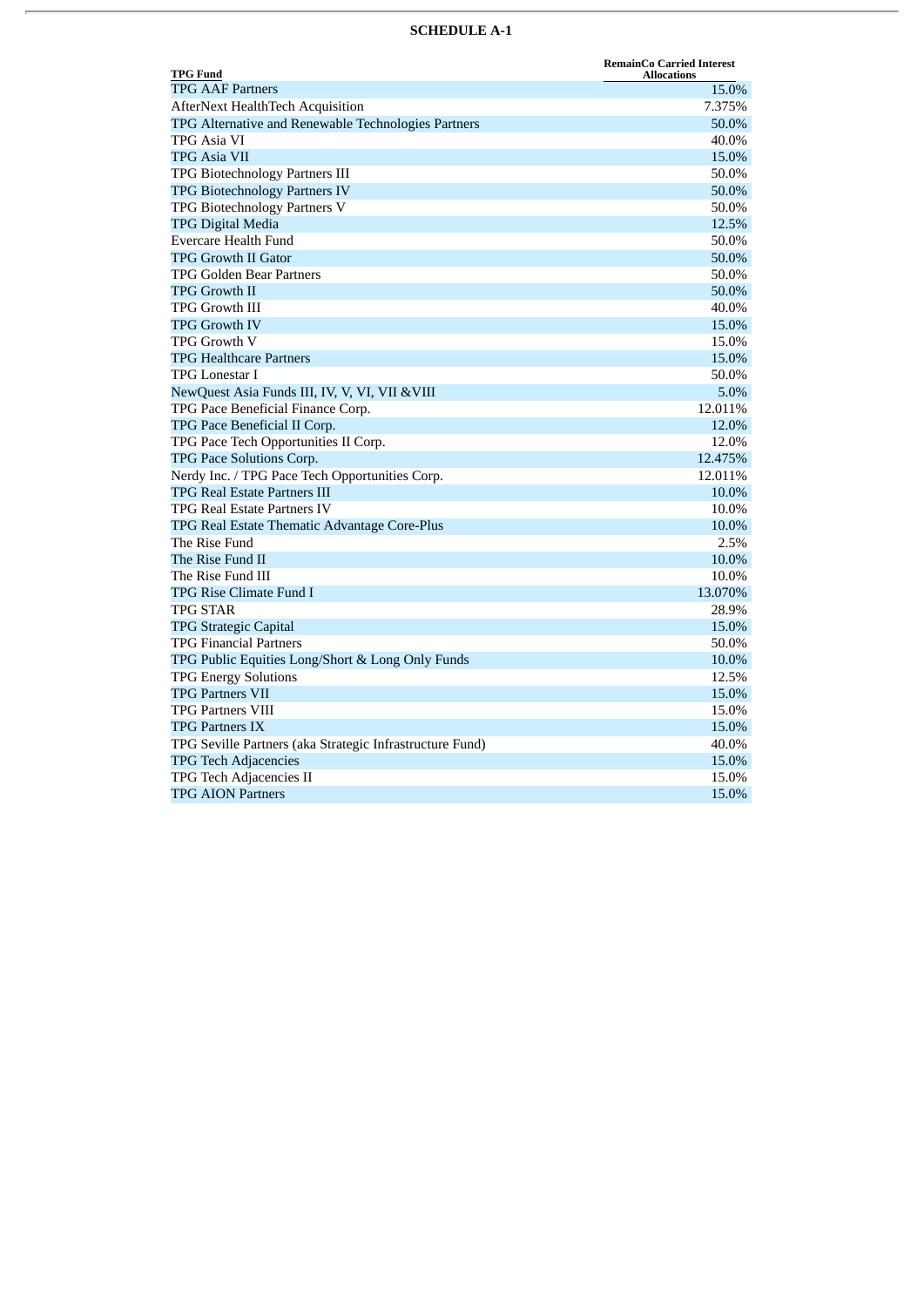# **SCHEDULE A-2**

| <b>TPG Fund</b>                      | <b>Maximum RemainCo</b><br><b>Carried Interest Allocations</b> |
|--------------------------------------|----------------------------------------------------------------|
| Newbridge Asia IV                    | Up to $50.0\%$                                                 |
| TPG Asia V                           | Up to 50.0%                                                    |
| <b>TPG Biotechnology Partners II</b> | Up to 35.0%                                                    |
| <b>DASA Real Estate</b>              | Up to $60.0\%$                                                 |
| <b>TPG MMI Partners</b>              | Up to 50.0%                                                    |
| <b>TPG Real Estate Partners II</b>   | Up to 37.0%                                                    |
| <b>TPG Partners IV</b>               | Up to 50.0%                                                    |
| <b>TPG Partners V</b>                | Up to 50.0%                                                    |
| <b>TPG Partners VI</b>               | Up to 50.0%                                                    |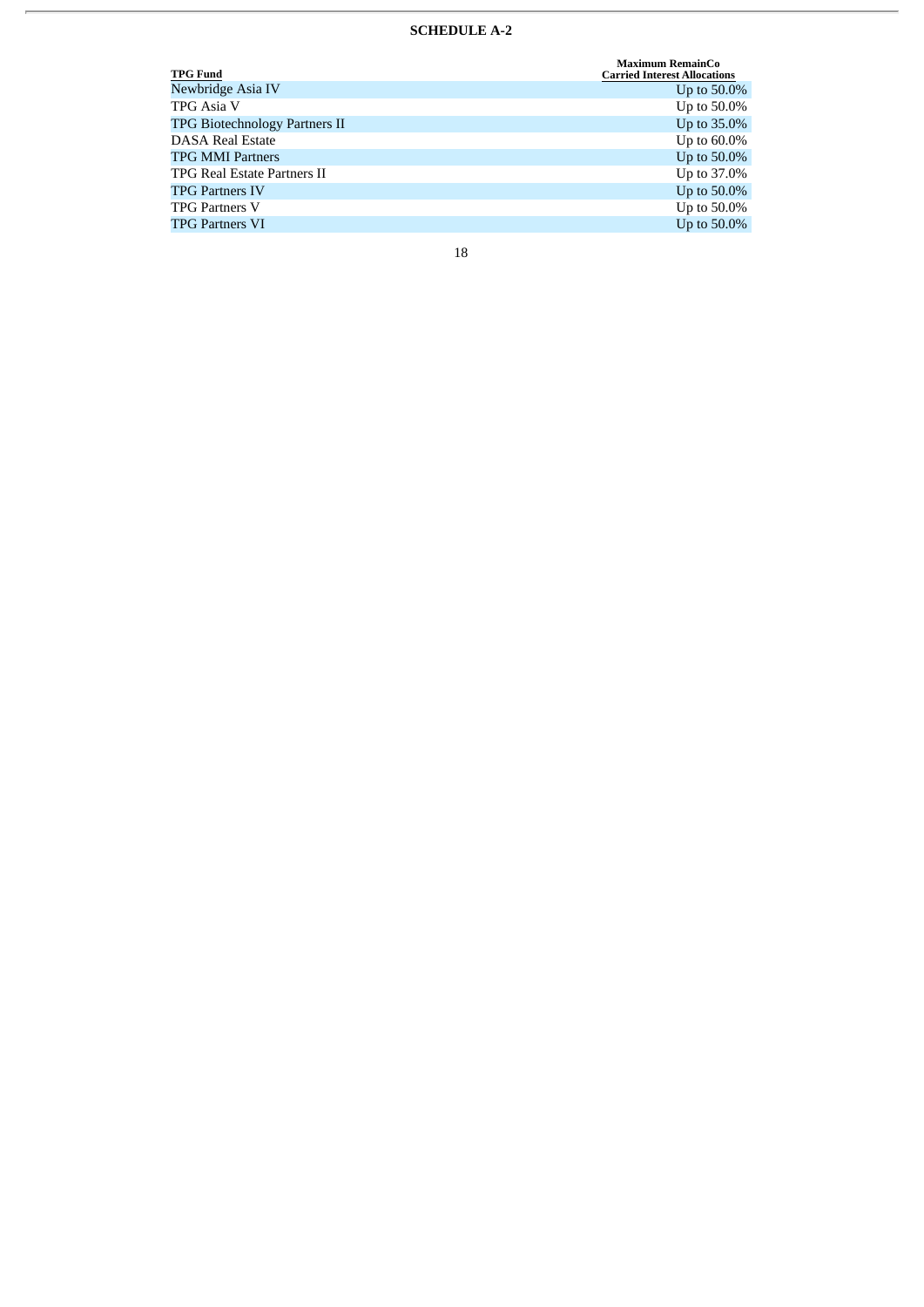# **SCHEDULE B**

# **New Fund Determination Principles**

# **First Tier Factors**

- Core competency of Counterparty vs TPG
- Composition of track record used for marketing
- Composition of key persons

# **Second Tier Factors**

- Head of investment team
- Composition of investment team

# **Third Tier Factors**

- Branding
- Which party held the requisite license before the Combination (and relative difficulty to obtain)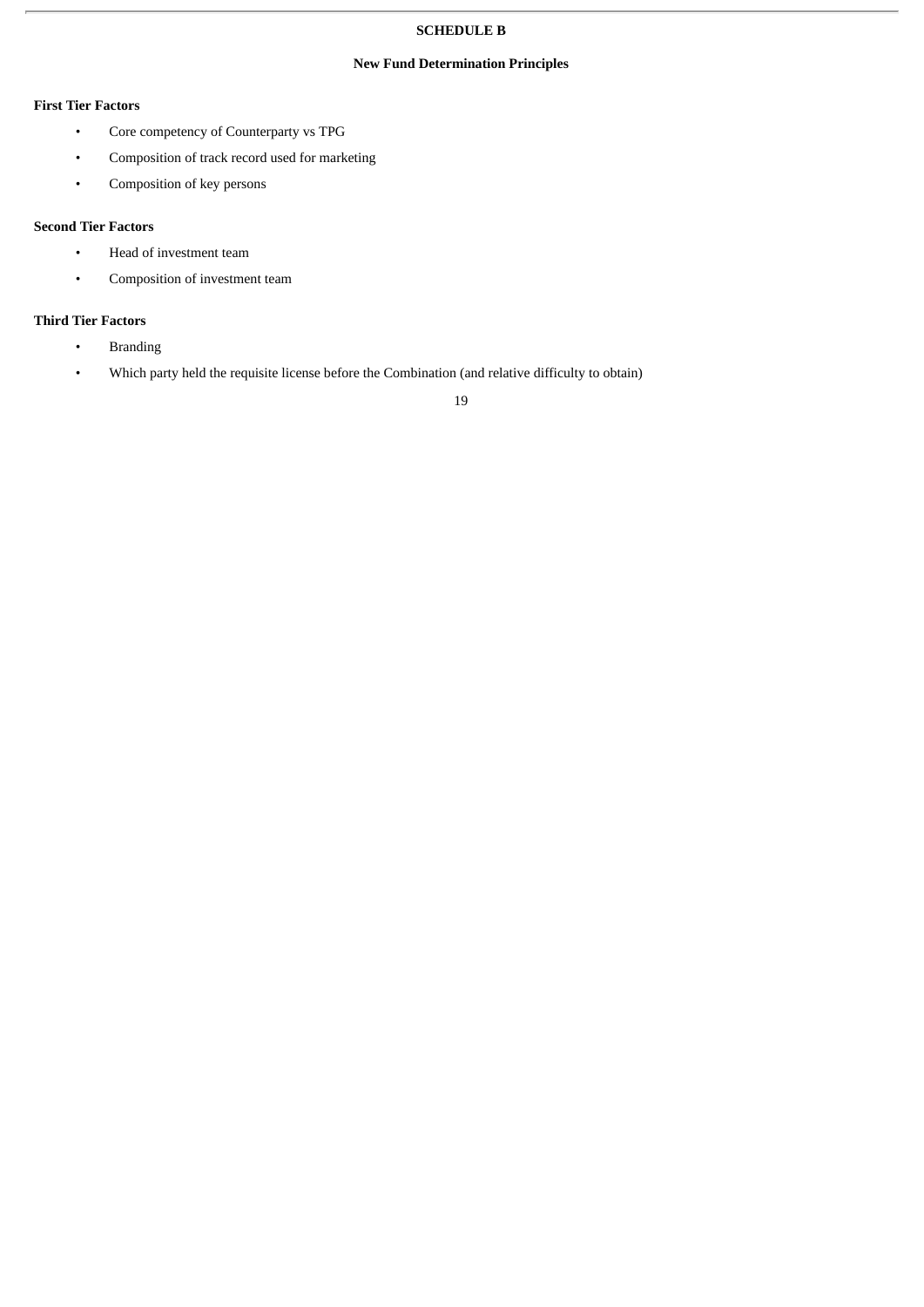# **MASTER CONTRIBUTION AGREEMENT**

This MASTER CONTRIBUTION AGREEMENT (this "Agreement") is made and entered into as of 11:46 p.m. New York time on December 31, 2021 (the "*Effective Date*"), by and among:

(A) TPG Holdings I, L.P., a Delaware limited partnership ("TPG OG I"), TPG Holdings II, L.P., a Delaware limited partnership ("TPG OG II"), TPG Holdings III, L.P., a Delaware limited partnership ("TPG OG III", and together with TPG OG I and TPG OG II, "TPG OG Partnerships");

(B) each entity listed under the column labeled "Transferor" on Schedule A hereto (each a "Transferor"); and

(C) Tarrant Remain Co I, L.P., a Delaware limited partnership ("RemainCo I"), Tarrant Remain Co II, L.P., a Delaware limited partnership ("RemainCo II"), Tarrant Remain Co III, L.P., a Delaware limited partnership ("RemainCo III", and together with RemainCo I and RemainCo II, "RemainCo Partnerships").

### WITNESSETH

WHEREAS, the TPG OG Partnerships and RemainCo Partnerships are party to that certain Performance Earnings Agreement, dated as of the date hereof (the "Performance Earnings Agreement"), pursuant to which the TPG OG Partnerships have agreed to contribute to the RemainCo Partnerships certain limited partnership interests including the associated rights to certain distributions of Carried Interest (as defined in the Performance Earnings Agreement) in respect of the Identified Funds (as defined in the Performance Earnings Agreement) formed before the date thereof and the obligations to make certain contributions in respect of Clawback Obligations (as defined in the Performance Earnings Agreement, the "Clawback Obligations") of such Identified Funds;

WHEREAS, the limited partnership agreements of certain of the Underlying Entities listed under the column labeled "Underlying Entity" on Schedule A (to the extent such Underlying Entities are limited partnerships) were amended pursuant to that certain Omnibus Amendment to GenPar Limited Partnership Agreements, dated as of the date hereof, pursuant to which each such general partnership interest was divided into a limited partnership interest and a general partnership interest, in advance of the contribution of such limited partnership interest pursuant to this Agreement;

WHEREAS, prior to the Effective Date, TPG Holdings II Sub, L.P. has distributed certain of its assets to TPG OG II;

WHEREAS, each TPG OG Partnership owns, directly or indirectly, interests in the Underlying Entity listed opposite to such TPG OG Partnership's name under the column labeled "Underlying Entity" on Schedule A that consist of a limited partner interest, a limited liability company interest or other similar equity interest in the Underlying Entity and/or capital commitments or contributions in respect of the Underlying Entity made by such TPG OG Partnership, directly or indirectly, in the Underlying Entity (each such interest, a "Contributed Interest");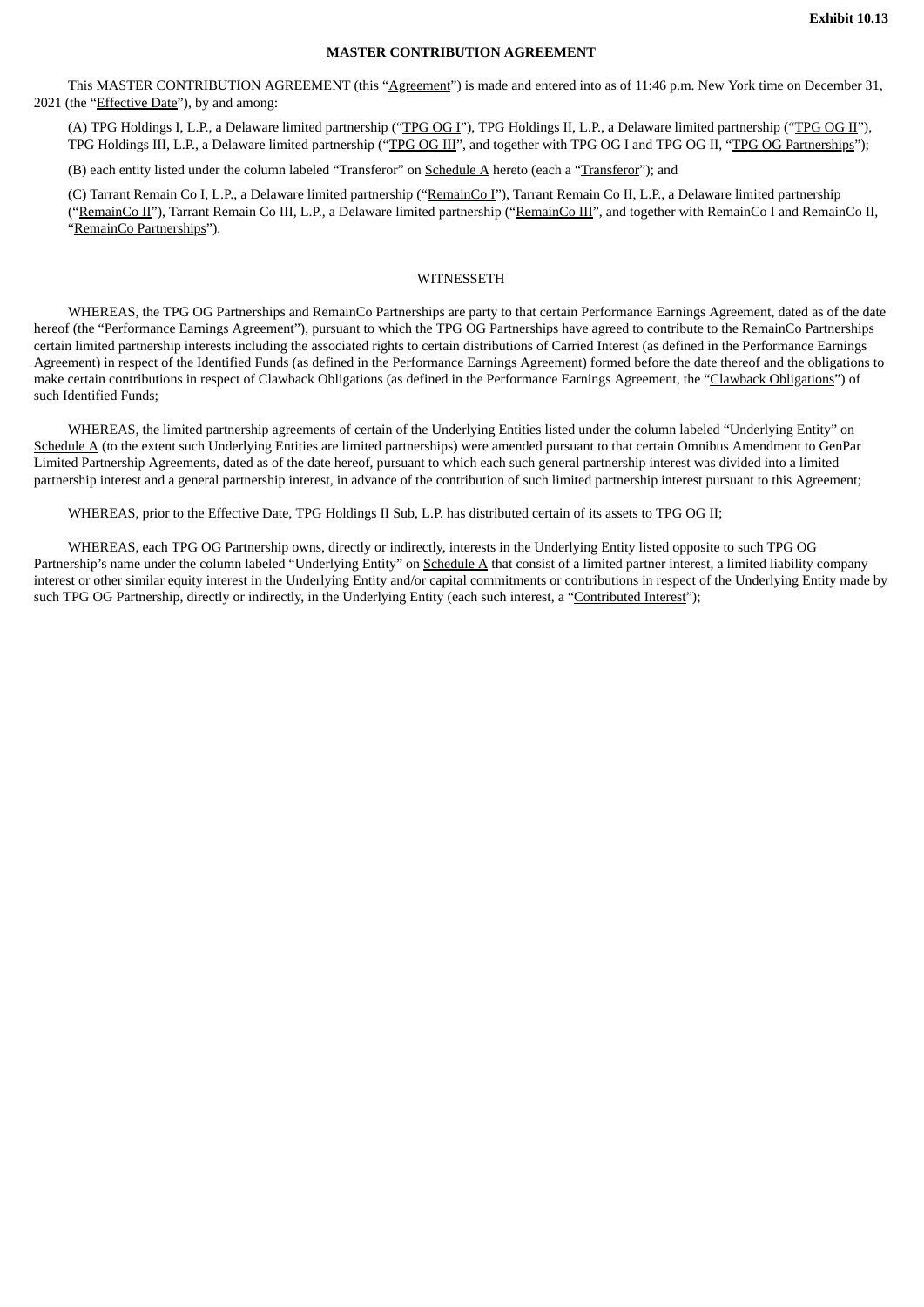WHEREAS, each Transferor is wholly owned by one of the TPG OG Partnerships and disregarded as an entity separate from such TPG OG Partnership for U.S. federal income tax purposes;

WHEREAS, each TPG OG Partnership wishes to contribute the applicable Contributed Interest to the RemainCo Partnership listed opposite the name of such Contributed Interest on Schedule A effective as of the Effective Date (the "Contributions");

WHEREAS, each Transferor, at the direction of the applicable TPG OG Partnership, wishes to effect the Contributions by transferring the applicable Contributed Interest to the respective RemainCo Partnership to the extent that such transfer has not been effected or will not be effected by certain other transfer documentation;

WHEREAS, each RemainCo Partnership wishes to accept the contribution and transfer of the applicable Contributed Interests and to be bound by the terms of the underlying organizational documents related to such Contributed Interests; and

WHEREAS, in connection with and immediately after the Contribution, each RemainCo Partnership desires to assume, subject to the terms and conditions hereof, all of the payment obligations of the applicable TPG OG Partnership or Transferor with respect to such TPG OG Partnership's or Transferor's liability for any "imputed underpayment," as the term defined in Section 6225 of the Internal Revenue Code of 1986 (the "Code") (together with any subsequent amendments thereto, Treasury Regulations promulgated thereunder, and published administrative interpretations thereof, and any comparable provisions of state or local tax law) attributable to each Contributed Asset (the "Assumed BBA Liability").

NOW, THEREFORE, in consideration of the mutual covenants set forth herein, and for other good and valuable consideration, the receipt and sufficiency of which are hereby acknowledged, the parties hereto agree as follows:

Section 1. Contributions. As of the Effective Date, each TPG OG Partnership hereby contributes, and the applicable Transferor transfers (to the extent that such transfer has not been effected or will not be effected by certain other transfer documentation), the applicable Contributed Interests to the applicable RemainCo Partnership, and each RemainCo Partnership hereby accepts the applicable Contributed Interests from the applicable TPG OG Partnership and Transferor.

Section 2. Assumption of Certain Liabilities by RemainCo Partnerships. As of the Effective Date, each RemainCo Partnership hereby assumes the respective Assumed BBA Liability and applicable Clawback Obligations (subject to the terms and conditions set forth in the Performance Earnings Agreement).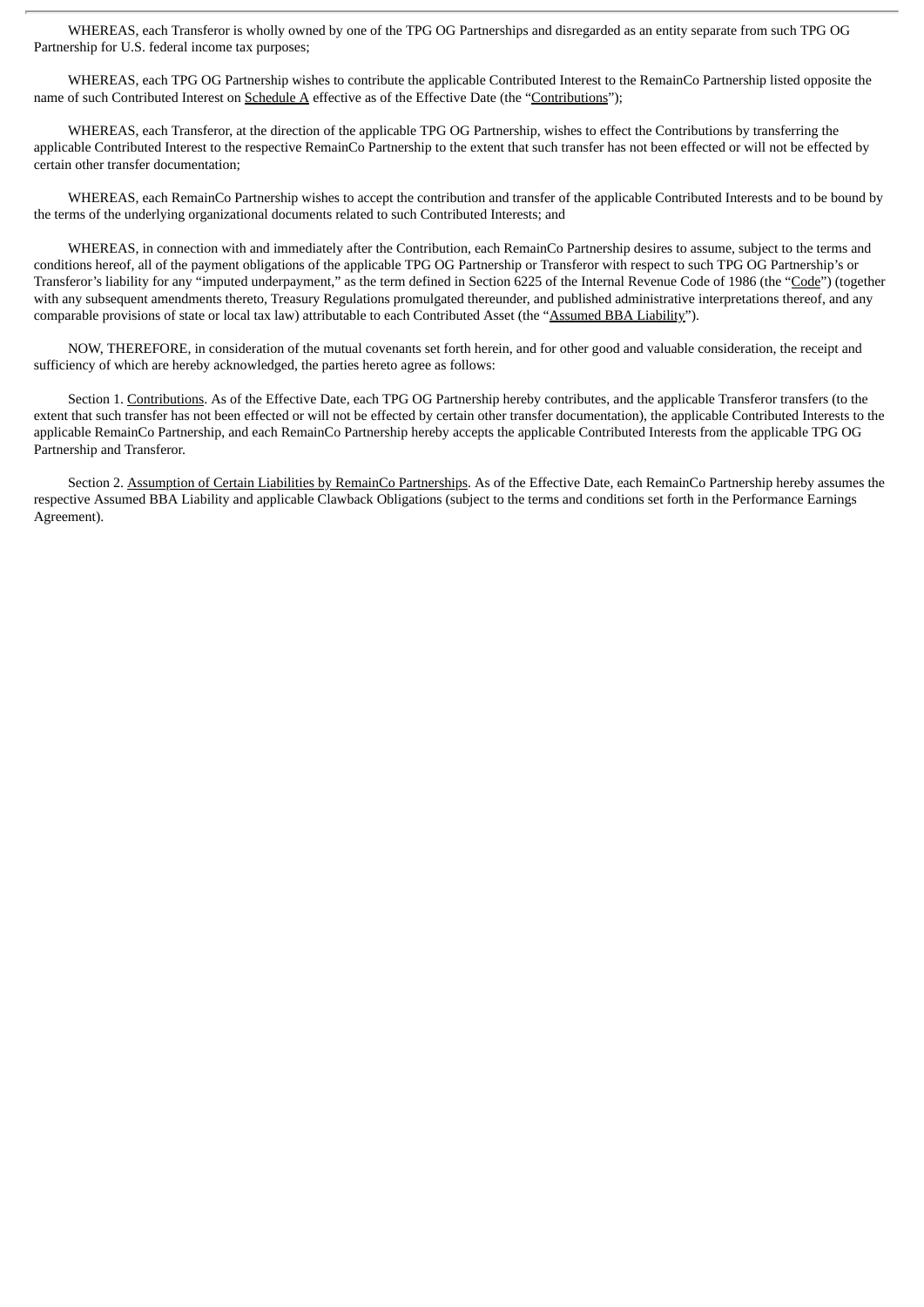Section 3. Intended Tax Treatment. The parties hereto intend that the Contributions (when taken together with the distributions of the interests in the RemainCo Partnership by the TPG OG Partnerships to be effected after the Contributions) be treated as a division of a partnership under Section 708 of the Internal Revenue Code of 1986, as amended (the "**Code"**), pursuant to which (a) TPG Holdings I is the "divided partnership," RemainCo I is the "recipient partnership" and each of TPG Holdings I and RemainCo I are the "continuation" of TPG Holdings I, (b) TPG Holdings II is the "divided partnership," RemainCo II is the "recipient partnership" and each of TPG Holdings II and RemainCo II are the "continuation" of TPG Holdings II, and (c) TPG Holdings III is the "divided partnership," RemainCo III is the "recipient partnership" and each of TPG Holdings III and RemainCo III are the "continuation" of TPG Holdings III (such intended tax treatment described above, the "**Intended Tax Treatments**"). The parties hereto will file all U.S. federal income tax returns in a manner consistent with the Intended Tax Treatments to the extent permitted by law.

Section 4. Further Assurances. The parties to this Agreement shall cooperate and use all of their respective best efforts to take or cause to be taken all appropriate actions and do, or cause to be done, all things necessary or appropriate to consummate and make effective the Contributions contemplated by this Agreement, including assumption of obligations in respect of any Contributed Interest to the extent the ownership or assignment of such Contributed Interest requires the assumption of applicable obligations.

Section 5. Governing Law. This Agreement and any claims arising out of this Agreement shall be governed by and construed in accordance with the law of the State of Delaware, without regard to the conflicts of law rules of such state.

Section 6. Amendment. This Agreement may not be amended or modified in any manner except by a written agreement executed by each of the parties hereto.

Section 7. Wrong Pockets. If following the Contributions, a party shall receive or otherwise possess any asset or interest that should belong to the other party pursuant to this Agreement, such party shall promptly transfer, or cause to be transferred, such asset to the other party so entitled thereto at no cost. In furtherance of the foregoing, each party agrees to forward or remit to the other party any payments received by such party on account of any asset or interest that should belong to the other party. Prior to any transfer pursuant to this Section 7, the party then holding or possessing such asset or interest shall hold such asset or interest in trust for such other party.

# Section 8. Indemnification of TPG OG Partnerships.

(a) RemainCo I shall indemnify and hold harmless TPG Holdings I, its affiliates and each of their respective officers, directors, employees and agents (collectively, the "TPG Holdings I Covered Parties"), from and against any claim, action, loss, liability, expense (including reasonable attorneys' fees), damage, tax, judgment, fine and penalty incurred by TPG Holdings I Covered Parties to the extent related to the applicable Contributed Interests or the related Assumed BBA Liability.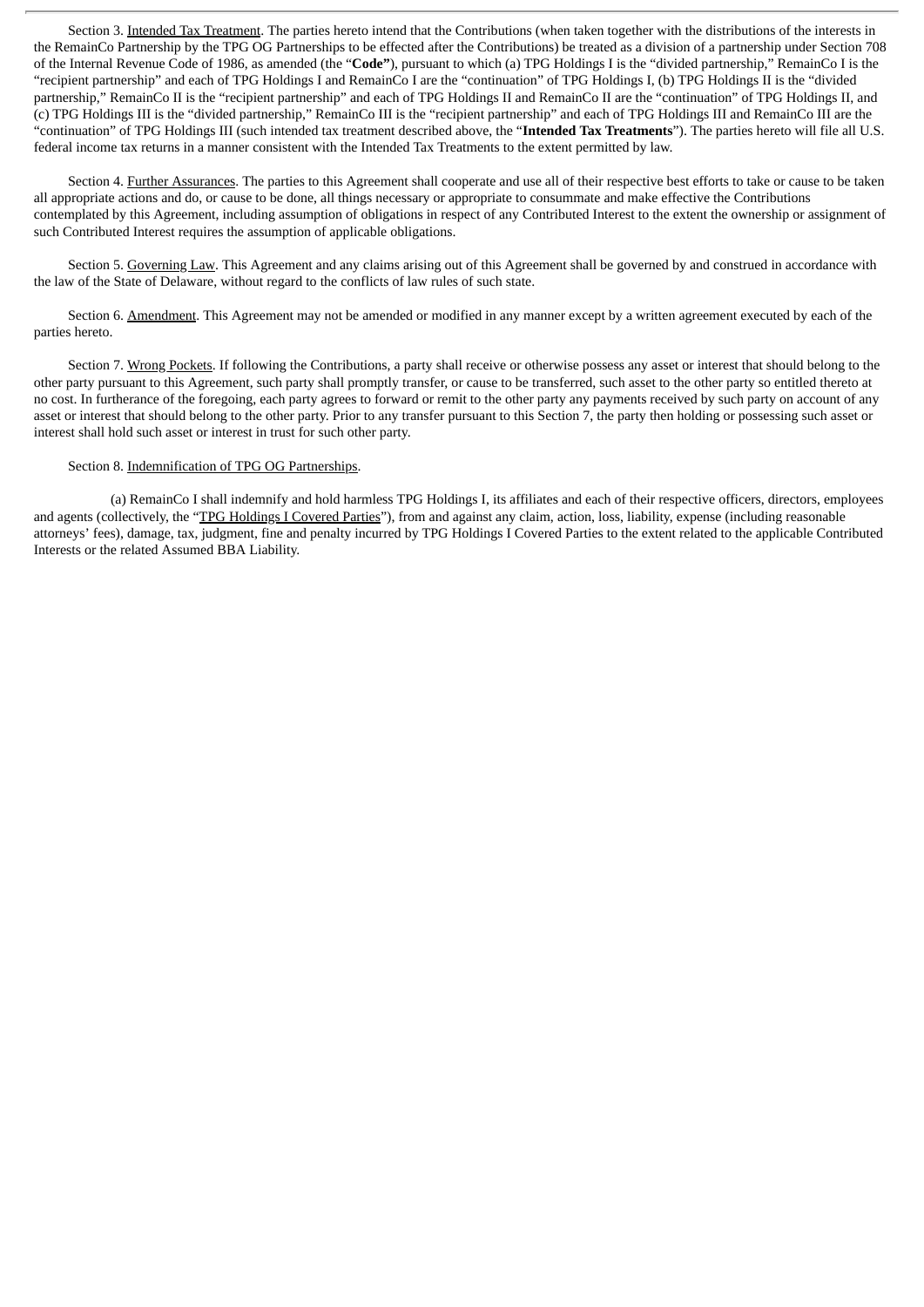(b) RemainCo II shall indemnify and hold harmless TPG Holdings II, its affiliates and each of their respective officers, directors, employees and agents (collectively, the "TPG Holdings II Covered Parties"), from and against any claim, action, loss, liability, expense (including reasonable attorneys' fees), damage, tax, judgment, fine and penalty incurred by TPG Holdings II Covered Parties to the extent related to the applicable Contributed Interests or the related Assumed BBA Liability.

(c) RemainCo III shall indemnify and hold harmless TPG Holdings III, its affiliates and each of their respective officers, directors, employees and agents (collectively, the "TPG Holdings III Covered Parties"), from and against any claim, action, loss, liability, expense (including reasonable attorneys' fees), damage, tax, judgment, fine and penalty incurred by TPG Holdings III Covered Parties to the extent related to the applicable Contributed Interests or the related Assumed BBA Liability.

Section 9. Counterparts. This Agreement may be executed in two (2) or more counterparts, each of which shall be deemed to constitute an original of the same Agreement, and all of which together shall constitute one single Agreement, which shall be effective upon the execution hereof by parties hereto. A complete set of counterparts shall be made available to each party.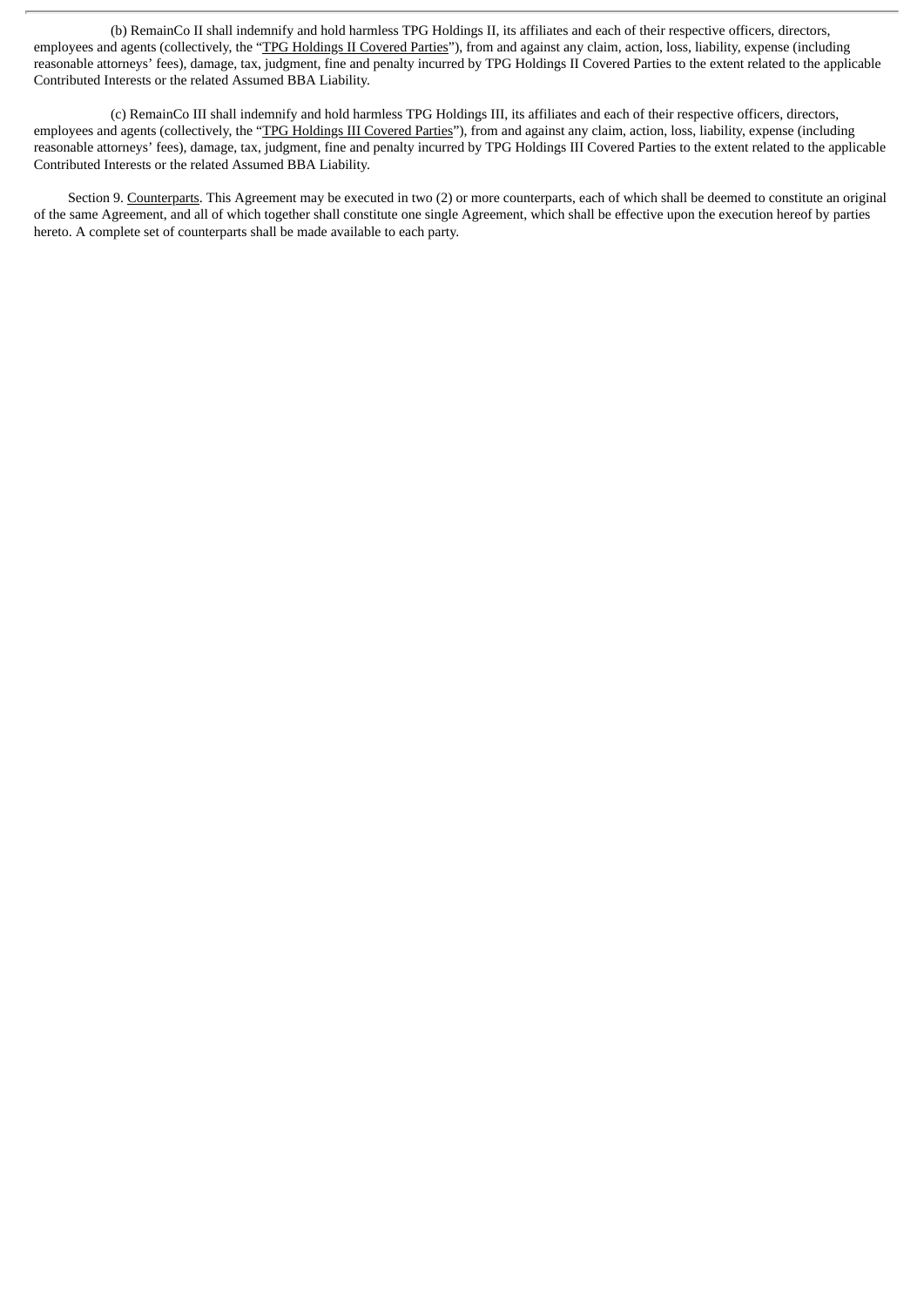IN WITNESS WHEREOF, this Agreement is executed as of the Effective Date.

| ł |  |
|---|--|

By:

Name:

Title:

*[Signature Page to Master Contribution Agreement]*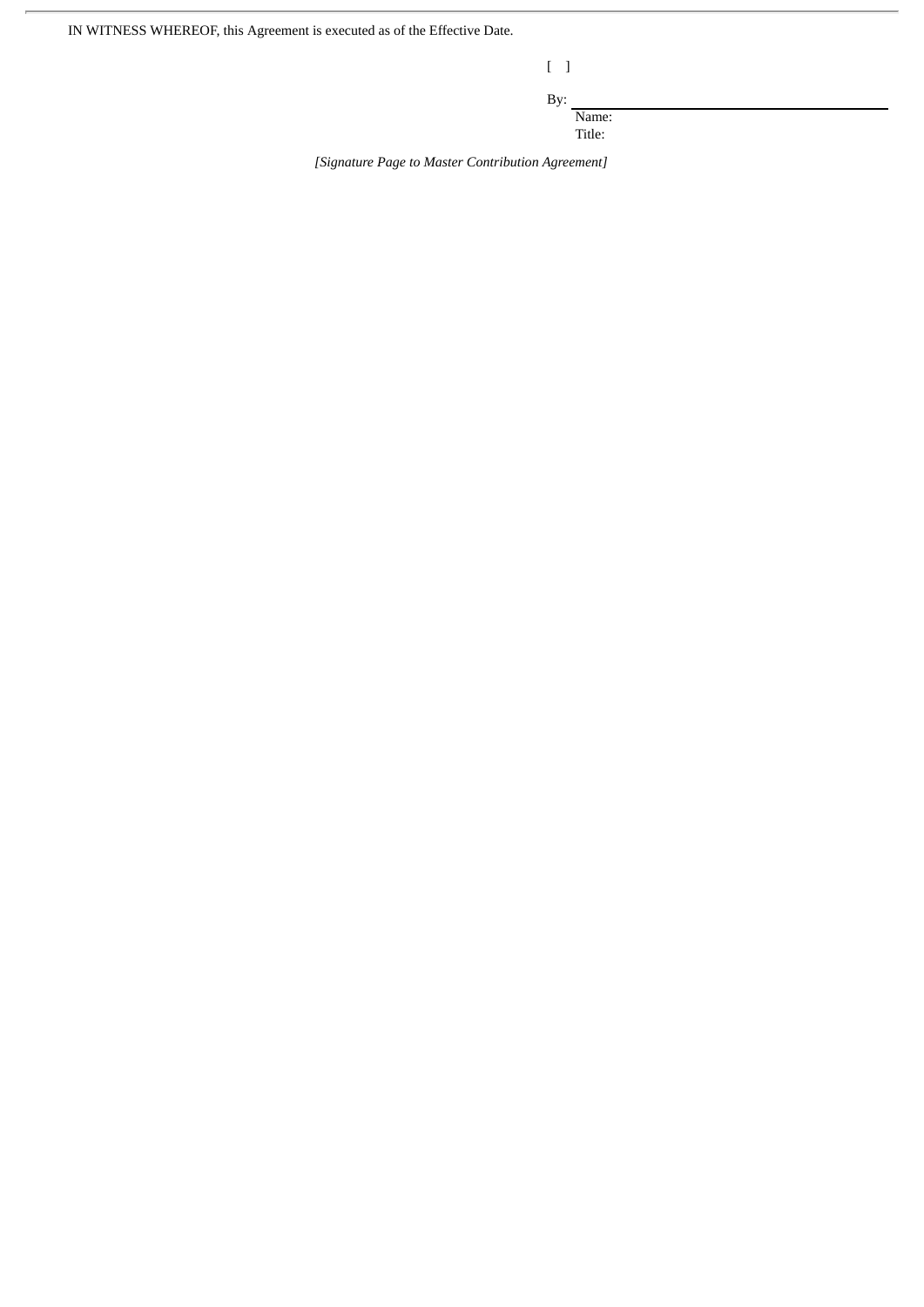# **SCHEDULE A** Contributed Interests

| RemainCo Partnership | TPG OG Partnership | Transferor                  | <b>Underlying Entity</b>    | Contributed Interest     |
|----------------------|--------------------|-----------------------------|-----------------------------|--------------------------|
| RemainCo I           | <b>TPG OG I</b>    | T08200 - TPG GenPar         | T08201 - TPG GenPar         | LP Interest representing |
|                      |                    | VIII Advisors, LLC          | VIII, L.P.                  | 15% of the promote       |
| RemainCo I           | TPG OG I           | A06201 - TPG Asia           | A06202 - TPG Asia           | LP Interest representing |
|                      |                    | GenPar VI Advisors, Inc.    | GenPar VI, L.P.             | 40% of the promote       |
| RemainCo I           | TPG OG I           | A06201 - TPG Asia           | <b>A06213 - TPG Asia VI</b> | LP Interest representing |
|                      |                    | GenPar VI Advisors, Inc.    | PEI AIV Genpar, LP          | 40% of the promote       |
| RemainCo I           | TPG OG I           | T07201 - TPG GenPar VII     | T07202 - TPG GenPar VII,    | LP Interest representing |
|                      |                    | Advisors, LLC               | L.P.                        | 15% of the promote       |
| RemainCo I           | TPG OG I           | T07205 - TPG GenPar         | T07206 - TPG GenPar         | LP Interest representing |
|                      |                    | VII-AIV Advisors, Inc.      | VII-AIV, L.P.               | 15% of the promote       |
| RemainCo I           | TPG OG I           | S03201 - TPG Growth         | S03202 - TPG Growth         | LP Interest representing |
|                      |                    | GenPar III Advisors, LLC    | GenPar III, L.P.            | 40% of the promote       |
| RemainCo I           | <b>TPG OG I</b>    | T08202 - TPG Healthcare     | T08203 - TPG Healthcare     | LP Interest representing |
|                      |                    | Partners Genpar Advisor     | Partners GenPar, L.P.       | 15% of the promote       |
| RemainCo I           | TPG OG I           | S31202 - TPG Rise           | S31201 - TPG Rise           | LP Interest representing |
|                      |                    | Climate GenPar Advisors,    | Climate GenPar, L.P.        | 13.07% of the promote    |
|                      |                    | <b>LLC</b>                  |                             |                          |
| RemainCo I           | <b>TPG OG I</b>    | S05201 - TPG Growth         | S05202 - TPG Growth         | LP Interest representing |
|                      |                    | GenPar V Advisors, LLC      | GenPar V, L.P.              | 15% of the promote       |
| RemainCo I           | TPG OG I           | T31200 - TPG Tech           | T31201 - TPG Tech           | LP Interest representing |
|                      |                    | Adjacencies GenPar          | Adjacencies GenPar, L.P.    | 15% of the promote       |
|                      |                    | <b>Advisors</b>             |                             |                          |
| RemainCo I           | TPG OG I           | S04201 - TPG Growth         | S04202 - TPG Growth         | LP Interest representing |
|                      |                    | GenPar IV Advisors, LLC     | GenPar IV, L.P.             | 15% of the promote       |
| RemainCo I           | TPG OG I           | T33202 - TPG Tech           | T33201 - TPG Tech           | LP Interest representing |
|                      |                    | Adjacencies GenPar II       | Adjacencies GenPar II,      | 15% of the promote       |
|                      |                    | Advisors, LLC               | L.P.                        |                          |
| RemainCo I           | <b>TPG OG I</b>    | S11202 - The Rise Fund      | S11201 - The Rise Fund      | LP Interest representing |
|                      |                    | Gen Par Advisors, LLC       | GenPar, L.P.                | 2.5% of the promote      |
| RemainCo I           | TPG OG I           | S11202 - The Rise Fund      | S11212 - The Rise Fund      | LP Interest representing |
|                      |                    | Gen Par Advisors, LLC       | Strategic Promote, LP       | 2.5% of the promote      |
| RemainCo I           | TPG OG I           | S11219 - The Rise Fund      | S11220 - The Rise Fund      | LP Interest representing |
|                      |                    | <b>Wild GenPar Advisors</b> | Wild GenPar, L.P.           | 2.5% of the promote      |
| RemainCo I           | <b>TPG OG I</b>    | A05206 - TPG Asia           | A05201 - TPG Asia           | LP Interest representing |
|                      |                    | GenPar V Advisors, Inc      | GenPar V, L.P.              | up to 50% of the         |
|                      |                    |                             |                             | promote                  |
| RemainCo I           | TPG OG I           | A05207 - TPG Asia V PEI     | A05208 - TPG Asia V PEI     | LP Interest representing |
|                      |                    | GenPar Advisors, LLC        | Genpar, L.P.                | up to 50% of the         |
|                      |                    |                             |                             | promote                  |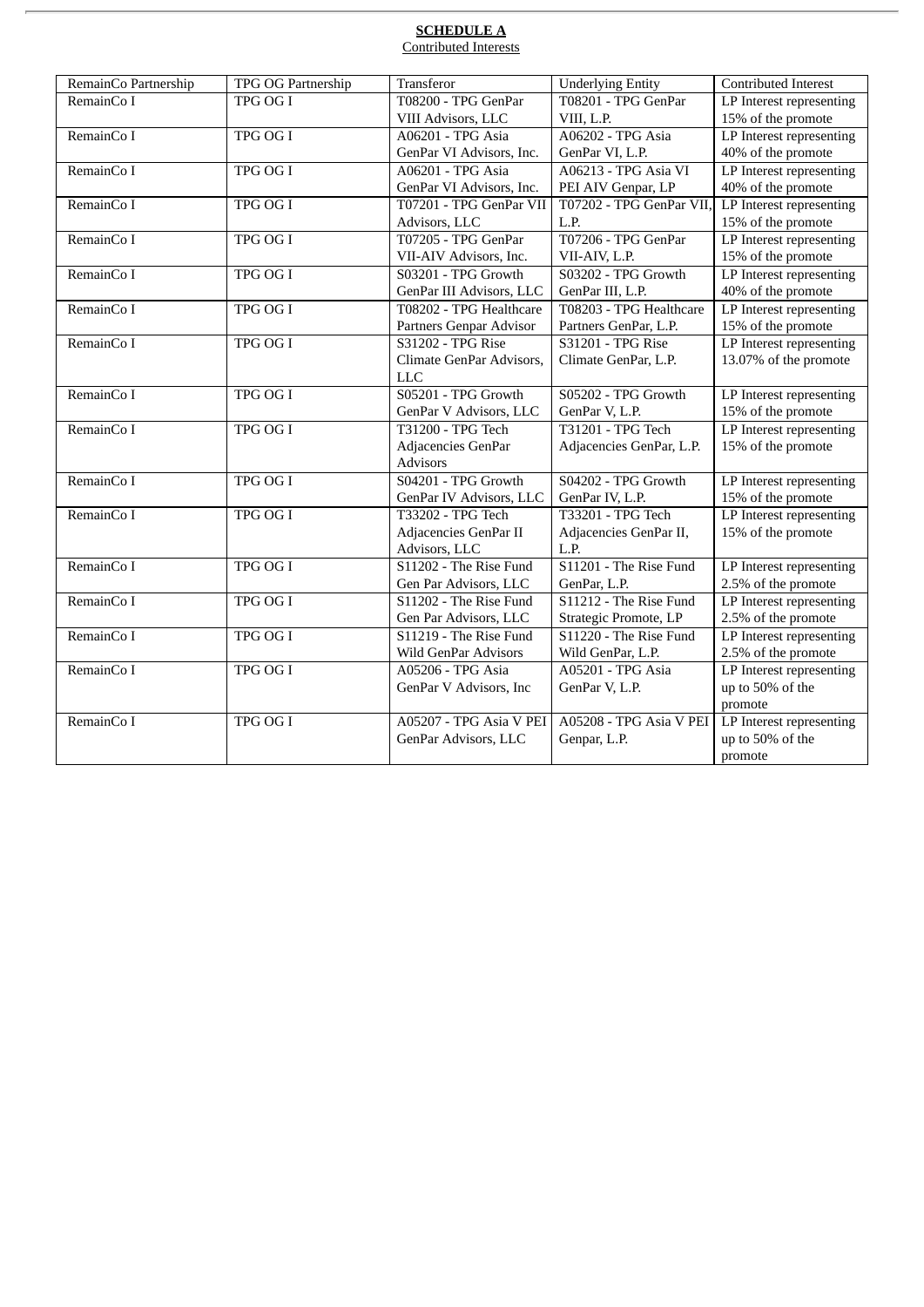| RemainCo I | TPG OG I        | W53205 - TPG Biotech III                                | W53202 - TPG                                                     | LP Interest representing                                |
|------------|-----------------|---------------------------------------------------------|------------------------------------------------------------------|---------------------------------------------------------|
|            |                 | GenPar Advisors, LLC                                    | Biotechnology GenPar III,<br>L.P.                                | 50% of the promote                                      |
| RemainCo I | TPG OG I        | TPG OG I                                                | W53101 - TPG<br>Biotechnology Partners III,<br>L.P.              | LP Interest representing<br>100% of the coinvest        |
| RemainCo I | TPG OG I        | S12201 - The Rise Fund<br>GP II Advisors, Inc           | S12202 - The Rise Fund<br>GenPar II, L.P.                        | LP Interest representing<br>10% of the promote          |
| RemainCo I | TPG OG I        | TPG OG I                                                | 101681 - Northstar Pacific<br>Group Inc                          | Class B Share<br>representing 100% of the<br>coinvest   |
| RemainCo I | TPG OG I        | T32202 - TPG Strategic<br>Capital GenPar Advisor        | T32201 - TPG Strategic<br>Capital GenPar, L.P.                   | LP Interest representing<br>15% of the promote          |
| RemainCo I | TPG OG I        | TPG OG I                                                | <b>W61322 - TPG ART FIP</b><br>AIV III, L.P.                     | LP Interest representing<br>100% of the coinvest        |
| RemainCo I | TPG OG I        | TPG OG I                                                | W61101 - TPG ART, L.P.                                           | LP Interest representing<br>100% of the coinvest        |
| RemainCo I | <b>TPG OG I</b> | <b>TPG OG I</b>                                         | W61316 - TPG ART-AIV,<br>L.P.                                    | LP Interest representing<br>100% of the coinvest        |
| RemainCo I | TPG OG I        | W61201 - TPG Circadian<br><b>Capital Prtnrs GP Advs</b> | <b>W61202 - TPG ART</b><br>GenPar, L.P.                          | LP Interest representing<br>50% of the promote          |
| RemainCo I | <b>TPG OG I</b> | W61209 - TPG Circadian<br>Capital Ptrs AIV GPAdv        | W61212 - TPG Circadian<br>Capital Ptrs AIV GP LP                 | LP Interest representing<br>50% of the promote          |
| RemainCo I | TPG OG I        | W55202 - TPG Biotech<br>GenPar V Advisors, LLC          | W55201 - TPG<br>Biotechnology GenPar V,<br>L.P.                  | LP Interest representing<br>50% of the promote          |
| RemainCo I | TPG OG I        | TPG OG I                                                | W55101 - TPG<br>Biotechnology Partners V,<br>L.P.                | LP Interest representing<br>100% of the coinvest        |
| RemainCo I | TPG OG I        | T04211 - TPG Genpar IV<br>Advisors, LLC                 | T04201 - TPG Genpar IV,<br>L.P.                                  | LP Interest representing<br>up to 50% of the<br>promote |
| RemainCo I | <b>TPG OG I</b> | T04216 - TPG GenPar<br>IV-AIV Advisors, Inc.            | T04359 - TPG Genpar<br>IV-AIV, L.P.                              | LP Interest representing<br>up to 50% of the<br>promote |
| RemainCo I | TPG OG I        | T06229 - TPG Genpar VI<br>Advisors, LLC                 | T06275 - TPG GenPar VI<br>PEI, LP                                | LP Interest representing<br>up to 50% of the<br>promote |
| RemainCo I | TPG OG I        | T06229 - TPG Genpar VI<br>Advisors, LLC                 | T06201 - TPG Genpar VI,<br>L.P.                                  | LP Interest representing<br>up to 50% of the<br>promote |
| RemainCo I | TPG OG I        | TPG OG I                                                | T06205 - TPG FOF VI -<br>QP, L.P.                                | LP Interest representing<br>100% of the coinvest        |
| RemainCo I | TPG OG I        | T06277 - TPG Grocery GP<br>VI Advisors, LLC             | T06144 - Grocery Genpar<br>VI, L.P.                              | LP Interest representing<br>up to 50% of the<br>promote |
| RemainCo I | TPG OG I        | T06232 - TPG Luna<br><b>Genpar Advisors</b>             | T06221 - TPG Luna<br>Genpar, L.P.                                | LP Interest representing<br>up to 50% of the<br>promote |
| RemainCo I | TPG OG I        | <b>T06491 - TPG VI AIV</b><br>SLP SD II Adv, LLC        | T06488 - TPG VI AIV<br>SLP SD II, LP                             | LP Interest representing<br>up to 50% of the<br>promote |
| RemainCo I | TPG OG I        | <b>TPG OG I</b>                                         | <b>W54101 - TPG</b><br><b>Biotechnology Partners IV,</b><br>L.P. | LP Interest representing<br>100% of the coinvest        |
| RemainCo I | TPG OG I        | W54203 - TPG Biotech<br>GenPar IV Advisors, LLC         | W54202 - TPG<br>Biotechnology GenPar IV,<br>L.P.                 | LP Interest representing<br>50% of the promote          |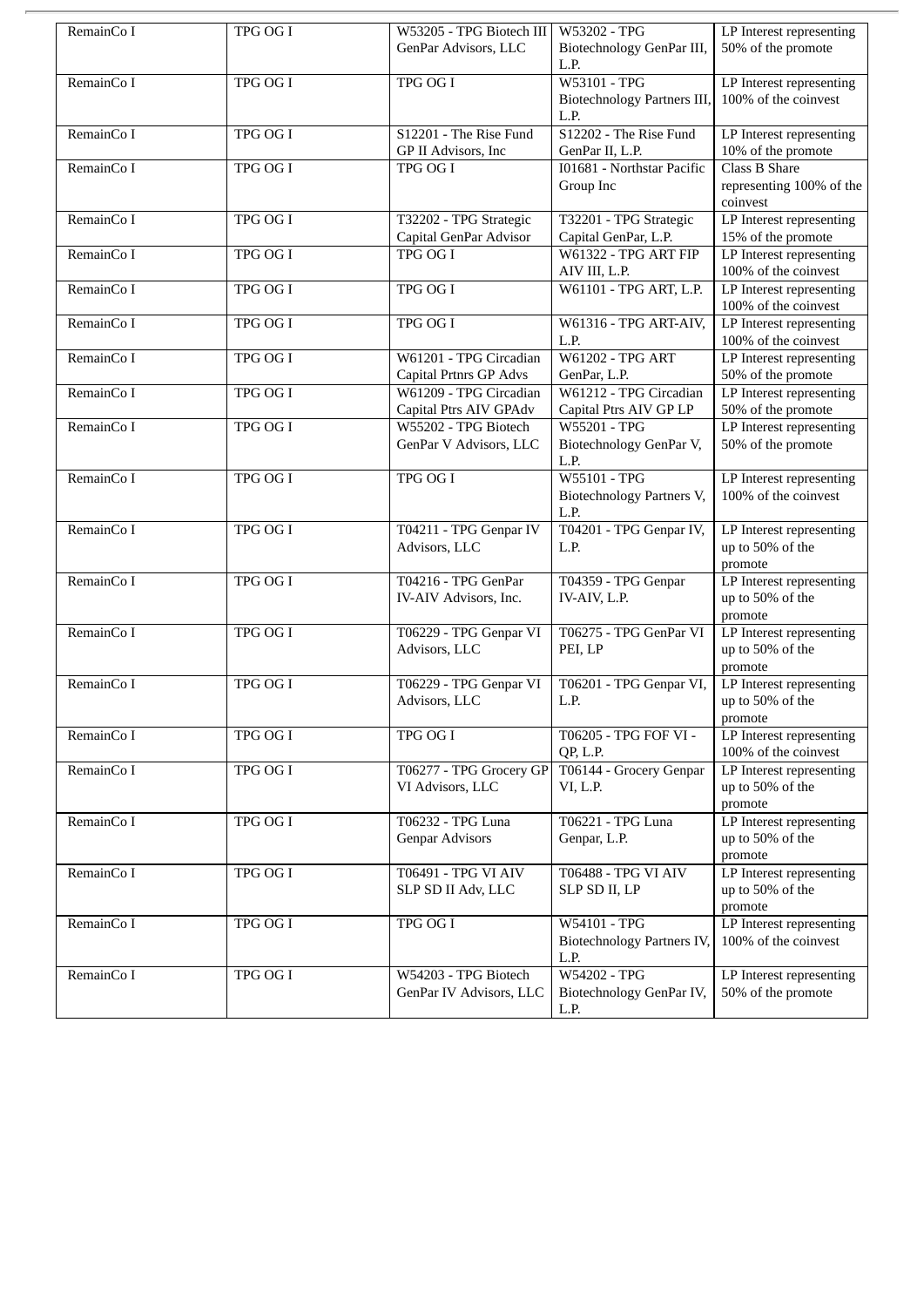| RemainCo I | TPG OG I        | T02206 - TPG Growth            | S02204 - TPG Growth          | LP Interest representing |
|------------|-----------------|--------------------------------|------------------------------|--------------------------|
|            |                 | GenPar II Advisors, LLC        | GenPar II, L.P.              | 50% of the promote       |
| RemainCo I | <b>TPG OG I</b> | S01408 - TPG Growth II         | S01409 - TPG Growth II       | LP Interest representing |
|            |                 | AIV GP Advisors, Inc.          | AIV GenPar, L.P.             | 50% of the promote       |
| RemainCo I | TPG OG I        | G02206 - TPG Growth II         | G02207 - TPG Growth II       | LP Interest representing |
|            |                 | <b>AIV Gator GP Advisors</b>   | AIV Gator GenPar, L.P.       | 50% of the promote       |
| RemainCo I | TPG OG I        | G02201 - TPG Growth            | G02202 - TPG Growth          | LP Interest representing |
|            |                 | Gator GenPar II Advisors,      | Gator GenPar II, L.P.        | 50% of the promote       |
| RemainCo I | TPG OG I        | TPG OG I                       | X51101 - TPG Financial       | LP Interest representing |
|            |                 |                                | Partners, L.P.               | 100% of the coinvest     |
| RemainCo I | TPG OG I        | TPG OG I                       | X51302 - TFP Royal AIV,      | LP Interest representing |
|            |                 |                                | L.P.                         | 100% of the coinvest     |
| RemainCo I | <b>TPG OG I</b> | <b>TPG OG I</b>                | X51311 - TPG Tortoise        | LP Interest representing |
|            |                 |                                | AIV, L.P.                    | 100% of the coinvest     |
| RemainCo I | TPG OG I        | X51210 - TPG Financial         | X51201 - TPG Financial       | LP Interest representing |
|            |                 | GenPar Advisors, Inc           | Genpar, L.P.                 | 50% of the promote       |
| RemainCo I | <b>TPG OG I</b> | X51208 - TPG Tortoise          | X51204 - TPG Tortoise        | LP Interest representing |
|            |                 | GenPar Advisors, LLC           | GenPar, L.P.                 | 50% of the promote       |
| RemainCo I | TPG OG I        | X51209 - TPG Olympic           | T06302 - TPG Olympic         | LP Interest representing |
|            |                 | Genpar Advisors, LLC           | GenPar, L.P.                 | 50% of the promote       |
| RemainCo I | TPG OG I        | A04214 - NB Asia GenPar        | A04201 - Newbridge Asia      | LP Interest representing |
|            |                 | IV Advisors, Inc.              | Genpar IV                    | up to 50% of the         |
|            |                 |                                |                              | promote                  |
| RemainCo I | TPG OG I        | S01224 - TPG Star GenPar       | S01204 - TPG Star            | LP Interest representing |
|            |                 | Advisors, LLC                  | GenPar, L.P.                 | 28.9% of the promote     |
| RemainCo I | TPG OG I        | <b>W52220 - TPG</b>            | W52202 - TPG                 | LP Interest representing |
|            |                 | <b>Biotechnology Genpar II</b> | Biotechnology GenPar II,     | up to 35% of the         |
|            |                 | Adv LLC                        | L.P.                         | promote                  |
| RemainCo I | <b>TPG OG I</b> | TPG OG I                       | D71266 - President           | <b>LLC</b> Interest      |
|            |                 |                                | <b>Residential Mortgage</b>  | representing 100% of the |
|            |                 |                                | Genpar Advisers, LLC         | promote                  |
| RemainCo I | <b>TPG OG I</b> | <b>TPG OG I</b>                | X01290 - TPG SSP             | LP Interest representing |
|            |                 |                                | GenPar Holdings BL, L.P.     | 100% of the promote      |
| RemainCo I | TPG OG I        | A08201 - TPG Asia              | A08202 - TPG Asia            | LP Interest representing |
|            |                 | GenPar VIII Advisors, Inc.     | GenPar VIII, L.P.            | 15% of the promote       |
| RemainCo I | <b>TPG OG I</b> | T05224 - TPG Genpar V          | T05201 - TPG GenPar V,       | LP Interest representing |
|            |                 | Advisors, LLC                  | L.P.                         | up to 50% of the         |
|            |                 |                                |                              | promote                  |
| RemainCo I | <b>TPG OG I</b> | T05228 - TPG Genpar            | T05501 - TPG GenPar V        | LP Interest representing |
|            |                 | V-AIV Advisors, Inc.           | AIV, L.P.                    | up to 50% of the         |
|            |                 |                                |                              | promote                  |
| RemainCo I | TPG OG I        | T05226 - TPG Luna              | T05507 - TPG Luna            | LP Interest representing |
|            |                 | Genpar V-AIV Advisors,         | Genpar V-AIV, L.P.           | up to 50% of the         |
|            |                 | Inc.                           |                              | promote                  |
| RemainCo I | <b>TPG OG I</b> | TPG OG I                       | T05203 - TPG FOF V-QP,       | LP Interest representing |
|            |                 |                                | L.P.                         | 100% of the coinvest     |
| RemainCo I | <b>TPG OG I</b> | A61205 - TPG Advisors          | A61203 - TPG Yihua           | LP Interest representing |
|            |                 | (Chongqing), LLC               | (Chongqing) Equity           | 100% of the coinvest     |
|            |                 |                                | <b>Investment Management</b> |                          |
|            |                 |                                | Partnership Enterprise LP    |                          |
|            |                 |                                |                              |                          |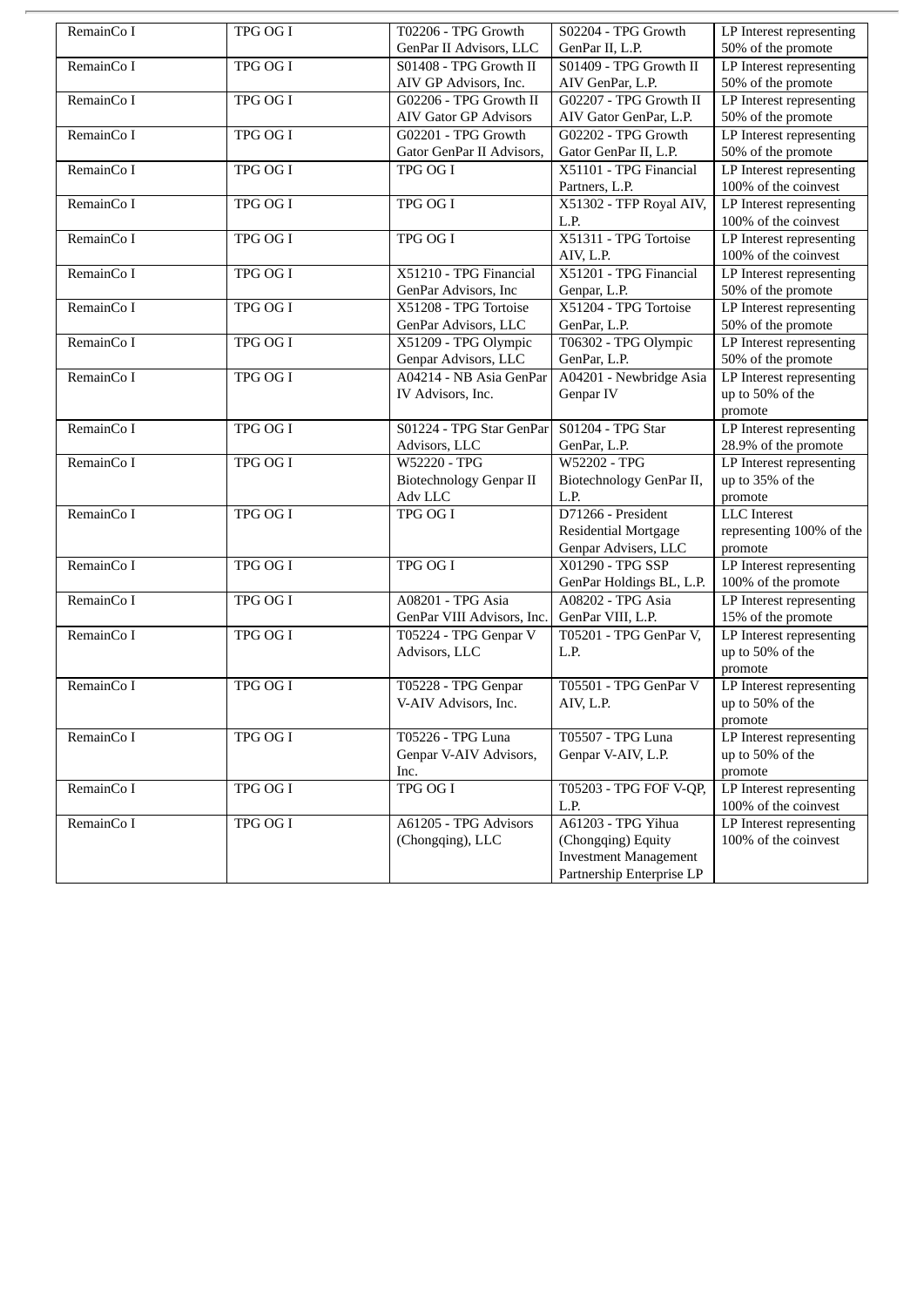| RemainCo I   | TPG OG I          | A61204 - TPG Advisors           | A61201 - TPG Peihua           | LP Interest representing   |
|--------------|-------------------|---------------------------------|-------------------------------|----------------------------|
|              |                   | (Shanghai), LLC                 | (Shanghai) Equity             | 100% of the coinvest       |
|              |                   |                                 | <b>Investment Management</b>  |                            |
|              |                   |                                 | Enterprise (L.P.)             |                            |
| RemainCo II  | TPG OG II         | T07221 - TPG VII Manta          | T07222 - TPG VII Manta        | LP Interest representing   |
|              |                   | GenPar Advisors, LLC            | GenPar, L.P.                  | 15% of the promote         |
| RemainCo II  | TPG OG II         | <b>T07207 - TPG VII DE</b>      | <b>T07208 - TPG VII DE</b>    | LP Interest representing   |
|              |                   | AIV Genpar Advisors,            | AIV Genpar, LP                | 15% of the promote         |
|              |                   | <b>LLC</b>                      |                               |                            |
| RemainCo II  | TPG OG II         | T07224 - TPG VII                | T07223 - TPG VII              | LP Interest representing   |
|              |                   | <b>Kentucky GenPar Advisors</b> | Kentucky GenPar, L.P.         | 15% of the promote         |
|              |                   | <b>LLC</b>                      |                               |                            |
| RemainCo II  | TPG OG II         | <b>TPG OG II</b>                | Y202 - Sixth Street           | <b>Entire LP Interest</b>  |
|              |                   |                                 | Partners Management           |                            |
|              |                   |                                 | Company LP                    |                            |
| RemainCo II  | <b>TPG OG II</b>  | TPG OG II                       | Y201 - Sixth Street           | <b>Entire LLC Interest</b> |
|              |                   |                                 | <b>Specialty Lending</b>      |                            |
|              |                   |                                 | Advisers Holdings, LLC        |                            |
| RemainCo II  | TPG OG II         | <b>TPG OG II</b>                | D61204 - TSL Equity           | <b>Entire LP Interest</b>  |
|              |                   |                                 | Partners, L.P                 |                            |
| RemainCo II  | TPG OG II         | TPG OG II                       | 1284 - Sixth Street           | Entire LLC Interest        |
|              |                   |                                 | <b>Opportunities Advisors</b> |                            |
|              |                   |                                 | Holdings, LLC                 |                            |
| RemainCo II  | TPG OG II         | <b>T08217 - TPG VIII DE</b>     | T08218 - TPG VIII DE          | LP Interest representing   |
|              |                   | AIV Genpar Advisors,            | AIV GenPar, L.P.              | 15% of the promote         |
|              |                   | <b>LLC</b>                      |                               |                            |
| RemainCo III | <b>TPG OG III</b> | T08240 - TPG GenPar             | T08241 - TPG GenPar           | LP Interest representing   |
|              |                   | VIII SBS SA DE AIV I            | VIII SBS SA DE AIV I,         | 15% of the promote         |
|              |                   |                                 | L.P                           |                            |
|              |                   | Advisors, LLC                   |                               |                            |
| RemainCo II  | <b>TPG OG II</b>  | R03200 - TPG Real Estate        | R03201 - TPG Real Estate      | LP Interest representing   |
|              |                   | <b>GenPar III Advisors</b>      | GenPar III, L.P.              | 10% of the promote         |
| RemainCo II  | TPG OG II         | S02213 - TPG Growth II          | S02214 - TPG Growth II        | LP Interest representing   |
|              |                   | DE AIV GP Adv, LLC              | DE AIV GenPar, LP             | 50% of the promote         |
| RemainCo II  | <b>TPG OG II</b>  | G02203 - TPG Growth II          | G02204 - TPG Growth II        | LP Interest representing   |
|              |                   | DE AIV Gator GenPar Ad          | DE AIV Gator GP               | 50% of the promote         |
| RemainCo II  | <b>TPG OG II</b>  | S04212 - TPG Growth IV          | S04213 - TPG Growth IV        | LP Interest representing   |
|              |                   | DE AIV GenPar Advisors          | DE AIV GenPar, L.P.           | 15% of the promote         |
| RemainCo II  | <b>TPG OG II</b>  | T34201 - TPG AAF                | T34202 - TPG AAF              | LP Interest representing   |
|              |                   | Advisors, LLC                   | GenPar, L.P.                  | 15% of the promote         |
| RemainCo II  | <b>TPG OG II</b>  | <b>T08215 - TPG HC DE</b>       | <b>T08216 - TPG HC DE</b>     | LP Interest representing   |
|              |                   | AIV Genpar Advisor, LLC         | AIV GenPar, L.P.              | 15% of the promote         |
| RemainCo II  | TPG OG II         | R02202 - TPG RE Genpar          | R02201 - TPG Real Estate      | LP Interest representing   |
|              |                   | II Advisors, LLC                | Genpar II, L.P.               | up to 37% of the           |
|              |                   |                                 |                               | promote                    |
| RemainCo II  | <b>TPG OG II</b>  | R02367 - Mothership             | R02368 - Mothership           | LP Interest representing   |
|              |                   | GenPar Advisors, LLC            | GenPar, L.P.                  | up to 37% of the           |
|              |                   |                                 |                               | promote                    |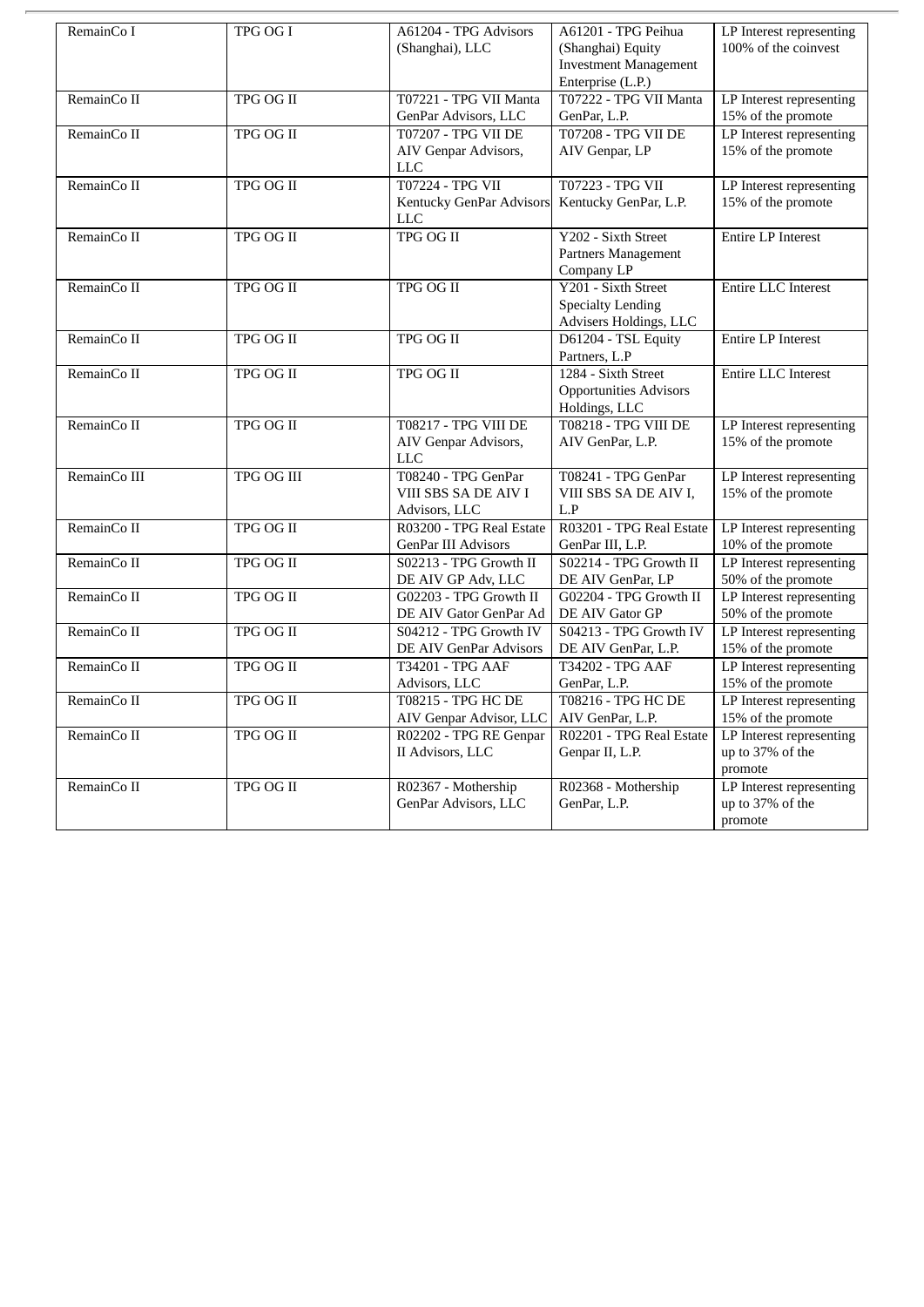| RemainCo II | TPG OG II        | T05517 - TPG VI AIV              | T05514 - TPG VI AIV                 | LP Interest representing   |
|-------------|------------------|----------------------------------|-------------------------------------|----------------------------|
|             |                  | SLP SD Advisors, LLC             | SLP SD, L.P.                        | up to 50% of the           |
|             |                  |                                  |                                     | promote                    |
| RemainCo II | TPG OG II        | T31217 - TPG Tech                | T31218 - TPG Tech                   | LP Interest representing   |
|             |                  | Adjacencies DE AIV GP            | Adjacencies DE AIV                  | 15% of the promote         |
|             |                  | Adv                              | GenPar                              |                            |
| RemainCo II | <b>TPG OG II</b> | S12210 - The Rise Fund II        | S12211 - The Rise Fund II           | LP Interest representing   |
|             |                  | DE AIV GenPar Advisors,          | DE AIV GenPar, L.P.                 | 10% of the promote         |
|             |                  | <b>LLC</b>                       |                                     |                            |
| RemainCo II | <b>TPG OG II</b> | S11214 - The Rise Fund           | S11215 - The Rise Fund              | LP Interest representing   |
|             |                  | DE AIV GP Advisors LP            | DE AIV GenPar, L.P.                 | 2.5% of the promote        |
| RemainCo II | <b>TPG OG II</b> | S05209 - TPG Growth V            | S05210 - TPG Growth V               | LP Interest representing   |
|             |                  | DE AIV GenPar Advisors,          | DE AIV GenPar, L.P.                 | 15% of the promote         |
|             |                  | <b>LLC</b>                       |                                     |                            |
| RemainCo II | TPG OG II        | <b>T07234 - TPG Aion</b>         | T07235 - TPG Aion                   | LP Interest representing   |
|             |                  | Partners GenPar Advisors,        | Partners GenPar, L.P.               | 15% of the promote         |
|             |                  | <b>LLC</b>                       |                                     |                            |
| RemainCo II | TPG OG II        | <b>TPG OG II</b>                 | <b>Brooklands Capital</b>           | <b>Entire LP Interest</b>  |
|             |                  |                                  | Strategies Management,              |                            |
|             |                  |                                  | L.P.                                |                            |
| RemainCo II | TPG OG II        | S03220 - TPG Growth III          | S03221 - TPG Growth III             | LP Interest representing   |
|             |                  | DE AIV GenPar Advisor            | DE AIV GenPar, L.P.                 | 40% of the promote         |
| RemainCo II | TPG OG II        | <b>TPG OG II</b>                 | <b>W61311 - TPG ART DE</b>          | LP Interest representing   |
|             |                  |                                  | AIV II, LP                          | 100% of the coinvest       |
| RemainCo II | <b>TPG OG II</b> | <b>W61207 - TPG ART DE</b>       | <b>W61208 - TPG ART DE</b>          | LP Interest representing   |
|             |                  | AIV GenPar Advisors,             | AIV GenPar, LP                      | 50% of the promote         |
|             |                  | <b>LLC</b>                       |                                     |                            |
| RemainCo II | TPG OG II        | W55203 - TPG Biotech V           | W55204 - TPG Biotech V              | LP Interest representing   |
|             |                  | DE AIV GenPar Advisors           | DE AIV GenPar, L.P.                 | 50% of the promote         |
| RemainCo II | <b>TPG OG II</b> | TPG OG II                        | W55103 - TPG Biotech V              | LP Interest representing   |
|             |                  |                                  | DE AIV II, L.P.                     | 100% of the coinvest       |
| RemainCo II | <b>TPG OG II</b> | <b>TPG OG II</b>                 | 101506 - Palestra Capital           | <b>Entire LLC Interest</b> |
|             |                  |                                  |                                     |                            |
|             |                  | X61202 - TPG DASA                | Management, LLC<br>X61201 - TPG CDP |                            |
| RemainCo II | TPG OG II        |                                  |                                     | LP Interest representing   |
|             |                  | Advisors, LLC                    | DASA GenPar A, L.P.                 | up to 60% of the           |
|             |                  |                                  |                                     | promote                    |
| RemainCo II | <b>TPG OG II</b> | T11204 - TPG Energy              | T11205 - TPG Energy                 | LP Interest representing   |
|             |                  | Solutions DE AIV GP              | Solutions DE AIV GenPar             | 12.5% of the promote       |
|             |                  | Advrs                            |                                     |                            |
| RemainCo II | <b>TPG OG II</b> | T11202 - TPG Energy              | T11201 - TPG Energy                 | LP Interest representing   |
|             |                  | <b>Solutions GenPar Advisors</b> | Solutions GenPar, L.P.              | 12.5% of the promote       |
| RemainCo II | TPG OG II        | <b>T05516 - TPG V AIV SLP</b>    | <b>T05513 - TPG V AIV SLP</b>       | LP Interest representing   |
|             |                  | SD Advisors, LLC                 | SD, L.P.                            | up to 50% of the           |
|             |                  |                                  |                                     | promote                    |
| RemainCo II | TPG OG II        | R04201 - TPG Real Estate         | R04202 - TPG Real Estate            | LP Interest representing   |
|             |                  | Genpar IV Advisors, LLC          | Genpar IV, L.P.                     | 10% of the promote         |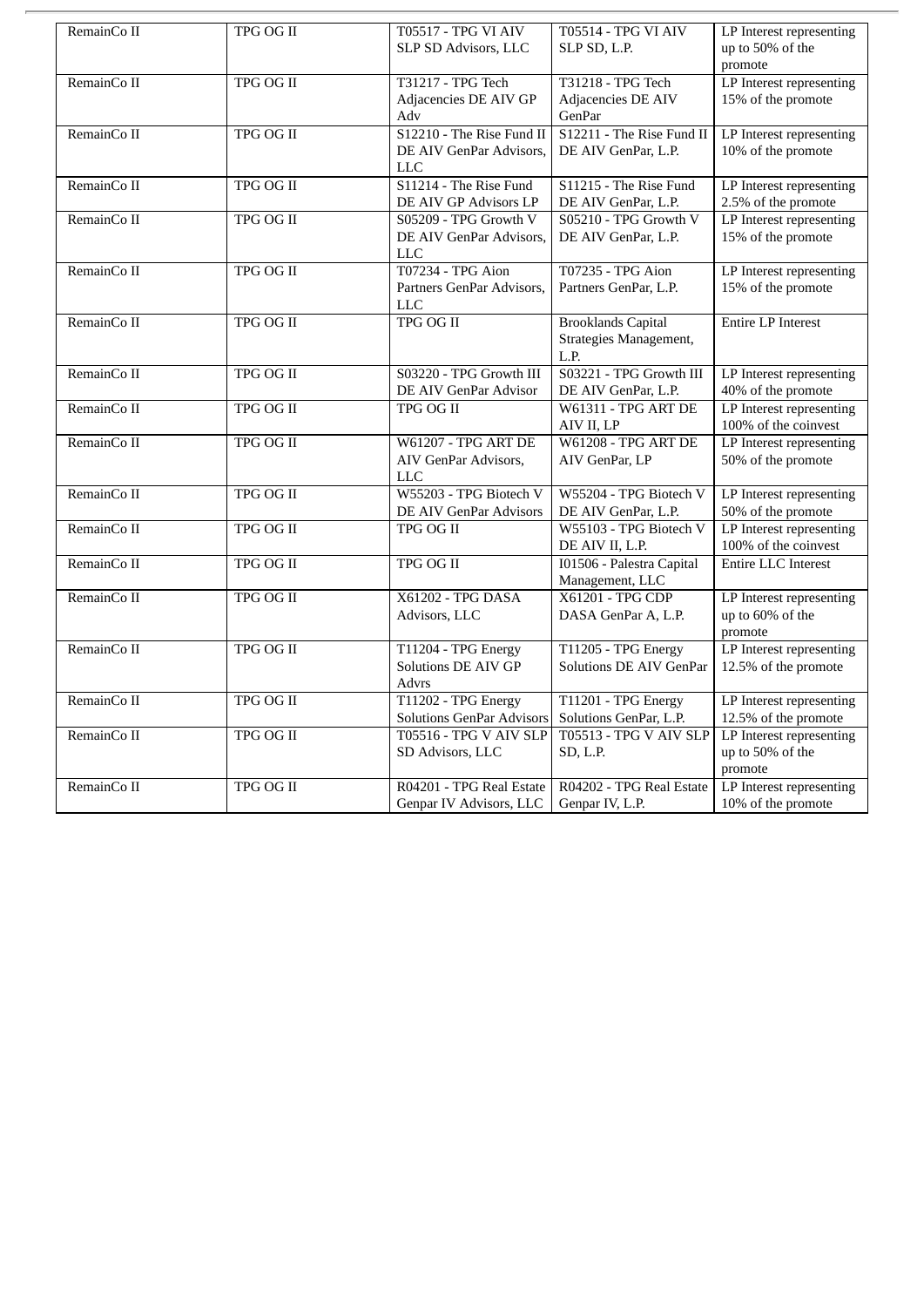| RemainCo II  | TPG OG II         | K01201 - TPG GP<br><b>Solutions GenPar</b>                     | K01202 - TPG GP<br>Solutions GenPar, L.P.                                        | LP Interest representing<br>$15\%$ of the promote |
|--------------|-------------------|----------------------------------------------------------------|----------------------------------------------------------------------------------|---------------------------------------------------|
| RemainCo II  | <b>TPG OG II</b>  | Advisors, LLC<br>W54320 - TPG Biotech IV                       | W54322 - TPG Biotech IV                                                          | LP Interest representing                          |
|              |                   | DE AIV Genpar Advisor                                          | DE AIV Genpar, L.P.                                                              | 50% of the promote                                |
| RemainCo II  | <b>TPG OG II</b>  | TPG OG II                                                      | W54324 - TPG Biotech IV<br>DE AIV II, L.P.                                       | LP Interest representing<br>100% of the coinvest  |
| RemainCo II  | TPG OG II         | <b>S01231 - TPG STAR</b><br>GenPar AIV Advisors,<br><b>LLC</b> | S01232 - TPG Star Genpar<br>AIV, L.P.                                            | LP Interest representing<br>28.9% of the promote  |
| RemainCo III | <b>TPG OG III</b> | <b>TPG OG III</b>                                              | X01288 - TPG SSP<br>Genpar Holdings, LP                                          | <b>Entire LP Interest</b>                         |
| RemainCo III | <b>TPG OG III</b> | <b>TPG OG III</b>                                              | D72101 - Sixth Street<br><b>Opportunities Partners III</b><br>$(A)$ , LP         | <b>Entire LP Interest</b>                         |
| RemainCo III | TPG OG III        | TPG OG III                                                     | D74101 - TSSP Adjacent<br><b>Opportunities Partners IV</b><br>(A), LP            | <b>Entire LP Interest</b>                         |
| RemainCo III | <b>TPG OG III</b> | <b>TPG OG III</b>                                              | D73103 - TSSP Adjacent<br>Opportunities Partners (B),<br>LP                      | <b>Entire LP Interest</b>                         |
| RemainCo III | <b>TPG OG III</b> | <b>TPG OG III</b>                                              | D75209 - TCS Equity, L.P.                                                        | <b>Entire LP Interest</b>                         |
| RemainCo III | TPG OG III        | TPG OG III                                                     | D73121 - TSSP Adjacent<br>Opportunities Partners (D),<br>LP                      | <b>Entire LP Interest</b>                         |
| RemainCo III | <b>TPG OG III</b> | <b>TPG OG III</b>                                              | <b>D73111 - PSERS TAO</b><br>Partners Parallel Fund, LP                          | <b>Entire LP Interest</b>                         |
| RemainCo III | <b>TPG OG III</b> | TPG OG III                                                     | D71101 - Sixth Street<br><b>Opportunities Partners II</b><br>(A), LP             | <b>Entire LP Interest</b>                         |
| RemainCo III | <b>TPG OG III</b> | <b>TPG OG III</b>                                              | D76203 - TSCO Equity,<br>L.P.                                                    | <b>Entire LP Interest</b>                         |
| RemainCo III | <b>TPG OG III</b> | <b>TPG OG III</b>                                              | D67103 - Sixth Street<br><b>Specialty Lending Europe I</b><br>(USD Feeder), L.P. | <b>Entire LP Interest</b>                         |
| RemainCo III | TPG OG III        | TPG OG III                                                     | D71269 - President<br><b>Residential Mortgage</b><br>Equity, LP                  | <b>Entire LP Interest</b>                         |
| RemainCo III | <b>TPG OG III</b> | TPG OG III                                                     | D71115 - TOP II Allison<br>AIV II, L.P.                                          | <b>Entire LP Interest</b>                         |
| RemainCo III | TPG OG III        | TPG OG III                                                     | D72181 - TOP III<br>Delaware AIV I-B, LP                                         | Entire LP Interest                                |
| RemainCo III | TPG OG III        | TPG OG III                                                     | D74105 - TOP IV<br>Delaware AIV I-B LP                                           | Entire LP Interest                                |
| RemainCo III | TPG OG III        | TPG OG III                                                     | SSP-1 - TOP III DBT AIV<br>III(A)                                                | Entire LP Interest                                |
| RemainCo III | <b>TPG OG III</b> | <b>TPG OG III</b>                                              | SSP-11 - TAO (B) AIV<br>$I-A, LP$                                                | <b>Entire LP Interest</b>                         |
| RemainCo III | TPG OG III        | TPG OG III                                                     | SSP-12 - TAO (B) AIV<br>$I-D, LP$                                                | Entire LP Interest                                |
| RemainCo III | TPG OG III        | TPG OG III                                                     | $SSP-13 - TAO(B)$ AIV<br>$II-A, LP$                                              | Entire LP Interest                                |
| RemainCo III | TPG OG III        | TPG OG III                                                     | SSP-14 - TCS II IHC, LLC                                                         | Entire LP Interest                                |
| RemainCo III | TPG OG III        | TPG OG III                                                     | SSP-8 - MLS (B & C) AIV<br>$1-A, LP$                                             | Entire LP Interest                                |
| RemainCo III | TPG OG III        | TPG OG III                                                     | D71253 - Sixth Street<br>Partners, LP                                            | Entire LP Interest                                |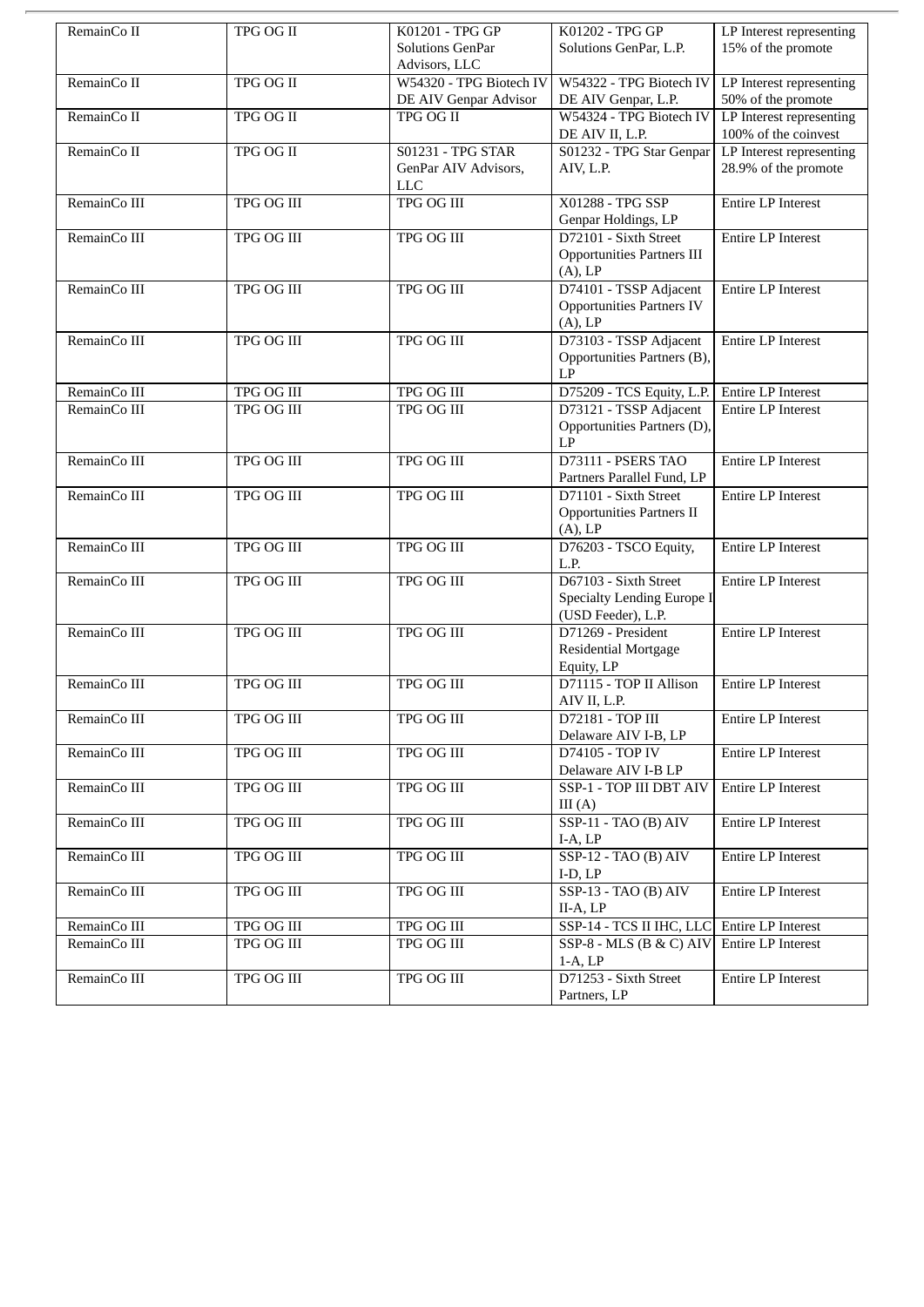| RemainCo III<br>TPG OG III<br>TPG OG III<br>T06257 - Sixth Street<br>Entire LLC Interest<br><b>Opportunities Genpar II</b><br>Advisers, LLC<br>T06258 - Sixth Street<br>RemainCo III<br><b>TPG OG III</b><br><b>TPG OG III</b><br><b>Entire LLC Interest</b><br>Opportunities NPL<br>Advisers, LLC<br>A07201 - TPG Asia<br><b>A07202 - TPG Asia</b><br>RemainCo III<br><b>TPG OG III</b><br>LP Interest representing<br>15% of the promote<br>GenPar VII Advisors, Inc.<br>GenPar VII, L.P.<br>H04205 - TPG PEP<br>RemainCo III<br>TPG OG III<br>H04201 - TPG PEP<br>LP Interest representing<br>GenPar Advisors, L.P.<br>GenPar Governance, LP<br>10% of the promote<br>LP Interest representing<br>RemainCo III<br><b>TPG OG III</b><br>TPG OG III<br><b>H04103 - TPG TPEP</b><br>100% of the coinvest<br>Co-Invest, LP<br>S04215 - TPG Growth IV<br>LP Interest representing<br>RemainCo III<br>TPG OG III<br>S04214 - TPG Growth IV<br>15% of the promote<br><b>SF AIV GenPar Advisors</b><br>SF AIV GenPar, L.P.<br>RemainCo III<br><b>TPG OG III</b><br>S04208 - TPG Growth IV<br>S04209 - TPG Growth IV<br>LP Interest representing<br>15% of the promote<br>Cayman AIV GP Advisors<br>Cayman AIV GenPar, LP<br>RemainCo III<br><b>TPG OG III</b><br>S04210 - TPG Growth IV<br>S04211 - TPG Growth IV<br>LP Interest representing<br>C GenPar Advisors Inc<br>15% of the promote<br>C GenPar, L.P.<br>RemainCo III<br>TPG OG III<br><b>TPG OG III</b><br>Y02130 - TPG NQ<br>An amount of Class R<br>HoldCo, L.P.<br>Interests that represents<br>5% of the promote of the<br>funds held by NQ<br>Holdco<br>RemainCo III<br>TPG OG III<br>TPG OG III<br>I01718 - Sherpa Ventures<br><b>Entire LP Interest</b><br>Fund, LP<br><b>TPG OG III</b><br><b>TPG OG III</b><br>I02212 - SherpaVentures<br>RemainCo III<br><b>Entire LP Interest</b><br>Fund II, LP<br>RemainCo III<br>TPG OG III<br>T07218 - TPG GenPar VII<br>T07217 - TPG GenPar VII<br>LP Interest representing<br>15% of the promote<br>SBS SA I Advisors LLC<br>SBS SA I, L.P.<br>RemainCo III<br>TPG OG III<br>T07210 - TPG VII Magni<br>T07211 - TPG VII Magni<br>LP Interest representing<br>GenPar Advisors, LLC<br>GenPar, L.P.<br>15% of the promote<br>T07215 - TPG Partners VII LP Interest representing<br>T07214 - TPG Partners VII<br>RemainCo III<br><b>TPG OG III</b><br>15% of the promote<br>(C) GenPar Advisors<br>(C) GenPar, L.P.<br>T07219 - TPG GenPar VII<br>RemainCo III<br>TPG OG III<br>T07220 - TPG GenPar VII<br>LP Interest representing<br>15% of the promote<br>SBS SA I AIV I Adviso<br>SBS SA I AIV I, L.P.<br>RemainCo III<br><b>TPG OG III</b><br>T07230 - TPG VII LTP<br><b>T07231 - TPG VII LTP</b><br>LP Interest representing<br>AIV Genpar Advisors,<br>15% of the promote<br>AIV Genpar, L.P.<br><b>LLC</b><br><b>T07230 - TPG VII LTP</b><br>RemainCo III<br>TPG OG III<br><b>T07229 - TPG VII Lux</b><br>LP Interest representing<br>15% of the promote<br>AIV Genpar Advisors,<br>Debt Holdings Genpar II,<br><b>LLC</b><br>SCSp<br>RemainCo III<br>TPG OG III<br>T07232 - TPG VII LTP<br>T07233 - TPG VII LTP<br>LP Interest representing<br>AIV GenPar Advisors II.<br>15% of the promote<br>AIV GenPar II, L.P.<br><b>LLC</b><br><b>T07482 - TPG VII Lux</b><br>RemainCo III<br>TPG OG III<br>T07729 - TPG VII Lux<br>LP Interest representing<br>Debt Holdings Genpar<br>Debt Holdings Genpar II,<br>15% of the promote<br>Advisors, LLC<br>SCS <sub>p</sub><br><b>TPG OG III</b><br>S03211 - TPG Growth III<br>RemainCo III<br>S03210 - TPG Growth III<br>LP Interest representing<br>40% of the promote<br>Cayman AIV GenPar Adv<br>Cayman AIV GenPar, LP |  |  |  |
|------------------------------------------------------------------------------------------------------------------------------------------------------------------------------------------------------------------------------------------------------------------------------------------------------------------------------------------------------------------------------------------------------------------------------------------------------------------------------------------------------------------------------------------------------------------------------------------------------------------------------------------------------------------------------------------------------------------------------------------------------------------------------------------------------------------------------------------------------------------------------------------------------------------------------------------------------------------------------------------------------------------------------------------------------------------------------------------------------------------------------------------------------------------------------------------------------------------------------------------------------------------------------------------------------------------------------------------------------------------------------------------------------------------------------------------------------------------------------------------------------------------------------------------------------------------------------------------------------------------------------------------------------------------------------------------------------------------------------------------------------------------------------------------------------------------------------------------------------------------------------------------------------------------------------------------------------------------------------------------------------------------------------------------------------------------------------------------------------------------------------------------------------------------------------------------------------------------------------------------------------------------------------------------------------------------------------------------------------------------------------------------------------------------------------------------------------------------------------------------------------------------------------------------------------------------------------------------------------------------------------------------------------------------------------------------------------------------------------------------------------------------------------------------------------------------------------------------------------------------------------------------------------------------------------------------------------------------------------------------------------------------------------------------------------------------------------------------------------------------------------------------------------------------------------------------------------------------------------------------------------------------------------------------------------------------------------------------------------------------------------------------------------------------------------------------------------------------------------------------------------------------------------------------------------------------------------------------------------------------------------------------------------------------------------|--|--|--|
|                                                                                                                                                                                                                                                                                                                                                                                                                                                                                                                                                                                                                                                                                                                                                                                                                                                                                                                                                                                                                                                                                                                                                                                                                                                                                                                                                                                                                                                                                                                                                                                                                                                                                                                                                                                                                                                                                                                                                                                                                                                                                                                                                                                                                                                                                                                                                                                                                                                                                                                                                                                                                                                                                                                                                                                                                                                                                                                                                                                                                                                                                                                                                                                                                                                                                                                                                                                                                                                                                                                                                                                                                                                                              |  |  |  |
|                                                                                                                                                                                                                                                                                                                                                                                                                                                                                                                                                                                                                                                                                                                                                                                                                                                                                                                                                                                                                                                                                                                                                                                                                                                                                                                                                                                                                                                                                                                                                                                                                                                                                                                                                                                                                                                                                                                                                                                                                                                                                                                                                                                                                                                                                                                                                                                                                                                                                                                                                                                                                                                                                                                                                                                                                                                                                                                                                                                                                                                                                                                                                                                                                                                                                                                                                                                                                                                                                                                                                                                                                                                                              |  |  |  |
|                                                                                                                                                                                                                                                                                                                                                                                                                                                                                                                                                                                                                                                                                                                                                                                                                                                                                                                                                                                                                                                                                                                                                                                                                                                                                                                                                                                                                                                                                                                                                                                                                                                                                                                                                                                                                                                                                                                                                                                                                                                                                                                                                                                                                                                                                                                                                                                                                                                                                                                                                                                                                                                                                                                                                                                                                                                                                                                                                                                                                                                                                                                                                                                                                                                                                                                                                                                                                                                                                                                                                                                                                                                                              |  |  |  |
|                                                                                                                                                                                                                                                                                                                                                                                                                                                                                                                                                                                                                                                                                                                                                                                                                                                                                                                                                                                                                                                                                                                                                                                                                                                                                                                                                                                                                                                                                                                                                                                                                                                                                                                                                                                                                                                                                                                                                                                                                                                                                                                                                                                                                                                                                                                                                                                                                                                                                                                                                                                                                                                                                                                                                                                                                                                                                                                                                                                                                                                                                                                                                                                                                                                                                                                                                                                                                                                                                                                                                                                                                                                                              |  |  |  |
|                                                                                                                                                                                                                                                                                                                                                                                                                                                                                                                                                                                                                                                                                                                                                                                                                                                                                                                                                                                                                                                                                                                                                                                                                                                                                                                                                                                                                                                                                                                                                                                                                                                                                                                                                                                                                                                                                                                                                                                                                                                                                                                                                                                                                                                                                                                                                                                                                                                                                                                                                                                                                                                                                                                                                                                                                                                                                                                                                                                                                                                                                                                                                                                                                                                                                                                                                                                                                                                                                                                                                                                                                                                                              |  |  |  |
|                                                                                                                                                                                                                                                                                                                                                                                                                                                                                                                                                                                                                                                                                                                                                                                                                                                                                                                                                                                                                                                                                                                                                                                                                                                                                                                                                                                                                                                                                                                                                                                                                                                                                                                                                                                                                                                                                                                                                                                                                                                                                                                                                                                                                                                                                                                                                                                                                                                                                                                                                                                                                                                                                                                                                                                                                                                                                                                                                                                                                                                                                                                                                                                                                                                                                                                                                                                                                                                                                                                                                                                                                                                                              |  |  |  |
|                                                                                                                                                                                                                                                                                                                                                                                                                                                                                                                                                                                                                                                                                                                                                                                                                                                                                                                                                                                                                                                                                                                                                                                                                                                                                                                                                                                                                                                                                                                                                                                                                                                                                                                                                                                                                                                                                                                                                                                                                                                                                                                                                                                                                                                                                                                                                                                                                                                                                                                                                                                                                                                                                                                                                                                                                                                                                                                                                                                                                                                                                                                                                                                                                                                                                                                                                                                                                                                                                                                                                                                                                                                                              |  |  |  |
|                                                                                                                                                                                                                                                                                                                                                                                                                                                                                                                                                                                                                                                                                                                                                                                                                                                                                                                                                                                                                                                                                                                                                                                                                                                                                                                                                                                                                                                                                                                                                                                                                                                                                                                                                                                                                                                                                                                                                                                                                                                                                                                                                                                                                                                                                                                                                                                                                                                                                                                                                                                                                                                                                                                                                                                                                                                                                                                                                                                                                                                                                                                                                                                                                                                                                                                                                                                                                                                                                                                                                                                                                                                                              |  |  |  |
|                                                                                                                                                                                                                                                                                                                                                                                                                                                                                                                                                                                                                                                                                                                                                                                                                                                                                                                                                                                                                                                                                                                                                                                                                                                                                                                                                                                                                                                                                                                                                                                                                                                                                                                                                                                                                                                                                                                                                                                                                                                                                                                                                                                                                                                                                                                                                                                                                                                                                                                                                                                                                                                                                                                                                                                                                                                                                                                                                                                                                                                                                                                                                                                                                                                                                                                                                                                                                                                                                                                                                                                                                                                                              |  |  |  |
|                                                                                                                                                                                                                                                                                                                                                                                                                                                                                                                                                                                                                                                                                                                                                                                                                                                                                                                                                                                                                                                                                                                                                                                                                                                                                                                                                                                                                                                                                                                                                                                                                                                                                                                                                                                                                                                                                                                                                                                                                                                                                                                                                                                                                                                                                                                                                                                                                                                                                                                                                                                                                                                                                                                                                                                                                                                                                                                                                                                                                                                                                                                                                                                                                                                                                                                                                                                                                                                                                                                                                                                                                                                                              |  |  |  |
|                                                                                                                                                                                                                                                                                                                                                                                                                                                                                                                                                                                                                                                                                                                                                                                                                                                                                                                                                                                                                                                                                                                                                                                                                                                                                                                                                                                                                                                                                                                                                                                                                                                                                                                                                                                                                                                                                                                                                                                                                                                                                                                                                                                                                                                                                                                                                                                                                                                                                                                                                                                                                                                                                                                                                                                                                                                                                                                                                                                                                                                                                                                                                                                                                                                                                                                                                                                                                                                                                                                                                                                                                                                                              |  |  |  |
|                                                                                                                                                                                                                                                                                                                                                                                                                                                                                                                                                                                                                                                                                                                                                                                                                                                                                                                                                                                                                                                                                                                                                                                                                                                                                                                                                                                                                                                                                                                                                                                                                                                                                                                                                                                                                                                                                                                                                                                                                                                                                                                                                                                                                                                                                                                                                                                                                                                                                                                                                                                                                                                                                                                                                                                                                                                                                                                                                                                                                                                                                                                                                                                                                                                                                                                                                                                                                                                                                                                                                                                                                                                                              |  |  |  |
|                                                                                                                                                                                                                                                                                                                                                                                                                                                                                                                                                                                                                                                                                                                                                                                                                                                                                                                                                                                                                                                                                                                                                                                                                                                                                                                                                                                                                                                                                                                                                                                                                                                                                                                                                                                                                                                                                                                                                                                                                                                                                                                                                                                                                                                                                                                                                                                                                                                                                                                                                                                                                                                                                                                                                                                                                                                                                                                                                                                                                                                                                                                                                                                                                                                                                                                                                                                                                                                                                                                                                                                                                                                                              |  |  |  |
|                                                                                                                                                                                                                                                                                                                                                                                                                                                                                                                                                                                                                                                                                                                                                                                                                                                                                                                                                                                                                                                                                                                                                                                                                                                                                                                                                                                                                                                                                                                                                                                                                                                                                                                                                                                                                                                                                                                                                                                                                                                                                                                                                                                                                                                                                                                                                                                                                                                                                                                                                                                                                                                                                                                                                                                                                                                                                                                                                                                                                                                                                                                                                                                                                                                                                                                                                                                                                                                                                                                                                                                                                                                                              |  |  |  |
|                                                                                                                                                                                                                                                                                                                                                                                                                                                                                                                                                                                                                                                                                                                                                                                                                                                                                                                                                                                                                                                                                                                                                                                                                                                                                                                                                                                                                                                                                                                                                                                                                                                                                                                                                                                                                                                                                                                                                                                                                                                                                                                                                                                                                                                                                                                                                                                                                                                                                                                                                                                                                                                                                                                                                                                                                                                                                                                                                                                                                                                                                                                                                                                                                                                                                                                                                                                                                                                                                                                                                                                                                                                                              |  |  |  |
|                                                                                                                                                                                                                                                                                                                                                                                                                                                                                                                                                                                                                                                                                                                                                                                                                                                                                                                                                                                                                                                                                                                                                                                                                                                                                                                                                                                                                                                                                                                                                                                                                                                                                                                                                                                                                                                                                                                                                                                                                                                                                                                                                                                                                                                                                                                                                                                                                                                                                                                                                                                                                                                                                                                                                                                                                                                                                                                                                                                                                                                                                                                                                                                                                                                                                                                                                                                                                                                                                                                                                                                                                                                                              |  |  |  |
|                                                                                                                                                                                                                                                                                                                                                                                                                                                                                                                                                                                                                                                                                                                                                                                                                                                                                                                                                                                                                                                                                                                                                                                                                                                                                                                                                                                                                                                                                                                                                                                                                                                                                                                                                                                                                                                                                                                                                                                                                                                                                                                                                                                                                                                                                                                                                                                                                                                                                                                                                                                                                                                                                                                                                                                                                                                                                                                                                                                                                                                                                                                                                                                                                                                                                                                                                                                                                                                                                                                                                                                                                                                                              |  |  |  |
|                                                                                                                                                                                                                                                                                                                                                                                                                                                                                                                                                                                                                                                                                                                                                                                                                                                                                                                                                                                                                                                                                                                                                                                                                                                                                                                                                                                                                                                                                                                                                                                                                                                                                                                                                                                                                                                                                                                                                                                                                                                                                                                                                                                                                                                                                                                                                                                                                                                                                                                                                                                                                                                                                                                                                                                                                                                                                                                                                                                                                                                                                                                                                                                                                                                                                                                                                                                                                                                                                                                                                                                                                                                                              |  |  |  |
|                                                                                                                                                                                                                                                                                                                                                                                                                                                                                                                                                                                                                                                                                                                                                                                                                                                                                                                                                                                                                                                                                                                                                                                                                                                                                                                                                                                                                                                                                                                                                                                                                                                                                                                                                                                                                                                                                                                                                                                                                                                                                                                                                                                                                                                                                                                                                                                                                                                                                                                                                                                                                                                                                                                                                                                                                                                                                                                                                                                                                                                                                                                                                                                                                                                                                                                                                                                                                                                                                                                                                                                                                                                                              |  |  |  |
|                                                                                                                                                                                                                                                                                                                                                                                                                                                                                                                                                                                                                                                                                                                                                                                                                                                                                                                                                                                                                                                                                                                                                                                                                                                                                                                                                                                                                                                                                                                                                                                                                                                                                                                                                                                                                                                                                                                                                                                                                                                                                                                                                                                                                                                                                                                                                                                                                                                                                                                                                                                                                                                                                                                                                                                                                                                                                                                                                                                                                                                                                                                                                                                                                                                                                                                                                                                                                                                                                                                                                                                                                                                                              |  |  |  |
|                                                                                                                                                                                                                                                                                                                                                                                                                                                                                                                                                                                                                                                                                                                                                                                                                                                                                                                                                                                                                                                                                                                                                                                                                                                                                                                                                                                                                                                                                                                                                                                                                                                                                                                                                                                                                                                                                                                                                                                                                                                                                                                                                                                                                                                                                                                                                                                                                                                                                                                                                                                                                                                                                                                                                                                                                                                                                                                                                                                                                                                                                                                                                                                                                                                                                                                                                                                                                                                                                                                                                                                                                                                                              |  |  |  |
|                                                                                                                                                                                                                                                                                                                                                                                                                                                                                                                                                                                                                                                                                                                                                                                                                                                                                                                                                                                                                                                                                                                                                                                                                                                                                                                                                                                                                                                                                                                                                                                                                                                                                                                                                                                                                                                                                                                                                                                                                                                                                                                                                                                                                                                                                                                                                                                                                                                                                                                                                                                                                                                                                                                                                                                                                                                                                                                                                                                                                                                                                                                                                                                                                                                                                                                                                                                                                                                                                                                                                                                                                                                                              |  |  |  |
|                                                                                                                                                                                                                                                                                                                                                                                                                                                                                                                                                                                                                                                                                                                                                                                                                                                                                                                                                                                                                                                                                                                                                                                                                                                                                                                                                                                                                                                                                                                                                                                                                                                                                                                                                                                                                                                                                                                                                                                                                                                                                                                                                                                                                                                                                                                                                                                                                                                                                                                                                                                                                                                                                                                                                                                                                                                                                                                                                                                                                                                                                                                                                                                                                                                                                                                                                                                                                                                                                                                                                                                                                                                                              |  |  |  |
|                                                                                                                                                                                                                                                                                                                                                                                                                                                                                                                                                                                                                                                                                                                                                                                                                                                                                                                                                                                                                                                                                                                                                                                                                                                                                                                                                                                                                                                                                                                                                                                                                                                                                                                                                                                                                                                                                                                                                                                                                                                                                                                                                                                                                                                                                                                                                                                                                                                                                                                                                                                                                                                                                                                                                                                                                                                                                                                                                                                                                                                                                                                                                                                                                                                                                                                                                                                                                                                                                                                                                                                                                                                                              |  |  |  |
|                                                                                                                                                                                                                                                                                                                                                                                                                                                                                                                                                                                                                                                                                                                                                                                                                                                                                                                                                                                                                                                                                                                                                                                                                                                                                                                                                                                                                                                                                                                                                                                                                                                                                                                                                                                                                                                                                                                                                                                                                                                                                                                                                                                                                                                                                                                                                                                                                                                                                                                                                                                                                                                                                                                                                                                                                                                                                                                                                                                                                                                                                                                                                                                                                                                                                                                                                                                                                                                                                                                                                                                                                                                                              |  |  |  |
|                                                                                                                                                                                                                                                                                                                                                                                                                                                                                                                                                                                                                                                                                                                                                                                                                                                                                                                                                                                                                                                                                                                                                                                                                                                                                                                                                                                                                                                                                                                                                                                                                                                                                                                                                                                                                                                                                                                                                                                                                                                                                                                                                                                                                                                                                                                                                                                                                                                                                                                                                                                                                                                                                                                                                                                                                                                                                                                                                                                                                                                                                                                                                                                                                                                                                                                                                                                                                                                                                                                                                                                                                                                                              |  |  |  |
|                                                                                                                                                                                                                                                                                                                                                                                                                                                                                                                                                                                                                                                                                                                                                                                                                                                                                                                                                                                                                                                                                                                                                                                                                                                                                                                                                                                                                                                                                                                                                                                                                                                                                                                                                                                                                                                                                                                                                                                                                                                                                                                                                                                                                                                                                                                                                                                                                                                                                                                                                                                                                                                                                                                                                                                                                                                                                                                                                                                                                                                                                                                                                                                                                                                                                                                                                                                                                                                                                                                                                                                                                                                                              |  |  |  |
|                                                                                                                                                                                                                                                                                                                                                                                                                                                                                                                                                                                                                                                                                                                                                                                                                                                                                                                                                                                                                                                                                                                                                                                                                                                                                                                                                                                                                                                                                                                                                                                                                                                                                                                                                                                                                                                                                                                                                                                                                                                                                                                                                                                                                                                                                                                                                                                                                                                                                                                                                                                                                                                                                                                                                                                                                                                                                                                                                                                                                                                                                                                                                                                                                                                                                                                                                                                                                                                                                                                                                                                                                                                                              |  |  |  |
|                                                                                                                                                                                                                                                                                                                                                                                                                                                                                                                                                                                                                                                                                                                                                                                                                                                                                                                                                                                                                                                                                                                                                                                                                                                                                                                                                                                                                                                                                                                                                                                                                                                                                                                                                                                                                                                                                                                                                                                                                                                                                                                                                                                                                                                                                                                                                                                                                                                                                                                                                                                                                                                                                                                                                                                                                                                                                                                                                                                                                                                                                                                                                                                                                                                                                                                                                                                                                                                                                                                                                                                                                                                                              |  |  |  |
|                                                                                                                                                                                                                                                                                                                                                                                                                                                                                                                                                                                                                                                                                                                                                                                                                                                                                                                                                                                                                                                                                                                                                                                                                                                                                                                                                                                                                                                                                                                                                                                                                                                                                                                                                                                                                                                                                                                                                                                                                                                                                                                                                                                                                                                                                                                                                                                                                                                                                                                                                                                                                                                                                                                                                                                                                                                                                                                                                                                                                                                                                                                                                                                                                                                                                                                                                                                                                                                                                                                                                                                                                                                                              |  |  |  |
|                                                                                                                                                                                                                                                                                                                                                                                                                                                                                                                                                                                                                                                                                                                                                                                                                                                                                                                                                                                                                                                                                                                                                                                                                                                                                                                                                                                                                                                                                                                                                                                                                                                                                                                                                                                                                                                                                                                                                                                                                                                                                                                                                                                                                                                                                                                                                                                                                                                                                                                                                                                                                                                                                                                                                                                                                                                                                                                                                                                                                                                                                                                                                                                                                                                                                                                                                                                                                                                                                                                                                                                                                                                                              |  |  |  |
|                                                                                                                                                                                                                                                                                                                                                                                                                                                                                                                                                                                                                                                                                                                                                                                                                                                                                                                                                                                                                                                                                                                                                                                                                                                                                                                                                                                                                                                                                                                                                                                                                                                                                                                                                                                                                                                                                                                                                                                                                                                                                                                                                                                                                                                                                                                                                                                                                                                                                                                                                                                                                                                                                                                                                                                                                                                                                                                                                                                                                                                                                                                                                                                                                                                                                                                                                                                                                                                                                                                                                                                                                                                                              |  |  |  |
|                                                                                                                                                                                                                                                                                                                                                                                                                                                                                                                                                                                                                                                                                                                                                                                                                                                                                                                                                                                                                                                                                                                                                                                                                                                                                                                                                                                                                                                                                                                                                                                                                                                                                                                                                                                                                                                                                                                                                                                                                                                                                                                                                                                                                                                                                                                                                                                                                                                                                                                                                                                                                                                                                                                                                                                                                                                                                                                                                                                                                                                                                                                                                                                                                                                                                                                                                                                                                                                                                                                                                                                                                                                                              |  |  |  |
|                                                                                                                                                                                                                                                                                                                                                                                                                                                                                                                                                                                                                                                                                                                                                                                                                                                                                                                                                                                                                                                                                                                                                                                                                                                                                                                                                                                                                                                                                                                                                                                                                                                                                                                                                                                                                                                                                                                                                                                                                                                                                                                                                                                                                                                                                                                                                                                                                                                                                                                                                                                                                                                                                                                                                                                                                                                                                                                                                                                                                                                                                                                                                                                                                                                                                                                                                                                                                                                                                                                                                                                                                                                                              |  |  |  |
|                                                                                                                                                                                                                                                                                                                                                                                                                                                                                                                                                                                                                                                                                                                                                                                                                                                                                                                                                                                                                                                                                                                                                                                                                                                                                                                                                                                                                                                                                                                                                                                                                                                                                                                                                                                                                                                                                                                                                                                                                                                                                                                                                                                                                                                                                                                                                                                                                                                                                                                                                                                                                                                                                                                                                                                                                                                                                                                                                                                                                                                                                                                                                                                                                                                                                                                                                                                                                                                                                                                                                                                                                                                                              |  |  |  |
|                                                                                                                                                                                                                                                                                                                                                                                                                                                                                                                                                                                                                                                                                                                                                                                                                                                                                                                                                                                                                                                                                                                                                                                                                                                                                                                                                                                                                                                                                                                                                                                                                                                                                                                                                                                                                                                                                                                                                                                                                                                                                                                                                                                                                                                                                                                                                                                                                                                                                                                                                                                                                                                                                                                                                                                                                                                                                                                                                                                                                                                                                                                                                                                                                                                                                                                                                                                                                                                                                                                                                                                                                                                                              |  |  |  |
|                                                                                                                                                                                                                                                                                                                                                                                                                                                                                                                                                                                                                                                                                                                                                                                                                                                                                                                                                                                                                                                                                                                                                                                                                                                                                                                                                                                                                                                                                                                                                                                                                                                                                                                                                                                                                                                                                                                                                                                                                                                                                                                                                                                                                                                                                                                                                                                                                                                                                                                                                                                                                                                                                                                                                                                                                                                                                                                                                                                                                                                                                                                                                                                                                                                                                                                                                                                                                                                                                                                                                                                                                                                                              |  |  |  |
|                                                                                                                                                                                                                                                                                                                                                                                                                                                                                                                                                                                                                                                                                                                                                                                                                                                                                                                                                                                                                                                                                                                                                                                                                                                                                                                                                                                                                                                                                                                                                                                                                                                                                                                                                                                                                                                                                                                                                                                                                                                                                                                                                                                                                                                                                                                                                                                                                                                                                                                                                                                                                                                                                                                                                                                                                                                                                                                                                                                                                                                                                                                                                                                                                                                                                                                                                                                                                                                                                                                                                                                                                                                                              |  |  |  |
|                                                                                                                                                                                                                                                                                                                                                                                                                                                                                                                                                                                                                                                                                                                                                                                                                                                                                                                                                                                                                                                                                                                                                                                                                                                                                                                                                                                                                                                                                                                                                                                                                                                                                                                                                                                                                                                                                                                                                                                                                                                                                                                                                                                                                                                                                                                                                                                                                                                                                                                                                                                                                                                                                                                                                                                                                                                                                                                                                                                                                                                                                                                                                                                                                                                                                                                                                                                                                                                                                                                                                                                                                                                                              |  |  |  |
|                                                                                                                                                                                                                                                                                                                                                                                                                                                                                                                                                                                                                                                                                                                                                                                                                                                                                                                                                                                                                                                                                                                                                                                                                                                                                                                                                                                                                                                                                                                                                                                                                                                                                                                                                                                                                                                                                                                                                                                                                                                                                                                                                                                                                                                                                                                                                                                                                                                                                                                                                                                                                                                                                                                                                                                                                                                                                                                                                                                                                                                                                                                                                                                                                                                                                                                                                                                                                                                                                                                                                                                                                                                                              |  |  |  |
|                                                                                                                                                                                                                                                                                                                                                                                                                                                                                                                                                                                                                                                                                                                                                                                                                                                                                                                                                                                                                                                                                                                                                                                                                                                                                                                                                                                                                                                                                                                                                                                                                                                                                                                                                                                                                                                                                                                                                                                                                                                                                                                                                                                                                                                                                                                                                                                                                                                                                                                                                                                                                                                                                                                                                                                                                                                                                                                                                                                                                                                                                                                                                                                                                                                                                                                                                                                                                                                                                                                                                                                                                                                                              |  |  |  |
|                                                                                                                                                                                                                                                                                                                                                                                                                                                                                                                                                                                                                                                                                                                                                                                                                                                                                                                                                                                                                                                                                                                                                                                                                                                                                                                                                                                                                                                                                                                                                                                                                                                                                                                                                                                                                                                                                                                                                                                                                                                                                                                                                                                                                                                                                                                                                                                                                                                                                                                                                                                                                                                                                                                                                                                                                                                                                                                                                                                                                                                                                                                                                                                                                                                                                                                                                                                                                                                                                                                                                                                                                                                                              |  |  |  |
|                                                                                                                                                                                                                                                                                                                                                                                                                                                                                                                                                                                                                                                                                                                                                                                                                                                                                                                                                                                                                                                                                                                                                                                                                                                                                                                                                                                                                                                                                                                                                                                                                                                                                                                                                                                                                                                                                                                                                                                                                                                                                                                                                                                                                                                                                                                                                                                                                                                                                                                                                                                                                                                                                                                                                                                                                                                                                                                                                                                                                                                                                                                                                                                                                                                                                                                                                                                                                                                                                                                                                                                                                                                                              |  |  |  |
|                                                                                                                                                                                                                                                                                                                                                                                                                                                                                                                                                                                                                                                                                                                                                                                                                                                                                                                                                                                                                                                                                                                                                                                                                                                                                                                                                                                                                                                                                                                                                                                                                                                                                                                                                                                                                                                                                                                                                                                                                                                                                                                                                                                                                                                                                                                                                                                                                                                                                                                                                                                                                                                                                                                                                                                                                                                                                                                                                                                                                                                                                                                                                                                                                                                                                                                                                                                                                                                                                                                                                                                                                                                                              |  |  |  |
|                                                                                                                                                                                                                                                                                                                                                                                                                                                                                                                                                                                                                                                                                                                                                                                                                                                                                                                                                                                                                                                                                                                                                                                                                                                                                                                                                                                                                                                                                                                                                                                                                                                                                                                                                                                                                                                                                                                                                                                                                                                                                                                                                                                                                                                                                                                                                                                                                                                                                                                                                                                                                                                                                                                                                                                                                                                                                                                                                                                                                                                                                                                                                                                                                                                                                                                                                                                                                                                                                                                                                                                                                                                                              |  |  |  |
|                                                                                                                                                                                                                                                                                                                                                                                                                                                                                                                                                                                                                                                                                                                                                                                                                                                                                                                                                                                                                                                                                                                                                                                                                                                                                                                                                                                                                                                                                                                                                                                                                                                                                                                                                                                                                                                                                                                                                                                                                                                                                                                                                                                                                                                                                                                                                                                                                                                                                                                                                                                                                                                                                                                                                                                                                                                                                                                                                                                                                                                                                                                                                                                                                                                                                                                                                                                                                                                                                                                                                                                                                                                                              |  |  |  |
|                                                                                                                                                                                                                                                                                                                                                                                                                                                                                                                                                                                                                                                                                                                                                                                                                                                                                                                                                                                                                                                                                                                                                                                                                                                                                                                                                                                                                                                                                                                                                                                                                                                                                                                                                                                                                                                                                                                                                                                                                                                                                                                                                                                                                                                                                                                                                                                                                                                                                                                                                                                                                                                                                                                                                                                                                                                                                                                                                                                                                                                                                                                                                                                                                                                                                                                                                                                                                                                                                                                                                                                                                                                                              |  |  |  |
|                                                                                                                                                                                                                                                                                                                                                                                                                                                                                                                                                                                                                                                                                                                                                                                                                                                                                                                                                                                                                                                                                                                                                                                                                                                                                                                                                                                                                                                                                                                                                                                                                                                                                                                                                                                                                                                                                                                                                                                                                                                                                                                                                                                                                                                                                                                                                                                                                                                                                                                                                                                                                                                                                                                                                                                                                                                                                                                                                                                                                                                                                                                                                                                                                                                                                                                                                                                                                                                                                                                                                                                                                                                                              |  |  |  |
|                                                                                                                                                                                                                                                                                                                                                                                                                                                                                                                                                                                                                                                                                                                                                                                                                                                                                                                                                                                                                                                                                                                                                                                                                                                                                                                                                                                                                                                                                                                                                                                                                                                                                                                                                                                                                                                                                                                                                                                                                                                                                                                                                                                                                                                                                                                                                                                                                                                                                                                                                                                                                                                                                                                                                                                                                                                                                                                                                                                                                                                                                                                                                                                                                                                                                                                                                                                                                                                                                                                                                                                                                                                                              |  |  |  |
|                                                                                                                                                                                                                                                                                                                                                                                                                                                                                                                                                                                                                                                                                                                                                                                                                                                                                                                                                                                                                                                                                                                                                                                                                                                                                                                                                                                                                                                                                                                                                                                                                                                                                                                                                                                                                                                                                                                                                                                                                                                                                                                                                                                                                                                                                                                                                                                                                                                                                                                                                                                                                                                                                                                                                                                                                                                                                                                                                                                                                                                                                                                                                                                                                                                                                                                                                                                                                                                                                                                                                                                                                                                                              |  |  |  |
|                                                                                                                                                                                                                                                                                                                                                                                                                                                                                                                                                                                                                                                                                                                                                                                                                                                                                                                                                                                                                                                                                                                                                                                                                                                                                                                                                                                                                                                                                                                                                                                                                                                                                                                                                                                                                                                                                                                                                                                                                                                                                                                                                                                                                                                                                                                                                                                                                                                                                                                                                                                                                                                                                                                                                                                                                                                                                                                                                                                                                                                                                                                                                                                                                                                                                                                                                                                                                                                                                                                                                                                                                                                                              |  |  |  |
|                                                                                                                                                                                                                                                                                                                                                                                                                                                                                                                                                                                                                                                                                                                                                                                                                                                                                                                                                                                                                                                                                                                                                                                                                                                                                                                                                                                                                                                                                                                                                                                                                                                                                                                                                                                                                                                                                                                                                                                                                                                                                                                                                                                                                                                                                                                                                                                                                                                                                                                                                                                                                                                                                                                                                                                                                                                                                                                                                                                                                                                                                                                                                                                                                                                                                                                                                                                                                                                                                                                                                                                                                                                                              |  |  |  |
|                                                                                                                                                                                                                                                                                                                                                                                                                                                                                                                                                                                                                                                                                                                                                                                                                                                                                                                                                                                                                                                                                                                                                                                                                                                                                                                                                                                                                                                                                                                                                                                                                                                                                                                                                                                                                                                                                                                                                                                                                                                                                                                                                                                                                                                                                                                                                                                                                                                                                                                                                                                                                                                                                                                                                                                                                                                                                                                                                                                                                                                                                                                                                                                                                                                                                                                                                                                                                                                                                                                                                                                                                                                                              |  |  |  |
|                                                                                                                                                                                                                                                                                                                                                                                                                                                                                                                                                                                                                                                                                                                                                                                                                                                                                                                                                                                                                                                                                                                                                                                                                                                                                                                                                                                                                                                                                                                                                                                                                                                                                                                                                                                                                                                                                                                                                                                                                                                                                                                                                                                                                                                                                                                                                                                                                                                                                                                                                                                                                                                                                                                                                                                                                                                                                                                                                                                                                                                                                                                                                                                                                                                                                                                                                                                                                                                                                                                                                                                                                                                                              |  |  |  |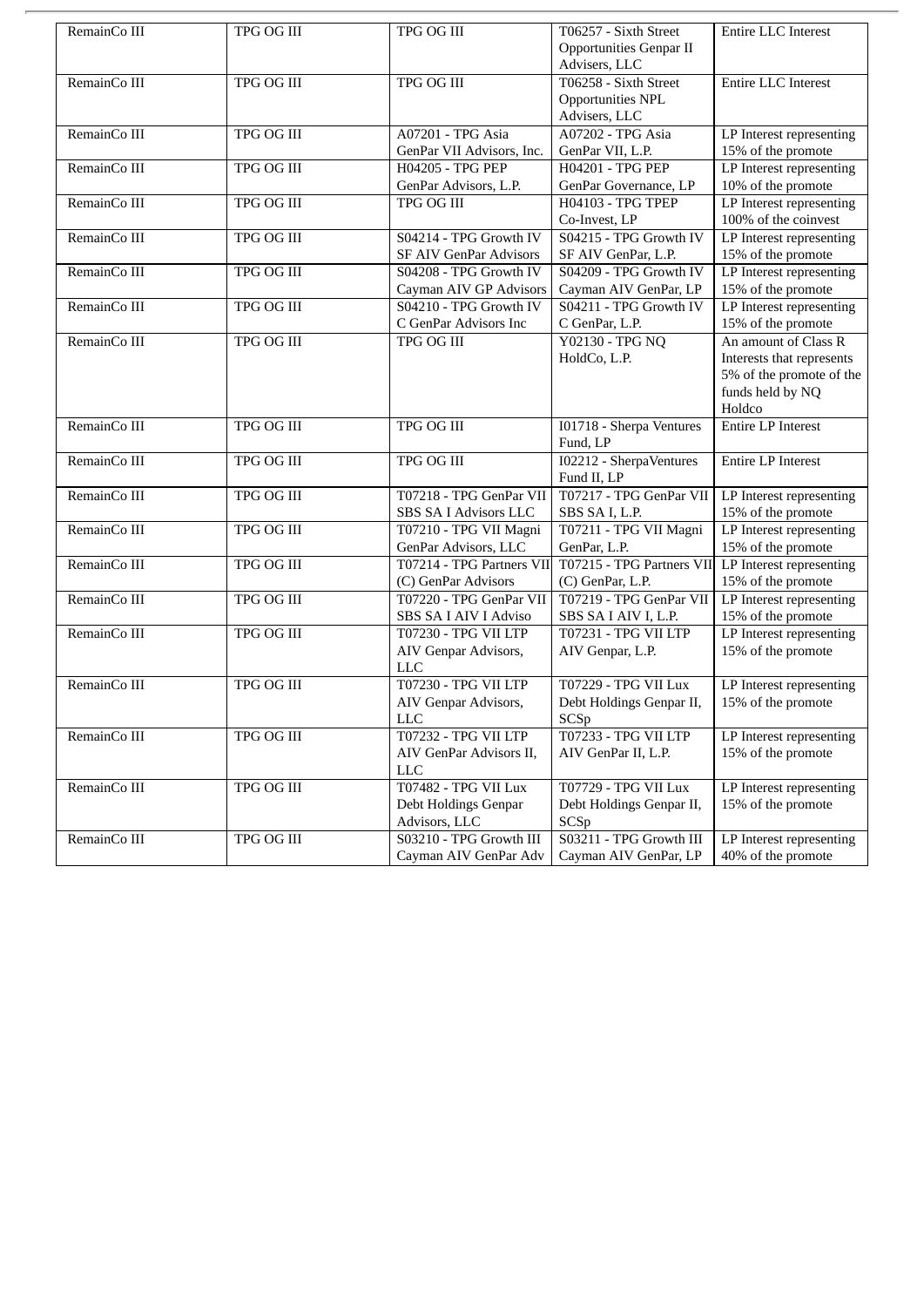| RemainCo III | TPG OG III        | S03226 - TPG Growth III     | S03227 - TPG Growth III  | LP Interest representing |
|--------------|-------------------|-----------------------------|--------------------------|--------------------------|
|              |                   | SF AIV GenPar Advisor       | SF AIV GenPar, L.P.      | 40% of the promote       |
| RemainCo III | <b>TPG OG III</b> | S03228 - TPG Growth III     | S03229 - TPG Growth III  | LP Interest representing |
|              |                   | (C) GP Advisors, Inc.       | (C) GenPar, L.P.         | 40% of the promote       |
| RemainCo III | TPG OG III        | S03231 - TPG Growth III     | S03230 - TPG Growth III  | LP Interest representing |
|              |                   | DP AIV GenPar Advisor       | DP AIV GenPar, L.P.      | 40% of the promote       |
| RemainCo III | <b>TPG OG III</b> | S03232 - TPG Growth III     | S03233 - TPG Growth III  | LP Interest representing |
|              |                   | LRS GenPar Advisors,        | LRS GenPar II, SCSp      | 40% of the promote       |
|              |                   | <b>LLC</b>                  |                          |                          |
| RemainCo III | TPG OG III        | S03232 - TPG Growth III     | S03234 - TPG Growth III  | LP Interest representing |
|              |                   | LRS GenPar Advisors,        | LRS GenPar, L.P.         | 40% of the promote       |
|              |                   | <b>LLC</b>                  |                          |                          |
| RemainCo III | <b>TPG OG III</b> | T21202 - TPG Digital        | T21201 - TPG Digital     | LP Interest representing |
|              |                   | Media GenPar Advisors       | Media GenPar, L.P.       | 12.5% of the promote     |
| RemainCo III | <b>TPG OG III</b> | <b>TPG OG III</b>           | T21101 - TPG Digital     | LP Interest representing |
|              |                   |                             | Media, L.P.              | 100% of the coinvest     |
| RemainCo III | <b>TPG OG III</b> | <b>T08207 - TPG GP VIII</b> | T08208 - TPG GenPar      | LP Interest representing |
|              |                   | SBS SA I Advisors, LLC      | VIII SBS SA I, L.P.      | 15% of the promote       |
| RemainCo III | <b>TPG OG III</b> | T08228 - TPG GenPar         | T08227 - TPG Genpar      | LP Interest representing |
|              |                   | VIII-AIV Advisors, Ltd.     | VIII-AIV, L.P.           | 15% of the promote       |
| RemainCo II  | <b>TPG OG II</b>  | T08242 - TPG VIII LTP       | T08243 - Ragnar VIII     | LP Interest representing |
|              |                   | AIV GenPar Advisors II,     | Genpar II, L.P.          | 15% of the promote       |
|              |                   | <b>LLC</b>                  |                          |                          |
| RemainCo II  | TPG OG II         | <b>T08244 - TPG HC LTP</b>  | T08245 - Ragnar HC       | LP Interest representing |
|              |                   | AIV GenPar Advisors II,     | Genpar II, L.P.          | 15% of the promote       |
|              |                   | <b>LLC</b>                  |                          |                          |
| RemainCo III | TPG OG III        | T08235 - TPG VIII LTP       | T08236 - Ragnar VIII     | LP Interest representing |
|              |                   | AIV Genpar Advisors,        | Genpar, L.P.             | 15% of the promote       |
|              |                   | <b>LLC</b>                  |                          |                          |
| RemainCo III | <b>TPG OG III</b> | <b>T08237 - TPG HC LTP</b>  | T08238 - Ragnar HC       | LP Interest representing |
|              |                   | AIV Genpar Advisors,        | Genpar, L.P.             | 15% of the promote       |
|              |                   | <b>LLC</b>                  |                          |                          |
| RemainCo III | <b>TPG OG III</b> | T08247 - TPG Partners       | T08254 - TPG Partners    | LP Interest representing |
|              |                   | VIII Genpar EU Advisors,    | VIII EU Genpar II, SCSp  | 15% of the promote       |
|              |                   | <b>LLC</b>                  |                          |                          |
| RemainCo III | <b>TPG OG III</b> | T08251 - TPG Genpar VIII    | T08252 - TPG Genpar VIII | LP Interest representing |
|              |                   | SBS SA I AIV I Advisors,    | SBS SA I AIV I, L.P.     | 15% of the promote       |
|              |                   | Inc.                        |                          |                          |
| RemainCo III | <b>TPG OG III</b> | <b>T31209 - TPG Tech</b>    | T31210 - TPG Tech        | LP Interest representing |
|              |                   | Adjacencies SF AIV GP       | Adjacencies SF AIV GP,   | 15% of the promote       |
|              |                   | Adv                         | LP                       |                          |
| RemainCo III | TPG OG III        | T31205 - TPG Tech Adjac     | T31206 - TPG Tech        | LP Interest representing |
|              |                   | Cayman AIV GP Adv           | Adjacencies Cayman AIV   | 15% of the promote       |
|              |                   |                             | GP                       |                          |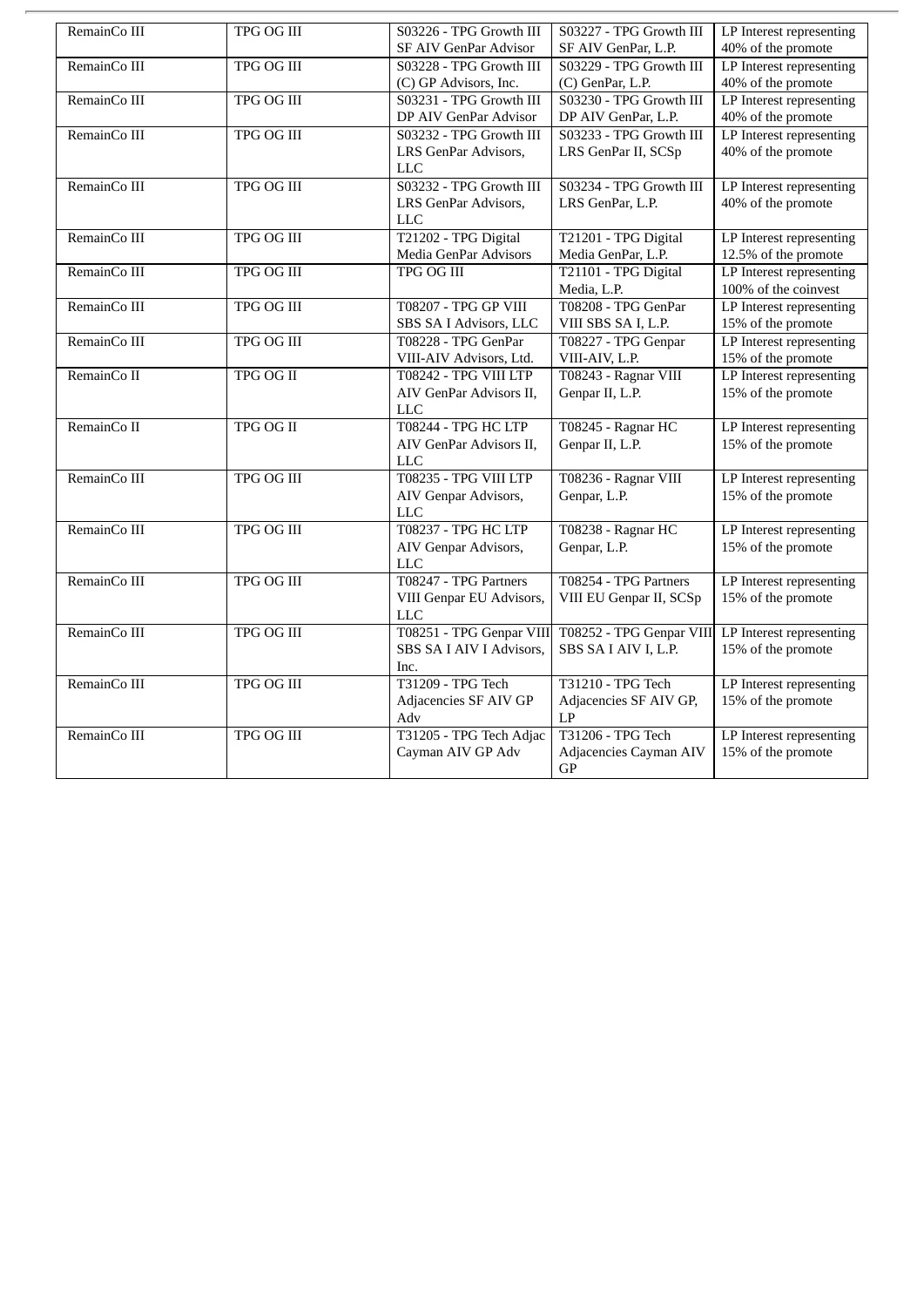| RemainCo III | TPG OG III        | <b>T31215 - TPG Tech</b>      | T31213 - TPG Tech        | LP Interest representing |
|--------------|-------------------|-------------------------------|--------------------------|--------------------------|
|              |                   | Adjacencies LS AIV GP         | Adjacencies LS AIV       | 15% of the promote       |
|              |                   | Advisors, LLC                 | GenPar, L.P.             |                          |
| RemainCo III | <b>TPG OG III</b> | T31216 - TPG Tech             | T31214 - TPG Tech        | LP Interest representing |
|              |                   | Adjacencies LS AIV GP         | Adjacencies LS AIV       | 15% of the promote       |
|              |                   | Advisors II, LLC              | GenPar II, L.P.          |                          |
| RemainCo III | TPG OG III        | S05205 - TPG Growth V         | S05206 - TPG Growth V    | LP Interest representing |
|              |                   | <b>SF AIV GenPar Advisors</b> | SF AIV GenPar, L.P.      | 15% of the promote       |
| RemainCo III | <b>TPG OG III</b> | S05207 - TPG Growth V         | S05208 - TPG Growth V    | LP Interest representing |
|              |                   | Cayman AIV GenPar Advs        | Cayman AIV GenPar, L.P.  | 15% of the promote       |
| RemainCo III | <b>TPG OG III</b> | S05214 - TPG Growth V         | S05215 - TPG Growth V (  | LP Interest representing |
|              |                   | (C) GenPar Advisors, Inc.     | C) GenPar, LP            | 15% of the promote       |
| RemainCo III | <b>TPG OG III</b> | R02220 - TPG Real Estate      | R02217 - TPG Real Estate | LP Interest representing |
|              |                   | <b>GP II Advisors A LLC</b>   | GenPar (C), LP           | up to 37% of the         |
|              |                   |                               |                          | promote                  |
| RemainCo III | TPG OG III        | R02220 - TPG Real Estate      | R02210 - TPG Real Estate | LP Interest representing |
|              |                   | <b>GP II Advisors A LLC</b>   | GenPar II (A), LP        | up to 37% of the         |
|              |                   |                               |                          | promote                  |
| RemainCo III | <b>TPG OG III</b> | R02221 - TPG Real Estate      | R02211 - TPG Real Estate | LP Interest representing |
|              |                   | <b>GenPar II Advisors B</b>   | GenPar II (B), L.P.      | up to 37% of the         |
|              |                   |                               |                          | promote                  |
| RemainCo III | <b>TPG OG III</b> | R02355 - TREP GenPar II       | R02356 - TREP GenPar II  | LP Interest representing |
|              |                   | U.K. Investments              | U.K. Investments, LP     | up to 37% of the         |
|              |                   | Advisers, LLC                 |                          | promote                  |
| RemainCo III | TPG OG III        | S11216 - Evercare Health      | S11217 - Evercare Health | LP Interest representing |
|              |                   | Fund GenPar Advisor           | Fund GenPar, L.P.        | 50% of the promote       |
| RemainCo III | <b>TPG OG III</b> | TPG OG III                    | S11110 - Evercare Health | LP Interest representing |
|              |                   |                               | Fund, L.P.               | 100% of the coinvest     |
| RemainCo III | <b>TPG OG III</b> | T06246 - TPG GenPar VI        | T06245 - TPG GenPar VI   | LP Interest representing |
|              |                   | Cayfir AIV Adv, Inc.          | Cayfir AIV, L.P.         | up to 50% of the         |
|              |                   |                               |                          | promote                  |
| RemainCo III | <b>TPG OG III</b> | T06620 - TPG GenPar VI        | T06621 - TPG GenPar VI   | LP Interest representing |
|              |                   | Delfir AIV Advisors II        | Delfir AIV II, L.P.      | up to 50% of the         |
|              |                   |                               |                          | promote                  |
| RemainCo III | TPG OG III        | T06231 - TPG GenPar           | T06218 - TPG Genpar      | LP Interest representing |
|              |                   | <b>VI-AIV Advisors</b>        | VI-AIV, L.P.             | up to 50% of the         |
|              |                   |                               |                          | promote                  |
| RemainCo III | <b>TPG OG III</b> | T06249 - TPG FOF              | T06251 - TPG FOF         | LP Interest representing |
|              |                   | GenPar VI Advisors, LLC       | GenPar VI, L.P.          | up to 50% of the         |
|              |                   |                               |                          | promote                  |
| RemainCo III | <b>TPG OG III</b> | T06256 - TPG GenPar VI        | T06255 - TPG GenPar VI   | LP Interest representing |
|              |                   | AIV TM Advisors, Inc.         | AIV TM, L.P.             | up to 50% of the         |
|              |                   |                               |                          | promote                  |
| RemainCo III | <b>TPG OG III</b> | T06273 - TPG GP VI            | T06289 - TPG VI AID      | LP Interest representing |
|              |                   | Delfir AIV Advisors, LLC      | Co-Invest GenPar, L.P.   | up to 60% of the         |
|              |                   |                               |                          | promote                  |
|              |                   |                               |                          |                          |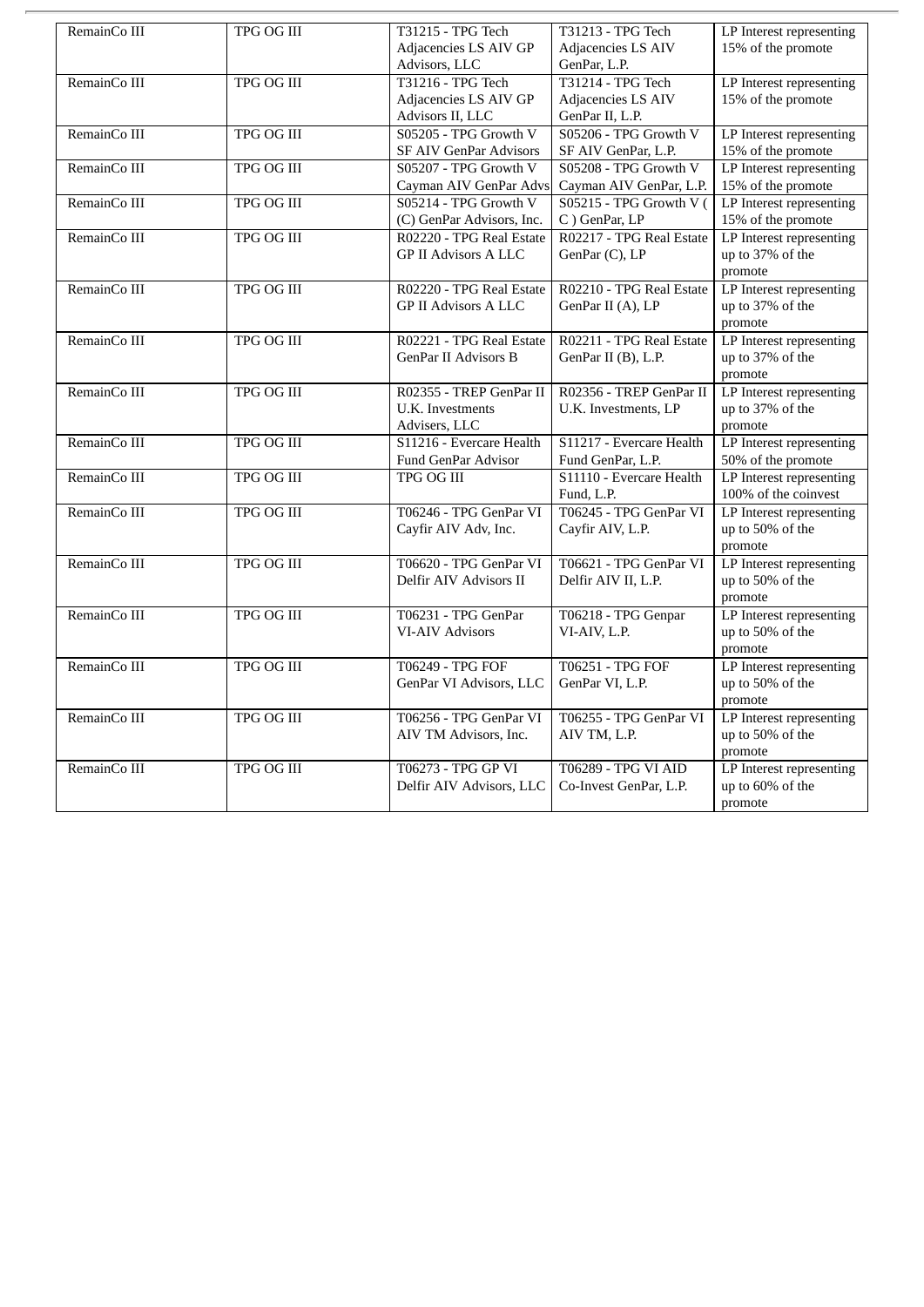| RemainCo III | TPG OG III        | T06268 - TPG VI AIV        | T06267 - TPG VI AIV          | LP Interest representing      |
|--------------|-------------------|----------------------------|------------------------------|-------------------------------|
|              |                   | SLP SD III Advisors, LLC   | SLP SD III, L.P.             | up to 50% of the              |
|              |                   |                            |                              | promote                       |
| RemainCo III | <b>TPG OG III</b> | T06250 - TPG VI OG AIV     | T06252 - TPG VI OG AIV       | LP Interest representing      |
|              |                   | GenPar Advisors, Inc.      | GenPar, L.P.                 | up to 50% of the              |
|              |                   |                            |                              | promote                       |
| RemainCo III | <b>TPG OG III</b> | T06280 - TPG VI X2         | T06281 - TPG VI X2           | LP Interest representing      |
|              |                   | Advisors, Inc.             | Genpar, LP                   | up to 50% of the              |
|              |                   |                            |                              | promote                       |
|              |                   |                            |                              |                               |
| RemainCo III | TPG OG III        | TPG OG III                 | I02711 - CircleUp Growth     | Entire LP Interest            |
|              |                   |                            | Partners L.P                 |                               |
| RemainCo III | <b>TPG OG III</b> | <b>TPG OG III</b>          | I02707 - CircleUp            | <b>Entire Preferred Stock</b> |
|              |                   |                            | Network, Inc.                |                               |
| RemainCo III | <b>TPG OG III</b> | R03206 - TPG RE GP III     | R03209 - TPG Real Estate     | LP Interest representing      |
|              |                   | EU Advisors, LLC           | EU GenPar IV, SCSp           | 10% of the promote            |
| RemainCo III | TPG OG III        | R03215 - TPG Real Estate   | R03216 - TPG Real Estate     | LP Interest representing      |
|              |                   | Genpar III Advisors, Ltd.  | Genpar III - AIV, LP         | 10% of the promote            |
| RemainCo III | <b>TPG OG III</b> | <b>TPG OG III</b>          | I02938 - BGH Capital PE      | <b>Entire Trust Units</b>     |
|              |                   |                            | <b>Holding Trust</b>         |                               |
| RemainCo III | TPG OG III        | TPG OG III                 | 101458 - Palestra Capital    | Entire LP Interest            |
|              |                   |                            | Master Fund, LP              |                               |
| RemainCo III | <b>TPG OG III</b> | S11209 - The Rise Fund     | S11210 - The Rise Fund       | LP Interest representing      |
|              |                   | AIV GenPar Adv, Inc        | AIV GenPar, L.P.             | 2.5% of the promote           |
|              | <b>TPG OG III</b> | <b>TPG OG III</b>          |                              |                               |
| RemainCo III |                   |                            | Y02125 - TPG HS              | Entire LLC Interest           |
|              |                   |                            | Holdings, LLC                |                               |
| RemainCo III | TPG OG III        | R01202 - TPG Real Estate   | R01203 - TPG Real Estate     | LP Interest representing      |
|              |                   | Core Plus GenPar Advisor,  | Core-Plus GenPar, LP         | 10% of the promote            |
|              |                   | <b>LLC</b>                 |                              |                               |
| RemainCo III | <b>TPG OG III</b> | N01200 - TPG Seville       | N01201 - TPG Seville         | LP Interest representing      |
|              |                   | Genpar Advisors, LLC       | GenPar, Limited Partners     | 40% of the promote            |
| RemainCo III | TPG OG III        | TPG OG III                 | T05218 - TPG EPF, L.P.       | LP Interest representing      |
|              |                   |                            |                              | 100% of the coinvest          |
| RemainCo III | <b>TPG OG III</b> | <b>TPG OG III</b>          | T06212 - TPG OPF, L.P.       | LP Interest representing      |
|              |                   |                            |                              | 100% of the coinvest          |
| RemainCo III | <b>TPG OG III</b> | <b>TPG OG III</b>          | T05217 - TPG FPP, L.P.       | LP Interest representing      |
|              |                   |                            |                              | 100% of the coinvest          |
| RemainCo III | TPG OG III        | TPG OG III                 | T06247 - TPG FPC-B, L.P.     | LP Interest representing      |
|              |                   |                            |                              | 100% of the coinvest          |
| RemainCo III | TPG OG III        | <b>TPG OG III</b>          | S01208 - TPG Growth          | LP Interest representing      |
|              |                   |                            | FPP, L.P.                    | 100% of the coinvest          |
|              |                   |                            |                              |                               |
| RemainCo III | TPG OG III        | S12206 - Rise Fund II SF   | S12207 - The Rise Fund II    | LP Interest representing      |
|              |                   | <b>AIV GenPar Advisors</b> | SF AIV GenPar, L.P.          | $10\%$ of the promote         |
| RemainCo III | <b>TPG OG III</b> | S12208 - The Rise Fund     | S12209 - The Rise Fund       | LP Interest representing      |
|              |                   | GenPar II-AIV Advisors,    | GenPar II-AIV, L.P.          | 10% of the promote            |
|              |                   | Inc.                       |                              |                               |
| RemainCo III | TPG OG III        | <b>TPG OG III</b>          | H01207 - TPG HF              | Entire LP Interest            |
|              |                   |                            | Management, L.P.             |                               |
| RemainCo III | TPG OG III        | TPG OG III                 | D02101 - Castlelake I, L.P.  | Entire LP Interest            |
| RemainCo III | <b>TPG OG III</b> | TPG OG III                 | I01372 - Castlelake II, L.P. | <b>Entire LP Interest</b>     |
| RemainCo III | TPG OG III        | G02208 - TPG Growth II     | G02209 - TPG Growth II       | LP Interest representing      |
|              |                   | Cayman AIV Gator GenPa     | Cayman AIV Gator GP,LP       | 50% of the promote            |
|              |                   |                            |                              |                               |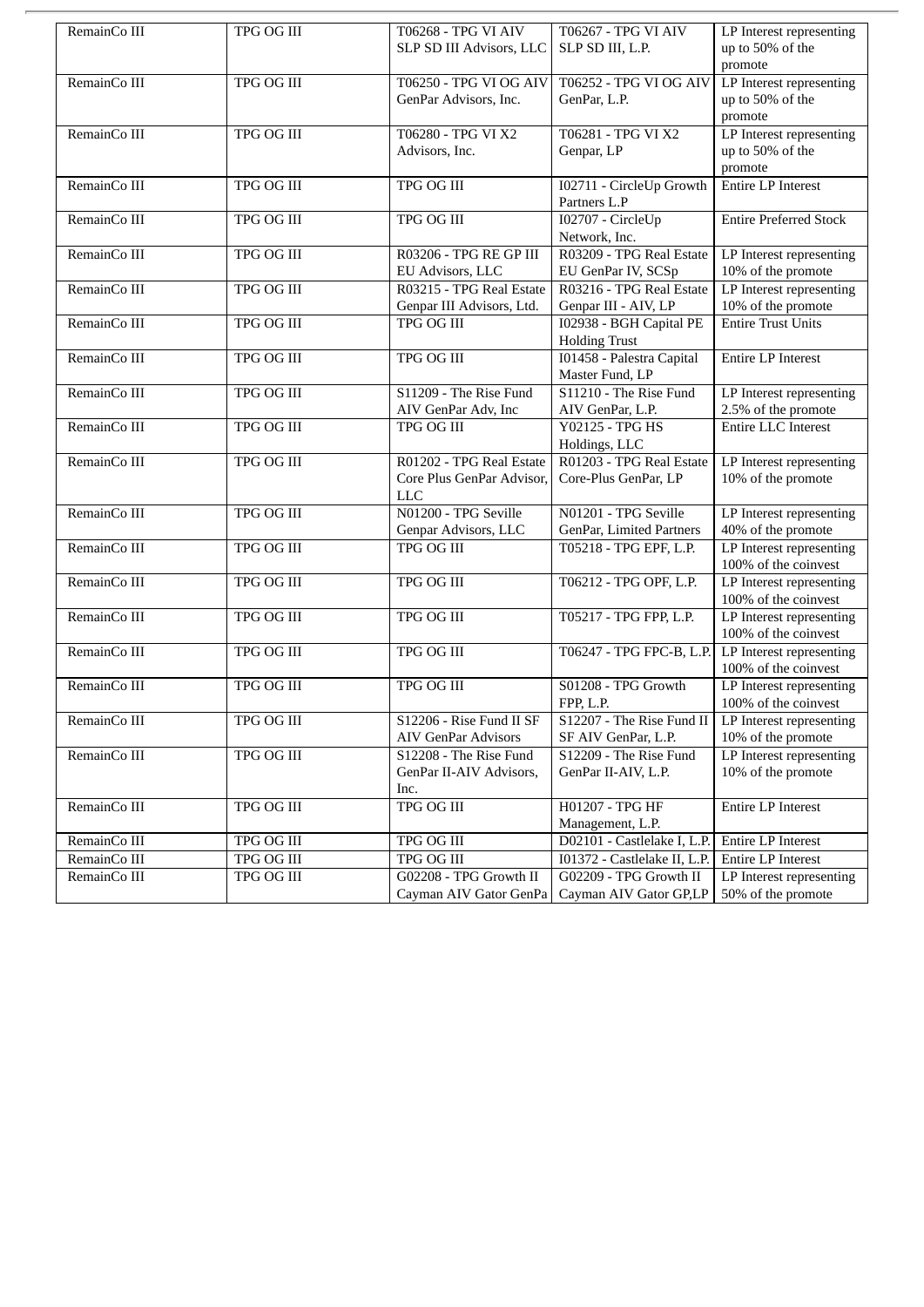| RemainCo III | TPG OG III        | TPG OG III                      | X01337 - TPG              | Entire LP Interest         |
|--------------|-------------------|---------------------------------|---------------------------|----------------------------|
|              |                   |                                 | Professionals Northstar,  |                            |
|              |                   |                                 | L.P.                      |                            |
| RemainCo III | <b>TPG OG III</b> | <b>TPG OG III</b>               | <b>I02166 - FS Endura</b> | <b>Entire LLC Interest</b> |
|              |                   |                                 | Holdings, LLC             |                            |
| RemainCo III | TPG OG III        | S02251 - TPG Growth II          | S02331 - TPG Growth II    | LP Interest representing   |
|              |                   | Cayman AV GP Adv, Inc           | Cayman AIV GenPar, LP     | 50% of the promote         |
| RemainCo III | TPG OG III        | S31205 - TPG Rise               | S31206 - TPG Rise         | LP Interest representing   |
|              |                   |                                 |                           |                            |
|              |                   | Climate Cayman AIV              | Climate Cayman AIV        | 13.07% of the promote      |
|              |                   | GenPar Advisors, Inc.           | GenPar, LP                |                            |
| RemainCo III | <b>TPG OG III</b> | X62203 - TPG Golden             | X62204 - TPG Golden       | LP Interest representing   |
|              |                   | Bear Partners GP Adv LP         | Bear Partners GenPar, L.P | 100% of the coinvest       |
| RemainCo III | TPG OG III        | X62201 - TPG Lonestar           | X62202 - TPG Lonestar     | LP Interest representing   |
|              |                   | GenPar I Advisors, LLC          | GenPar I, L.P.            | 100% of the coinvest       |
| RemainCo III | <b>TPG OG III</b> | <b>TPG OG III</b>               | X51313 - TFP OG AIV I,    | LP Interest representing   |
|              |                   |                                 | L.P.                      | 100% of the coinvest       |
| RemainCo III | TPG OG III        | X51211 - TFP OG AIV             | X51326 - TFP OG AIV       | LP Interest representing   |
|              |                   | GenPar Advisors, Inc.           | GenPar, L.P.              | 50% of the promote         |
|              | <b>TPG OG III</b> |                                 |                           |                            |
| RemainCo III |                   | TPG OG III                      | A04206 - Newbridge Asia   | LP Interest representing   |
|              |                   |                                 | Associates IV, L.P.       | 100% of the coinvest       |
| RemainCo III | <b>TPG OG III</b> | <b>TPG OG III</b>               | <b>W61104 - TPG ART</b>   | LP Interest representing   |
|              |                   |                                 | Cayfir AIV II, L.P.       | 100% of the coinvest       |
| RemainCo III | TPG OG III        | <b>W61211 - TPG ART</b>         | <b>W61210 - TPG ART</b>   | LP Interest representing   |
|              |                   | GenPar Cayfir AIV               | GenPar Cayfir AIV, LP     | 50% of the promote         |
|              |                   | <b>Advisors</b>                 |                           |                            |
| RemainCo III | TPG OG III        | X61113 - TPG DASA               | X61115 - TPG CDP          | LP Interest representing   |
|              |                   | Advisors (RE) II, LLC           | DASA GenPar C, L.P.       | up to 60% of the           |
|              |                   |                                 |                           | promote                    |
| RemainCo III | <b>TPG OG III</b> | <b>X61113 - TPG DASA</b>        | X61213 - TPG CDP          |                            |
|              |                   |                                 |                           | LP Interest representing   |
|              |                   | Advisors (RE) II, LLC           | DASA GenPar PEI, L.P.     | up to 60% of the           |
|              |                   |                                 |                           | promote                    |
| RemainCo III | <b>TPG OG III</b> | X61113 - TPG DASA               | X61212 - TPG NJ DASA      | LP Interest representing   |
|              |                   | Advisors (RE) II, LLC           | GenPar C, LP.             | up to 60% of the           |
|              |                   |                                 |                           | promote                    |
| RemainCo III | TPG OG III        | X61203 - TPG DASA               | X61204 - TPG CDP          | LP Interest representing   |
|              |                   | Advisors (Cayman), Inc          | DASA GenPar B, L.P.       | up to 60% of the           |
|              |                   |                                 |                           | promote                    |
| RemainCo III | TPG OG III        | X62205 - TPG MMI                | X62206 - TPG MMI          | LP Interest representing   |
|              |                   | <b>Partners GenPar Advisors</b> | Partners GenPar, L.P.     | up to 50% of the           |
|              |                   | Inc                             |                           | promote                    |
|              | <b>TPG OG III</b> | R04206 - TPG Real Estate        | R04207 - TPG Real Estate  |                            |
| RemainCo III |                   |                                 |                           | LP Interest representing   |
|              |                   | Genpar IV-A Advisors,           | Genpar IV-A, L.P.         | $10\%$ of the promote      |
|              |                   | <b>LLC</b>                      |                           |                            |
| RemainCo III | TPG OG III        | R04203 - TPG Real Estate        | R04205 - TPG Real Estate  | LP Interest representing   |
|              |                   | Genpar IV EU Advisors,          | IV EU Genpar I-A, SCSp    | 10% of the promote         |
|              |                   | <b>LLC</b>                      |                           |                            |
| RemainCo III | TPG OG III        | TPG OG III                      | Nerdy                     | All warrants held by       |
|              |                   |                                 |                           | TPG OG III                 |
| RemainCo III | TPG OG III        | TPG OG III                      | Vacasa                    | All FPA Shares held by     |
|              |                   |                                 |                           | TPG OG III                 |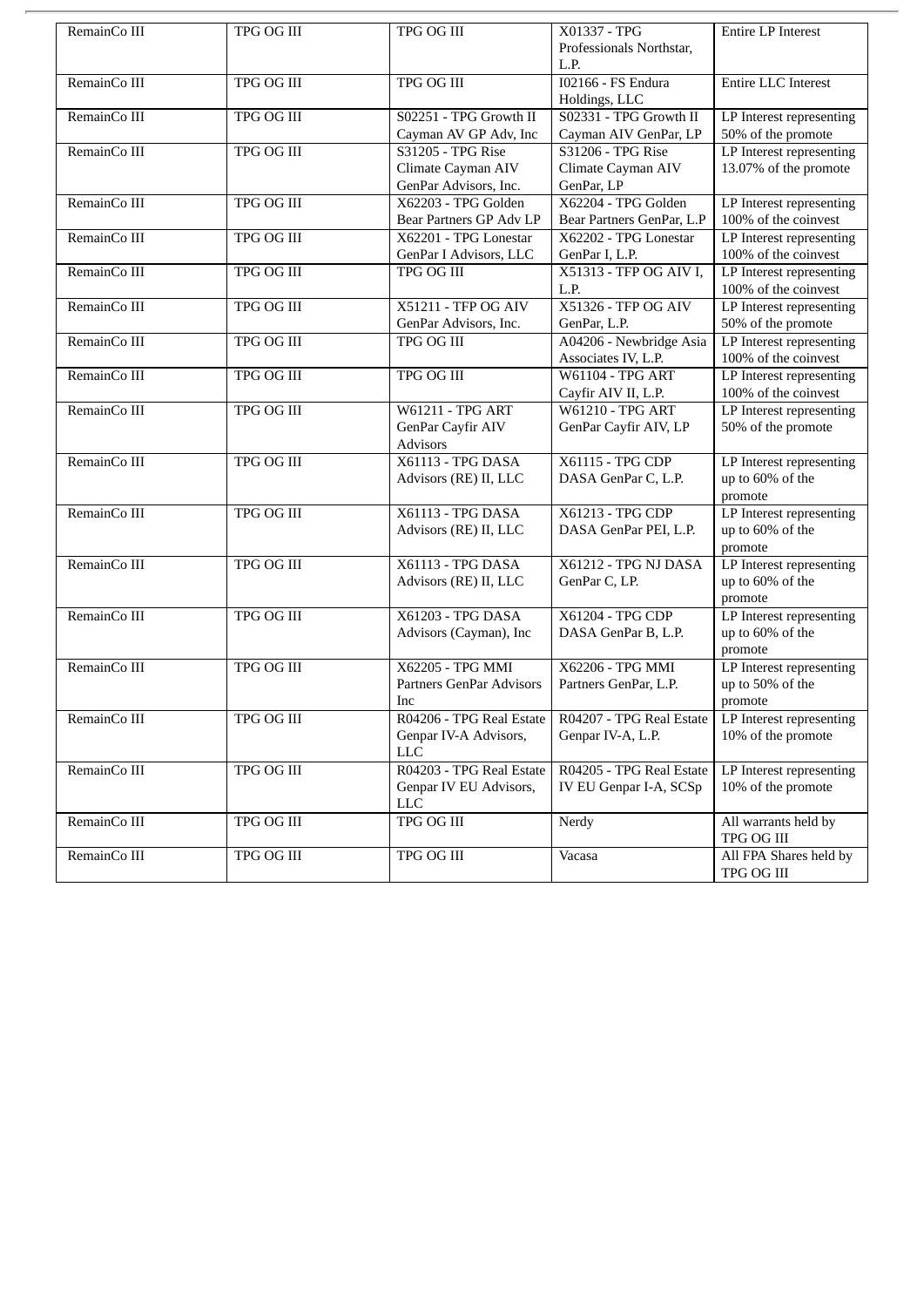| RemainCo III | TPG OG III        | A11202 - TPG Synergy    | A11201 - TPG Synergy             | LP Interest representing |
|--------------|-------------------|-------------------------|----------------------------------|--------------------------|
|              |                   | Genpar Advisors, Inc.   | Investment, L.P.                 | up to 100% of the        |
|              |                   |                         |                                  | promote                  |
| RemainCo III | <b>TPG OG III</b> | <b>TPG OG III</b>       | S21202 - TPG-SV JV SE            | Shares representing      |
|              |                   |                         | Inc. (Cayman)                    | 100% of the coinvest     |
| RemainCo III | <b>TPG OG III</b> | Y03305 - TPG Pace       | Y03326 - TPG Pace                | <b>LLC</b> Interest      |
|              |                   | Governance, LLC         | <b>Beneficial Finance</b>        | representing 12.011%     |
|              |                   |                         | Sponsor (Series S)               | ownership                |
| RemainCo III | TPG OG III        | Y03305 - TPG Pace       | Y03327 - TPG Pace                | <b>LLC</b> Interest      |
|              |                   | Governance, LLC         | <b>Beneficial Finance</b>        | representing 12.011%     |
|              |                   |                         | Sponsor (Series W-1)             | ownership                |
| RemainCo III | TPG OG III        | Y03305 - TPG Pace       | Y03336 - TPG Pace                | <b>LLC</b> Interest      |
|              |                   | Governance, LLC         | <b>Beneficial Finance</b>        | representing 12.011%     |
|              |                   |                         | Sponsor (Series W-2)             | ownership                |
| RemainCo III | <b>TPG OG III</b> | Y03305 - TPG Pace       | Y03338 - TPG Pace                | <b>LLC</b> Interest      |
|              |                   | Governance, LLC         | <b>Beneficial II Sponsor</b>     | representing 12.6316%    |
|              |                   |                         | (Series S-1)                     | ownership                |
| RemainCo III | TPG OG III        | Y03305 - TPG Pace       | Y03339 - TPG Pace                | <b>LLC</b> Interest      |
|              |                   | Governance, LLC         | <b>Beneficial II Sponsor</b>     | representing 12%         |
|              |                   |                         | (Series W-1)                     | ownership                |
| RemainCo III | TPG OG III        | Y03305 - TPG Pace       | Y03340 - TPG Pace                | <b>LLC</b> Interest      |
|              |                   | Governance, LLC         | <b>Beneficial II Sponsor</b>     | representing 12%         |
|              |                   |                         | (Series W-2)                     | ownership                |
| RemainCo III | TPG OG III        | Y03305 - TPG Pace       | Y03349 - TPG Pace                | <b>LLC</b> Interest      |
|              |                   | Governance, LLC         | <b>Solutions Sponsor (Series</b> | representing 13.1316%    |
|              |                   |                         | $S-1$                            | ownership                |
| RemainCo III | <b>TPG OG III</b> | Y03305 - TPG Pace       | Y03351 - TPG Pace                | <b>LLC</b> Interest      |
|              |                   | Governance, LLC         | <b>Solutions Sponsor (Series</b> | representing 12.475%     |
|              |                   |                         | $W-1)$                           | ownership                |
| RemainCo III | <b>TPG OG III</b> | Y03305 - TPG Pace       | Y03352 - TPG Pace                | <b>LLC</b> Interest      |
|              |                   | Governance, LLC         | <b>Solutions Sponsor (Series</b> | representing 12.475%     |
|              |                   |                         | $W-2)$                           | ownership                |
| RemainCo III | TPG OG III        | Y03305 - TPG Pace       | Y03341 - TPG Pace Tech           | <b>LLC</b> Interest      |
|              |                   | Governance, LLC         | <b>Opportunities II Sponsor</b>  | representing 12.6316%    |
|              |                   |                         | (Series S-1)                     | ownership                |
| RemainCo III | TPG OG III        | Y03305 - TPG Pace       | Y03322 - TPG Pace Tech           | <b>LLC</b> Interest      |
|              |                   | Governance, LLC         | Opportunities Sponsor            | representing 12.011%     |
|              |                   |                         | (Series S)                       | ownership                |
| RemainCo III | <b>TPG OG III</b> | Y03305 - TPG Pace       | Y03323 - TPG Pace Tech           | <b>LLC</b> Interest      |
|              |                   | Governance, LLC         | <b>Opportunities Sponsor</b>     | representing 12.011%     |
|              |                   |                         | (Series W-1)                     | ownership                |
| RemainCo III | TPG OG III        | Y03305 - TPG Pace       | Y03335 - TPG Pace Tech           | <b>LLC</b> Interest      |
|              |                   | Governance, LLC         | <b>Opportunities Sponsor</b>     | representing 12.011%     |
|              |                   |                         | (Series W-2)                     | ownership                |
| RemainCo III | TPG OG III        | Y03358 - TPG HealthTech | Y03359 - AfterNext               | <b>LLC</b> Interest      |
|              |                   | Governance, LLC         | HealthTech Sponsor               | representing 7.6031%     |
|              |                   |                         | (Series S-1)                     | ownership                |
| RemainCo III | TPG OG III        | Y03358 - TPG HealthTech | Y03361 - AfterNext               | <b>LLC</b> Interest      |
|              |                   | Governance, LLC         | <b>HealthTech Sponsor</b>        | representing 9.2072%     |
|              |                   |                         | (Series W-1)                     | ownership                |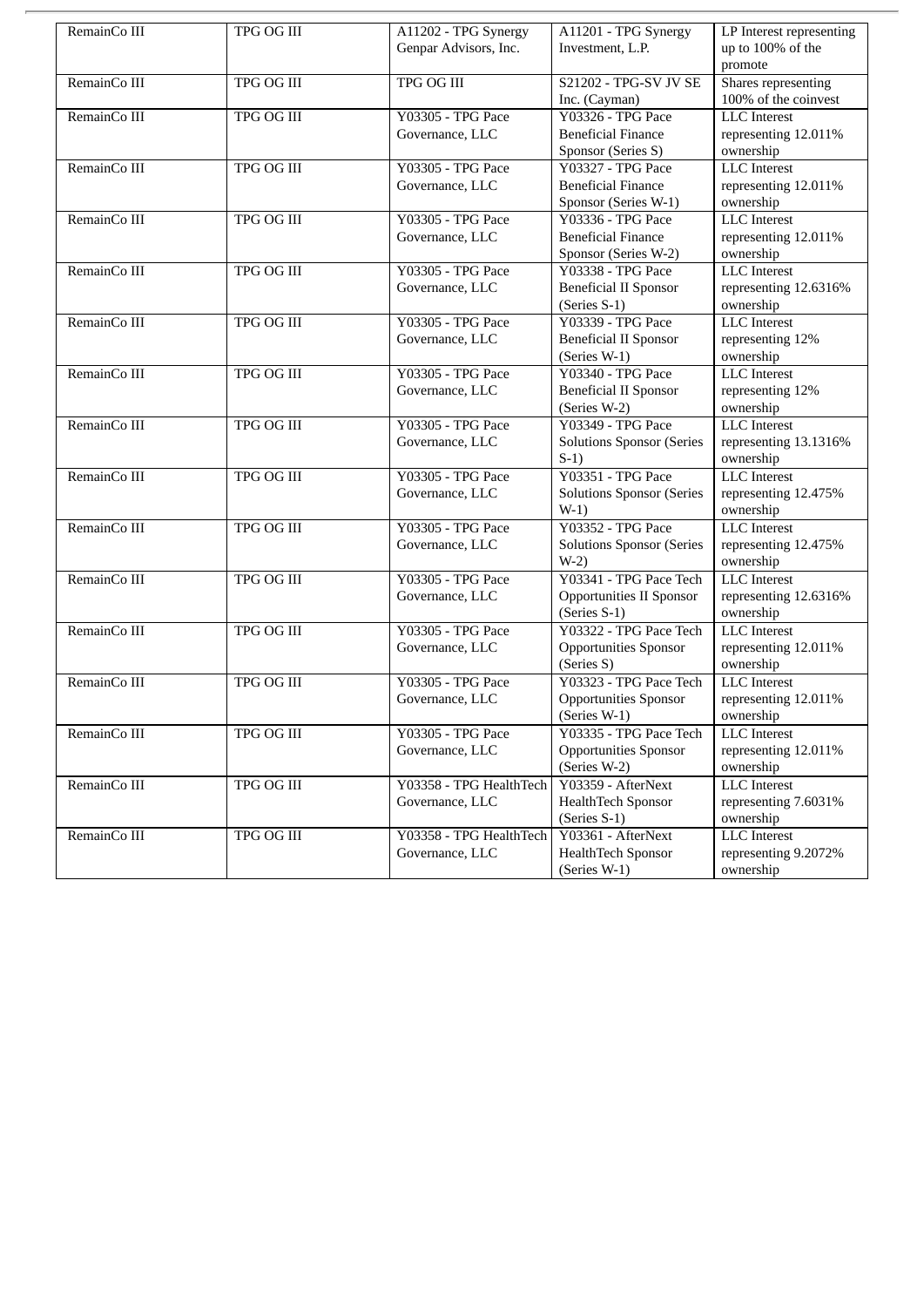### FOUNDER EXCHANGE AGREEMENT

This FOUNDER EXCHANGE AGREEMENT (this "**Agreement**") is made as of January [•], 2022 (the "**Effective Date**"), by and among David Bonderman ("**DB**"), James G. Coulter ("**JC**"), BondCo, Inc., a Texas corporation ("**BondCo**"), CoulCo, Inc., a Texas corporation ("**CoulCo**"), TPG Holdings II Sub, L.P., a Delaware limited partnership ("**H2Sub**"), TPG GP Advisors, Inc., a Delaware corporation ("**TPG GP Advisors**"), TPG PEP GenPar Advisors, Inc., a Delaware corporation ("**TPG TPEPAdvisor**"), TPG GP A, LLC, a Delaware limited liability company ("**ControlCo**"), New TPG GP Advisors, Inc., a Delaware corporation ("**NewCo**"), TPG Group Holdings (SBS) Advisors, Inc., a Delaware corporation ("**TPG SBS Advisors**"), TPG Partner Holdings Advisors, Inc., a Delaware corporation ("**TPG Holdings Advisors**"), TPG Inc., a Delaware corporation ("**PubCo**").

### **WITNESSETH**

WHEREAS, each of BondCo and CoulCo desires to contribute 100% of the interests they hold in H2Sub (the "**Contributed H2Sub Interests**") to PubCo in exchange for the issuance by PubCo to each of BondCo and CoulCo of Class A Shares having a value based upon the IPO Price (as defined below) equal to \$500,000 (\$1,000,000 in aggregate) (the "**H2Sub Contributions**");

WHEREAS, TPG GP Advisors desires to contribute \$500,000 in cash plus any and all Carry Designation Rights (as defined below) to PubCo in exchange for the issuance to TPG GP Advisors of Class A Shares having a value based upon the IPO Price equal to \$500,000 (the "**GP Advisors Contribution**");

WHEREAS, each of DB and JC desires to contribute to PubCo (i) any and all Carry Designation rights held by them personally and (ii) \$500,000 in cash (\$1,000,000 in aggregate), in exchange for the issuance to each of DB and JC by PubCo of Class A Shares having a value based upon the IPO Price equal to \$500,000 (the "**DB/JC Contribution**");

WHEREAS, the H2Sub Contributions, the GP Advisors Contribution and the DB/JC Contribution (collectively, the "**Exchange Transactions**") are each intended to qualify as an exchange governed by Section 351 of the Internal Revenue Code of 1986, as amended (the "**Code**"); and

WHEREAS, ControlCo desires to contribute \$500,000 in cash to PubCo in exchange for the issuance to ControlCo by PubCo of a number of Class A Shares equal to 500,000 divided by the IPO Price.

NOW, THEREFORE, in consideration of the mutual covenants and agreements herein made and other good and valuable consideration, the parties to this Agreement agree as follows:

1. Definitions. The following definitions shall be for all purposes, unless otherwise clearly indicated to the contrary, applied to the terms used in this Agreement: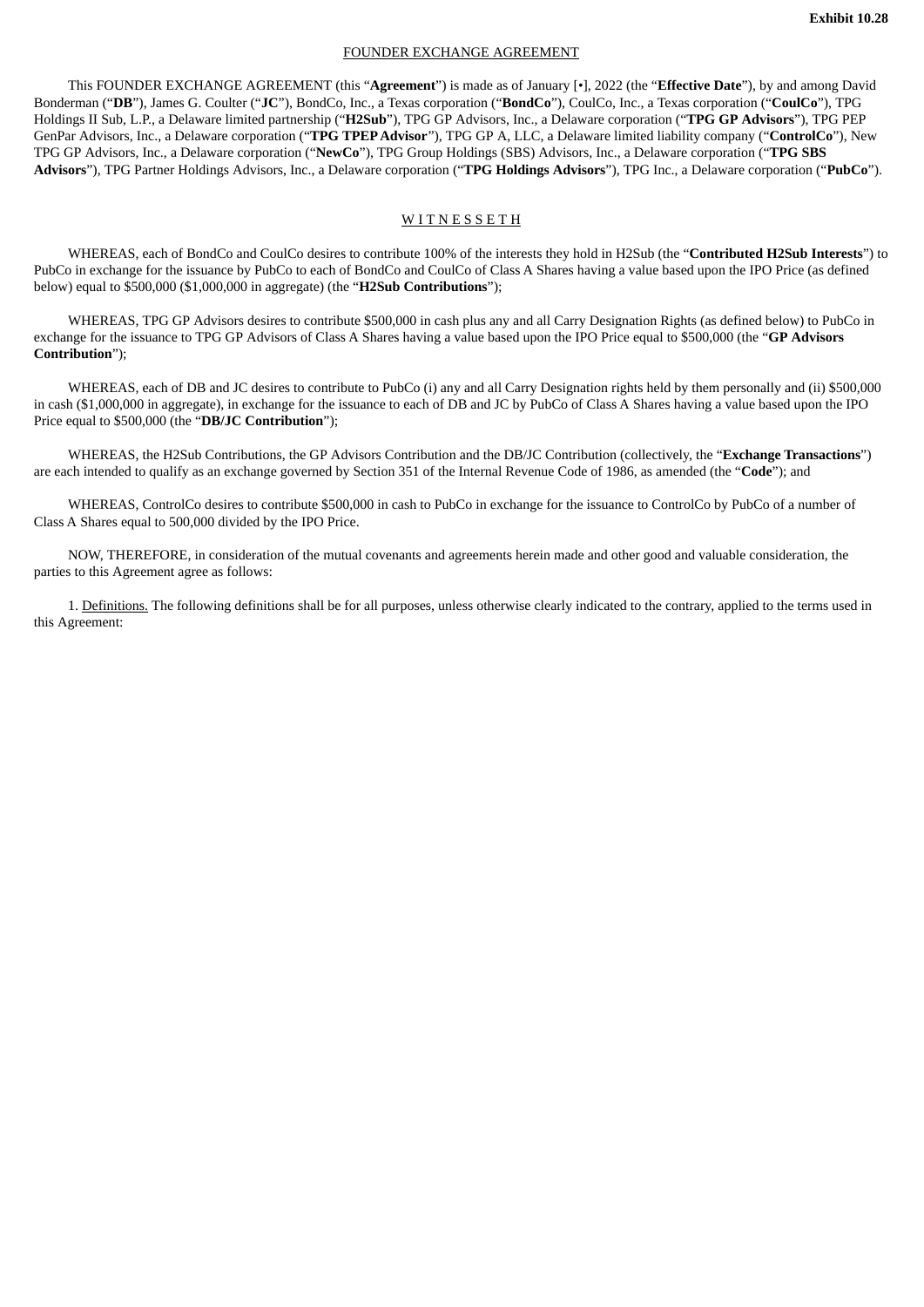"**Carried Interest**" means distributions in respect of so-called carried interest, promote, or incentive allocation to a general partner or special limited partner of a Fund. For the avoidance of doubt, Carried Interest does not include performance earnings accounted for as fee-related earnings on the financial statements of any of the TPG OG Partnerships (for example, performance earnings structured as a fee based upon portfolio appreciation as in TPG's TRTX REIT structure) and is reported as fee related earnings in PubCo's non-GAAP measures.

"**Carry Designation Rights**" means any rights (however derived) to designate the recipients of Carried Interest.

"**Class A Share**" means a share of voting "Class A Common Stock" as defined in the PubCo Charter.

"**Class B Share**" means a share of "Class B Common Stock" as defined in the PubCo Charter.

"**Fund**" means any investment fund, separately managed account or similar investment vehicle, together with its related parallel investment entities, alternative investment vehicles, co-investment vehicles or other special purpose vehicles, in each case, that pays performance allocations or performance fees.

"**Investor Parties**" mean JC, CoulCo, DB, BondCo and NewCo.

"**Investor Rights Agreement**" shall mean that certain Investor Rights Agreement, dated on or about the date hereof, by and between PubCo, TPG Partner Holdings, L.P. and the other parties thereto, as amended from time to time.

"**IPO**" means the underwritten initial public offering by PubCo.

"**IPO Price**" means the public offering price per Class A Share in the IPO (as disclosed on the cover of the final prospectus relating to the

IPO).

"**Promote Allocation Agreement**" means that certain Promote Allocation Agreement by and among, *inter alia,* the "GenPars" (as defined therein) and the Downstairs Promote Entity GPs (as defined therein).

"**PubCo Charter**" means the Amended and Restated Certificate of Incorporation of PubCo, as the same may be amended, restated, modified, supplemented or replaced from time to time.

"**Securities Act**" means the Securities Act of 1933, as amended, and the rules and regulations of the SEC promulgated thereunder.

"**TPEP GenPar Interests**" means the general partner interests of TPG TPEP Advisor in the following entities: TPG PEP Professionals GP, LP, TPG Public Equity Partners Long Opportunities-A, L.P., TPG Public Equity Partners-A, L.P., TPG TPEP Co-Invest (Cayman), L.P. and TPG TPEP Co-Invest L.P.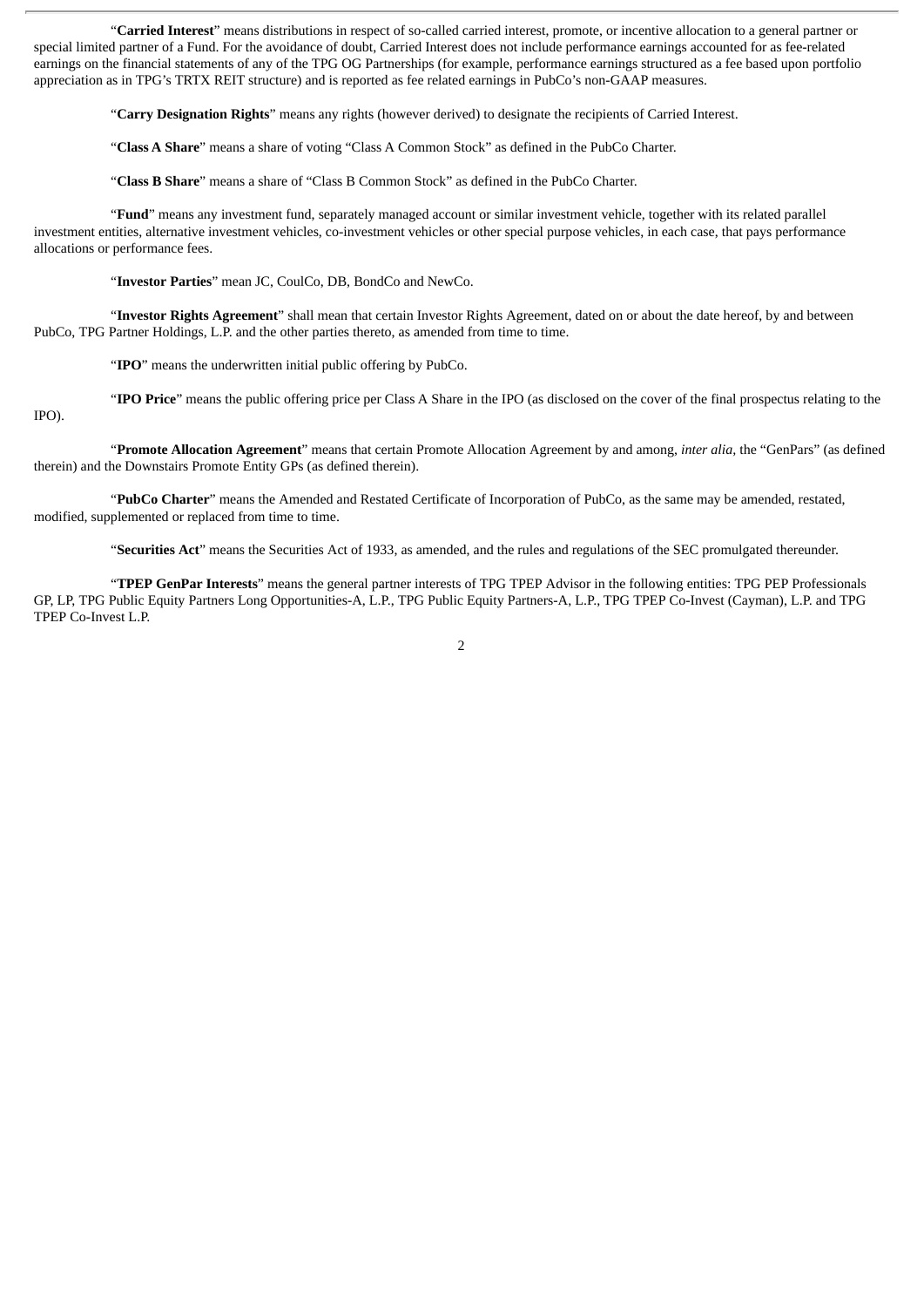"**TPG Operating Group**" means each of TPG Operating Group I, L.P., a Delaware limited partnership, TPG Operating Group II, L.P., a Delaware limited partnership and TPG Operating Group III, L.P., a Delaware limited partnership.

# 2. Exchange Transactions.

(a) Upon the execution of the underwriting agreement pursuant to which TPG Inc. will effect a public offering (the "**Effective Time**"), each of BondCo and CoulCo hereby contribute their respective Contributed H2Sub Interests to PubCo in exchange for the issuance by PubCo to each of BondCo and CoulCo of a number of Class A Shares equal to 500,000 divided by the IPO Price.

(b) At of the Effective Time, TPG GP Advisors hereby contributes \$500,000 in cash plus any and all Carry Designation Rights held by it to PubCo in exchange for the issuance to TPG GP Advisors by PubCo of a number of Class A Shares equal to 500,000 divided by the IPO Price (the "**TPG GP Advisors Class A Shares**").

(c) At the Effective Time, each of DB and JC hereby contribute to PubCo (i) any and all Carry Designation Rights held by them personally and (ii) \$500,000 in cash (\$1,000,000 in aggregate), in exchange for the issuance to each of DB and JC by PubCo of a number of Class A Shares equal to 500,000 divided by the IPO Price.

(d) Upon the earlier of (x) 9:00 am New York time on the Effective Date and (y) the Effective Time, (i) JC hereby contributes 100% of his interests in TPG GP Advisors to NewCo in exchange for the issuance by NewCo of an equal number of shares in NewCo to JC and (ii) DB hereby contributes 100% of his interests in TPG GP Advisors to NewCo, in exchange for the issuance by NewCo of an equal number of shares in NewCo.

(e) On the Effective Date but following the transaction contemplated by the preceding Section 2(d), TPG GP Advisors shall convert from a Delaware corporation to a Delaware limited liability company (the "**Conversion**").

(f) As of the Effective Date, immediately following the transaction described in Section 2(c), TPG GP Advisors hereby distributes the TPG GP Advisors Class A Shares to NewCo (the "**Share Distribution**"), and NewCo accepts such distribution.

(g) As of the Effective Date, immediately following the Share Distribution, NewCo hereby transfers 100% of its interests in TPG GP Advisors to ControlCo for no consideration, and ControlCo accepts such transfer.

(h) As of the Effective Date, immediately following the transfer contemplated by the preceding Section 2(g), TPG TPEP Advisor hereby transfers 100% of its TPEP GenPar Interests, to TPG GP Advisors.

(i) As of the Effective Date, immediately following the transfer contemplated by the preceding Section 2(h), TPG Holdings SBS Advisors hereby transfers 100% of its interests in TPG Group Holdings (SBS) Advisors, LLC to ControlCo for no consideration, and ControlCo accepts such transfer.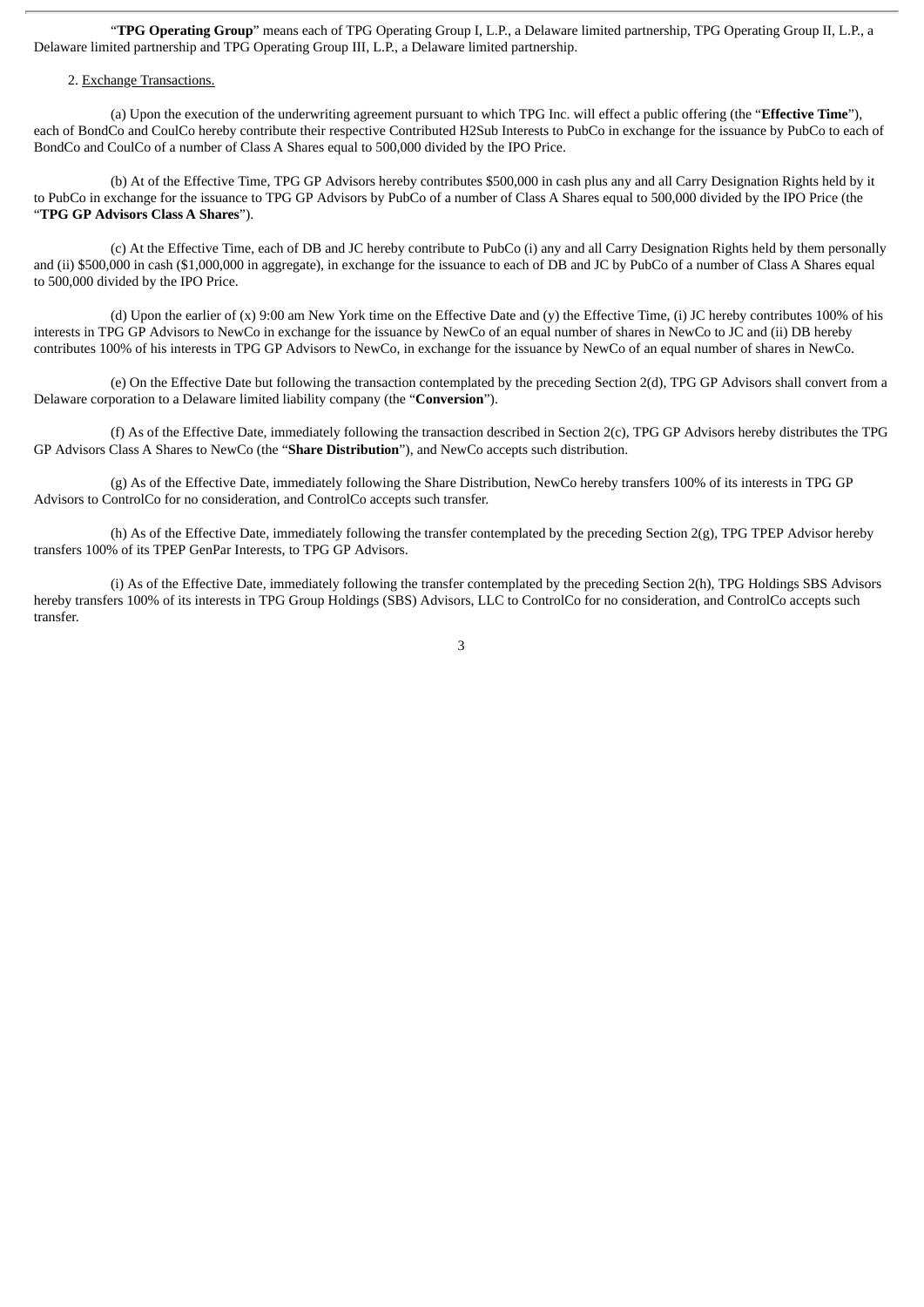(j) As of the Effective Date, immediately following the transfer contemplated by the preceding Section 2(i), TPG Holdings Advisors hereby transfers 100% of its interests in TPG Advisors (Cayman), LLC to ControlCo for no consideration, and ControlCo accepts such transfer.

(k) As of the Effective Date, immediately following the transfer contemplated by the preceding Section 2(j), ControlCo hereby contributes \$500,000 in cash to PubCo in exchange for the issuance to ControlCo by PubCo of a number of Class A Shares equal to 500,000 divided by the IPO Price.

(l) As of the Effective Date, immediately following the preceding transactions, ControlCo shall enter into, and become a party to, the Promote Allocation Agreement.

3. Issuance of Class A Shares. PubCo shall issue and deliver on or promptly following the Effective Date, Class A Shares or Class B Shares, as applicable, to each party to this Agreement entitled to such Class A Shares and Class B Shares pursuant to Section 2.

4. Limitation on Assignment. Without the prior written consent of PubCo or as may otherwise be expressly permitted under the terms of any underwriter lock-up and/or the Investor Rights Agreement with the consent of PubCo, no Investor Party shall transfer, sell, exchange, assign, pledge, hypothecate or otherwise encumber or otherwise dispose, in each case, directly or indirectly, of any Class A Shares issued pursuant to this Agreement, including a transfer to an affiliate, from the Effective Date through 180 days following the date of the final prospectus relating to the IPO.

5. Representations and Warranties. Each recipient of Class A Shares pursuant to this Agreement (a "**Recipient**") hereby represents and warrants as follows: (i) neither the Recipient nor any affiliate thereof is as of the Effective Date under any obligation to transfer any Class A Shares issued pursuant to this Agreement, (ii) the Recipient is an "accredited investor" as that term is defined in Rule 501(a) of Regulation D under the Securities Act, (iii) the Recipient acknowledges and agrees that any Class A Shares issued pursuant to this Agreement are being issued in a transaction not involving any public offering within the meaning of the Securities Act and that the Class A Shares have not been registered under the Securities Act, (iv) the Recipient acknowledges and agrees that any Class A Shares it may receive may not be offered, resold, transferred, pledged or otherwise disposed of absent an effective registration statement under the Securities Act except pursuant to an applicable exemption from the registration requirements of the Securities Act, and that the Class A Shares will be subject to a restrictive legend to such effect, (v) as a result of the transfer restrictions set forth in this Agreement and the Investor Rights Agreement, the Recipient acknowledges that it may not be able to readily offer, resell, transfer, pledge or otherwise dispose of the Class A Shares and may be required to bear the financial risk of an investment in the Class A Shares for an indefinite period of time and (vi) the Recipient acknowledges and agrees that the Class A Shares will not immediately be eligible for offer, resale, transfer, pledge or disposition pursuant to Rule 144 promulgated under the Securities Act. The Recipient acknowledges and agrees that the Class A Shares issued pursuant to this Agreement shall be subject to the transfer restrictions set forth in the Investor Rights Agreement, to which the Recipient is party.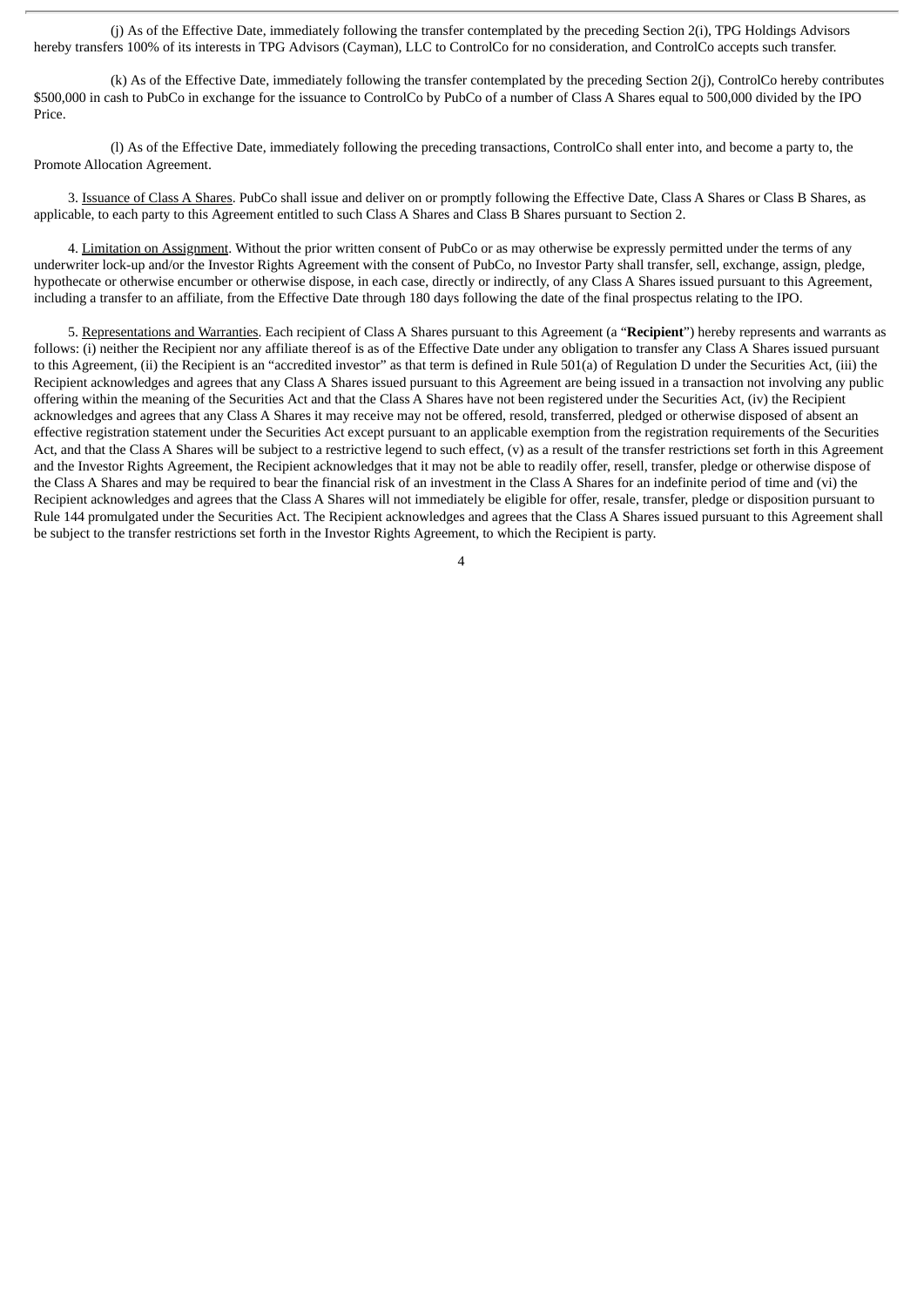6. Tax Treatment. The parties intend that, for U.S. federal income tax purposes, each of the Exchange Transactions be treated as a contribution by the Investor Parties to PubCo, described in Section 351(a) of the Code that, combined with other contributions to PubCo in connection with the IPO, is intended to be treated as part of a single transaction described in Section 351 of the Code. The parties shall report such transaction consistently therewith and shall prepare all tax returns in a manner consistent therewith except upon a contrary determination by an applicable taxing authority.

7. Further Assurances*.* The parties to this Agreement shall cooperate and use all of their respective best efforts to take or cause to be taken all appropriate actions and do, or cause to be done, all things necessary or appropriate to consummate and make effective the matters contemplated by this Agreement.

8. Amendments and Waivers. Any provision of this Agreement may be amended or waived if, but only if, such amendment or waiver is in writing and is signed, in the case of an amendment, by each party to this Agreement, or in the case of a waiver, by the party against whom the waiver is to be effective.

9. Successors and Assigns. The provisions of this Agreement shall be binding upon and inure to the benefit of the parties hereto and their respective successors and assigns; provided that no party may assign, delegate or otherwise transfer any of its rights or obligations under this Agreement without the consent of each other party hereto.

# 10. Governing Law; Arbitration.

(a) The laws of the State of Delaware shall govern (i) all proceedings, claims or matters related to or arising from this Agreement (including any tort or non-contractual claims) and (ii) any questions concerning the construction, interpretation, validity and enforceability of this Agreement, and the performance of the obligations imposed by this Agreement, in each case without giving effect to any choice of law or conflict of law rules or provisions (whether of the State of Delaware or any other jurisdiction) that would cause the application of the laws of any jurisdiction other than the State of Delaware.

(b) Any dispute, controversy or claim arising out of, relating to or in connection with this Agreement, including, without limitation, any dispute regarding the validity or termination of this Agreement, or the performance or breach hereof, shall be finally settled by arbitration administered by the American Arbitration Association ("**AAA**"), in accordance with its Commercial Arbitration Rules in effect at the time of the arbitration. The place of arbitration shall be Fort Worth, Texas and the proceedings shall be conducted in the English language. The arbitration shall be conducted by three arbitrators. Each arbitrator shall be a person with significant experience in the financial services industry or representing persons in the financial services industry. Each of the parties to the arbitration shall nominate one arbitrator within 15 days after delivery of a request for arbitration in writing by any of the parties. In the event that any of the parties to the arbitration fail to nominate an arbitrator as and within such time period provided in the preceding sentence, upon request of either of such parties, such arbitrator shall instead be appointed by the AAA within 15 days of receiving such request. The two arbitrators appointed in accordance with the above provisions shall nominate the third arbitrator within 15 days of their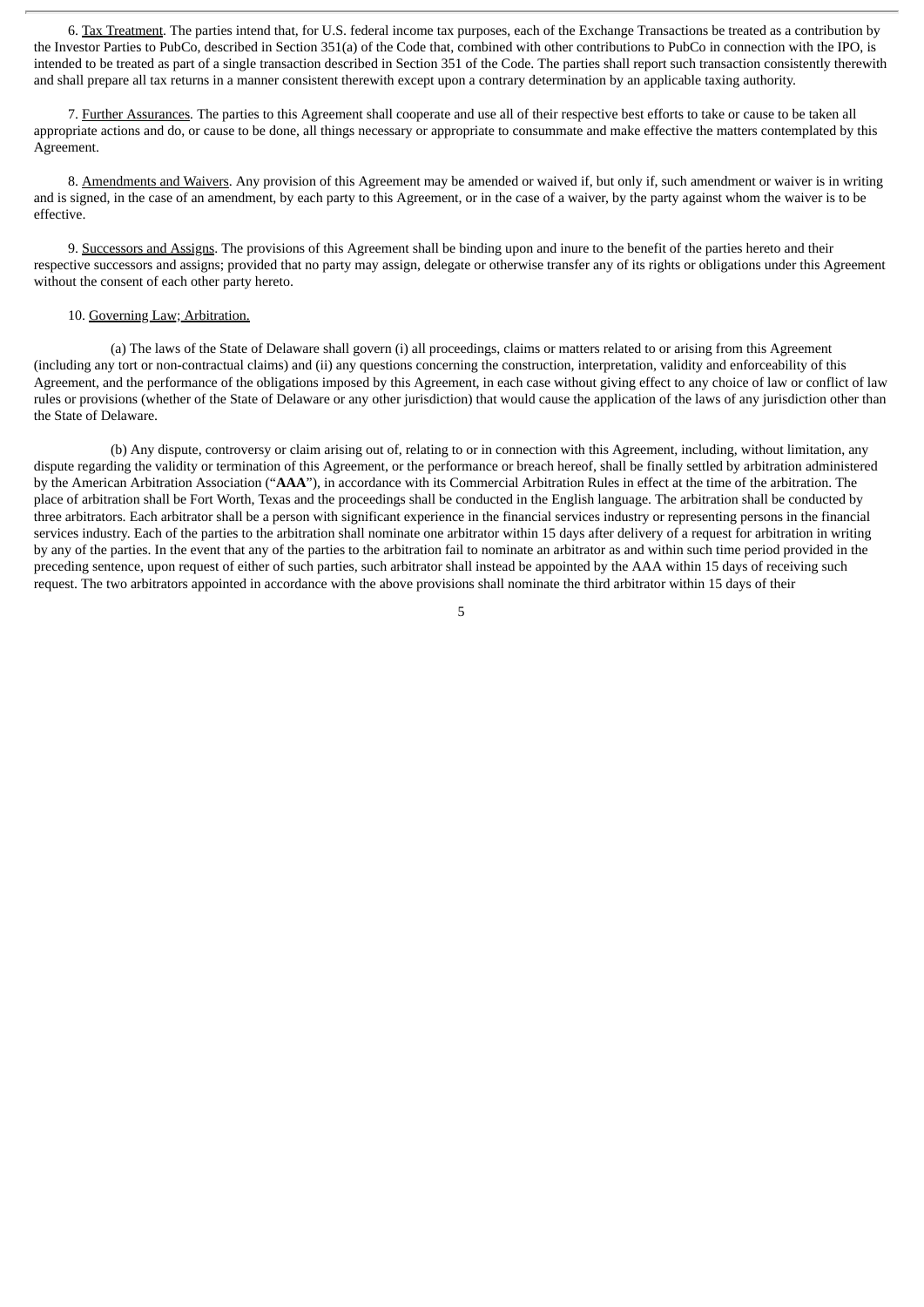appointment. If the first two appointed arbitrators fail to nominate a third arbitrator, then, upon request of the parties to the arbitration, the third arbitrator shall be appointed by the AAA within 30 days of receiving such request. The third arbitrator shall serve as Chairman of the arbitral tribunal. The arbitrators shall endeavor to render a final award within 90 days of submission of a request for arbitration. Failure to adhere to this time limit shall not be a basis for challenging the award. The award rendered by the arbitrators shall be final and binding on the parties thereto and judgment on such award may be entered in any court of competent jurisdiction. All costs and expenses incurred by the parties in connection with any arbitration hereunder shall be borne by the party against whom the arbitrators' award is rendered, and such party shall promptly reimburse the party in whose favor the arbitrators' award is rendered for any of such costs and expenses incurred by such party.

(c) By agreeing to arbitration, the parties do not intend to deprive any court with jurisdiction of its ability to issue a preliminary injunction, attachment or other form of provisional remedy in aid of the arbitration, and a request for such provisional remedies by a party to a court shall not be deemed a waiver of this agreement to arbitrate. In addition to the authority conferred upon the arbitrators by the rules specified above, the arbitrators shall also have the authority to grant provisional remedies, including injunctive relief.

(d) Except as may be required by applicable law or court order, the parties agree to maintain confidentiality as to all aspects of any arbitration arising out of, relating to or in connection with this Agreement, including any such arbitration's existence and results, except that nothing herein shall prevent a party from disclosing information regarding such arbitration for purposes of enforcing the award or this arbitration clause, or in any court proceeding requesting the issuance of provisional remedies. The parties further agree to obtain the arbitrators' agreement to preserve the confidentiality of the arbitration.

11. Severability. Whenever possible, each provision of this Agreement shall be interpreted in such manner as to be effective and valid under applicable law, but if any provision of this Agreement or the application of any such provision to any person or circumstance shall be held to be prohibited by or invalid, illegal or unenforceable under applicable law in any respect by a court of competent jurisdiction, such provision shall be ineffective only to the extent of such prohibition or invalidity, illegality or unenforceability, without invalidating the remainder of such provision or the remaining provisions of this Agreement. Furthermore, in lieu of such illegal, invalid or unenforceable provision, there shall be added automatically as a part of this Agreement a legal, valid and enforceable provision as similar in terms to such illegal, invalid, or unenforceable provision as may be possible.

12. Waiver. No failure by any party to insist upon the strict performance of any covenant, duty, agreement or condition of this Agreement or to exercise any right or remedy consequent upon a breach thereof shall constitute waiver of any such breach of any other covenant, duty, agreement or condition.

13. Counterparts. This Agreement may be executed and delivered in any number of counterparts, (including by facsimile or electronic transmission (including PDF or any electronic signature complying with the U.S. federal ESIGN Act of 2000, e.g. www.docusign.com), each of which shall be an original and all of which together shall constitute a single instrument.

6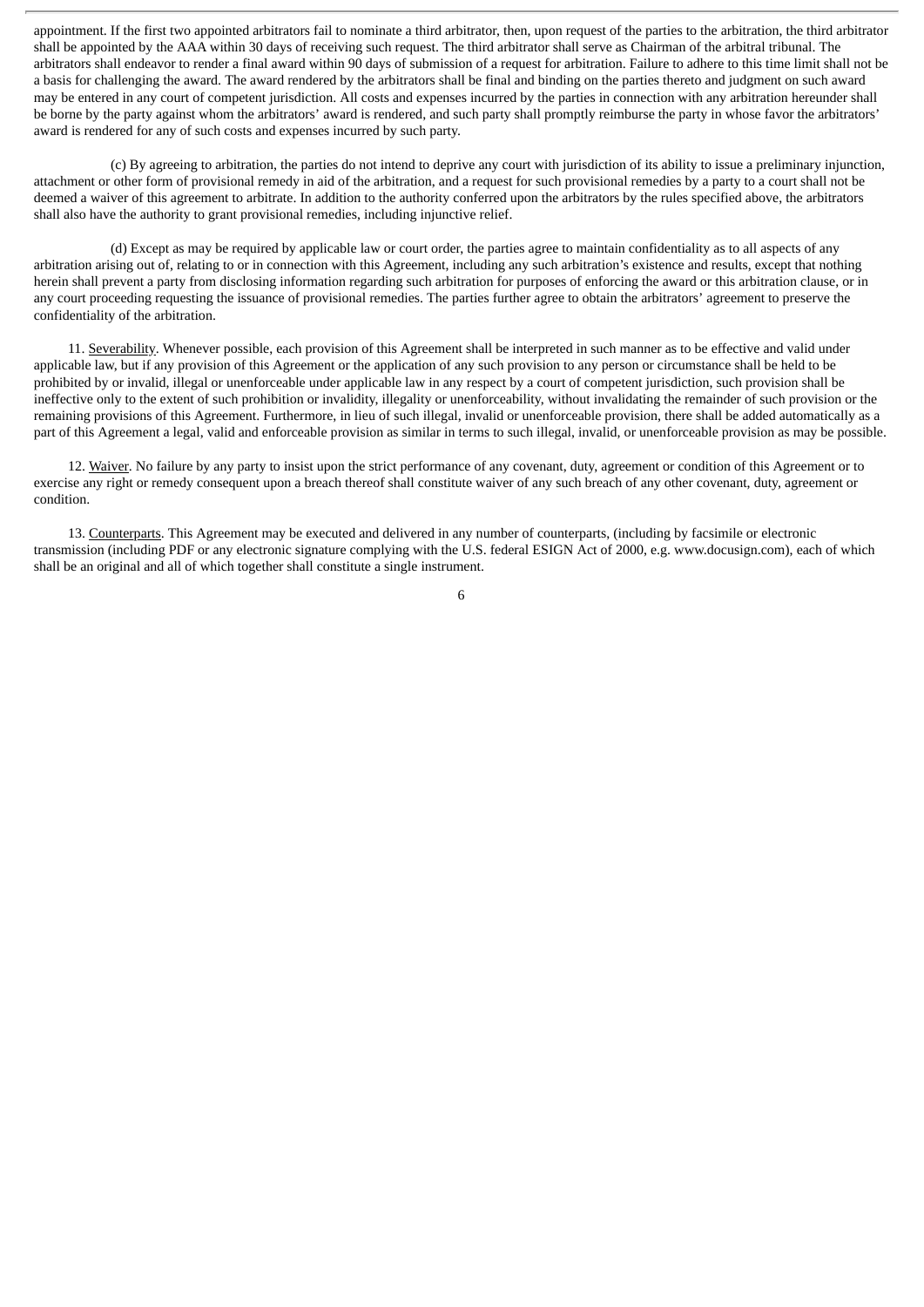14. Third Party Beneficiaries. This Agreement is not intended to and shall not confer upon any person other than the parties any rights or remedies hereunder.

[*Signature page follows*]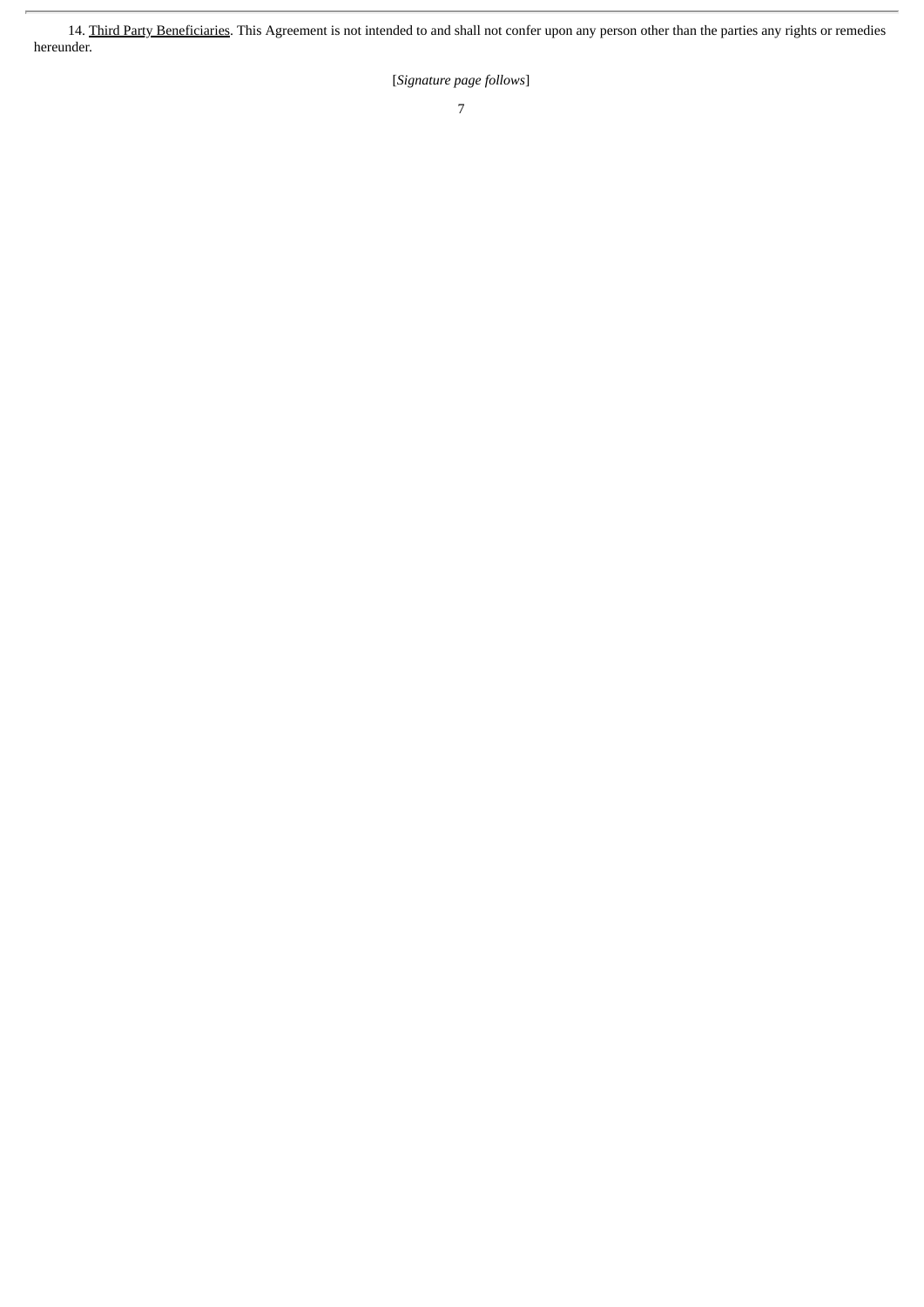IN WITNESS WHEREOF, the parties hereto have executed this Founder Exchange Agreement on the date first written above.

BONDCO, INC.

By: Name:

Title:

COULCO, INC.

By:

Name: Title:

David Bonderman

By:

James C. Coulter

By:

New TPG GP Advisors, Inc.

By: Name:

Title:

TPG GP Advisors, Inc.

By: Name:

Title:

[*Signature Page to Founder Exchange Agreement*]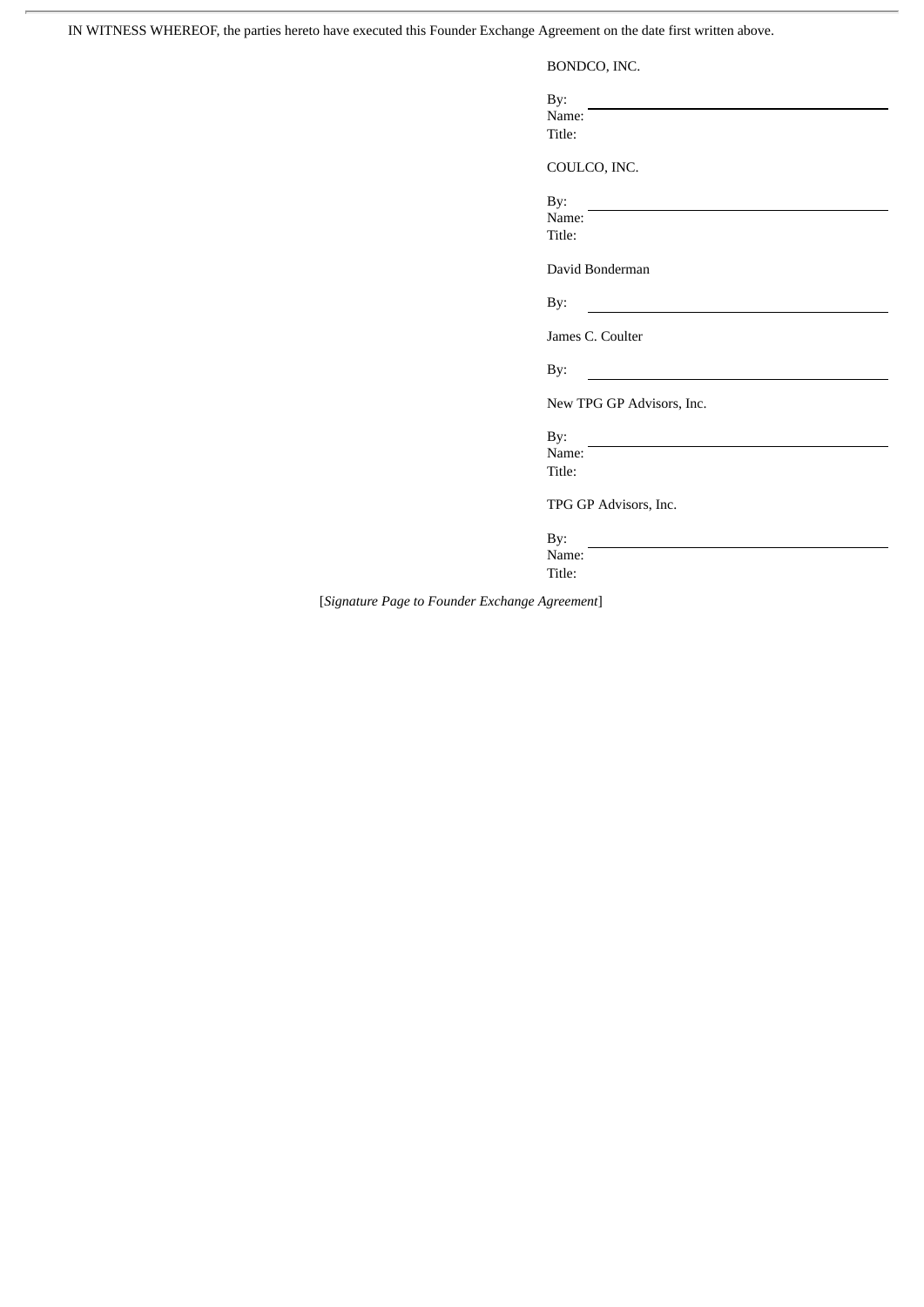TPG Inc.

By: Name: Title:

Tarrant Capital, LLC

By: Name:

Title:

*[Signature Page to Founder Exchange Agreement]*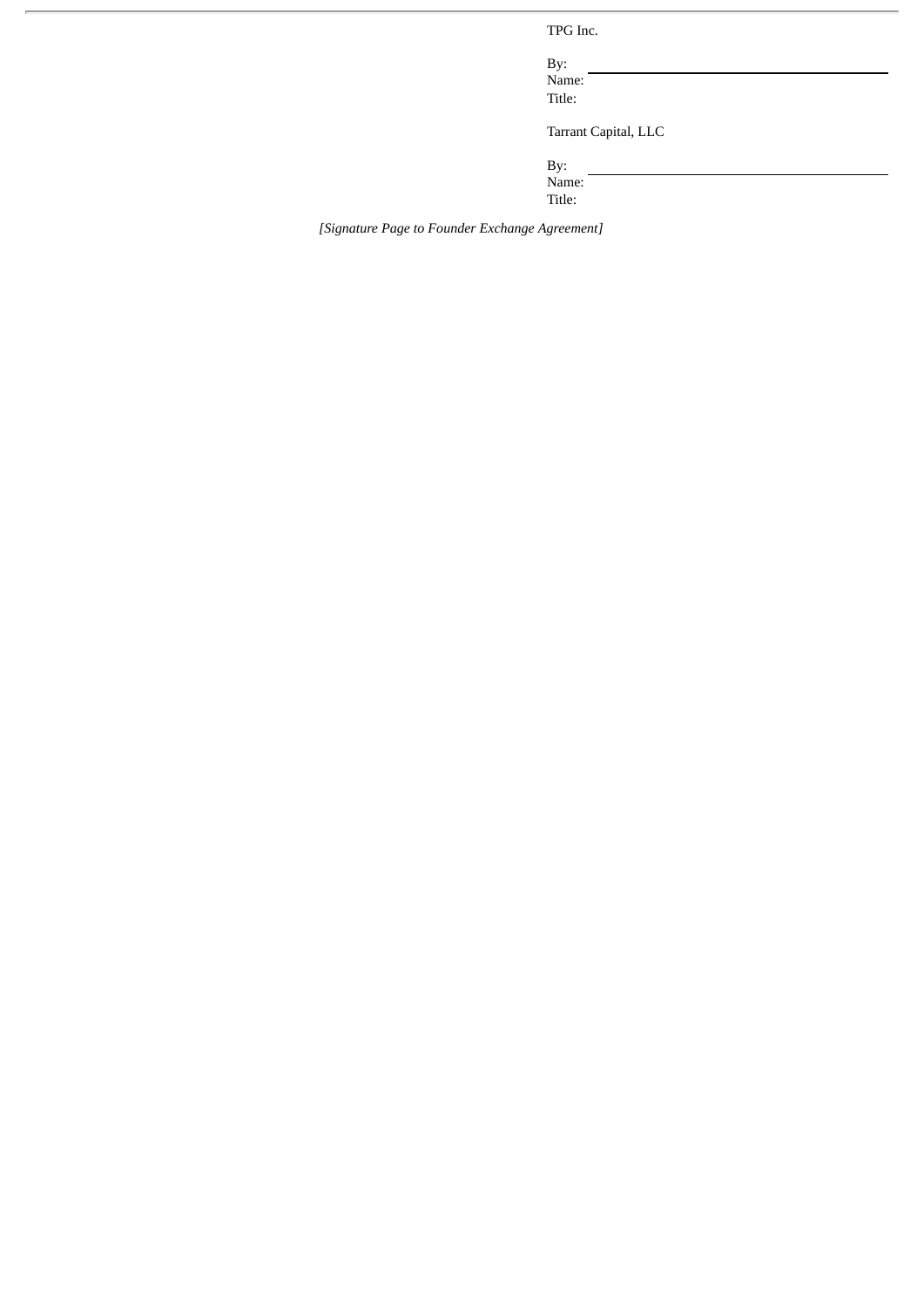#### FOUNDER NET SETTLEMENT AGREEMENT

This FOUNDER NET SETTLEMENT AGREEMENT (this "**Agreement**") is entered into as of December 31, 2021 (the "**Effective Date**"), by and among David Bonderman ("**DB**"), James G. Coulter ("**JC**"), TPG Europe, LLC, a Delaware limited liability company ("**TPG Europe I**"), TPG Europe II, LLC, a Delaware limited liability company ("**TPG Europe II**"), BondCo, Inc., a Texas corporation ("**BondCo**"), CoulCo, Inc., a Texas corporation ("**CoulCo**"), TPG Holdings II Sub, L.P., a Delaware limited partnership ("**H2Sub**"), TPG Global Advisors, LLC, a Delaware limited liability company ("**TPG Global Advisors**"), TPG Global LLC, a Delaware limited liability company ("**TPG Global**"), TPG International, LLC, a Delaware limited liability company ("**TPG International**"), and Tarrant Capital, LLC, a Delaware limited liability company ("**Tarrant Capital**").

## **WITNESSETH**

WHEREAS, in connection with the potential initial underwritten public offering of the shares of TPG Inc. (or its affiliate) (the "**IPO**"), the parties hereto desire to memorialize certain transactions to be entered into on the date hereof and in connection with the IPO, including the Founder Exchange Agreement, the Founder Proxy and Reorganization Agreement and the Downstairs Promote Allocation Agreement (each as defined herein).

WHEREAS, TPG Europe I and TPG Europe II each own limited partnership interests in TPG Europe, LLP, a limited liability partnership registered in the United Kingdom ("**TPG Europe**");

WHEREAS, DB owns a limited liability company interest in TPG Europe I and JC owns a limited liability company interest in TPG Europe II;

WHEREAS, TPG Europe I desires to make a cash distribution in the amount of \$6,359,343 (the "**Europe I Distribution Amount**") to DB in exchange for 100% of DB's limited liability company interest in TPG Europe I and TPG Europe II desires to make a cash distribution in the amount of \$5,657,947 (the "**Europe II Distribution Amount**" and together with the Europe I Distribution Amount, the "**Europe Distribution Amounts**" and such amount in aggregate, the "**Aggregate Distribution Amount**") to JC in exchange for 100% of JC's limited liability company interest in TPG Europe II;

WHEREAS, BondCo desires to contribute \$11,494,143 (the "**BondCo Contribution Amount**") to H2Sub in exchange for a commensurate increase in its capital account in H2Sub (the "**BondCo Contribution**");

WHEREAS, CoulCo desires to contribute \$1,189,083 (the "**CoulCo Contribution Amount**") to H2Sub in exchange for a commensurate increase in its capital account in H2Sub (the "**H2Sub-CoulCo Contribution**");

WHEREAS, following the H2Sub-CouldCo Contribution, H2Sub desires to distribute \$665,936 (the "**Tarrant Capital Redemption Amount**") to Tarrant Capital in complete redemption of Tarrant Capital's interest in H2Sub (the "**Tarrant Capital Redemption**");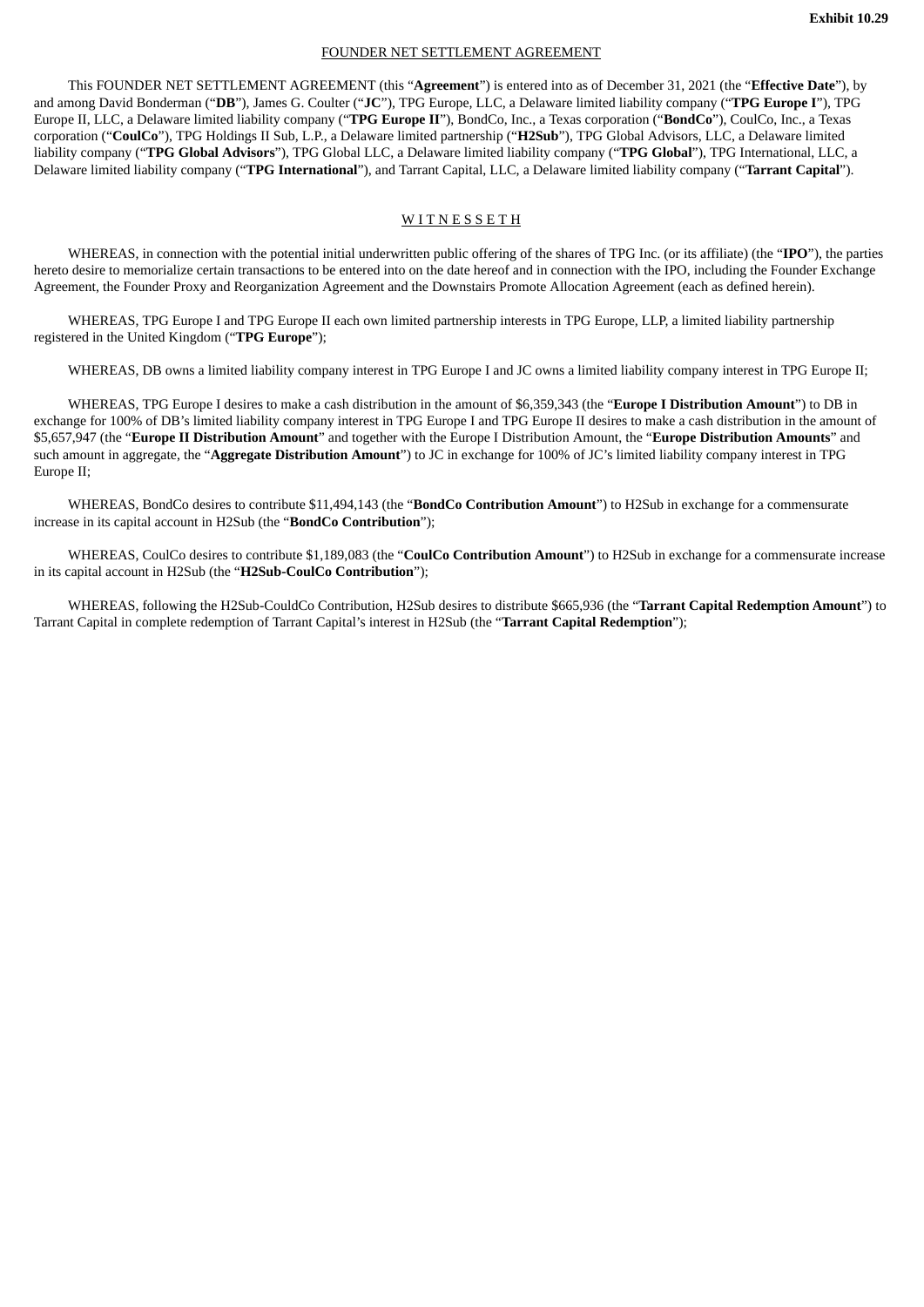WHEREAS, following the Tarrant Capital Redemption, H2Sub desires to contribute an aggregate amount equal to the Aggregate Distribution Amount to TPG Global Advisors, and TPG Global Advisors desires to accept the contribution of the Aggregate Distribution Amount (the "**H2Sub Contribution**");

WHEREAS, following the H2Sub Contribution, TPG Global Advisors desires to contribute the Aggregate Distribution Amount to TPG Global, and TPG Global desires to accept the contribution of the Aggregate Distribution Amount (the "**TPG Global Advisors Contribution**");

WHEREAS, following the TPG Global Advisors Contribution, TPG Global desires to contribute the Aggregate Distribution Amount to TPG International, and TPG International desires to accept the contribution of the Aggregate Distribution Amount (the "**TPG Global Contribution**"); and

WHEREAS, following the TPG Global Contribution, TPG International desires to contribute cash equal to the Europe I Distribution Amount to TPG Europe I and contribute cash equal to the Europe II Distribution Amount to TPG Europe II, and TPG Europe I and TPG Europe II each desires to accept such contributions (the "**TPG International Contribution**").

NOW, THEREFORE, in consideration of the mutual promises and covenants hereof, and for other good and valuable consideration the receipt and sufficiency of which are hereby acknowledged, intending to be legally bound, the parties hereto agree as follows:

### 1. Distribution and Contribution Transactions.

(a) Europe Distributions. As of the Effective Date, TPG Europe I hereby distributes the Europe I Distribution Amount in cash to DB in exchange for 100% of DB's limited liability company interest in TPG Europe I. As of the Effective Date, TPG Europe II hereby distributes the Europe II Distribution Amount in cash to JC in exchange for 100% of JC's limited liability company interest in TPG Europe II. Immediately following such distributions, the remaining GAAP capital account balances held by DB and JC in TPG Europe I and TPG Europe II, respectively, shall be re-allocated to TPG International.

(b) BondCo Contribution. As of the Effective Date, immediately following the distributions described in Section 1(a), BondCo hereby contributes the BondCo Contribution Amount to H2Sub in exchange for a commensurate increase in its capital account in H2Sub and H2Sub hereby accepts the BondCo Contribution.

(c) H2Sub-CoulCo Contribution. As of the Effective Date, immediately following the BondCo Contribution, CoulCo hereby contributes the CoulCo Contribution Amount to H2Sub, and H2Sub hereby accepts the H2Sub-CoulCo Contribution.

(d) Tarrant Capital Redemption. As of the Effective Date, immediately following the H2Sub-CoulCo Contribution, H2Sub hereby distributes the Tarrant Capital Redemption Amount in cash to Tarrant Capital in complete redemption of Tarrant Capital's interest in H2Sub;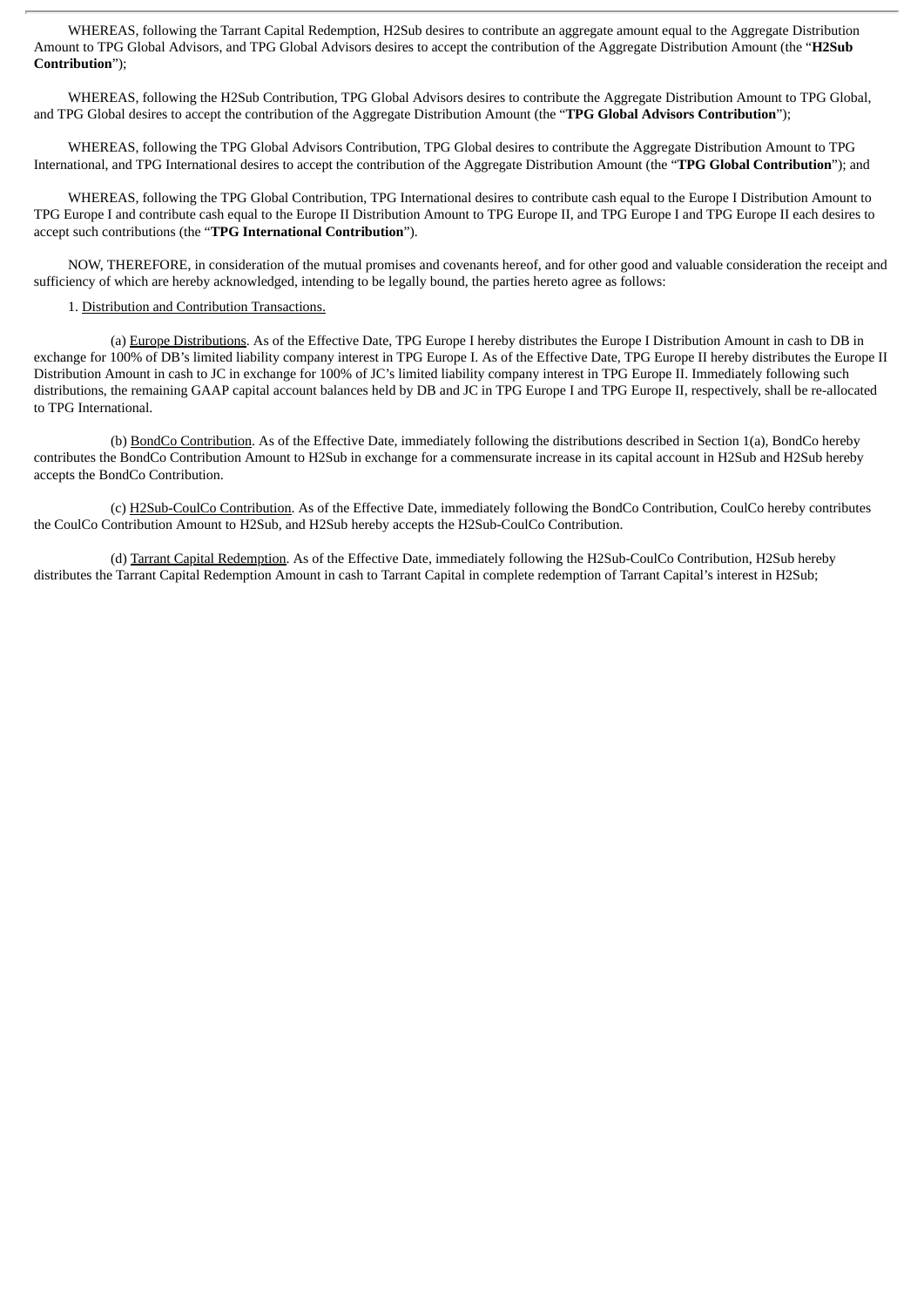(e) H2Sub Contribution. As of the Effective Date, immediately following the Tarrant Capital Redemption, H2Sub hereby contributes the Aggregate Distribution Amount to TPG Global Advisors, and TPG Global Advisors hereby accepts the H2Sub Contribution.

(f) TPG Global Advisors Contribution. As of the Effective Date, immediately following the H2Sub Contribution, TPG Global Advisors hereby contributes the Aggregate Distribution Amount to TPG Global, and TPG Global hereby accepts the TPG Global Advisors Contribution.

(g) TPG Global Contribution. As of the Effective Date, immediately following the TPG Global Advisors Contribution, TPG Global hereby contributes the Aggregate Distribution Amount to TPG International, and TPG International hereby accepts the TPG Global Contribution.

(h) TPG International Contribution. As of the Effective Date, immediately following the TPG Global Contribution, TPG International hereby contributes an amount of cash equal to the Europe I Distribution Amount to TPG Europe I and contributes an amount of cash equal to the Europe II Distribution Amount to TPG Europe II, and TPG Europe I and TPG Europe II hereby accept their respective TPG International Contributions.

2. Entire Agreement. This Agreement, the Founder Exchange Agreement, the Founder Proxy and Reorganization Agreement and the Downstairs Promote Allocation Agreement constitute the sole and entire agreement of the parties to this Agreement with respect to the subject matter contained herein, and supersedes all prior and contemporaneous understandings, representations and warranties, and agreements, both written and oral, with respect to such subject matter.

3. Further Assurances(a) . Each party agrees use its reasonable best efforts to take, or cause to be taken, all actions and to do, or cause to be done, all things necessary or desirable under applicable law to consummate the transactions contemplated by this Agreement. Each party agrees to execute and deliver such other documents, certificates, agreements and other writings and to take such other actions as may be necessary or desirable in order to consummate or implement expeditiously the transactions contemplated by this Agreement.

4. Successors and Assigns. The provisions of this Agreement shall be binding upon and inure to the benefit of the parties hereto and their respective successors and assigns; *provided* that no party may assign, delegate or otherwise transfer any of its rights or obligations under this Agreement without the consent of each other party hereto.

5. No Third-Party Beneficiaries. This Agreement is for the sole benefit of the parties hereto and their respective successors and permitted assigns and nothing herein, express or implied, is intended to or shall confer upon any other person any legal or equitable right, benefit or remedy of any nature whatsoever, under or by reason of this Agreement.

6. Headings. The headings in this Agreement are for reference only and shall not affect the interpretation of this Agreement.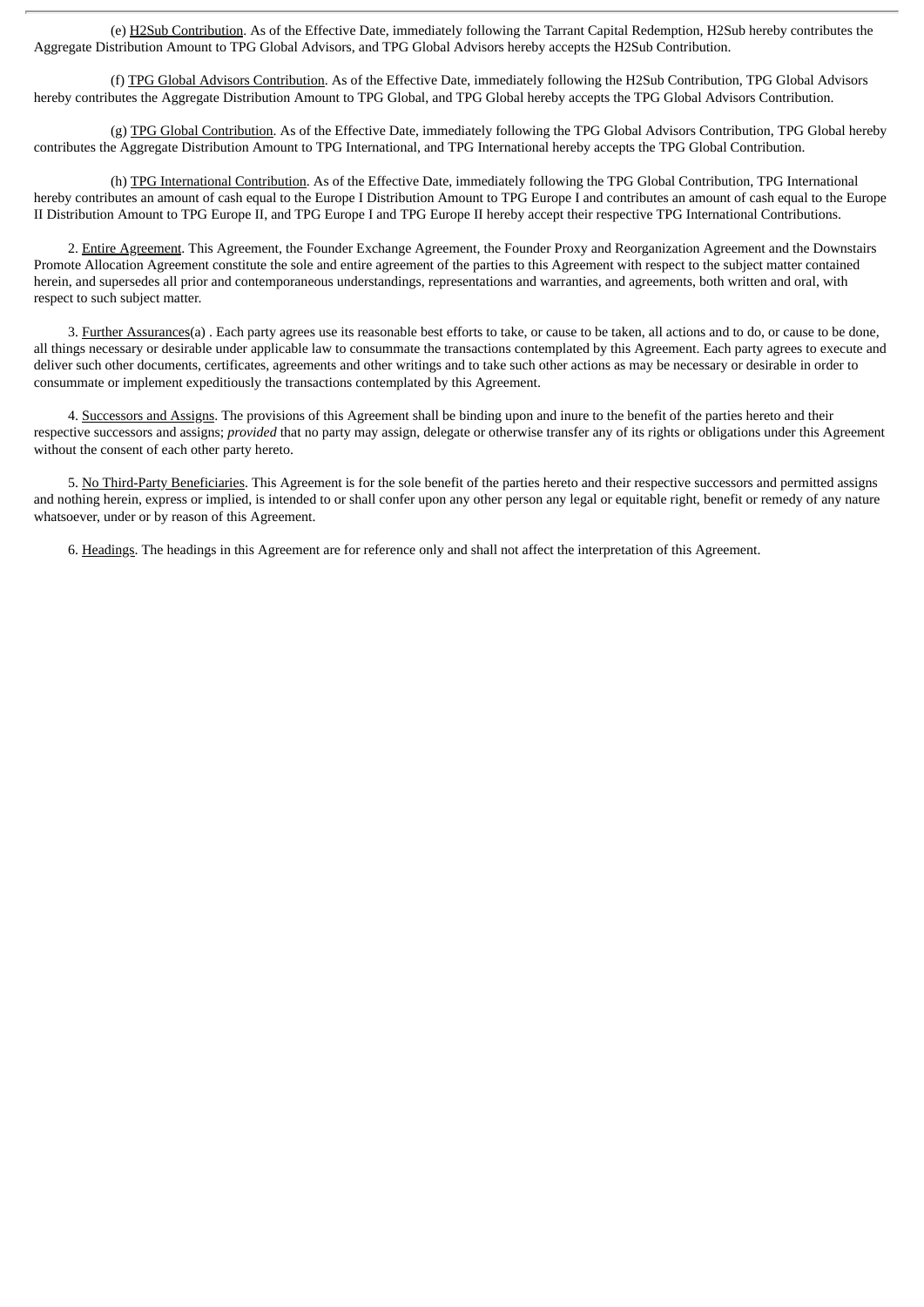7. Amendment and Modification; Waiver. Any provision of this Agreement may be amended or waived if, but only if, such amendment or waiver is in writing and is signed, in the case of an amendment, by each party to this Agreement, or in the case of a waiver, by the party against whom the waiver is to be effective.

8. Severability. Whenever possible, each provision of this Agreement shall be interpreted in such manner as to be effective and valid under applicable law, but if any provision of this Agreement or the application of any such provision to any Person or circumstance shall be held to be prohibited by or invalid, illegal or unenforceable under applicable law in any respect by a court of competent jurisdiction, such provision shall be ineffective only to the extent of such prohibition or invalidity, illegality or unenforceability, without invalidating the remainder of such provision or the remaining provisions of this Agreement. Furthermore, in lieu of such illegal, invalid or unenforceable provision, there shall be added automatically as a part of this Agreement a legal, valid and enforceable provision as similar in terms to such illegal, invalid, or unenforceable provision as may be possible.

9. Wire Transfers. To avoid the additional expense of establishing multiple bank accounts and issuing multiple wire transfers, each party making or receiving a payment of cash pursuant to any transaction described in the recitals to this Agreement and/or in Section 1 of this Agreement hereby directs that such payment be made as agreed among the parties.

#### 10. Governing Law; Arbitration.

(a) The laws of the State of Delaware shall govern (i) all proceedings, claims or matters related to or arising from this Agreement (including any tort or non-contractual claims) and (ii) any questions concerning the construction, interpretation, validity and enforceability of this Agreement, and the performance of the obligations imposed by this Agreement, in each case without giving effect to any choice of law or conflict of law rules or provisions (whether of the State of Delaware or any other jurisdiction) that would cause the application of the laws of any jurisdiction other than the State of Delaware.

(b) Any dispute, controversy or claim arising out of, relating to or in connection with this Agreement, including, without limitation, any dispute regarding the validity or termination of this Agreement, or the performance or breach hereof, shall be finally settled by arbitration administered by the American Arbitration Association ("**AAA**"), in accordance with its Commercial Arbitration Rules in effect at the time of the arbitration. The place of arbitration shall be Fort Worth, Texas and the proceedings shall be conducted in the English language. The arbitration shall be conducted by three arbitrators. Each arbitrator shall be a person with significant experience in the financial services industry or representing persons in the financial services industry. Each of the parties to the arbitration shall nominate one arbitrator within 15 days after delivery of a request for arbitration in writing by any of the parties. In the event that any of the parties to the arbitration fail to nominate an arbitrator as and within such time period provided in the preceding sentence, upon request of either of such parties, such arbitrator shall instead be appointed by the AAA within 15 days of receiving such request. The two arbitrators appointed in accordance with the above provisions shall nominate the third arbitrator within 15 days of their appointment. If the first two appointed arbitrators fail to nominate a third arbitrator, then, upon request of the parties to the arbitration, the third arbitrator shall be appointed by the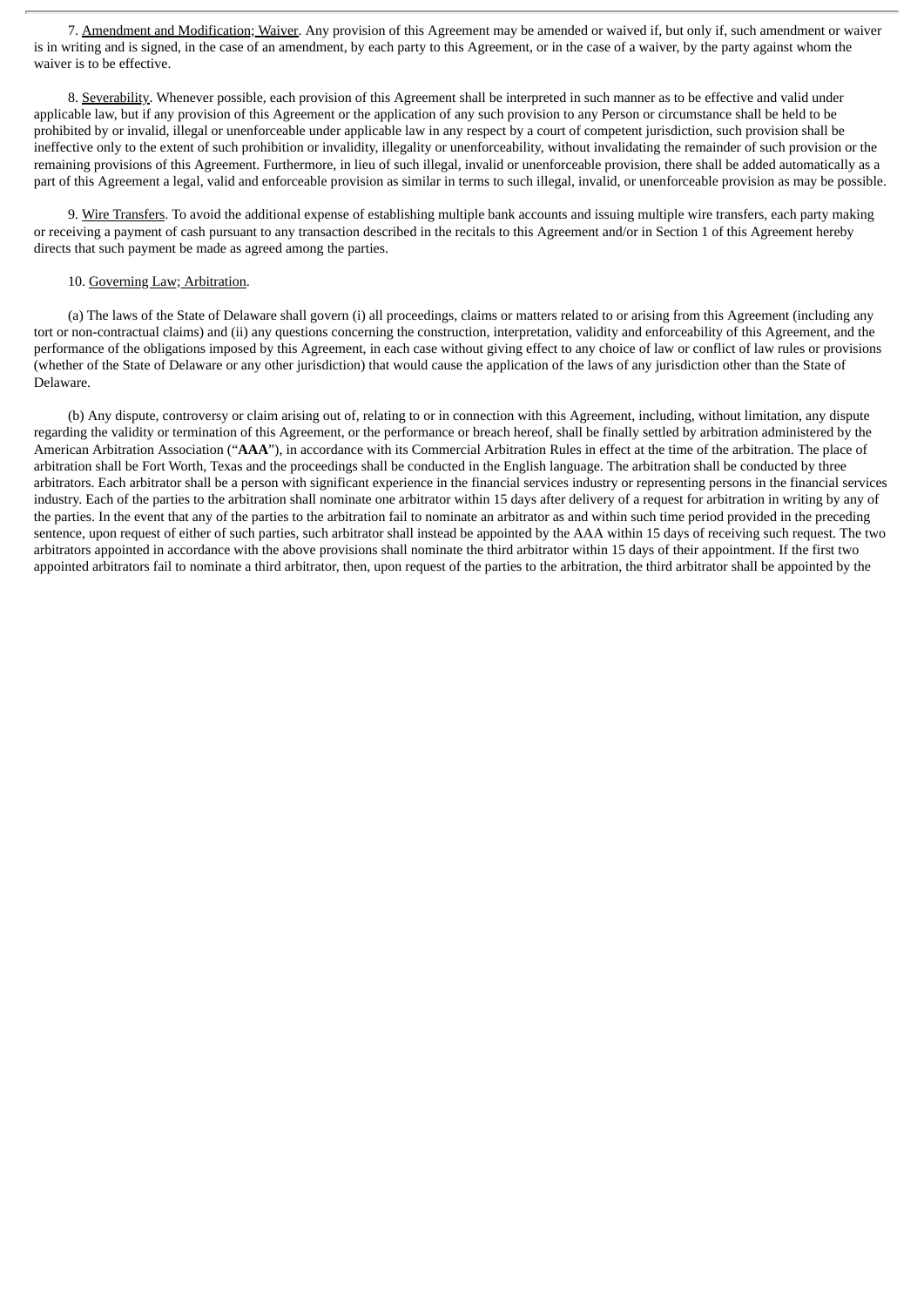AAA within 30 days of receiving such request. The third arbitrator shall serve as Chairman of the arbitral tribunal. The arbitrators shall endeavor to render a final award within 90 days of submission of a request for arbitration. Failure to adhere to this time limit shall not be a basis for challenging the award. The award rendered by the arbitrators shall be final and binding on the parties thereto and judgment on such award may be entered in any court of competent jurisdiction. All costs and expenses incurred by the parties in connection with any arbitration hereunder shall be borne by the party against whom the arbitrators' award is rendered, and such party shall promptly reimburse the party in whose favor the arbitrators' award is rendered for any of such costs and expenses incurred by such party.

(c) By agreeing to arbitration, the parties do not intend to deprive any court with jurisdiction of its ability to issue a preliminary injunction, attachment or other form of provisional remedy in aid of the arbitration, and a request for such provisional remedies by a party to a court shall not be deemed a waiver of this agreement to arbitrate. In addition to the authority conferred upon the arbitrators by the rules specified above, the arbitrators shall also have the authority to grant provisional remedies, including injunctive relief.

(d) Except as may be required by applicable law or court order, the parties agree to maintain confidentiality as to all aspects of any arbitration arising out of, relating to or in connection with this Agreement, including any such arbitration's existence and results, except that nothing herein shall prevent a party from disclosing information regarding such arbitration for purposes of enforcing the award or this arbitration clause, or in any court proceeding requesting the issuance of provisional remedies. The parties further agree to obtain the arbitrators' agreement to preserve the confidentiality of the arbitration.

11. Counterparts. This Agreement may be executed and delivered in any number of counterparts, (including by facsimile or electronic transmission (including PDF or any electronic signature complying with the U.S. federal ESIGN Act of 2000, e.g. www.docusign.com), each of which shall be an original and all of which together shall constitute a single instrument.

[*Signature page follows*]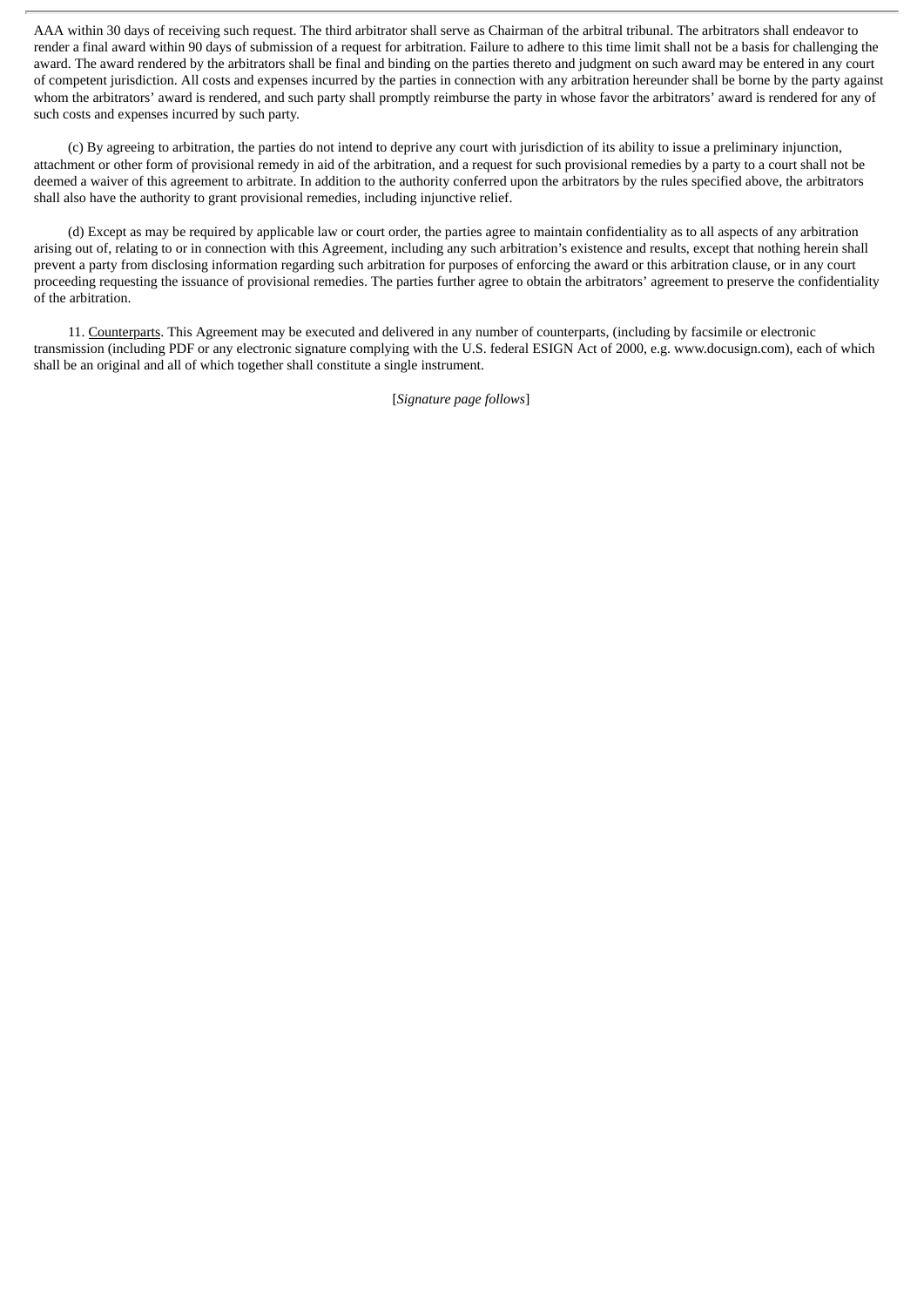IN WITNESS WHEREOF, the Parties hereto have executed this Founder Net Settlement Agreement on the date first written above.

ł.

JAMES G. COULTER

By:

DAVID BONDERMAN

By:

TPG EUROPE, LLC

By:

Name: Title:

TPG EUROPE II, LLC

By: Name:

Title:

BONDCO, INC.

By:  $\overline{\phantom{a}}$ Name:

Title:

COULCO, INC.

By:  $\overline{\phantom{a}}$ 

Name: Title: